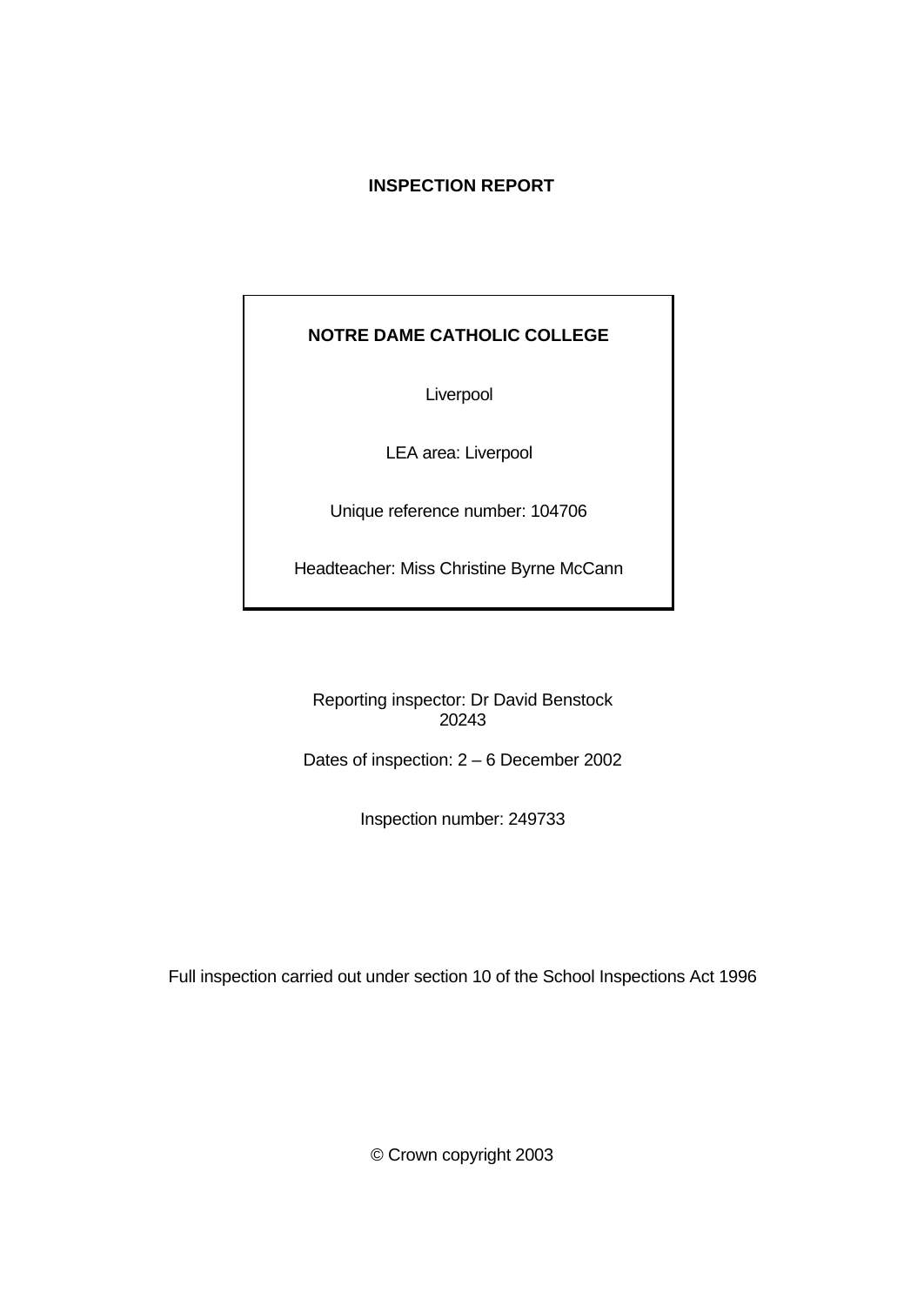This report may be reproduced in whole or in part for non-commercial educational purposes, provided that all extracts quoted are reproduced verbatim without adaptation and on condition that the source and date thereof are stated.

Further copies of this report are obtainable from the college. Under the College Inspections Act 1996, the college must provide a copy of this report and/or its summary free of charge to certain categories of people. A charge not exceeding the full cost of reproduction may be made for any other copies supplied.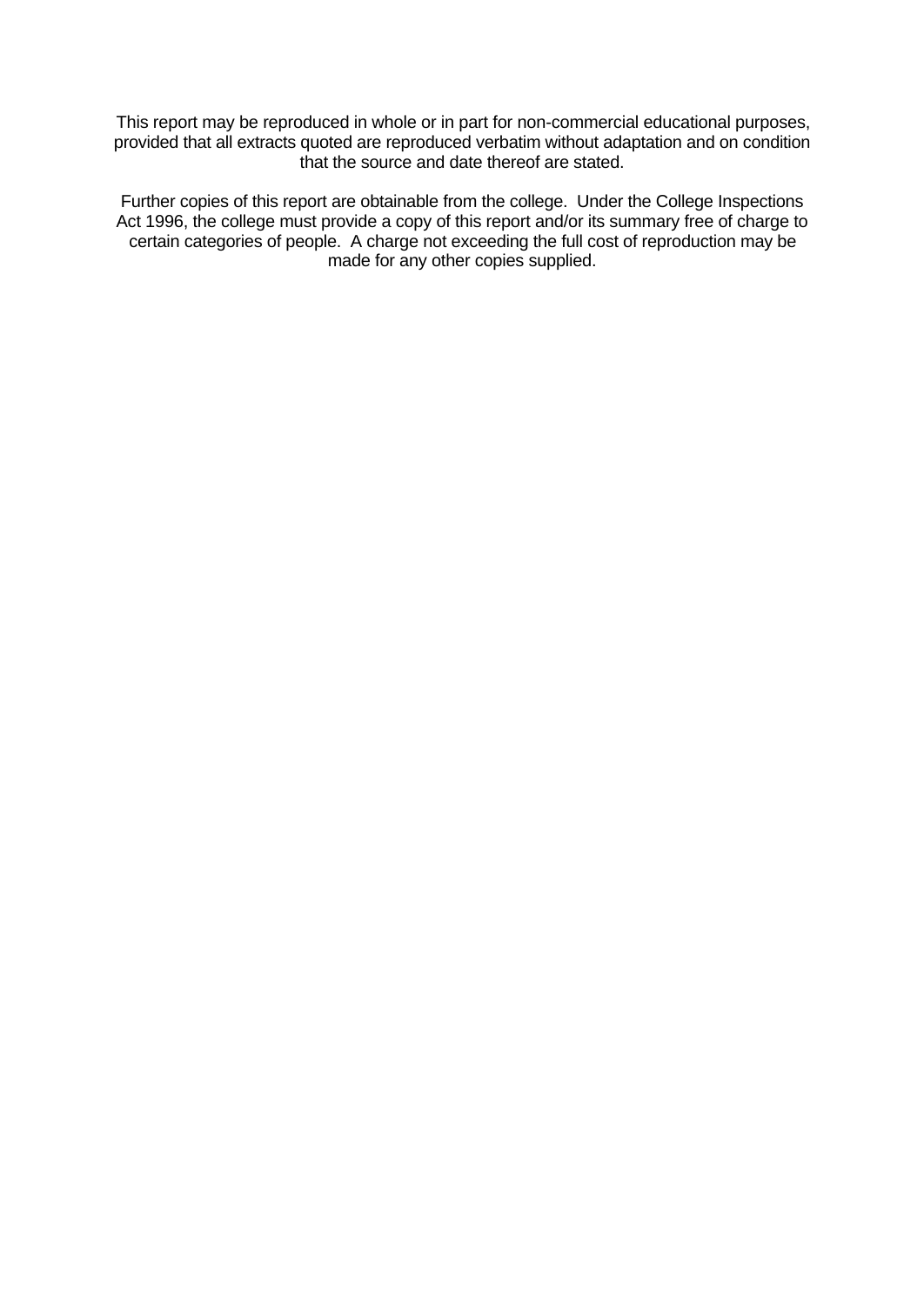# **INFORMATION ABOUT THE COLLEGE**

- Type of college: Comprehensive
- College category: Voluntary Aided
- Age range of students: 11-19
- Gender of students: Female
- College address: Everton Valley Liverpool Postcode: L4 4EZ Telephone number: 0151 263 3104 Fax number: 0151 263 2689
- Appropriate authority: The Governing Body
- Name of chair of governors: TA Westwell
- Date of previous inspection: February 1997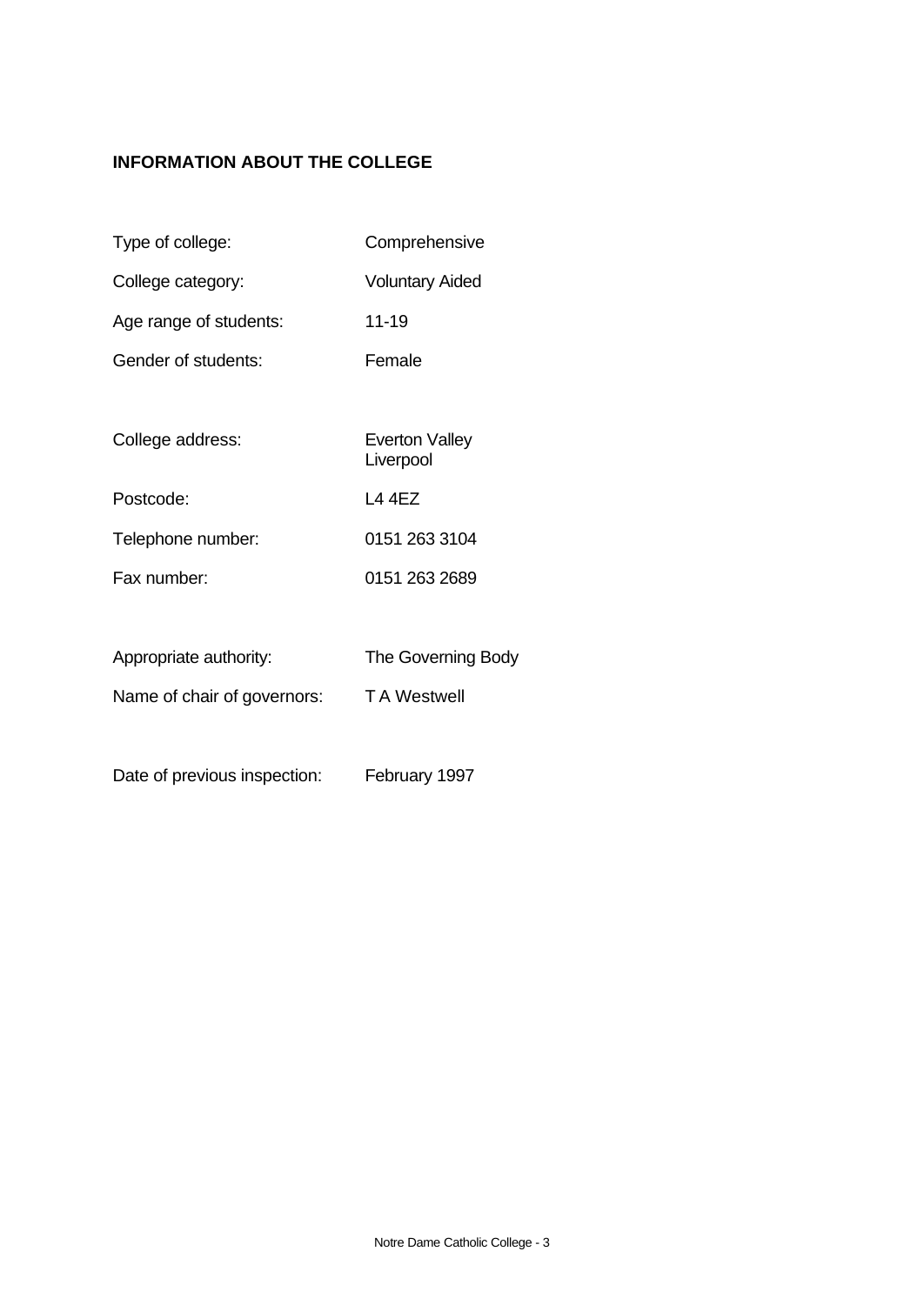# **INFORMATION ABOUT THE INSPECTION TEAM**

| <b>Team members</b> |                           |                                                    | <b>Subject</b><br>responsibilities                 | <b>Aspect</b><br>responsibilities                         |
|---------------------|---------------------------|----------------------------------------------------|----------------------------------------------------|-----------------------------------------------------------|
| 20243               | David Benstock            | Registered inspector                               |                                                    | What sort of college<br>is it?                            |
|                     |                           |                                                    |                                                    | The college's<br>results and<br>students'<br>achievements |
|                     |                           |                                                    |                                                    | Teaching                                                  |
|                     |                           |                                                    |                                                    | How well is the<br>college led and<br>managed?            |
| 9189                | John Horwood              | Lay inspector<br>6 <sup>th</sup> form Co-ordinator |                                                    | Attitudes, values<br>and personal<br>development.         |
|                     |                           |                                                    |                                                    | Care for students                                         |
|                     |                           |                                                    |                                                    | Partnership with<br>parents                               |
| 23082               | <b>Graham Loach</b>       | Team inspector                                     | <b>Mathematics</b>                                 |                                                           |
| 3958                | Maureen Cawdron           | Team inspector                                     | English                                            |                                                           |
|                     |                           |                                                    | English as an<br>additional<br>language            |                                                           |
| 27984               | Alan Whitehall            | Team inspector                                     | Science                                            |                                                           |
|                     |                           |                                                    | <b>Chemistry P16</b>                               |                                                           |
| 11672               | <b>Peter Harle</b>        | Team inspector                                     | Art and design                                     |                                                           |
|                     |                           |                                                    | <b>Music</b>                                       |                                                           |
| 10941               | Renee Robinson            | Team inspector                                     | Information<br>and<br>communicatio<br>n technology |                                                           |
|                     |                           |                                                    | Design and<br>technology                           |                                                           |
| 12336               | <b>Malcolm Overend</b>    | Team inspector                                     | Geography                                          | Assessment                                                |
|                     |                           |                                                    | <b>Business</b><br>education P16                   |                                                           |
| 19152               | <b>Richard Merryfield</b> | Team inspector                                     | History                                            | Spiritual, moral,<br>social and cultural<br>education     |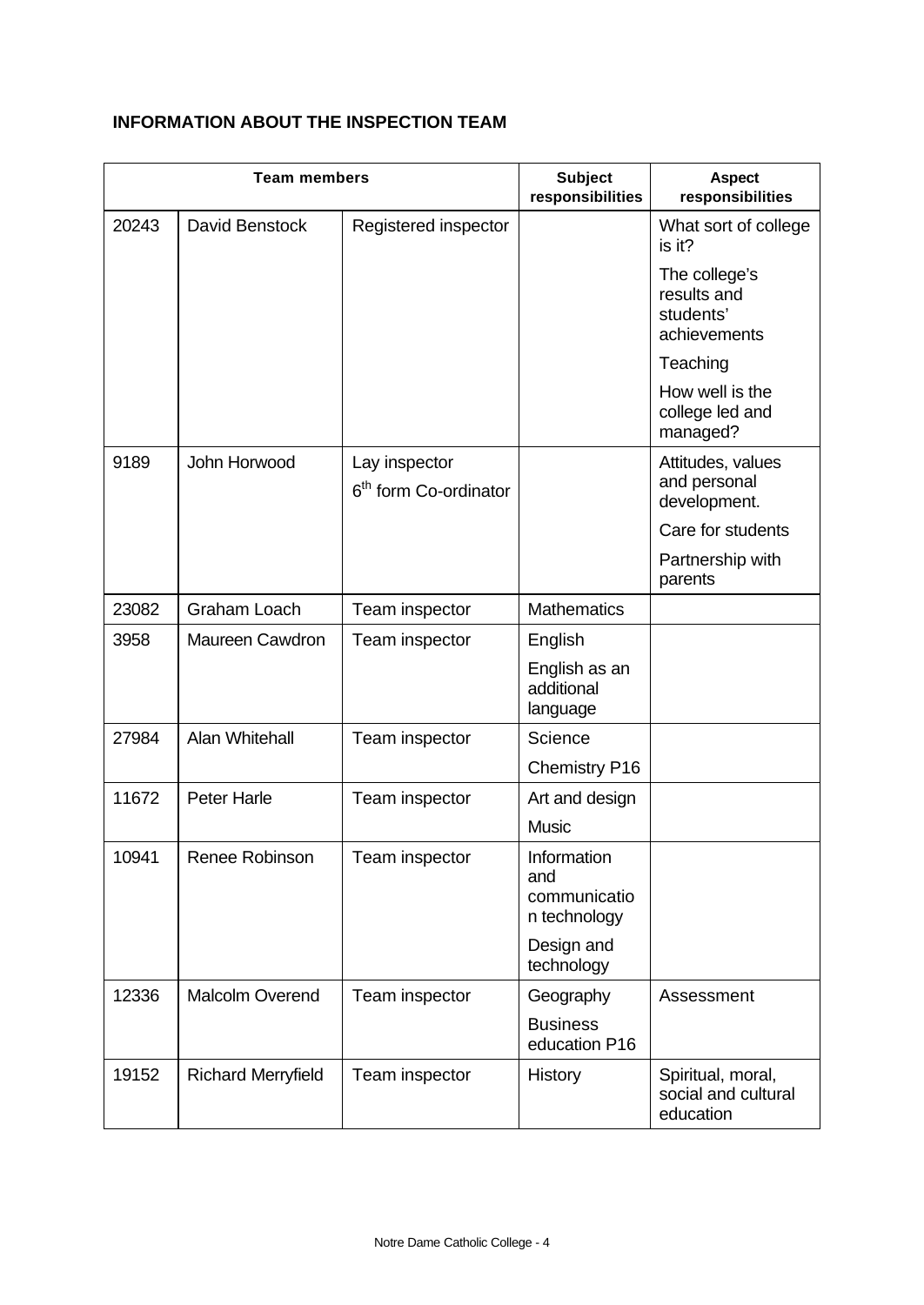| <b>Team members</b> |                       |                | <b>Subject</b><br>responsibilities | <b>Aspect</b><br>responsibilities        |
|---------------------|-----------------------|----------------|------------------------------------|------------------------------------------|
| 15396               | Ronald Bulman         | Team inspector | Modern foreign<br>languages        | Accommodation                            |
|                     |                       |                | French P16                         |                                          |
| 2494                | <b>Michael Newton</b> | Team inspector | Educational<br>inclusion           | How good are the<br>curricular and other |
|                     |                       |                | Special<br>educational<br>needs    | opportunities<br>offered to students?    |
| 17201               | <b>Vicki Harrhy</b>   | Team inspector | Physical<br>education              | Learning resources                       |
|                     |                       |                | Dance                              |                                          |
| 27983               | <b>Mary Sewell</b>    | Team inspector | Drama                              | Staffing                                 |
| 19295               | Peter Wall            | Team inspector | Health and<br>social care          | Careers<br>Personal, social              |
|                     |                       |                | Leisure and<br>tourism             | and health<br>education                  |

The inspection contractor was:

*PkR* Educational Consultants Ltd. 6 Sherman Road Bromley Kent BR1 3JH

Any concerns or complaints about the inspection or the report should be raised with the inspection contractor. Complaints that are not satisfactorily resolved by the contractor should be raised with OFSTED by writing to:

> The Complaints Manager Inspection Quality Division The Office for Standards in Education Alexandra House 33 Kingsway London WC2B 6SE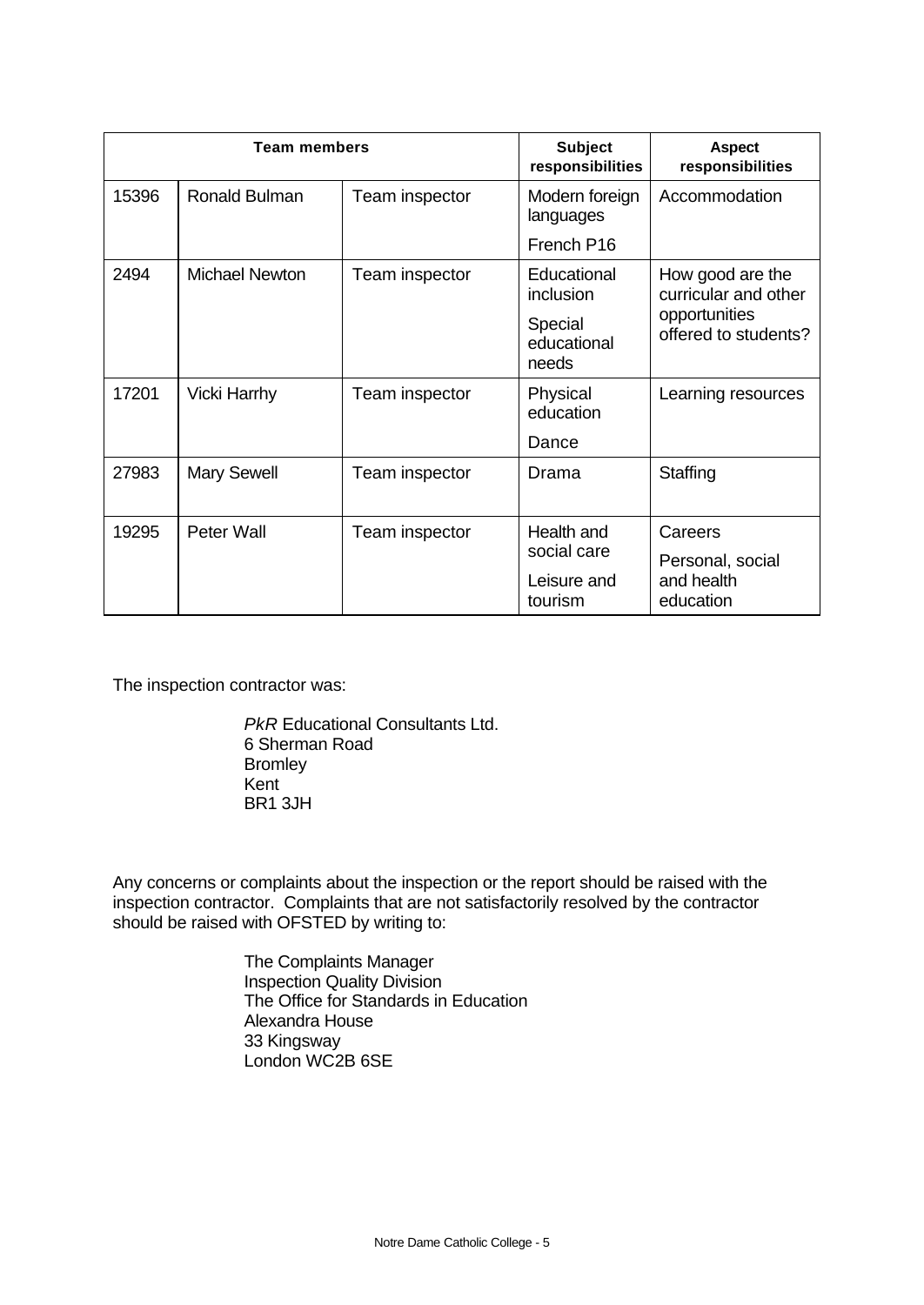# **REPORT CONTENTS**

|                                                                                                                                                                                                                                                                                                                                                                                   | Page |
|-----------------------------------------------------------------------------------------------------------------------------------------------------------------------------------------------------------------------------------------------------------------------------------------------------------------------------------------------------------------------------------|------|
| <b>PART A: SUMMARY OF THE REPORT</b>                                                                                                                                                                                                                                                                                                                                              | 7    |
| Information about the college<br>How good the college is<br>What the college does well<br>What could be improved<br>How the college has improved since its last inspection<br><b>Standards</b><br>Students' attitudes and values<br>Teaching and learning<br>Other aspects of the college<br>How well the college is led and managed<br>Parents' and carers' views of the college |      |
| <b>ANNEX: THE SIXTH FORM</b>                                                                                                                                                                                                                                                                                                                                                      | 12   |
| <b>PART B: COMMENTARY</b>                                                                                                                                                                                                                                                                                                                                                         |      |
| <b>HOW HIGH ARE STANDARDS?</b>                                                                                                                                                                                                                                                                                                                                                    | 15   |
| The college's results and students' achievements<br>Students' attitudes, values and personal development                                                                                                                                                                                                                                                                          |      |
| <b>HOW WELL ARE STUDENTS TAUGHT?</b>                                                                                                                                                                                                                                                                                                                                              | 19   |
| <b>HOW GOOD ARE THE CURRICULAR AND OTHER</b><br>OPPORTUNITIES OFFERED TO STUDENTS OR STUDENTS?                                                                                                                                                                                                                                                                                    | 21   |
| <b>HOW WELL DOES THE COLLEGE CARE FOR ITS STUDENTS?</b>                                                                                                                                                                                                                                                                                                                           | 25   |
| <b>HOW WELL DOES THE COLLEGE WORK IN</b><br><b>PARTNERSHIP WITH PARENTS?</b>                                                                                                                                                                                                                                                                                                      | 27   |
| <b>HOW WELL IS THE COLLEGE LED AND MANAGED?</b>                                                                                                                                                                                                                                                                                                                                   | 28   |
| WHAT SHOULD THE COLLEGE DO TO IMPROVE FURTHER?                                                                                                                                                                                                                                                                                                                                    | 32   |
| <b>PART C: COLLEGE DATA AND INDICATORS</b>                                                                                                                                                                                                                                                                                                                                        | 33   |
| <b>PART D: THE STANDARDS AND QUALITY OF TEACHING IN</b><br>AREAS OF THE CURRICULUM, SUBJECTS AND COURSES<br><b>IN KEY STAGES 3 AND 4</b>                                                                                                                                                                                                                                          | 39   |
| <b>PART E: THE STANDARDS AND QUALITY OF TEACHING IN</b><br>AREAS OF THE CURRICULUM, SUBJECTS AND COURSES<br>IN THE SIXTH FORM                                                                                                                                                                                                                                                     | 63   |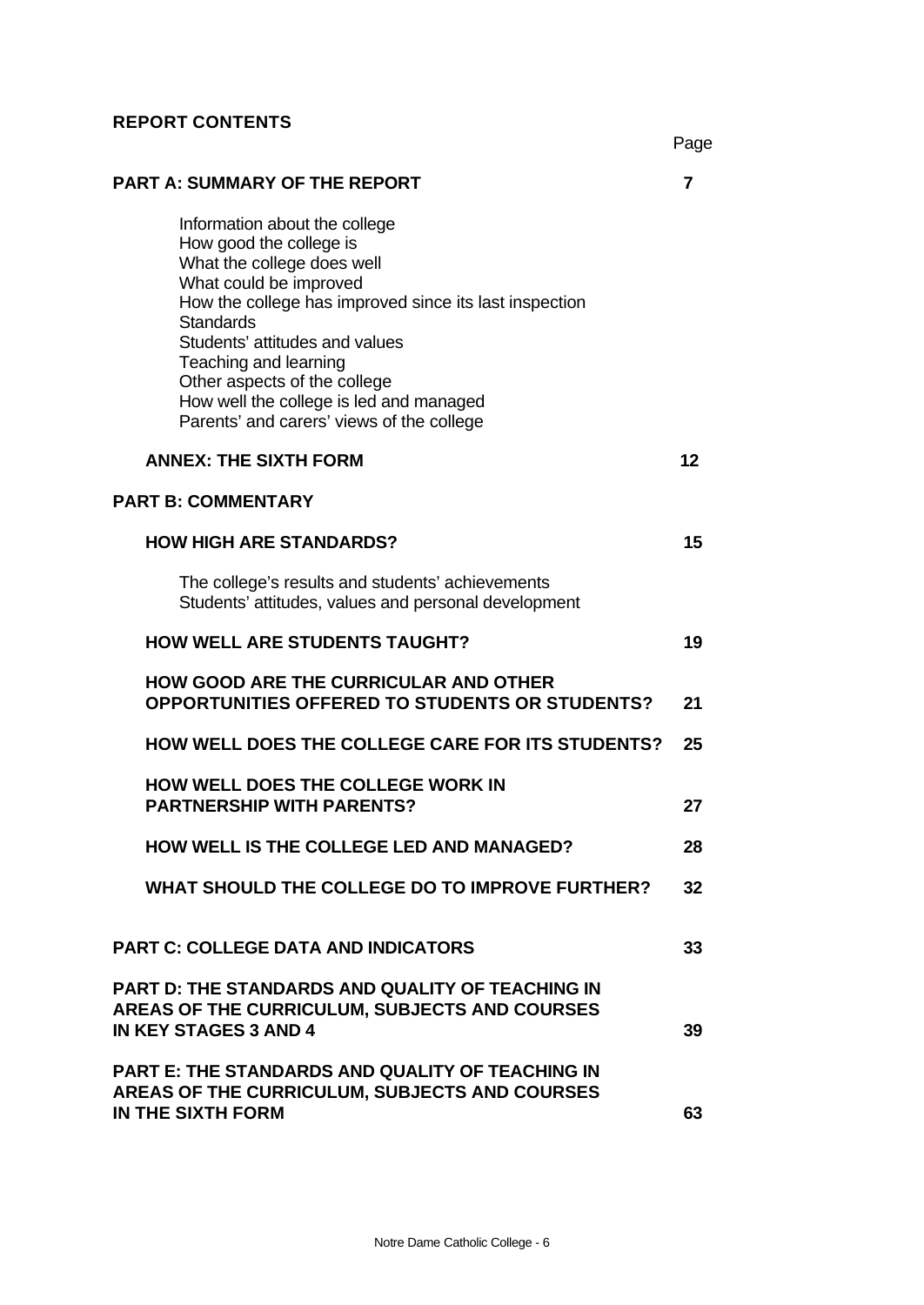## **PART A: SUMMARY OF THE REPORT**

## **INFORMATION ABOUT THE COLLEGE**

Notre Dame Catholic College is an 11-19 comprehensive college, voluntary aided, with 1120 female students on roll, of whom 164 are in the sixth form. Numbers have remained consistent and the college is currently oversubscribed. The college has recently been awarded performing arts specialist status. Students are admitted from a range of primary schools but levels of attainment on entry to the college are well below national average. The college is situated on the north side of Liverpool and is within the trusteeship of the Sisters of Notre Dame de Namur. The accommodation is on one site, with a complex array of buildings of various ages, ranging from the earliest, which dates back to the original convent college in 1908, to new construction of drama and indoor sports facilities. The percentage of students eligible for free school meals is well above average. The vast majority of students are white and of U.K. heritage. A small minority are of other minority ethnic background. The percentage of students who speak English as an additional language is low. The percentage of students with special educational needs (SEN) is around the national average and the proportion with statements of need is below national average. Socio-economic circumstances for many students are a disadvantage to their learning. The local area census indicates that the percentage of overcrowded households is twice the national average and the percentage of families with experience of higher education is low. Social deprivation is high.

## **HOW GOOD THE COLLEGE IS**

This is a good, effective and rapidly improving college with a good sixth form. It offers its students a good standard of education. It has many strengths and the strong capacity to address those areas needing improvement. Standards of attainment in 2002 at the end of Year 9 were well below national average but well above national average in schools working in a similar context. In the work seen of current Year 9 students, standards are closer to those expected for their age. Achievements of students from their entry to the college have been good. In Year 11, standards overall in 2002 were below national average but the percentage of students gaining five or more GCSE A\*-C grades has increased greatly from the previous year, and was close to national average. Standards in 2002 were well above the national average in similar schools. In the work seen currently, standards are close to those expected for the age, and students' achievement from Year 9 to Year 11 is good. Teaching, and the learning that it promotes, is good throughout the college. The college provides a very good level of care for students, resulting in very good attitudes and behaviour. The head teacher is an excellent leader, and is having a great impact on the improvement of the college. The senior managers provide very good leadership and management, which is increasingly being followed in departments. The committed governing body, with clear guidance from some astute and committed leading members, is increasing its awareness of the expectation of its role, and overall provides good support. The college gives good value for money.

#### **What the college does well**

- Students achieve well from their entry to the college, owing to good teaching, and standards are rising
- Students show very good attitudes, personal development and relationships, reflecting the Christian ethos in the college
- The support, quidance and care for students, and, in particular, the educational provision to ensure the inclusion of all students, are very good
- Development of the performing arts is becoming established as a significant central feature of the college
- The strong sense of shared commitment, leadership and management of the head teacher and key staff, well supported by the governing body, is leading to rapid improvement
- Provision for special educational needs is very good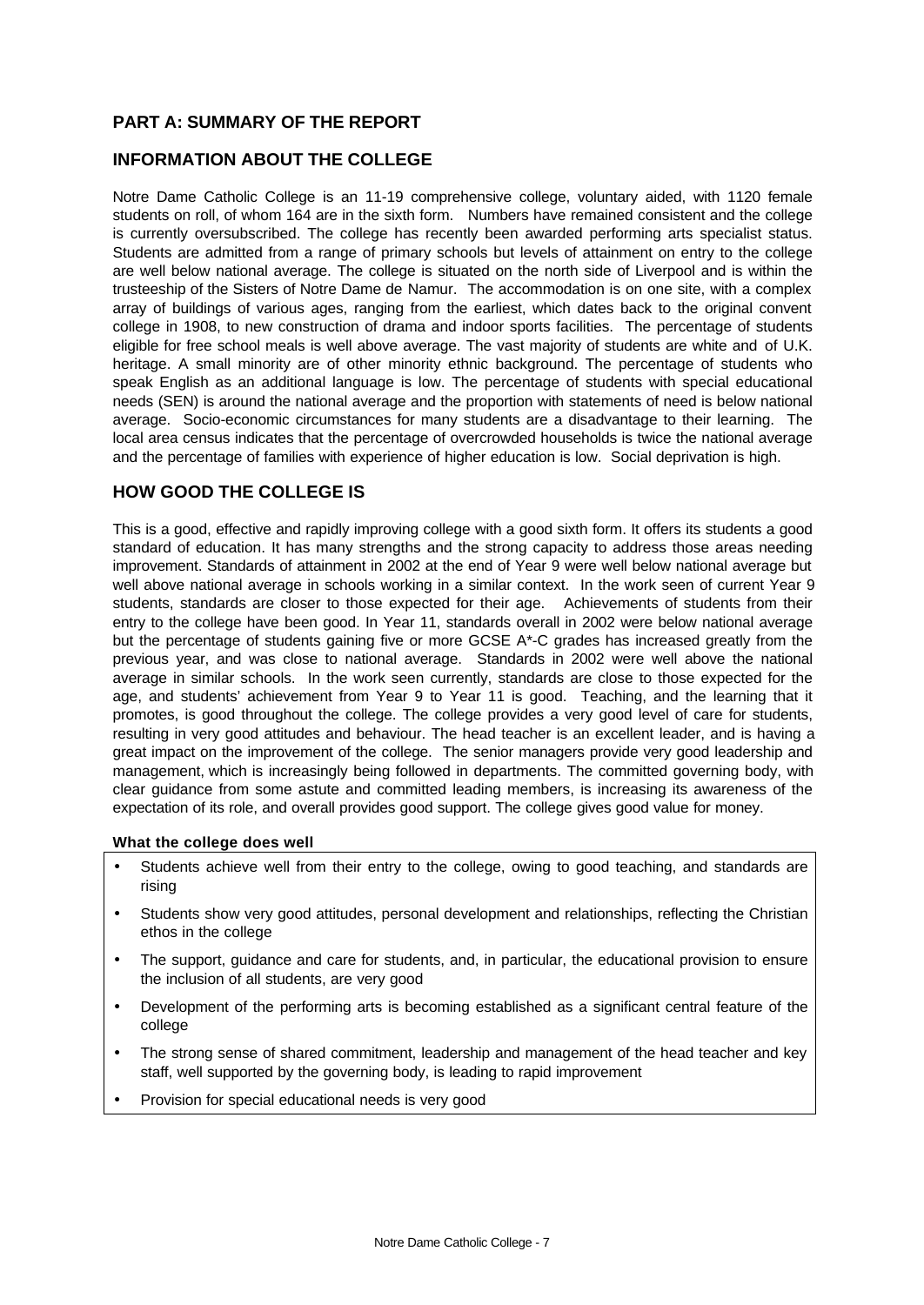#### **What could be improved**

- The level of attendance and punctuality
- The involvement and contribution of parents and guardians to the students' education
- Arrangements for grouping students within the curriculum to aid teachers' ability to evaluate the success of learning opportunities
- The extent to which good practice is shared across departments in the use of assessment in planning, measuring achievement and setting individual targets for students
- The use of information and communication technology (ICT) in subjects including English, mathematics and science

*The areas for improvement will form the basis of the governors' action plan.*

## **HOW THE COLLEGE HAS IMPROVED SINCE ITS LAST INSPECTION**

The college was last inspected in February 1997. Overall, there has been good improvement since that time. Standards in the national tests at the end of Year 9 have risen broadly in line with the average, but from work seen these are beginning to improve more rapidly. Results in GCSE have been increasing at a rate above the national trend and in the past year there has been a significant increase. Five key issues for improvement were identified at the last inspection. Very good progress has been made with a new structure to ensure greater flexibility and opportunity within the curriculum, which has had a major impact on GCSE standards. Good improvement has been made with teaching strategies, assessment of student progress and departmental reviews to monitor subject provision. Work is continuing on the links with primary schools, and establishing collaborative efforts to develop literacy and numeracy.

## **STANDARDS**

The table shows the standards achieved by students at the end of Year 11 and sixth form students at the end of Year 13 based on average point scores in GCSE and A-level/AS-level examinations.

|                          | compared with |      |                    |                    | Key                                 |        |
|--------------------------|---------------|------|--------------------|--------------------|-------------------------------------|--------|
| Performance in:          | all schools   |      | similar<br>schools | well above average | A                                   |        |
|                          | 2000          | 2001 | 2002               | 2002               | above average<br>average            | B<br>С |
| <b>GCSE</b> examinations | D             | D    | С                  | A                  | below average<br>well below average | D<br>Е |
| A-levels/AS-levels       |               |      | n/a                |                    |                                     |        |

Overall results in the GCSE examinations in 2002 were close to the national average but well above average compared with similar schools. Over the past few years attainment at GCSE has risen gradually. In 2002 the percentage of students gaining A\*-C, has risen significantly from the previous year, becoming close to the national average, following the change in curriculum and options structure in 2000. In 2002, the college exceeded its challenging, published target. Results were close to national average in English, below national average in science, and well below national average in mathematics. Results in 2002 indicated good achievement in English, art, drama, geography, textiles and French. Weaker performance was found in mathematics, design and technology and history. In the National Curriculum tests for Year 9, in 2002, the overall attainment for all core subjects was well below national average. In mathematics and science it was well below national average and above national average in English. Students' attainment is well below national average when they join the college in Year 7. Overall, therefore, there has been satisfactory achievement by the end of Year 9, and good achievement in English. Achievement of students with special educational needs is good. There has been an overall trend in performance in Year 9 broadly in line with national average.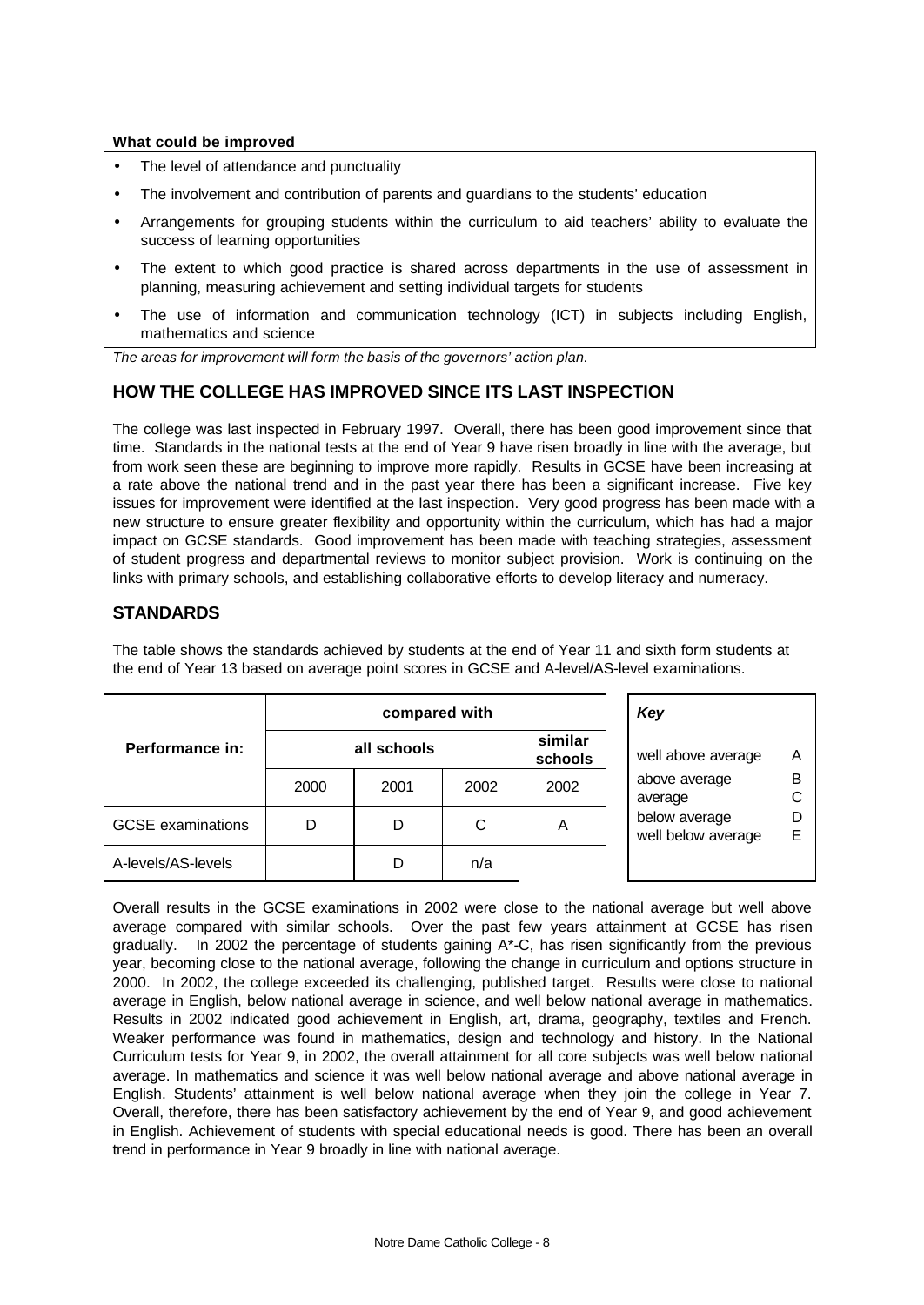## **STUDENTS' ATTITUDES AND VALUES**

| <b>Aspect</b>            | <b>Comment</b>                                                                 |
|--------------------------|--------------------------------------------------------------------------------|
| Attitudes to the college | Very Good. Students like college and participate fully in activities.          |
|                          | They willingly accept the responsibilities available to them and they show     |
|                          | excellent respect for the feelings, values and beliefs of others.              |
| Behaviour, in and out of | Very Good. Behaviour in lessons and throughout the college is always           |
| classrooms               | good and mostly very good. Bullying is extremely rare within the college       |
|                          | but when it occurs is dealt with very well. A very good learning               |
|                          | environment is created.                                                        |
| Personal development and | Very Good. Students are friendly and polite. Very good relationships           |
| relationships            | exist throughout the college both between students and adults and with         |
|                          |                                                                                |
|                          | other students. Personal development is a priority in the college where        |
|                          | many students have initial very low self-esteem.                               |
| Attendance               | <b>Unsatisfactory.</b> Attendance is improving, is now above the level of most |
|                          | local schools but still well below the national average. Permanent             |
|                          | exclusions are very low but fixed term ones are high as a result of the        |

Although students' attitudes, behaviour and personal development are very well developed at the college, and contribute to the good improvement, attendance remains unsatisfactory. Punctuality is also unsatisfactory, despite the college's efforts to improve the situation.

## **TEACHING AND LEARNING**

| <b>Teaching of students:</b> | Years $7 - 9$ | Years $10 - 11$ | Years $12 - 13$ |
|------------------------------|---------------|-----------------|-----------------|
| Quality of teaching          | Good          | Good            | Good            |

*Inspectors make judgements about teaching in the range: excellent; very good; good; satisfactory; unsatisfactory; poor; very poor. 'Satisfactory' means that the teaching is adequate and strengths outweigh weaknesses.*

Overall the teaching is good throughout the college. Teaching was found to be good overall in English, mathematics and science, and there was no significant variation between the years. In mathematics and science, teachers' knowledge was very good and had a strong impact on the learning. In several subjects, for example drama, English, mathematics, ICT, design and technology and dance, the use of day-to-day assessment and data remains to be developed and students are not always clear about their progress. In other areas, such as history, geography and physical education, assessment is more developed. In several subjects, whilst satisfactory, more use could be made of the homework opportunities. Planning is a strong feature in most subjects. Students are well managed which results in positive attitudes and very good behaviour. The teaching of literacy is satisfactory. Most departments have strategies in place but aspects such as marking are inconsistent. The teaching of numeracy is satisfactory, and opportunities are found for development in science and geography, as well as mathematics. Good provision is made to support students with special educational needs and those who speak English as an additional language.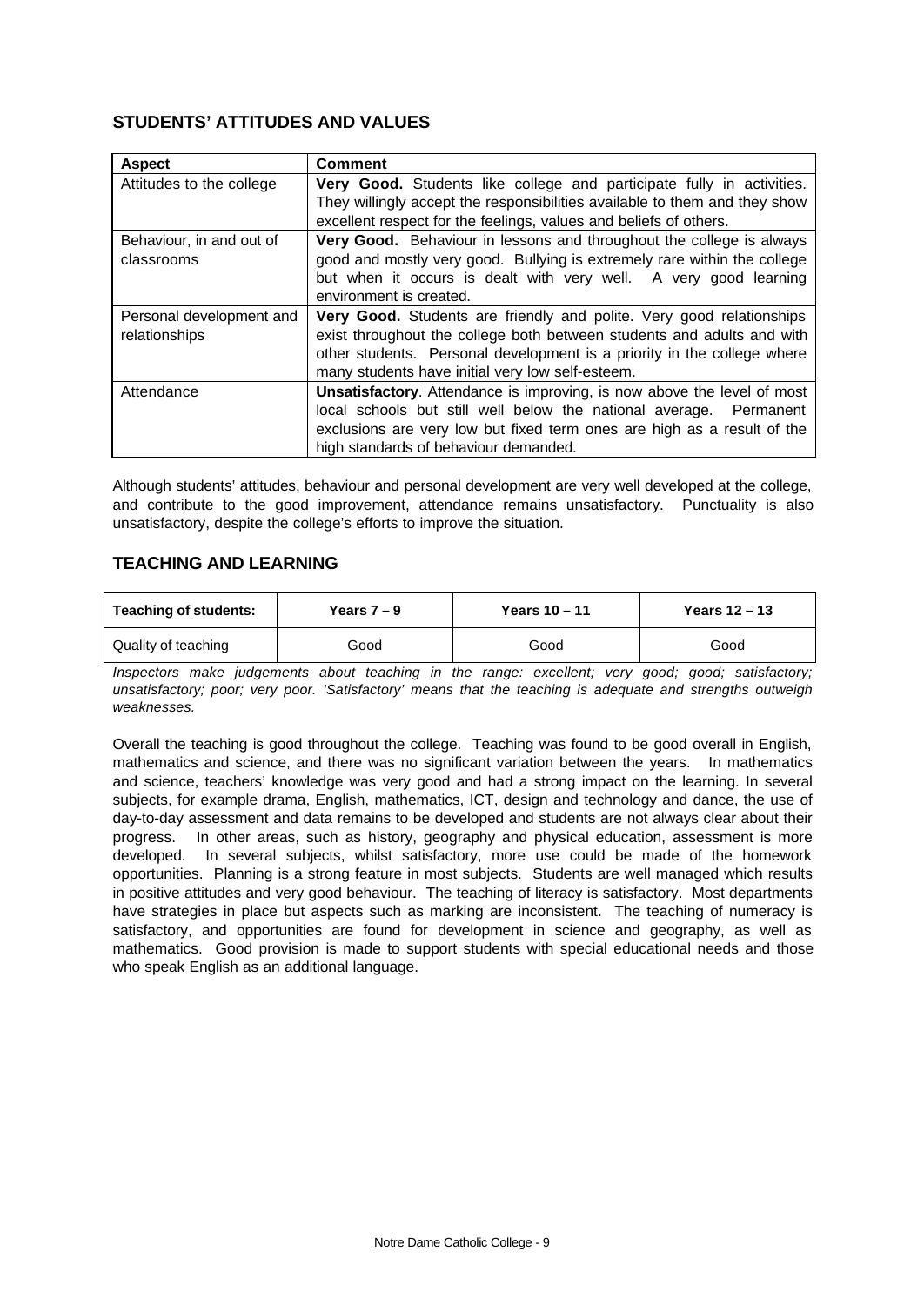# **OTHER ASPECTS OF THE COLLEGE**

| <b>Aspect</b>                                                                                          | <b>Comment</b>                                                                                                                                                                                                                                                                                                                                         |
|--------------------------------------------------------------------------------------------------------|--------------------------------------------------------------------------------------------------------------------------------------------------------------------------------------------------------------------------------------------------------------------------------------------------------------------------------------------------------|
| The quality and range of the<br>curriculum                                                             | Good. The curriculum meets statutory requirement. The quality and<br>range of learning opportunities are good in all years. The breadth,<br>balance and relevance of the curriculum are good.                                                                                                                                                          |
| Provision for students with<br>special educational needs                                               | Very Good. Strategies adopted are appropriate and teachers know the<br>needs of students well.                                                                                                                                                                                                                                                         |
| Provision for students with<br>English as an additional<br>language                                    | Good. The very few students have good support, although most are able<br>to communicate well in English.                                                                                                                                                                                                                                               |
| Provision for students'<br>personal, including spiritual,<br>moral, social and cultural<br>development | Very Good. Provision for moral and social education is very good and<br>results from the clear guidelines and opportunities throughout the<br>teaching. Cultural and spiritual education are good.                                                                                                                                                     |
| How well the college cares<br>for its students                                                         | Very Good. The college provides very good care for its students. The<br>pastoral systems ensure that students are well known to staff and there<br>are very good procedures for supporting student care and personal<br>development. Although there is very good medical support available for<br>the students, there is not a dedicated medical room. |

# **HOW WELL THE COLLEGE IS LED AND MANAGED**

| <b>Aspect</b>                                                            | <b>Comment</b>                                                                                                                                                                                                                                          |
|--------------------------------------------------------------------------|---------------------------------------------------------------------------------------------------------------------------------------------------------------------------------------------------------------------------------------------------------|
| Leadership and manage-<br>ment by the headteacher<br>and other key staff | Very good. The headteacher, supported by senior staff has a very clear<br>vision for development and is determined to raise standards whilst<br>preserving the emphasis on being a caring community.                                                    |
| How well the governors fulfil<br>their responsibilities                  | Good. Governors are supportive and key members very active, able and<br>knowledgeable of the college. Governors, a number of whom are newly<br>appointed, are developing their roles so that they can be more involved<br>with strategic planning.      |
| The college's evaluation of<br>its performance                           | Good. The college has a clear development plan, with linked plans in<br>departments. Good reviews have been carried out of some subjects and<br>there is a planned programme for all. Use of performance data is being<br>developed across the college. |
| The strategic use of<br>resources                                        | Good. Finances are very carefully managed, and resources in<br>departments generally good. ICT resources are well deployed.                                                                                                                             |

Accommodation is satisfactory, although many difficulties occur in creating space needed. Insufficient outdoor physical education facilities are available, but provision for drama, for example, is very good. The match of teachers to the need of the curriculum is satisfactory but sometimes difficult to fulfil due to the recruitment problems in the city. The college applies the principles of best value for money very well.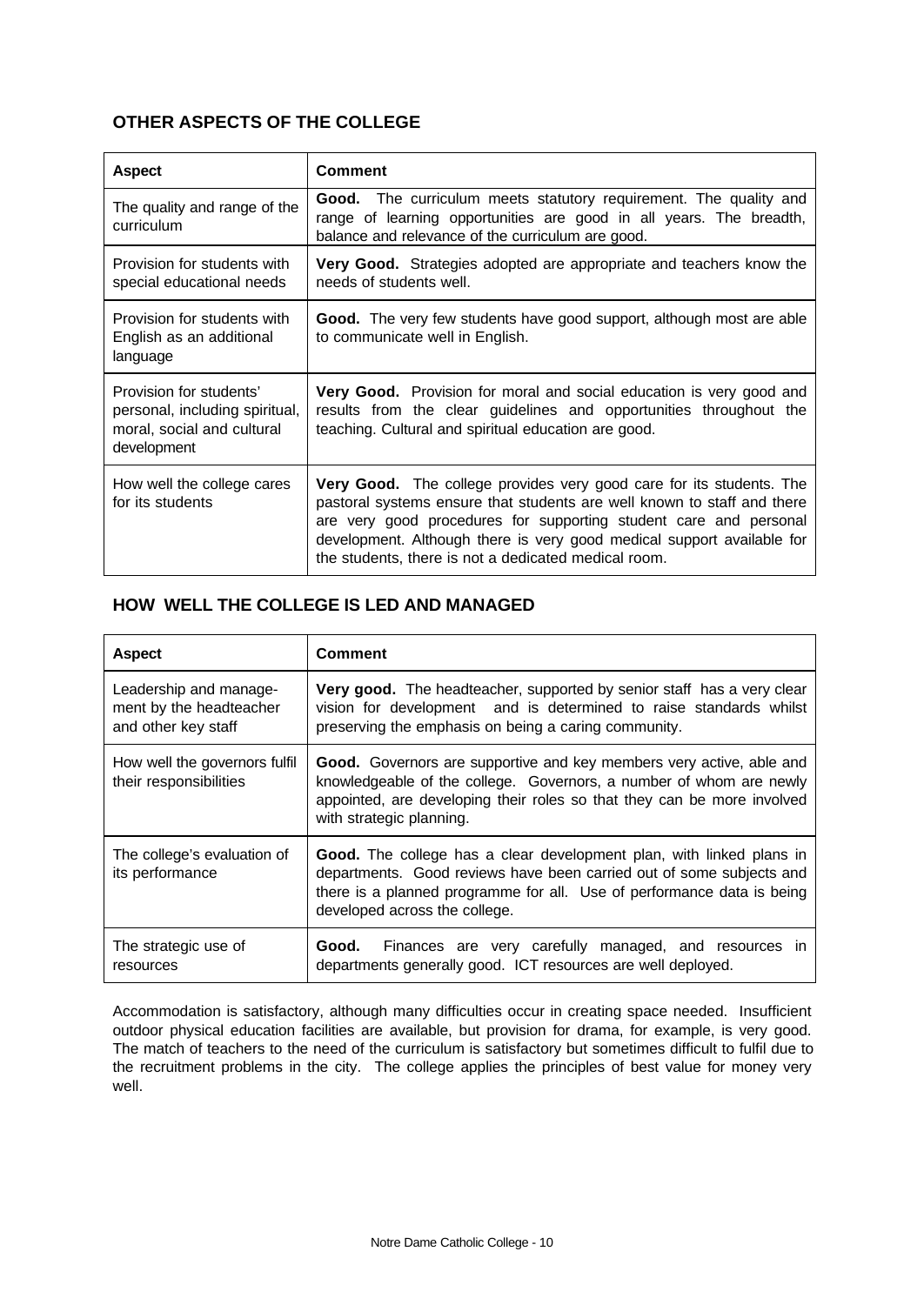# **PARENTS' AND CARERS' VIEWS OF THE COLLEGE**

| What pleases parents most |                                                  | What parents would like to see improved |
|---------------------------|--------------------------------------------------|-----------------------------------------|
|                           | High expectations of the students by the college |                                         |
|                           | The college is well led and managed              | No significant areas identified         |
|                           | The teaching is good                             |                                         |
|                           | The progress made by students                    |                                         |
|                           | The college is easy to approach if they have a   |                                         |
|                           | problem or question                              |                                         |

The parents who responded to the questionnaires or came to the meeting were very supportive of the college and the efforts made to keep them informed. The inspection team agrees with the parents' positive views but considers that the partnership with parents must be further developed to encourage all parents to help the college raise attendance levels. Individual comments made by parents identified the excellent induction to the college, concern about children being able to go outside at break times and at lunchtime and more teaching of practical tasks required to help in everyday life. All of these issues were considered and found to be at least satisfactory.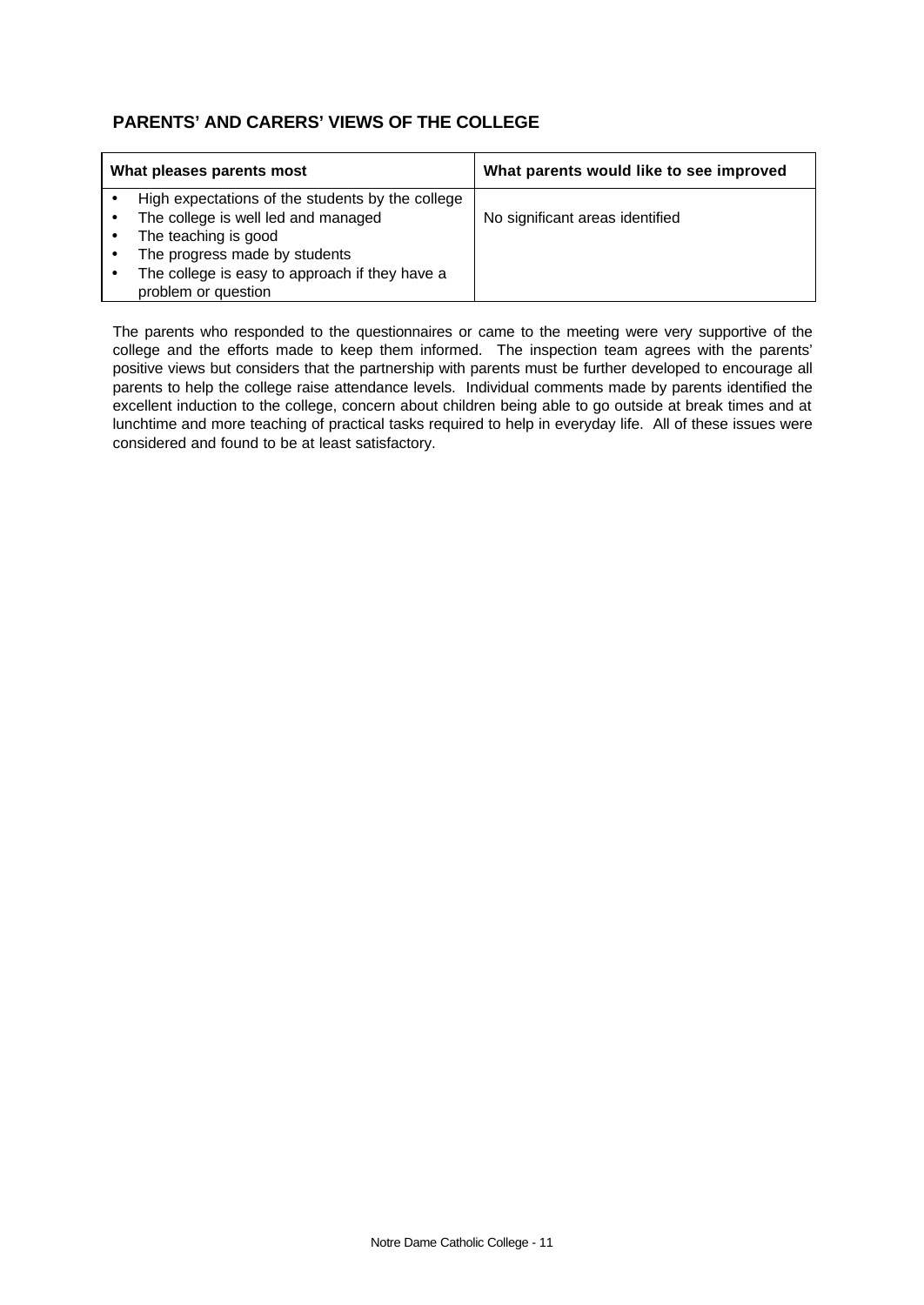## **ANNEX:THE SIXTH FORM**

#### **INFORMATION ABOUT THE SIXTH FORM**

The sixth form of this 11-19 comprehensive girls college is located within the main complex with a segregated area, known as the sixth form centre, housing the common room, study areas and the sixth form office. Teaching takes place in specialist rooms around the school where support services are also located. The students are allocated to a tutor group and have a tutor base within the area in which the tutor normally teaches. The sixth form provides a range of subjects at both GCE advanced (A2) and advanced subsidiary (AS) levels as well as a good range of vocational courses. There are currently 164 students on roll with numbers increasing each year. The majority of students in the sixth form have transferred from the main school. The numbers of students on some courses are very small. Attainment on entry to the sixth form is below the national average.

#### **HOW GOOD THE SIXTH FORM IS**

The sixth form is effective and students receive a very good education. The quality of teaching is good and often very good. The students are well motivated and they make good progress over time. The opportunities for independent learning are not always made available across the range of subjects. The sixth form is well led and managed, giving students appropriate choices of course. In spite of low student numbers in some subjects, the sixth form is cost effective. The pastoral and guidance systems are a strong feature within the sixth form and this enables students both entering and leaving the sixth form to make well-informed choices.

#### **Strengths**

- Teaching is good
- Attitudes and relationships are always very good and often excellent
- Very good educational and personal support and guidance for students
- Good leadership, with excellent reflection of the school's aims and values in its work
- Very good assessment procedures

#### **What could be improved**

- Consistent opportunities for independent learning
- Student numbers in subjects that currently have few students
- Punctuality of students

*The areas for improvement will form the basis of the governors' action plan. Strengths and areas for improvement in individual subjects are identified in the sections on individual subjects in the full report.*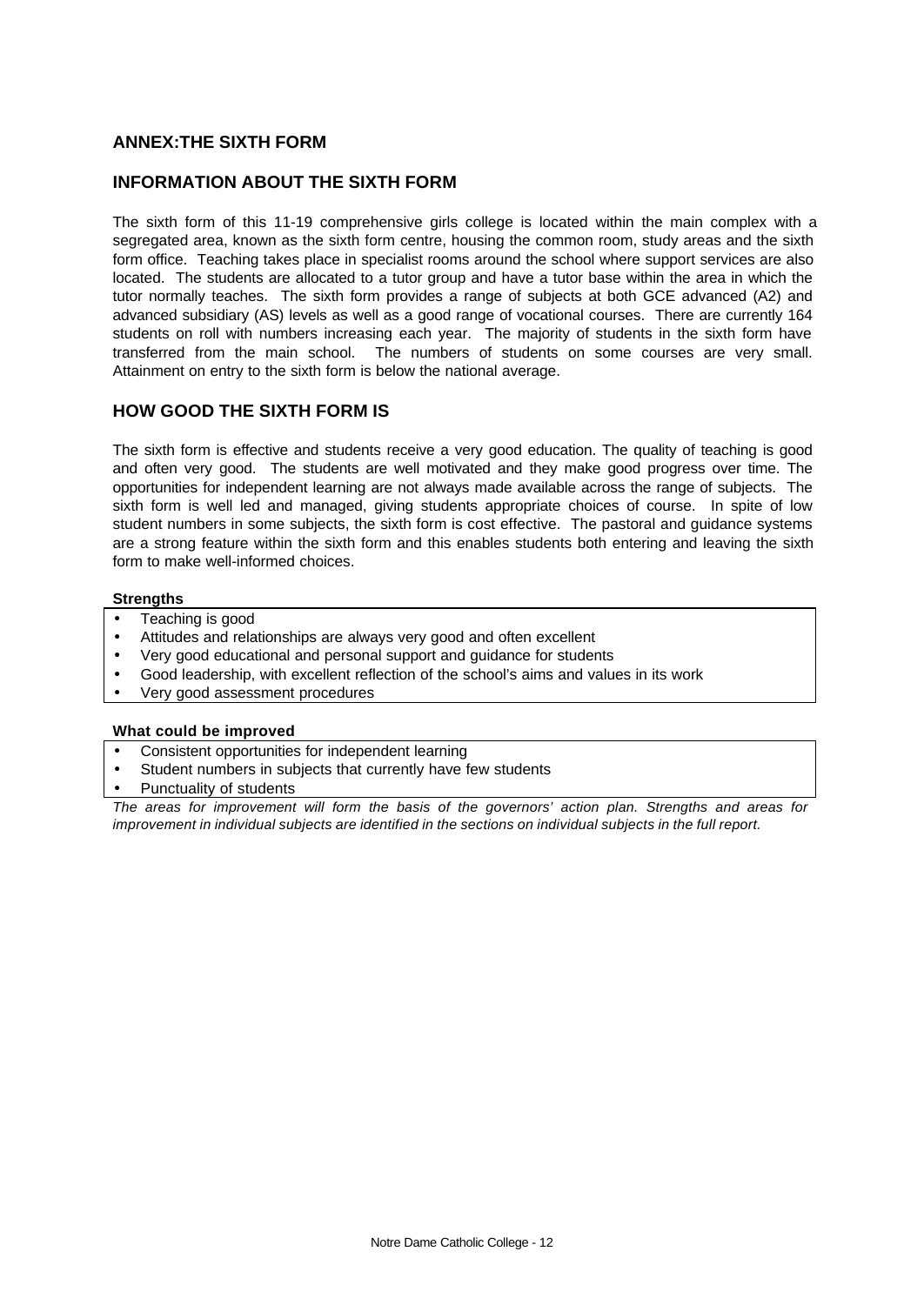# **THE QUALITY OF PROVISION IN INDIVIDUAL CURRICULUM AREAS**

*The table below shows overall judgements about the provision in the subjects and courses that were inspected in the sixth form. Judgements are based mainly on the quality of teaching and learning and how well students achieve. Not all subjects in the sixth form were inspected.*

| <b>Curriculum area</b>    | Overall judgement about provision, with comment                                                                                                                                                                                                                                                |
|---------------------------|------------------------------------------------------------------------------------------------------------------------------------------------------------------------------------------------------------------------------------------------------------------------------------------------|
| <b>Mathematics</b>        | Satisfactory. Standards observed indicate that current AS students are<br>making good progress. Teaching is satisfactory. Teachers have strong<br>subject knowledge and establish very good relationships with students.<br>Students have limited opportunity for independent learning.        |
| Chemistry                 | Good. Results in 2002 showed an improvement over those in 2001,<br>which were below national average. The standard of work seen in Year<br>13 is about average, although the standard of work in Year 12 is not as<br>high.                                                                    |
| English literature        | Good. Results have improved and teaching is good overall, often very<br>good. Teachers have good subject knowledge and a thorough approach<br>which ensures that students make good progress.                                                                                                  |
| <b>Business education</b> | Good. Levels of achievement show an upward trend in this developing<br>department. A variety of courses offer opportunities for students of all<br>levels of achievement. Teaching is always at least satisfactory and<br>students' assignments are of good quality.                           |
| History                   | Good. Overall results were about average in recent years, although all<br>candidates achieved pass grades in the 2002 examination.<br>Clear<br>leadership, good teaching and very good attitudes enable students to<br>make good progress.                                                     |
| French                    | Good. Students learn well in small, well-taught classes. They speak<br>and listen with confidence and understanding, due to their continuous<br>exposure to the language, particularly that of native French speakers.<br>They use computers frequently and effectively for independent study. |
| Theatre studies           | Good. A developing department, which has encountered staffing<br>difficulties, which have impacted on standards. Teaching is good and<br>teachers demonstrate good subject knowledge. Students have limited<br>opportunity for independent learning.                                           |
| Health and social care    | Good. Teaching is consistently good and student attitudes are most<br>positive. Most achieve well and make good use of the opportunities to<br>gain vocational qualifications.                                                                                                                 |
| Leisure and tourism       | Good. Students achieve well from a modest starting point. Teaching is<br>good and the work of the department is well organised.                                                                                                                                                                |

Other work was sampled through observations of lessons in physics, biology, sociology, geography, music and art. Standards reached were appropriate for the students and the courses being studied. The quality of the teaching was always at least satisfactory and mostly good or very good. The attitudes of the students were very positive.

| <b>Aspect</b>                                                             | <b>Comment</b>                                                                                                                                                                                                                                                                                           |
|---------------------------------------------------------------------------|----------------------------------------------------------------------------------------------------------------------------------------------------------------------------------------------------------------------------------------------------------------------------------------------------------|
| How well students are<br>guided and supported                             | Very Good. Students are very well cared for and supported in the sixth<br>form. They receive very good information about progress and advice on<br>how to improve. There is very good guidance on careers and further<br>education. Opportunities for independent learning are not always<br>consistent. |
| Effectiveness of the<br>leadership and<br>management of the sixth<br>form | Very Good. There is excellent reflection of the college's aims in the<br>work of the sixth form, which is committed to equal opportunities.<br>Educational priorities are extremely well supported through the college's<br>financial planning. The leadership team ensures a very good set of           |

## **OTHER ASPECTS OF THE SIXTH FORM**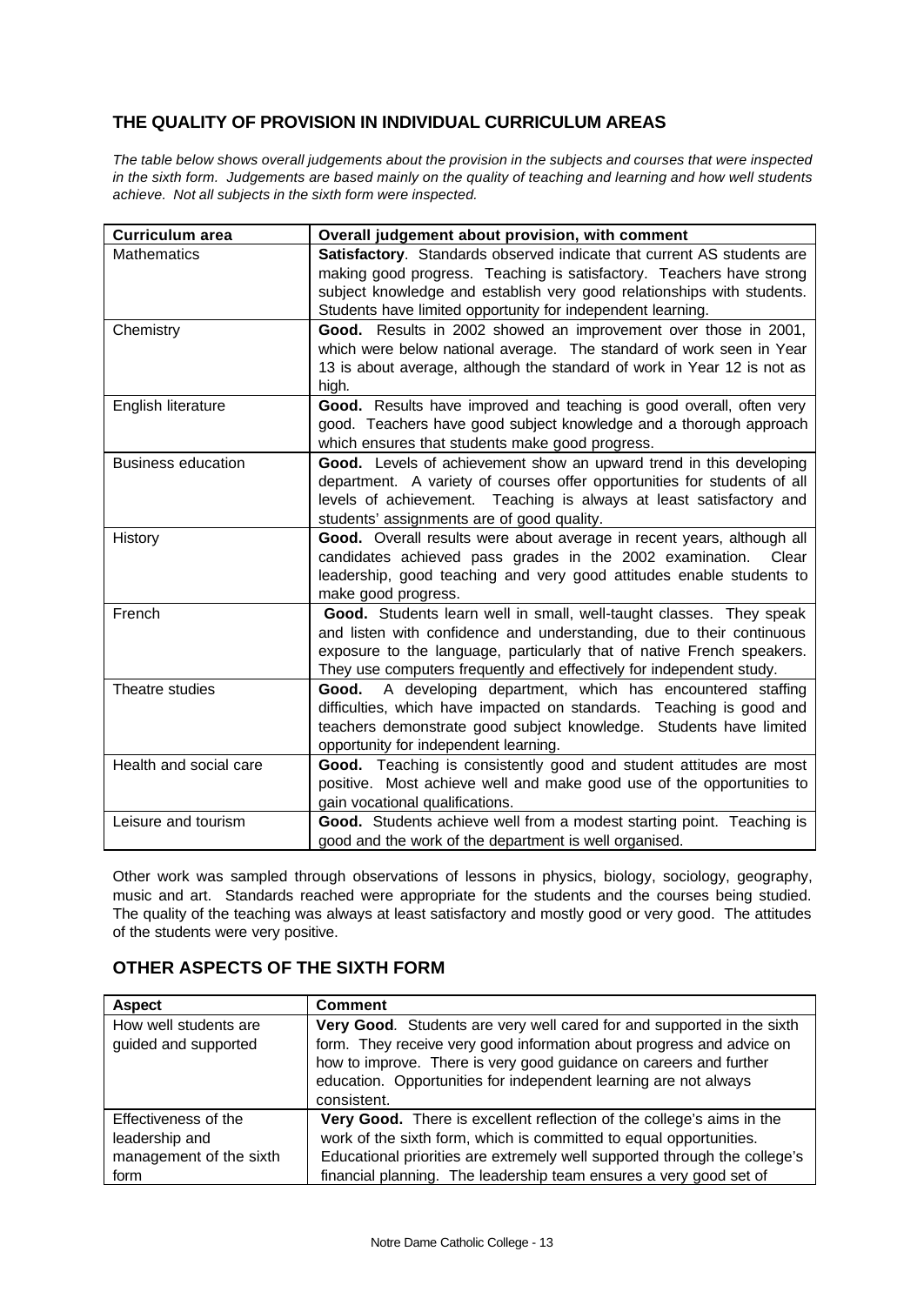|  | relationships exists in the sixth form community and that good links with |  |
|--|---------------------------------------------------------------------------|--|
|  | the main school are used to the mutual benefit of all students.           |  |
|  |                                                                           |  |

# **STUDENTS' VIEWS OF THE SIXTH FORM**

| What students like about the sixth form                                                                                                                                      | What students feel could be improved                                                                                                                                    |  |  |  |  |
|------------------------------------------------------------------------------------------------------------------------------------------------------------------------------|-------------------------------------------------------------------------------------------------------------------------------------------------------------------------|--|--|--|--|
| The teachers are accessible to help with<br>$\bullet$<br>difficulties<br>Work is thoroughly assessed<br>$\bullet$<br>They are taught well and are challenged to<br>$\bullet$ | The support and help with personal problems<br>$\bullet$<br>The advice about future options<br>٠<br>The range of activities available outside the<br>٠<br>main subjects |  |  |  |  |
| do their best<br>They are helped to study independently<br>$\bullet$<br>Choice of subjects suits their talents and<br>$\bullet$<br>aspirations                               | Being treated more as adults<br>٠<br>The college's response to their views<br>٠                                                                                         |  |  |  |  |

The statements above are based on the evaluation of the students' questionnaire returns. Students interviewed during the inspection had very supportive views of the college and were in agreement with the positive views obtained through the student questionnaires. In general, however, they disagreed with the areas of concern, although there were concerns about having to stay in college when they had finished lessons when they would prefer to study at home. The inspection team agrees that all the other concerns identified in the questionnaire are being well addressed by the college but do not consider that the support for independent learning is sufficiently consistent.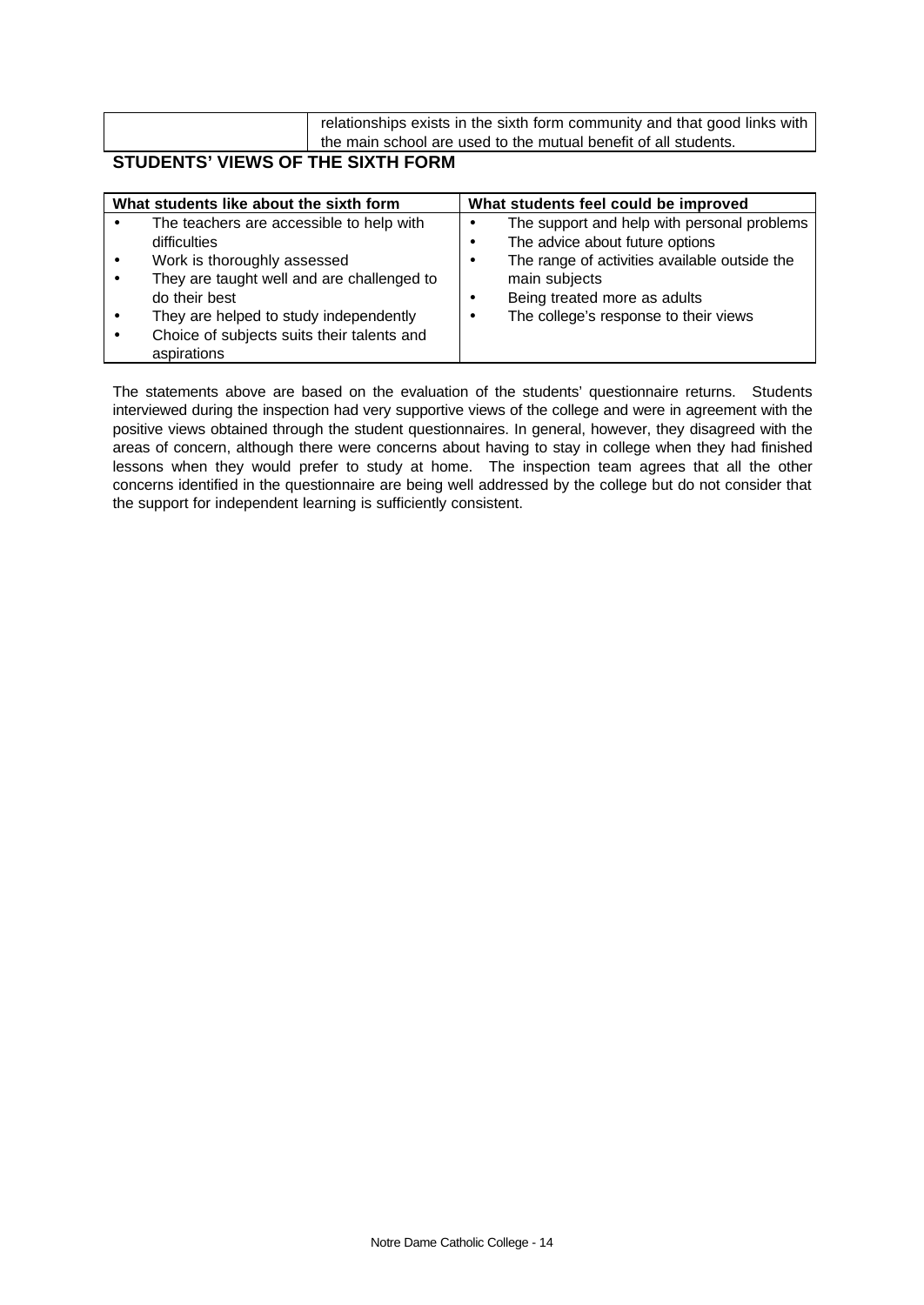### **PART B: COMMENTARY**

#### **HOW HIGH ARE STANDARDS?**

#### **The college's results and students' achievements**

- 1. When students enter the college their attainment in national tests in Year 6, in English, mathematics, and science, is well below national average. A similar profile has been found in previous years. Verbal, quantitative and non-verbal scores in cognitive abilities are also well below national average at the start of Year 7.
- 2. In the National Curriculum tests in 2002, taken in Year 9, the percentage of students gaining the target Level 5 or higher, was above average in English, but well below average in mathematics and science. The performance of students overall was similarly above average in English and well below in other core subjects. Over the past five years attainment has risen broadly in line with the national trend. English has improved significantly since the previous year but mathematics has declined slightly.
- 3. Attainment at the end of Year 9 in 2002, compared with schools in a similar social context, was well above average overall, and very high in English. It was well above average in science and above average in mathematics. Compared with schools having a similar percentage of students with the same prior attainment in Year 7, the performance overall was below average. Nevertheless, this represents good progress from the overall attainment in Year 7.
- 4. In other subjects in 2002, above average teacher assessments were recorded in history, art and design, music and physical education. They were recorded as below average in geography, information and communication technology (ICT) and modern foreign languages.
- 5. Attainment in Year 11 in 2002, taking overall account of all students' results, was close to national average. When based on the best eight results in schools nationally, the overall performance was below average. Results in the GCSE examinations indicate that the proportion of students gaining five or more GCSE grade A\*-C was close to the national average and the percentage gaining five or more passes A\*-G was also close to the average. The percentage of grades A\*-C was close to national average in English, below average in science and well below average in mathematics. Based on total point scores per student, attainment was well above the average for schools with a similar social context.
- 6. The progress made by students from Year 9 to Year 11 was well above average compared with schools having a similar range of prior attainment. This indicates that students have achieved very well from Year 9 to Year 11. The percentage of students gaining five or more grade A\*-C has risen significantly since the previous year and continuously over the past four years. The total GCSE points gained per student has risen continuously and at a rate significantly above the national trend. Subjects where students performed well at GCSE in 2002 include English, art and design, drama, geography and French. Weaker subjects were mathematics, history and design and technology.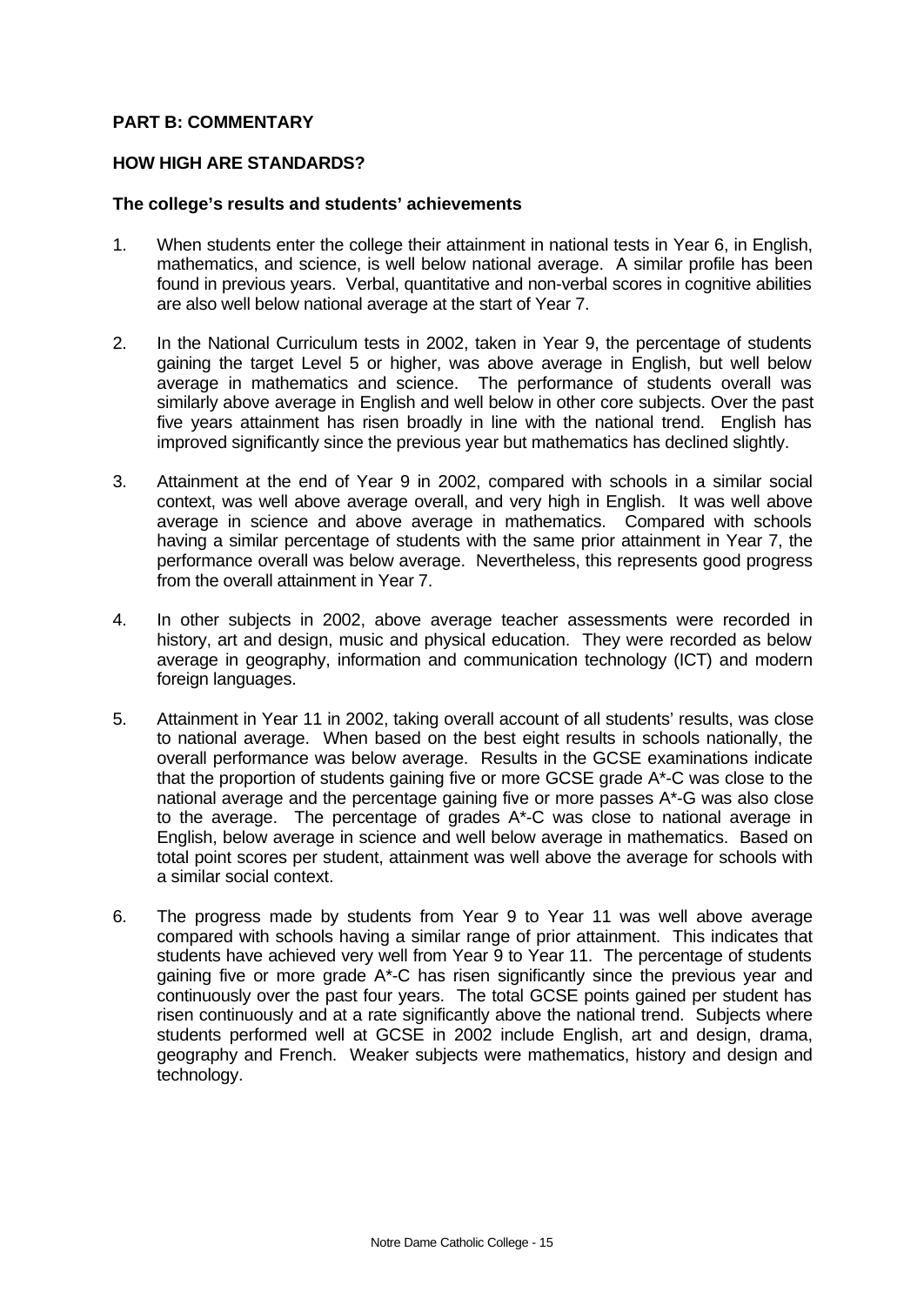- 7. Standards of written work and work seen in lessons at the end of Year 9 are average and much as would be expected for the age. In the majority of subjects, students achieve well from entry throughout their time in the college. From Year 9 to Year 11, standards are rising more quickly than over the earlier years as students gain selfmotivation and study skills.
- 8. Achievement in design and technology and ICT was satisfactory, but not as good as other subjects at both key stages. Standards in the performing arts are above average overall, and rising due to the emphasis placed on this area of the curriculum and in 2002 students were entered for examinations a year early. Success in this area is having a positive impact on other subjects. Standards in music and drama in Year 11 were noted to be above average. Students with different attainment levels progress equally well since good support is provided for those with lower ability or special educational needs and a good level of challenge is provided for higher-ability students.
- 9. Standards of literacy are satisfactory. Students have good listening skills. Most speak confidently but not at length. Specialist vocabulary is used well in several subjects, such as science and geography. Reading skills are sufficient to cope with the curriculum and in many subjects students use a wide variety of information. Most students write with reasonable fluency and accuracy. Standards of numeracy are satisfactory. Students are able to apply their skills in several subject areas. Students show a satisfactory level of skill in taking measurements, performing basic calculations, estimating and measuring length, using map references and interpreting graphs. Many students struggle with more detailed algebraic work and statistics.
- 10. Standards demonstrated in the use of ICT are overall below average, although in many situations, higher quality work is found. In Year 9, students can demonstrate skill in word processing, using toolbars, drawing and organising information. Students in Year 11 have below average skills but many make good progress with basic tasks. Opportunities are provided in many subjects for utilizing ICT but overall the standard of application of ICT is underdeveloped, partly because of lack of access to resources.

## **Sixth form**

- 11. National data for GCE advanced level for 2002 is not yet available. Overall attainment in 2001, as measured by the average point score for students entered in GCE A levels or AS levels, was below average. However, some groups are small and the attainment within them varies greatly. Taking into account vocational qualifications, the attainment was much closer to the national average.
- 12. In 2001, subjects in which students performed well were English, geography and communication studies. Overall, the percentage of students gaining at least a pass grade was high. Results in 2002 have improved and reflect a steady improvement each year. Achievement in vocational courses for the GNVQ, especially health and social care, has been good. In 2002 all students gained at least a pass and a minority gained merit or distinction. Performance in advanced vocational qualifications in business education and travel and tourism was good.
- 13. Highest performing subjects in GCE Advanced level in 2002 were English and geography. Other subjects where students gained a satisfactory range of grades included physics, sociology and chemistry.

## **Students' attitudes, values and personal development**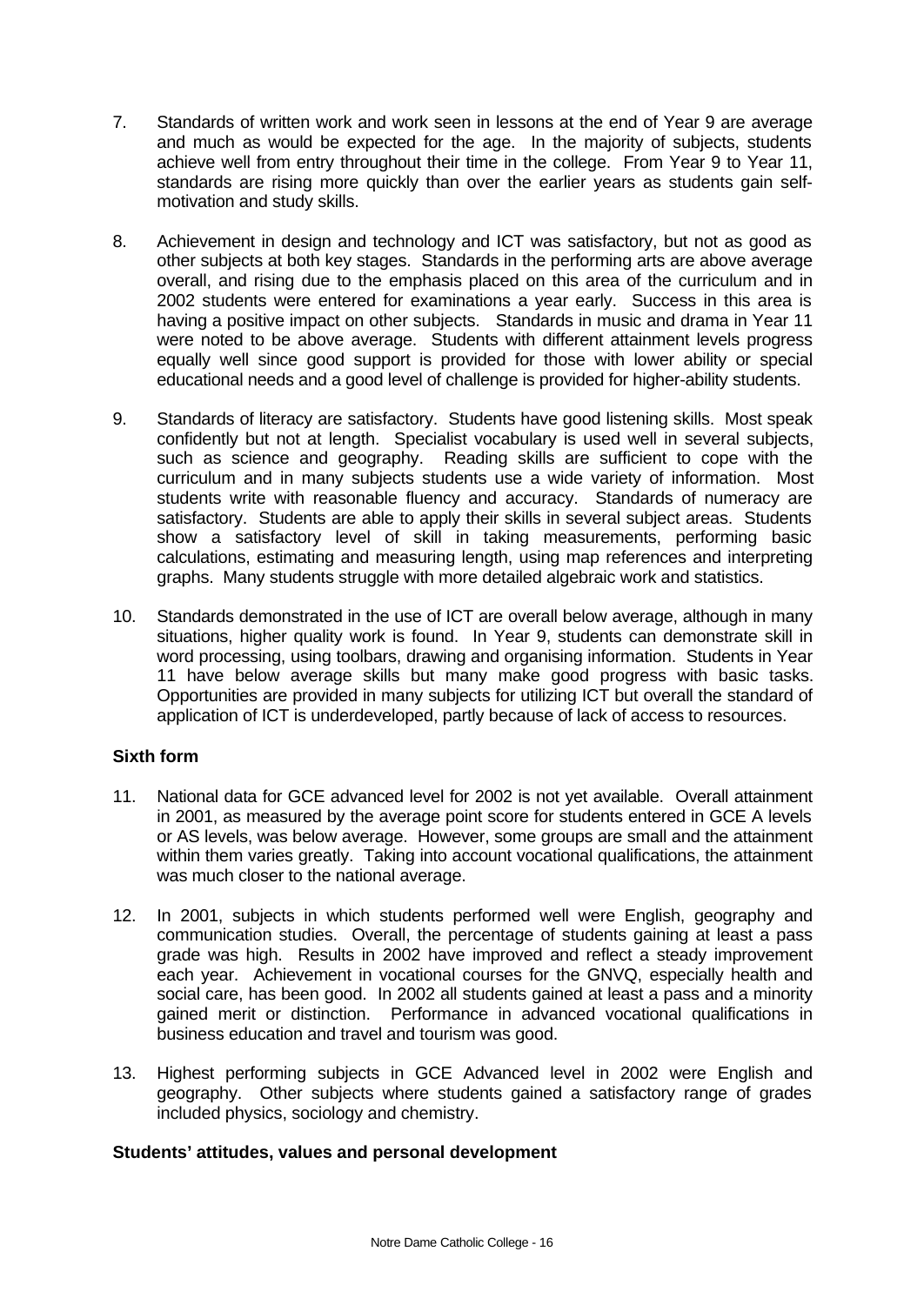- 14. Students have very positive attitudes to college and to learning. They arrive at college in an orderly manner and are all very well behaved. They are, however, not all punctual. They are very well mannered and show courtesy to staff, visitors and to each other – this includes movement around the college when, despite the inevitable congestion due to the design of the building, there are no inappropriate attitudes. Their attitudes in lessons are largely very good and students concentrate well and work hard. These very good and often excellent attitudes are consistent with the ethos of the college. The college has a rewards and a celebration scheme in place to encourage students to maintain and develop further their positive attitudes. A strength of the college is the excellent respect for the feelings, values and beliefs of others that is evident amongst both staff and students. Students' attitudes have improved since the last inspection.
- 15. Attendance for 2000/2001 was well below the national average but unauthorised absence was also well below the national average. The attendance figures have been increasing during recent years and the figure for 2001/2002 shows further improvement. Whilst the figures are still unsatisfactory, there is clear evidence that they are significantly better than most other secondary schools in the area. Registration is carried out efficiently at the start of the morning and afternoon sessions. Procedures are secure and data is well recorded, analysed and monitored. Punctuality at the start of the day and at lessons is frequently a problem, often due to the building layout and no planned movement time allowed within the timetable. There have been 80 fixed-term and one permanent exclusion during the last year, which is relatively high for a college of this type but reflects the college's determination to demand high standards. Whilst attendance is still unsatisfactory compared to the national average, there has been some improvement since the time of the last inspection.
- 16. The overall level of behaviour is very good which is an improvement since the time of the last inspection. Both around the college, including breaks and lunchtime, and in most lessons, the behaviour is very good and sometimes excellent. In the isolated lesson seen where behaviour was unsatisfactory there were a large number of 'statemented' students with no support present. No bullying or other oppressive behaviour was seen during the inspection. The college has a student support centre on site to support students with behavioural difficulties.
- 17. Students form very good relationships with one another and with their teachers, resulting in a good working ethos in lessons. These very good relationships have a positive effect on learning as students support each other very well. Students are supportive of the tutor system and of the very effective learning mentor scheme where very close relationships are developed, providing effective individual contact and guidance. They show excellent respect for each other and this is encouraged through the college ethos and by the citizenship/personal, social and health education programme. Students are encouraged to reflect on their actions. There is no evidence of sexism or racism in the college, which is working as a harmonious community, but students are aware of what to do if it does occur.
- 18. Opportunities for students to show initiative and take responsibility are very good with examples such as the college council, class responsibilities and duties, sports captains etc. There are many opportunities for students to be involved in activities both during and after college, which include clubs closely linked to academic subjects as well as sporting and social activities. Students have good access to college facilities throughout the day. The atmosphere of trust and respect between the students and college enables students to have good access to facilities at break times with only minimal supervision required. The clear ethos of the college and the very good learning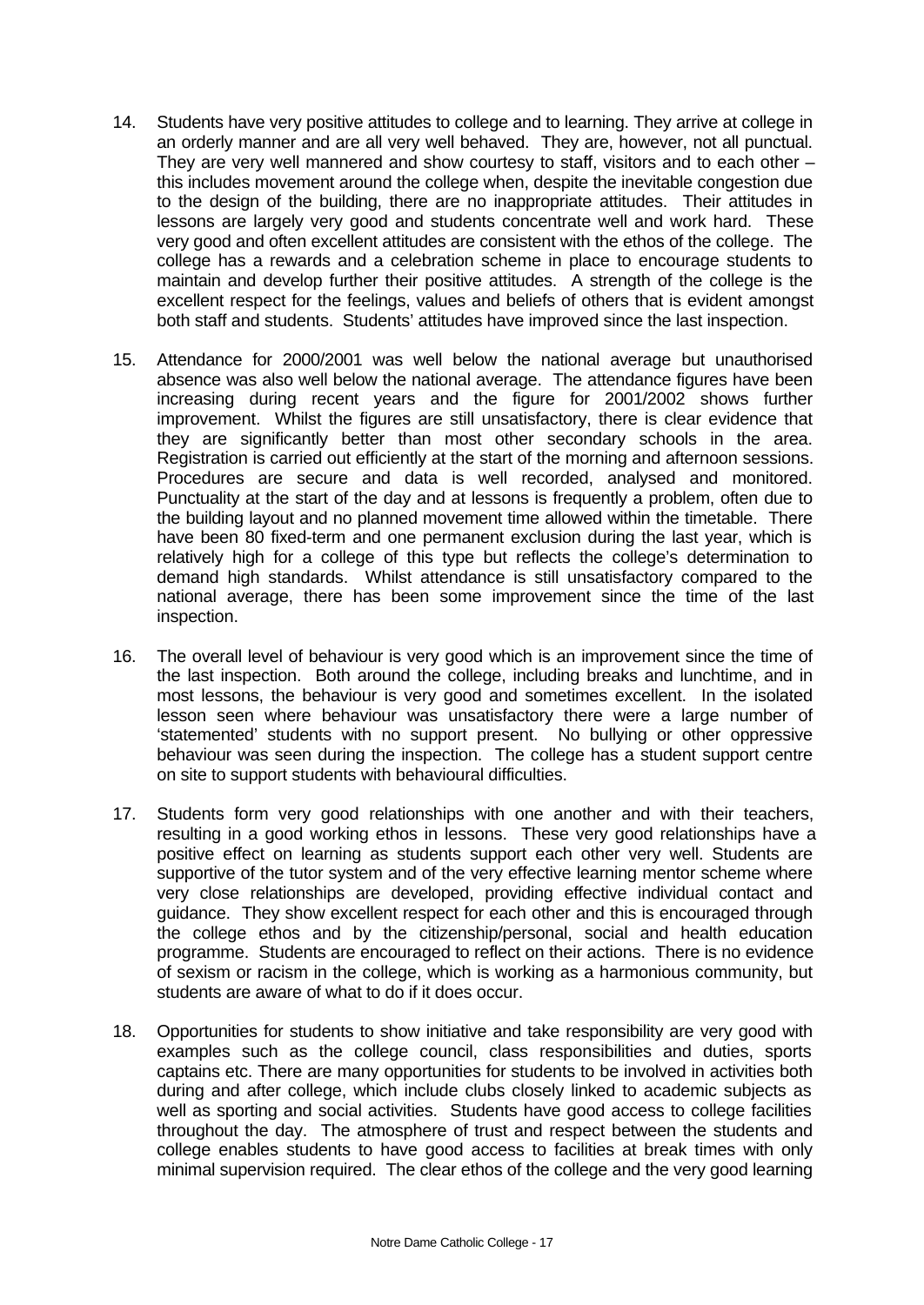environment demonstrate that students understand the impact of their actions and that they should respect others.

19. Through the good relationships, the tutor guidance and effective citizenship provision, the students' personal development is well supported. Students are mature and sensible.

#### **Sixth form**

- 20. Students enjoy being in the sixth form and welcome the recognition of their more senior status. The majority are very happy to have a uniform, about which they had been consulted, although it was identified as a reason why some of their friends had left the sixth form early. A significant strength is the contribution of the learning mentor to the pastoral support of the students. There are very good systems in place to give guidance on key skills and the development of learning techniques but within lessons there are not consistent opportunities for independent learning. Students show an interest in college life, a pride in their work and are well motivated.
- 21. The college is clearly an integral part of the Catholic community and students are committed to serving in the wider community and a good number of them benefit from helping students in the main part of the college – the buddy system being a good example where they support younger students. There are good opportunities for personal development through the extensive enrichment programmes. Students show a good sense of pursuing more long-term career objectives and direction. They make good use of the facilities offered by the college and join in the activities available to them.
- 22. There are no behavioural problems in the sixth form. All students choose to attend and clearly want to learn. Attendance in the sixth form is satisfactory and is clearly helped by incentives available to students. At the start of the day and in many lessons there are many students who arrive late and this reduces the time available to them for both learning and pastoral support. Students are required to register twice a day and have to remain in college when they do not have lessons – this was an area of concern by some students who felt that they could study better at home at the end of the day if they did not have a scheduled lesson in the afternoon. Some teaching groups in the sixth form are very small, especially in Year 13 where students have moved elsewhere after completing GCE advanced subsidiary or vocational courses. The college has a target to improve retention of students and increase group size.
- 23. Sixth form students demonstrate the very good relationships and excellent respect for the feelings, values and beliefs of others that have been built up in the main college. Personal development is well addressed in the sixth form where students are encouraged to be aware of the skills they will need in future careers and courses. Relationships are very good in lessons and learning directly benefits from the positive attitudes of well-motivated students. In general, there is total commitment from the students. The college is preparing students well for future life.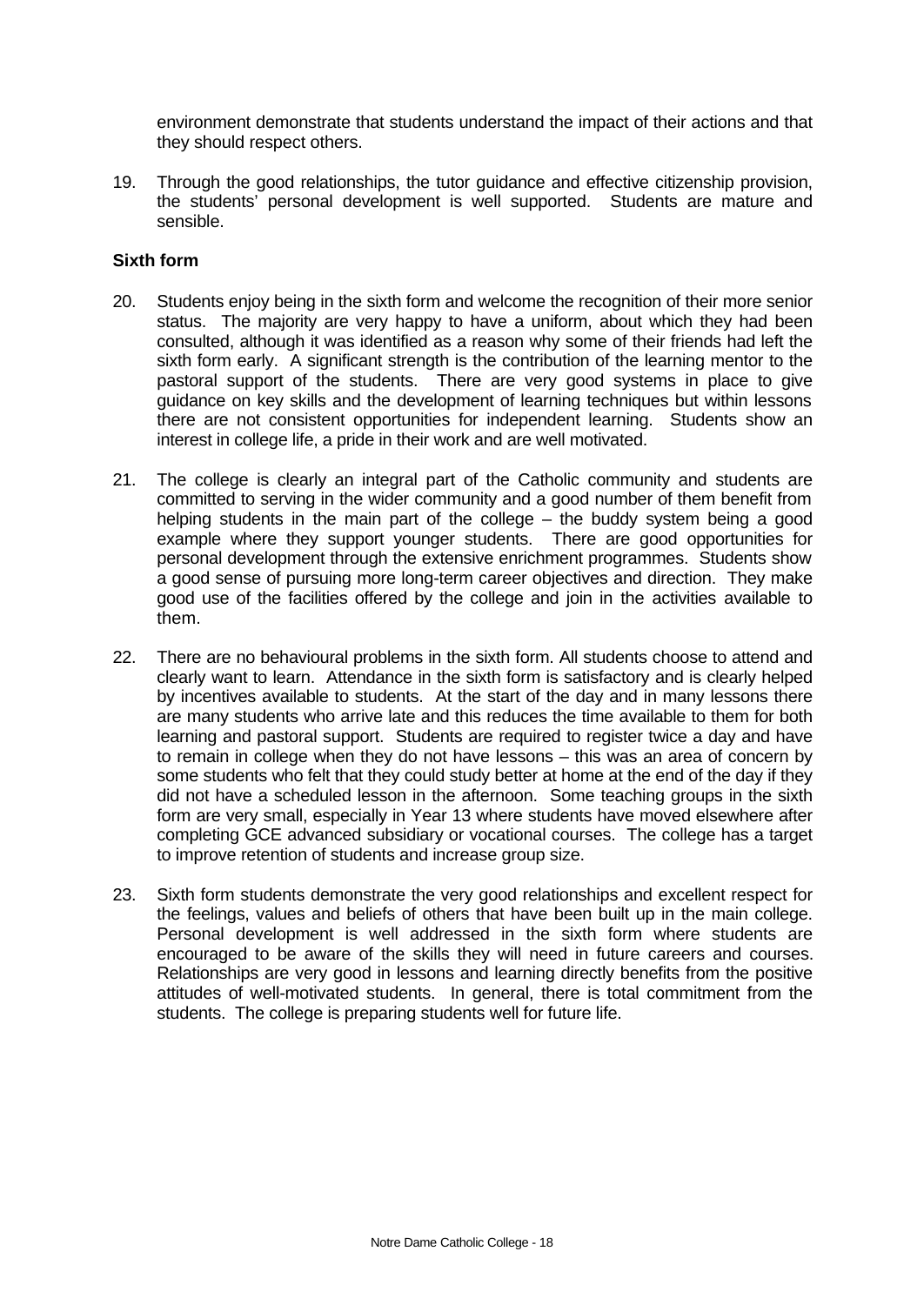### **HOW WELL ARE STUDENTS TAUGHT?**

- 24. Overall, the quality of teaching in Years  $7 11$  is good, and leads to good learning overall. Learning is particularly good in Years 10 and 11 and is leading to significant improvements in standards in many subjects. This has been developed through implementation of a more accessible curriculum, renewed motivation in vocational courses and the establishment of the performing arts status of the college.
- 25. The quality of teaching has improved since the last inspection and continues to improve because of the clear commitment of the college staff and excellent leadership. At the time of the last inspection some significant weaknesses were identified in teaching style, the ability of teachers to recognise the potential of students and an over preponderance of teacher-directed work. All of these aspects have now been addressed well.
- 26. All lessons observed in the main college during the inspection were at least satisfactory, 70 per cent were good or better, and 28 per cent were very good or excellent. A similar pattern was found with students' learning.
- 27. Teaching is consistently good across all subjects but is particularly notable in art and design and English. The provision for special educational needs leads to teaching which is often very good for those students. Higher quality learning is found for example in art and design, because students are keen and enthusiastic about the subject and show particular strength of independence in learning in this area.
- 28. Teachers' planning is a strength and contributes significantly in most subjects to the range of activity in lessons. Provision for the spectrum of attainment so that work is matched to student's ability is good. Planning is particularly effective in the performing arts, but is also strong in history, geography, ICT, and art and design.
- 29. Basic skills of literacy and numeracy are taught at least satisfactorily in most subjects. Good literacy development in speaking and listening occurs, for example, in drama and also history. Opportunities are missed, however, for example where the use of number could have more emphasis in order to develop numeracy.
- 30. Teachers manage the students well. They express clear expectations in terms of work and behaviour. Most teachers have the skills needed to interest and motivate students, which overall leads to very good behaviour. Where such skills are not yet sufficiently established students' attitudes can slip. Expectations of demanding standards are a strong feature in most lessons and students respond well to the challenge. However, in a minority of subjects, in particular mathematics and physical education, there is a lack of sufficient expectation of work to be appropriate for the capability of students. Time is used well, leading to lessons having a brisk pace. Lack of attendance and also unsatisfactory punctuality has a marked effect on progress over a period of time. This affects not only the individuals concerned, but also others in the class. Resources are normally more than adequate to ensure variety of activity in lessons, opportunities for group work, and aids to support the learning. ICT resources are used satisfactorily across the curriculum, but opportunities for more regular and extensive use are not taken in several subjects including English, mathematics and science.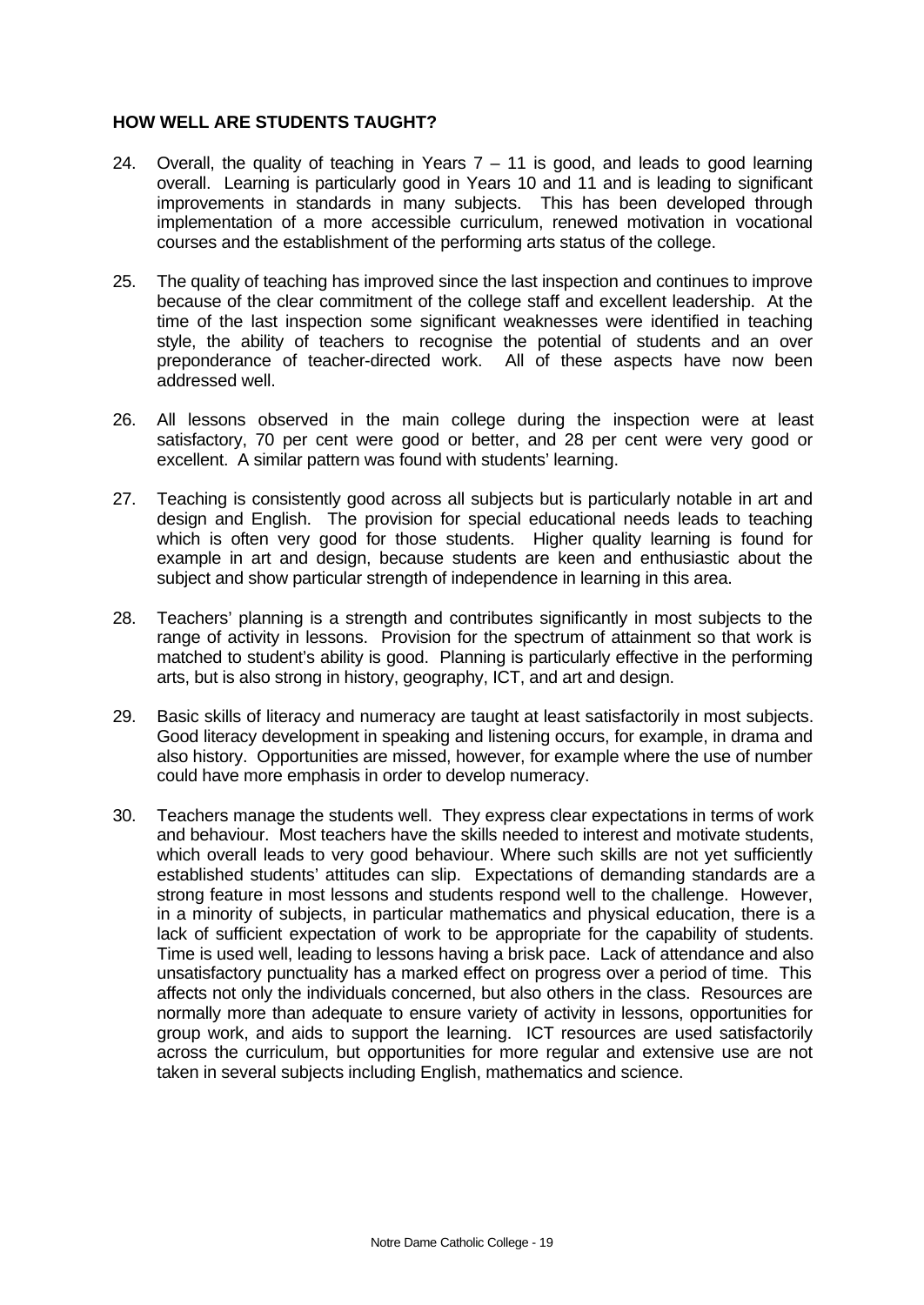- 31. Students with special educational needs learn well and make good progress due to the good teaching, where teachers know the students' needs extremely well. Learning support staff are used well to help a wide range of students with exceptional patience and care. Learning mentors are used well to provide additional support to individuals.
- 32. Assessment is used well in some subjects but less so in others. It is excellent in art and design, where very clear feedback is provided to students on their progress. It is very good in the teaching of French and ensures, for example, that careful records are kept of strengths and weaknesses in the use of the language. Students are very clear in these subjects about their attainment and progress. However, the use of assessment is inconsistent. The quality of marking is variable, not always providing sufficient feedback to students on how to improve. Data is not always used fully enough to track individual progress or adjust the planning of work. Students in the weaker subjects in this respect do not have a clear enough knowledge of their own learning.
- 33. Homework is generally satisfactory and is used regularly to provide practice and consolidation of classwork. Good use of homework to carry out independent research or apply knowledge to problem solving is found in science, history and French. Homework is also used well in the performing arts of music and drama, and students with special educational needs receive appropriately supportive tasks. In other subjects homework is less productive, not always clearly extending learning.
- 34. Students with special educational needs learn well since the teaching method takes good account of the individual education plan. A very good learning support unit is provided to help those who find sometimes that individual support is needed to be able to settle and focus on study. Teaching of personal, social and health education is very good. Opportunities are provided through the timetable and most aspects of moral and social education are covered very well. Spiritual development is good and is promoted through the ethos of the college, curriculum subjects, assembly and religious education.
- 35. Students speaking English as an additional language have good support when needed and learn well with others. No students are in the early stage of language acquisition and the language is not normally a barrier to learning. However, help is provided during lunchtime through the provision for special educational needs and many students receive help from teachers on an individual basis.

## **Sixth form**

- 36. The quality of teaching in the sixth form overall is very similar to that in the main college. Good teaching results in good learning. An important strength is the quality of relationships that enable good questioning and discussion. In the vocational subjects such as health and social care and leisure and tourism, the teaching method encourages independence and self-motivation. In some subject areas, insufficient attention is given to developing independent learning.
- 37. Assessment in these areas is often very good and provides a clear record of progress, identifies underachievement, and provides clear feedback. The use of data for curriculum planning or matching progress against national targets is being developed.
- 38. Expectations of the work needed to achieve the highest grades are also inconsistent. Good practice in history and chemistry, for example, enables data to be used well to identify weakness in learning. Students are often unclear in many subjects as to where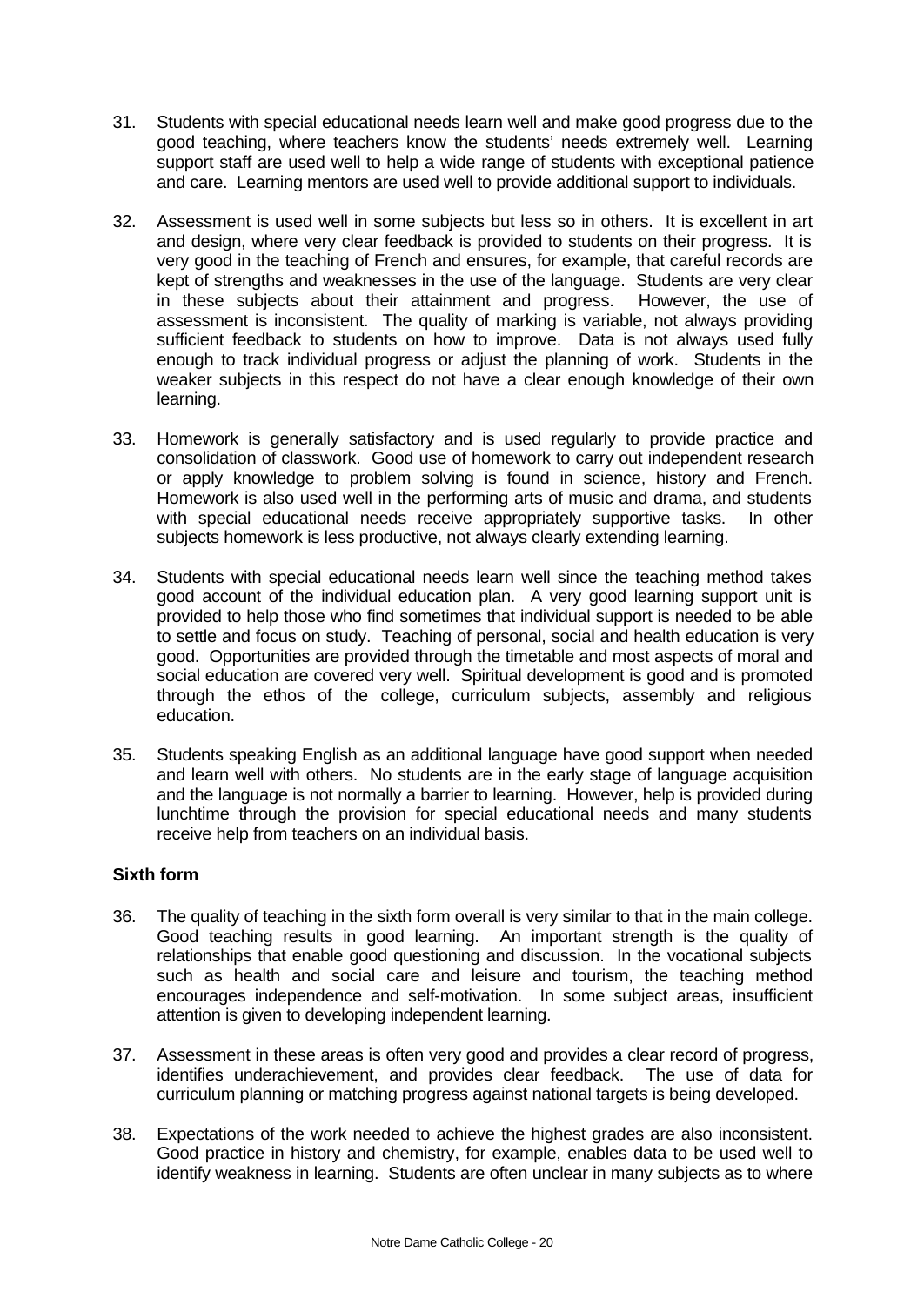their strengths in learning are consolidated and where more time and energy need to be applied.

## **HOW GOOD ARE THE CURRICULAR AND OTHER OPPORTUNITIES OFFERED TO STUDENTS?**

#### **Main college**

- 39. The quality and range of learning opportunities is good. The statutory curriculum is in place with good provision being made for the recent requirement to teach citizenship. There is a clear curriculum policy with an emphasis on providing students with a learning programme suited to the needs of each individual. The college has a strong commitment to this aim and is largely successful in achieving it. This year it has appropriately modified its curriculum to reflect its newly acquired performing arts status. An ability banding system is in place across year groups. Students are allocated to an ability band for all subjects, which can have a disadvantageous impact on students' learning for subjects such as art and music.Since the last inspection students have been given greater choice in their options for Years 10 and 11, including the opportunity to follow vocational and work related courses where this is appropriate. Overall, opportunities have improved, particularly in the range of extra-curricular activities.
- 40. In Years 7 to 9, the curriculum opportunities are good. All statutory requirements are met. Good allocations of time are given to English and mathematics, particularly in Year 7, reflecting the college's aim of improving standards of literacy and numeracy. Similarly, there is a focus on developing ICT skills in these years. However, these allocations, together with the addition of drama and dance, do mean that the allocation of time for design and technology, history, geography and modern foreign languages is less than might be found in other schools. All students study either French or Spanish but there is no opportunity to study two languages. Currently physical education is unable to provide the range of activities required by the National Curriculum, because of the lack of outdoor space.
- 41. The curriculum in Years 10 and 11 is good. In addition to the requirements for students to study English, mathematics, science, design and technology, PE and religious education, the college provides an appropriately balanced range of courses from which students can choose. Students and their parents are carefully guided into appropriate choices. In addition to a conventional range of GCSEs, students have access to vocational courses leading to the GNVQ. Some students, mainly those with special educational needs, are officially relieved of the requirement to study a modern foreign language in order that they can have additional English and mathematics lessons. Some are also relieved of design and technology to pursue a work-related course that enables them to gain additional work experience beyond that provided for all girls during Year 10. All students in Year 10 are now required to follow either a drama or music course, reflecting the college's newly acquired status. Some girls find this choice too limited.
- 42. The curricular provision made by the college for the students' personal and social development is very good. The programme is very well written and clearly has its roots in the college's overall aim, namely to make a significant contribution to the personal growth of all students. In covering a most broad and comprehensive range of features, proper attention is given to sex, health and drugs education, to careers and guidance, including an entitlement to work experience, and most recently to the college's response to meeting the requirements for citizenship. Overall the quality of teaching is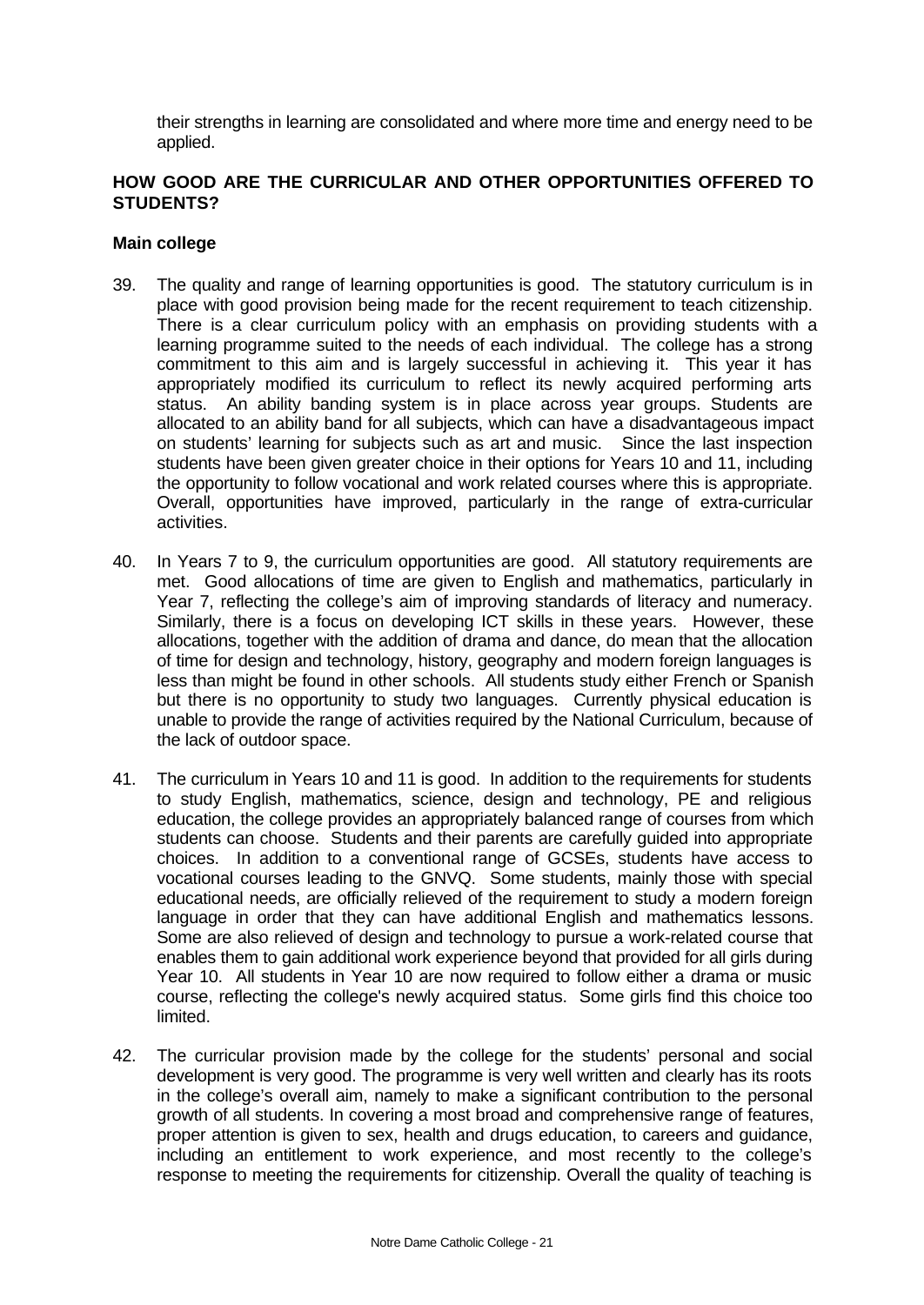good. A suitable range of teaching styles ensures that the variety of experiences in different years on different topics is engaging and in some lessons allows students to express their own views. For example, students in Year 11 were given the opportunity to reflect on their thoughts relating to 'Christmas spending' and this enabled them to rehearse their point of view in preparation for group discussions on the topic. The overall response from students is most positive and they behave well in all years and listen with respect to the views of others. This is clearly a strength of the college.

- 43. Careful thought has been given to enabling students with special educational needs to access the full curriculum and provision for them is very good. Across the college these students are placed in small, specific classes and in the core subjects of English, mathematics and science they are generally taught by a special needs teacher with the help of a learning support assistant. In other subjects teachers take account of the needs of these students in the work they set and good use is made of students' individual education plans. In Years 10 and 11 students are guided into appropriate courses. Many follow a vocational course and, some, the very good work-related course.
- 44. Many departments now have a clear policy concerning the development of literacy and take this into account in their planning. In most departments, key words are displayed. Some teachers mark rigorously, paying attention to grammar, spelling and punctuation, but there is not yet a consistent approach to marking across the college. There has been a noticeable emphasis in some departments on developing styles of teaching and learning that were initially linked with the National Literacy Strategy. Students arriving in Year 7 with weak literacy are given extra help in their English lessons, following the Progress Units. The effectiveness of this arrangement will need to be carefully monitored and evaluated.
- 45. Strategies for teaching numeracy are satisfactory. The scheme of work for Key Stage 3 has been rewritten to comply with the numeracy framework. Mathematics lessons in Years 7, 8 and 9 commence with short mental arithmetic sessions and finish with reviews of progress towards stated objectives. Catch-up lessons are not provided as a separate entity but the Springboard 7 materials are used extensively within the lower band classes.
- 46. Students speaking English as an additional language follow the same curriculum as other students, but many feel they need further support. Some are given extra help during lunchtime or after college by the co-ordinator for special educational needs, who is purchasing appropriate textbooks so that they can follow individual programmes. Many are helped to improve in aspects of literacy through individual help from their English teachers, who have a clear knowledge of their strengths and weaknesses. The college has endeavoured to respond on an individual basis to these students' needs, but the recent increase in numbers in Years 7 and 8 may mean that a more formal structure will have to be put in place.
- 47. The college has developed an extended day facilitated by New Opportunities Funding and other monies, in order to provide additional learning and extra- curricular opportunities for all students. A wide range of activities takes place before college, at lunchtime and after college. A number are related to performing arts and sport, and others make specific provision for gifted and talented students. There are also a number of subject clubs, homework and revision groups, and some more general groups. Other activities, such as the special coursework classes and mentoring for specific groups, take place at weekends. Careful records are kept of attendance at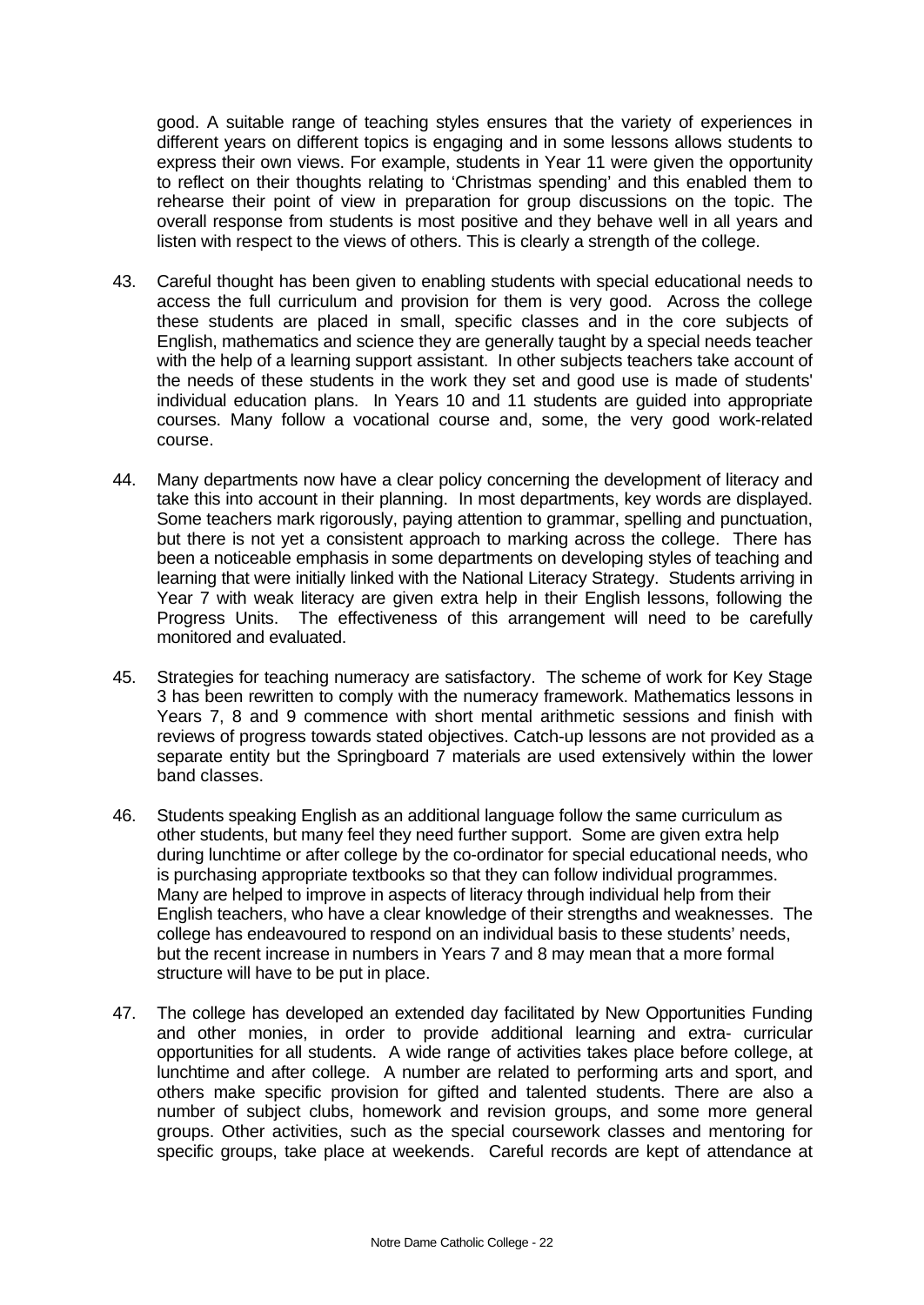these activities and over 90 per cent of girls benefit from participation in at least one activity.

48. Many long-standing as well as recently forged links with the local and wider community also enhance learning. Representatives from industry, local government and the church are regular visitors to the college. During inspection a representative from the local Trading Standards Office was supporting the work of Year 9 in a citizenship lesson. Teaching and learning, in a number of subjects, is extended through fieldwork, study trips and visits to local employers. Links with the key contributory primary schools are good and help students in their transition from primary to secondary education. Curricular links are also developing well.

#### **Spiritual, moral, social and cultural development**

- 49. Overall the college makes very good provision for students' spiritual, moral, social and cultural development. Although there is no comprehensive policy covering this aspect of the curriculum, nor is it explicitly part of departmental planning, it is clearly in the forefront of the college's work, as is evident from, for example, the vision statement or the personal development curriculum.
- 50. Provision for girls' spiritual development is good. The history, tradition, overall ambience and ethos of the college make a significant contribution to the spiritual development of its students. Staff and students treat each other with genuine courtesy and assemblies include prayers and opportunities for reflection. In English, students are frequently invited to reflect on poetry, Shakespeare and their own lives, and in a lesson on Chaucer "Gospel values" were identified and discussed in some detail. In art, the sense of creativity enables potentially disaffected students to experience success and enhances their sense of self-worth. Consideration for all may be shown by availability of the learning mentors' room at lunchtime for the Muslim students who are observing Ramadan.
- 51. Provision for moral development is very good; the college as a whole has a calm and orderly atmosphere and teachers serve as very effective role models in the conduct of lessons. In history, consideration of topics such as the Holocaust, the treatment of the indigenous North Americans, and the trench warfare of the First World War provide many opportunities for confronting moral issues. In geography, students encounter moral issues in learning about the rural urban fringe conflict, population growth and the environment. The college as a whole, as well as through the PSHE programme and the work of a number of departments such as science, plays an important part in addressing social issues, such as drug awareness and alcohol.
- 52. The provision for social development is also very good. Paired and group work is a common feature in lessons, while the range of extra-curricular activities also makes a significant contribution. The resource centre is open to students from early in the morning to five in the evening and provides a selection of newspapers and television news broadcasts. The college council and the buddy system provide very good opportunities for students to accept and exercise responsibility. The majority of subjects make good or very good contributions in this area, although mathematics is an exception.
- 53. The provision for cultural development is good. In drama, students are able to explore and empathise with the feelings of the combatants in the Bosnian war, while in art cultural identities from all round the world are used as stimuli. In modern foreign languages two assistants from France and Spain provide contact with other cultures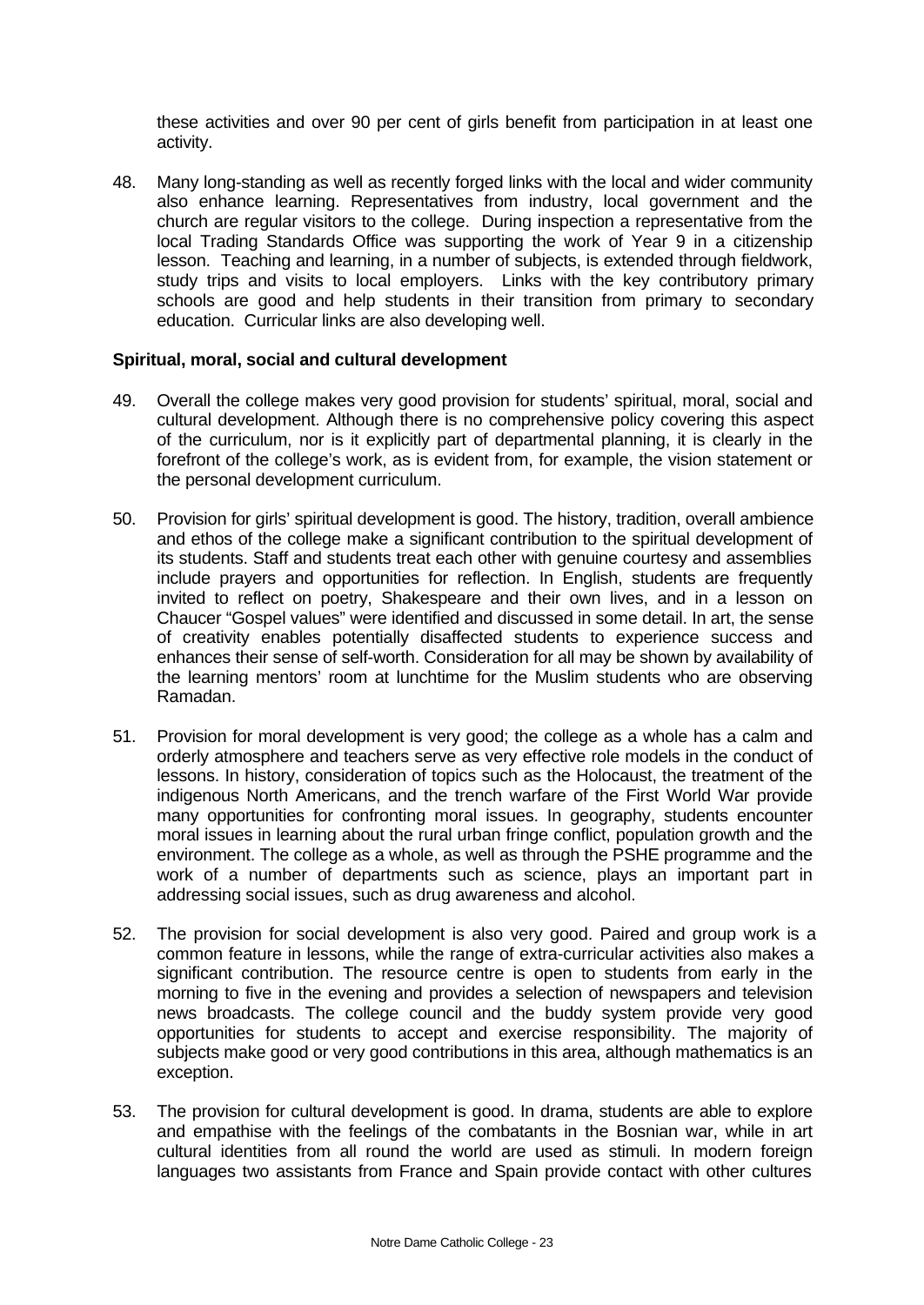but the annual trips to those countries referred to in the last report no longer take place owing to a change of staff. Catholicism is naturally firmly embedded in the college but there is scope for the more effective preparation of students for life in a multicultural society.

#### **Sixth form**

- 54. As part of the curriculum, students in Year 12 are allocated two hours each week to study key skills. Students who have good grades in English and mathematics are encouraged to study ICT as a specific key skill subject, whilst those who did not obtain good grades in mathematics or English are encouraged to study to resit these examinations.
- 55. Curriculum provision in the sixth form is good, and has improved since the previous inspection, notably in the breadth and range of courses currently provided. The college makes good use of an extended day in order to find time to offer a very wide range of more than 25 academic and vocational courses. In addition to AS/A Level, Advanced Vocational and Intermediate GNVQ qualifications, students also have opportunities to resit GCSE English, mathematics and science, should they need to secure their key skills. Alternatively, they have courses in key skills in communication, application of number and ICT to Level 3. All students have one lesson of religious education, and have one lesson following a personal development programme, planned into the timetable cycle. This incorporates a strong programme of careers advice, together with support and guidance for students' applications for higher education.
- 56. The college's philosophy is to provide a readily accessible sixth form that caters for all students who wish to continue their education and it is increasingly successful in implementing this. The quality of information and advice about subjects and combinations of courses is good. Students are monitored carefully and have regular contact with their tutor who reviews their individual learning programme and sets fresh targets each half term.
- 57. A consequence of providing this very wide range of courses matched to students' aptitudes and abilities is that some have only a small number of takers. Although this can limit meaningful debate and restrict opportunities for students to share ideas effectively, the college works hard to ensure that students' preferences are available. It has, for example, introduced the Student Apprenticeship Scheme in direct response to a group of students who, having completed an intermediate GNVQ course, wished to stay on in the sixth form but were not sufficiently qualified to continue to a VCE course.
- 58. There is a good range of enrichment opportunities available for students as well as opportunities to support younger students and develop leadership skills. The buddy system and mentoring of younger students in literacy and numeracy is highly valued. The sixth form students also set a good example in their work for charitable causes.
- 59. Students in the sixth form are very supportive of the college and the opportunities it provides. They consider that it is very well led and that they receive very good support and guidance about working methods in the sixth form and about choice of subjects.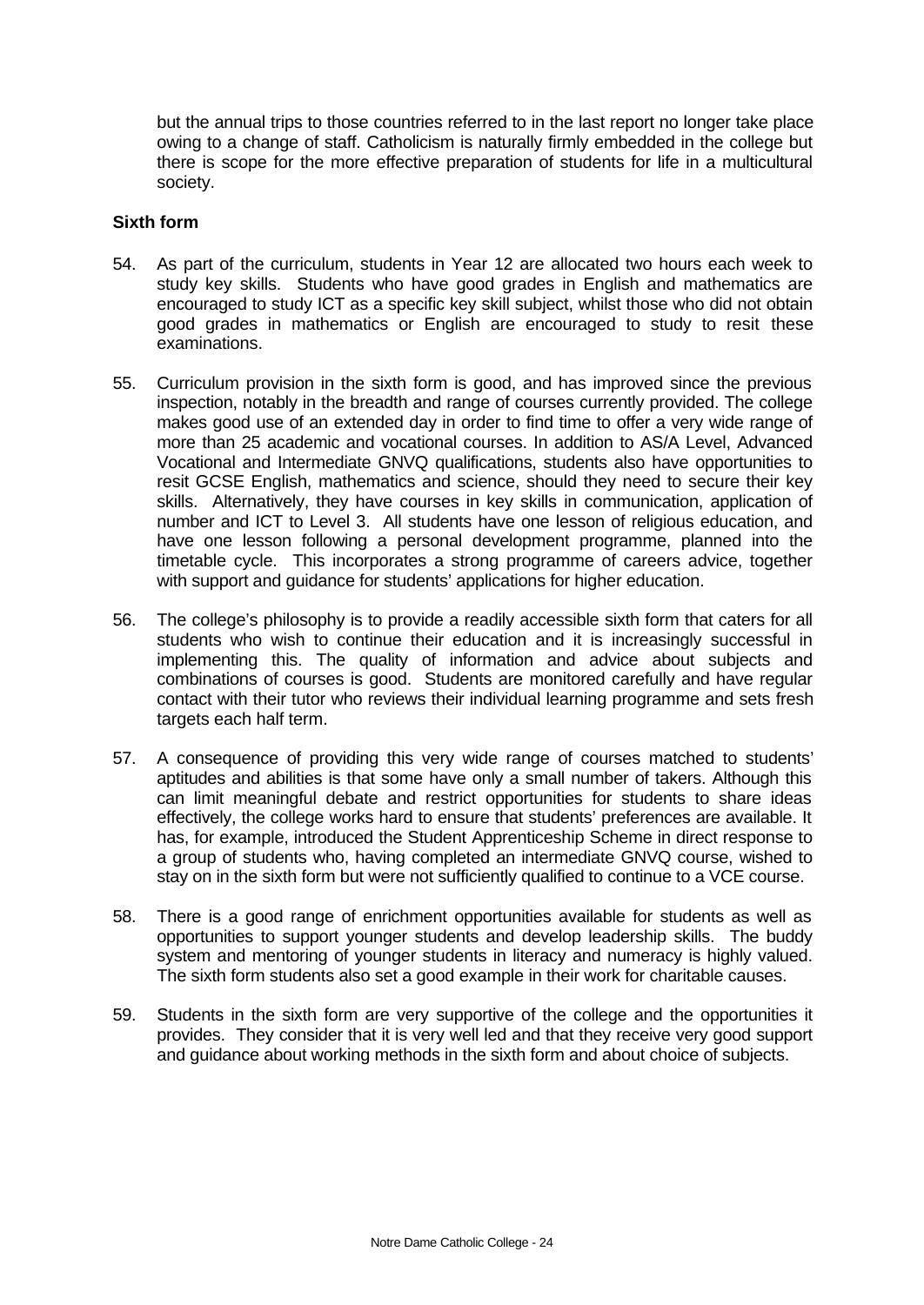## **HOW WELL DOES THE COLLEGE CARE FOR ITS STUDENTS?**

#### **Main college**

- 60. The procedures for child protection and for ensuring students' welfare are very good and are a strength of the college. The child protection officer is fully trained and all the staff are given appropriate training to ensure that they are aware of procedures. The system is secure. The college is often involved with child protection issues and many of the attendance problems are associated with these families - the college's attendance analysis shows that excluding these students from the data would increase the attendance figures to be similar to the national average. There are a small number of 'looked after' children at the college and these receive appropriate support. Staff within the college are all aware of who the child protection officer is but she is not directly named in procedures.
- 61. The college has a very good approach to health and safety, with responsibilities well defined. Health and safety inspections, risk assessments and fire safety requirements are all well addressed. Whilst the health and safety issues are all dealt with very effectively within the college, the governors are not themselves fully involved in supporting the college by participating in the site inspections. The college building presents many health and safety challenges because of the 'internal' rooms, several floor levels and varying width corridors. All the main elements of health and safety are clearly being enforced. The college provides good first aid facilities through trained staff but does not have a room used exclusively for medical purposes. Routine medical matters are dealt with by trained 'firstaid' staff who keep clear records of any treatments. The nurse visits the college on a regular basis. Accident reports are completed and external agencies are involved as required.
- 62. The welfare of the students is underpinned by an effective pastoral system, which ensures close tutor/student relationships. Whilst students transfer to the college from several primary schools with a wide range of backgrounds, there are very good systems in place for induction which fully involve both students and parents. The head of Year 7 has good links with the primary schools and is able to maintain these links by continuing each year as the year head. To provide continuity for students they will have the same head of year in Years 8 and 9, and then in Years 10 and 11. The pastoral system within the college is strong, led through the senior leadership team and well supported by heads of year and the learning mentors. The whole system is well monitored through regular pastoral group meetings. Through the pastoral system students are given very good guidance on dealing with college life. There is good supervision of activities throughout the day and although students are allowed out of college at lunchtime this is only if parents have agreed and signed the 'planners' to confirm agreement.
- 63. The college monitors attendance very closely and has very good relationships with the educational welfare service, which provides good support. Attendance of students at schools in the area is very poor compared with national averages but improvements over the last few years have enabled the college to compare favourably to most local schools. The college has very good procedures for monitoring attendance with detailed analysis carried out. The college contacts parents on the first day of absence and the education welfare service will also do evening contact and transport students to college from home. A significant feature of the college is the number of students who have extremely low attendance and whilst the college and support services work hard to take action there is a long delay with prosecutions, which often negates effectiveness. Students are rewarded for both good attendance and for good behaviour. Both the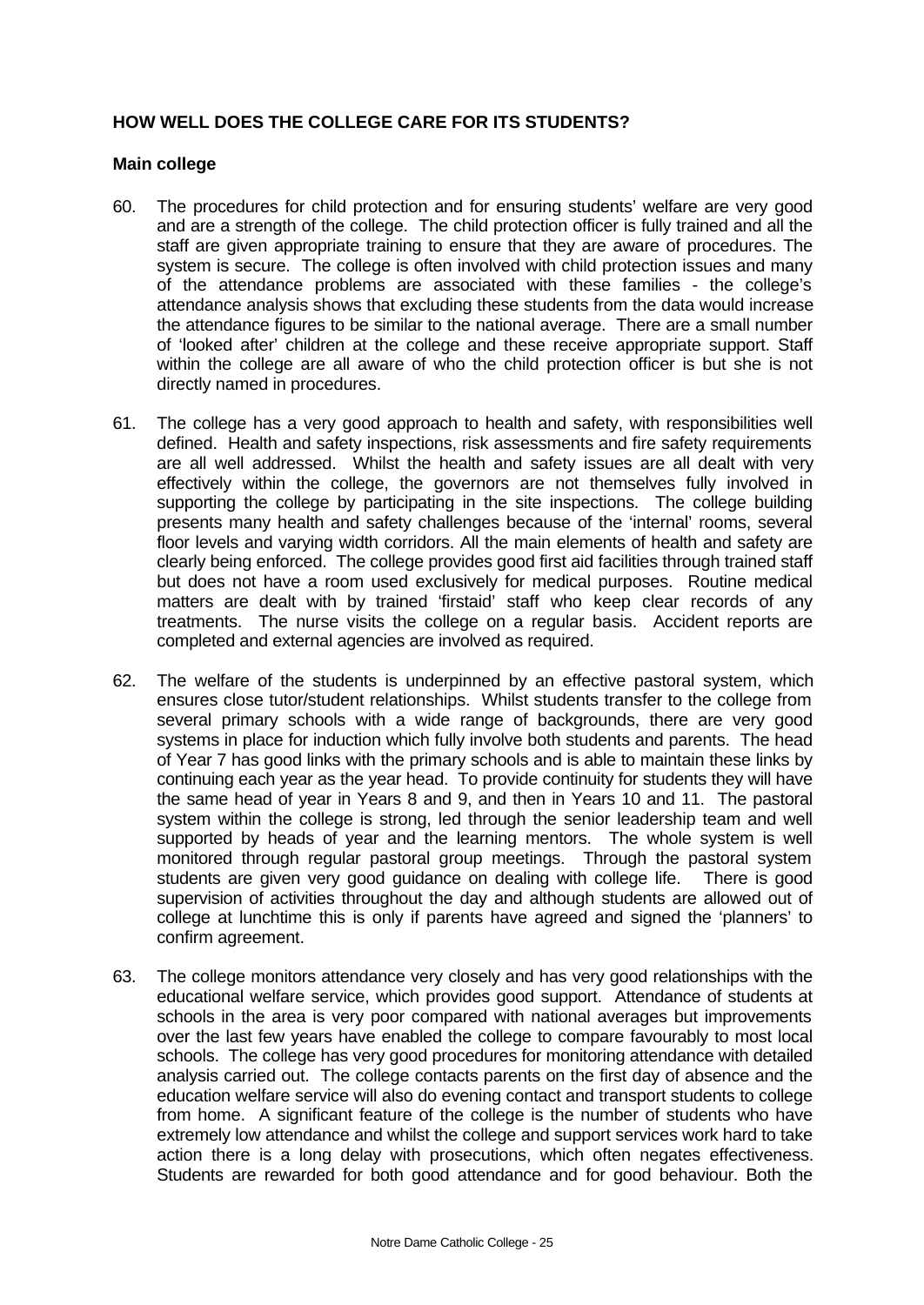behaviour and the anti-bullying policy are very effective. The college's clear guidelines and expectations of behaviour are well known and are adhered to.

64. Students' personal development is very well monitored through the direct contact of student and tutor and information provided from class teachers on areas of excellence or concern. Students with learning needs are monitored closely through the special needs department. The morning and afternoon registration periods provide daily contact between tutor and student but the punctuality and limited time available restrict the effectiveness as opportunities to further develop close relationships. Personal development is well supported by the citizenship/personal, social and health education programme, which is allocated one period each week.

#### **Assessment**

- 65. The college as a whole has effective procedures in place to monitor the academic performance of students and to set targets for each student in all subjects they take. Since the previous inspection a review of existing procedures has resulted in good quality assessment systems for students in Years 7 to 9 and Years 10 and 11. Though limited in detail, the college assessment policy sets out the principles under which assessment procedures operate.
- 66. Baselines of attainment, from which progress is measured and value added calculated, are established when students enter the college at the beginning of Year 7. Formal assessments, such as end of unit tests and internal examinations, provide the basis for the setting and review of challenging targets linked to the levels of the National Curriculum or GCSE examination grades. These are communicated to students and to parents after each review. Senior staff, heads of year and form tutors regularly monitor progress towards these targets and take appropriate action to recognise success and redress underachievement. Targets for all subjects in Years 7 to 9, however, are based on those for the core subjects of English, mathematics and science and are not sufficiently subject specific, as are subject-specific targets set for students in Years 10 and 11. Increasingly college databases carry information which, when available to all staff, will make possible even closer monitoring of the progress made by each student.
- 67. Alongside these procedures, the college analyses the results obtained by students in external tests and examinations well. This analysis provides detailed information for subject departments and the whole college on the performance of students against local and national levels. It is effectively used to calculate the value added to students' attainment and to monitor trends over a period of years. The use of this information, though satisfactory overall is, not consistently used by all departments to inform teaching and curriculum planning.
- 68. Subject departments operate individual procedures for the marking and assessment of homework and classwork but policies are often brief and lack detail. Although these different systems are, in some departments, effective and are understood by students, variable approaches confuse some students and make the comparison of performance across and between departments unreliable. The use of measures of self-assessment by some departments helps students to understand what they need to do to improve but often they do not have sufficient information to help them to know what they must do to reach the next level or grade. Records of marks kept by teachers are good but departments do not yet monitor the attainment of different groups of students.
- 69. Since the last inspection, improved assessment and monitoring procedures have contributed significantly to rising levels of attainment in the college.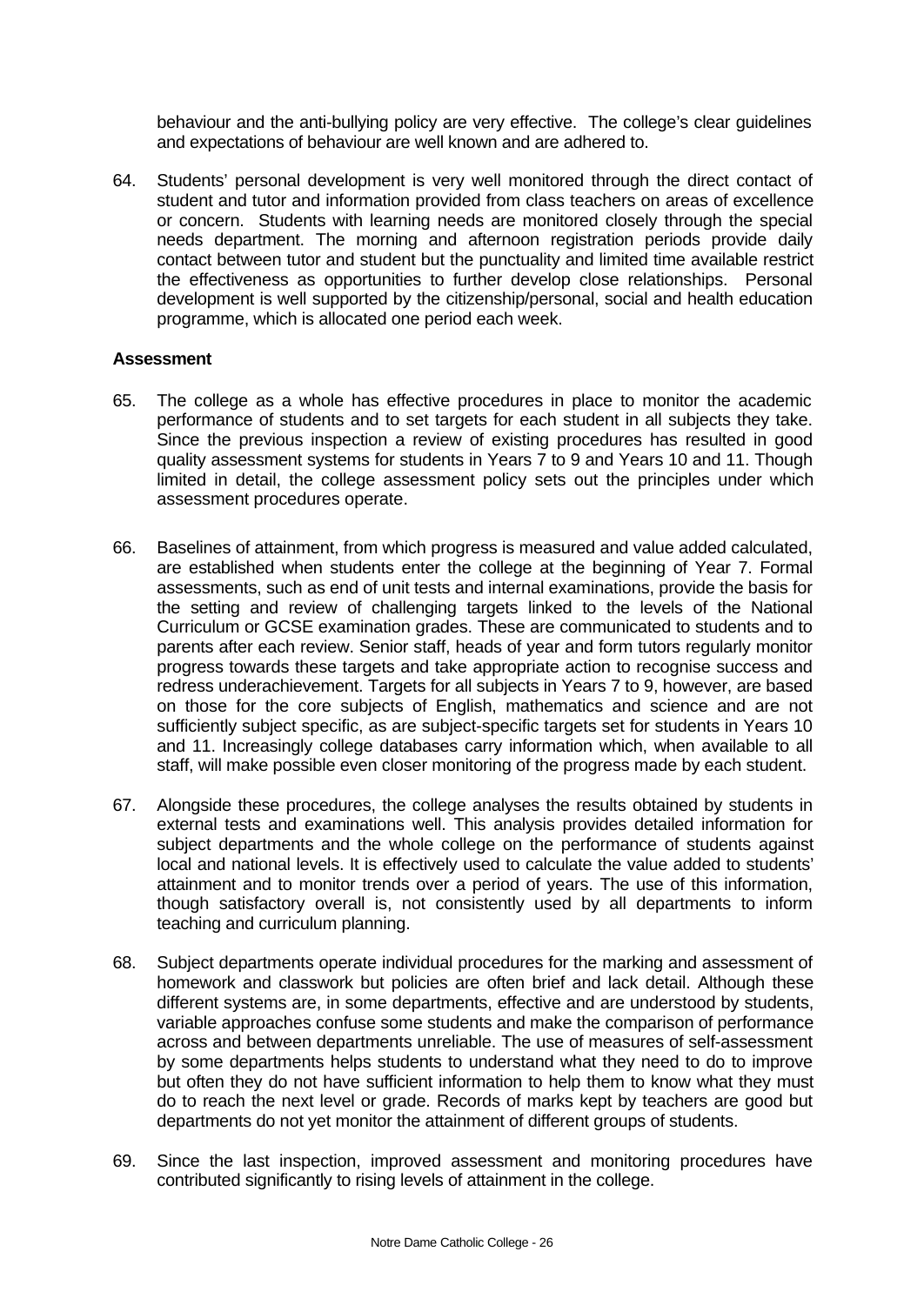## **Sixth form**

- 70. Sixth form advice and guidance is very good. There is a very strong and well-trained pastoral team who are fully involved in the management aspects of the sixth form. They are very well supported by the learning mentor who has very good, close links to all students. Students are very supportive of the care and guidance provision in the sixth form and there are clearly very good relationships in existence. Staff are caring and dedicated. The formal programme of advice and guidance they receive is very good incorporating a specific guidance lesson each week and appropriate guidance within the subjects.Time on a Friday morning is allocated to key skills provision, which is clearly focussed on the individual needs of students. The maturity of the students and the very good relationships provide opportunities for informal guidance and support throughout the day.
- 71. Procedures for monitoring and improving attendance are very good. All students have to register at the start of the morning and afternoon sessions. Students have a record card to confirm attendance at each lesson and this, together with formal registers, enables effective analysis. Procedures for encouraging punctuality are not effective and students arrive late at many lessons, reducing the time available for learning.

## **Sixth form assessment**

72. Assessment of students' progress within the sixth form is very good, although there are variations within subjects. The procedures are clear and well established. Students have targets and are given grades to identify the levels at which they are working, as well as target grades. Where there are concerns, students are given individual learning plans, targets and 'how to improve' action plans. Both students and parents are involved in the process, which takes place every half term, and students all stated they were very well informed about their progress. The strengths of the system are the ease with which concerns can be identified by tutors and the systems available to provide guidance. The use of the assessment data to provide guidance to individual students is very good and its use in guiding curriculum planning is good.

## **Advice, support and guidance**

73. The advice and information available to students on future careers and education is very good. The resource centre contains the necessary documentation with guidance available from sixth form staff supplemented by the learning mentor who has careers experience as well as the external Connexions service. Students consider that the college staff provide very good advice on courses to study, both in the sixth form and at university.

## **HOW WELL DOES THE COLLEGE WORK IN PARTNERSHIP WITH PARENTS?**

- 74. Parents' views of the college are very good. Although only a small proportion of parents returned the questionnaires and attended the parents' meeting, they were all very supportive and there are no areas where a significant number of parents had any concerns. There is general satisfaction amongst parents and students with the sixth form and the provision it offers.
- 75. The most pleasing aspects for parents are the high expectations within the college, which is well led and managed and where teaching is good. Parents are very pleased that their children make good progress at the college and they feel very comfortable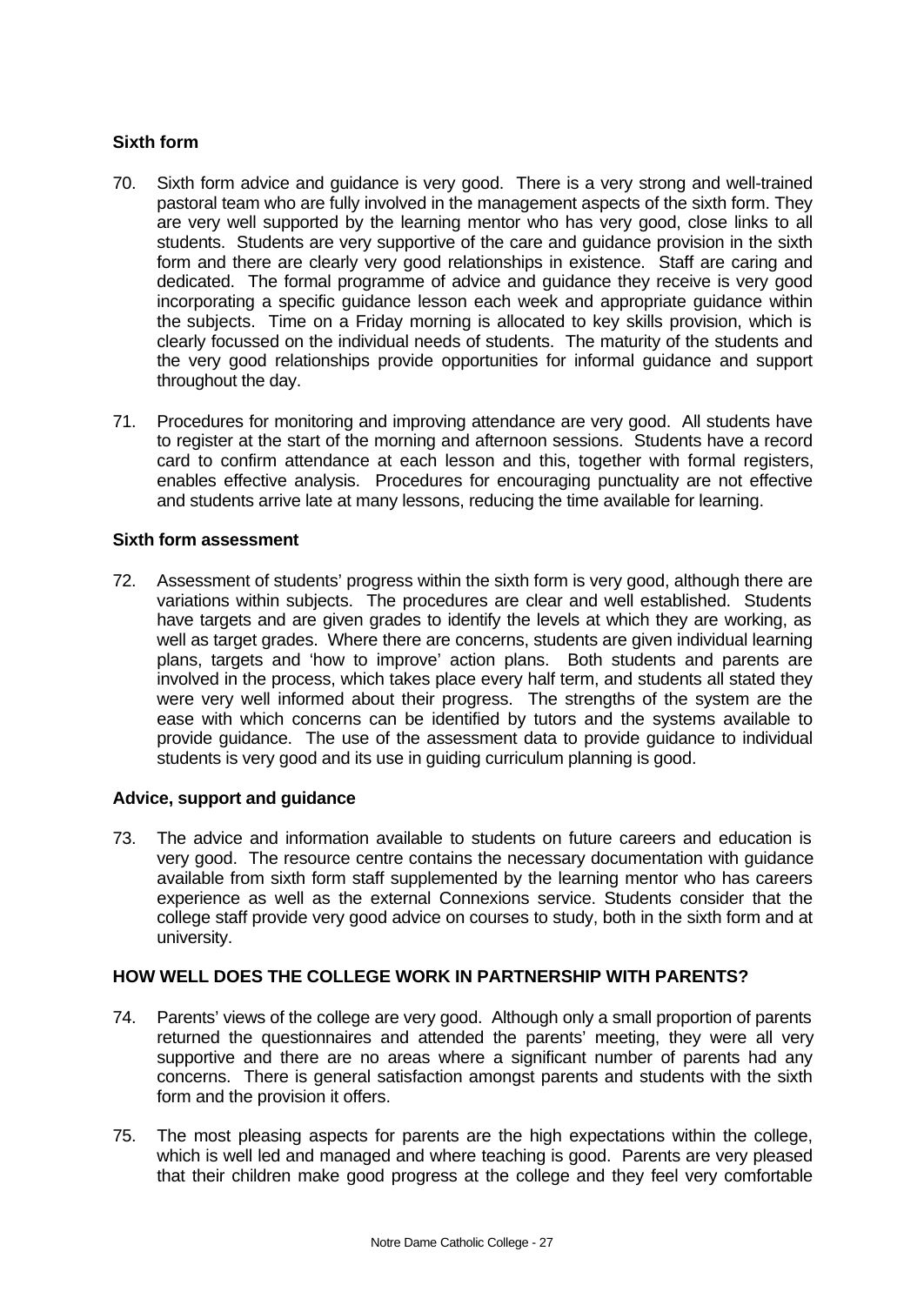about approaching the college if they have any problems or concerns. There were several individual comments from parents. Some were positive, such as the excellent induction to the college. Others with areas of concern, such as children being able to leave college at lunch time and a requirement for there to be more teaching of practical tasks to help in everyday life; there were suggestions for the college to provide additional facilities such as its own college buses. The concerns were all considered and investigated during the inspection and the inspection team considers that these are all answered within the earlier sections of the report or are currently being addressed adequately by the college.

- 76. Communication with parents is considered to be good. The college produces regular newsletters supported by letters on specific topics as required. The college prospectuses for both new students and for the sixth form are well presented and informative – the content meets requirements. The governors' annual report to parents, 2002 does not fully meet requirements as it does not contain information on student destinations and is not circulated to all parents. The students' annual reports are considered to be satisfactory, containing data and individual comments for each subject; they meet statutory requirements for reporting. It is considered that they could be improved in format to be a document students could take pride in and that the quality could be improved by ensuring best practices are incorporated across all the subjects. The reported information is supplemented by regular meetings for parents, ensuring good information about progress.
- 77. There is not a parent-teacher association, although most parents are involved with the Catholic community of which the college is an integral part. The college has strong links with the local community and very good partnerships with other local educational establishments. Some parents play an active role within the college, for example as governors, but the numbers are very limited. Most parents do support their children's education by completing the 'planners' as required and also supporting the home/college agreement. A significant number of parents do not or are not able to support the college with its aims and the number of parents who do not encourage attendance and punctuality reflects this. Parents attend meetings in the college to discuss progress as well as any problems if they occur; there are good opportunities for parents of students with special educational needs to be fully involved with decisions taken about their children.
- 78. Whilst the college works well in partnership with many parents, the overall partnership requires further development to facilitate involvement of all parents and make them more willing and able to support their children's education.
- 79. Students in the sixth form are very supportive of the college and the opportunities it provides. They consider that it is very well led and that they receive very good support and guidance about working methods in the sixth form and about choice of subjects.

#### **HOW WELL IS THE COLLEGE LED AND MANAGED?**

- 80. The quality of leadership and management of the college is very good. The leadership of the head teacher is excellent and has been instrumental in moving the college towards key targets, resulting in significant improvements in the attainment of students.
- 81. The leadership team have a very clear, shared vision of the educational direction for the college development and between them have a high level of ability and team spirit. They have clear responsibilities that relate to stages of the curriculum and therefore a broad overview of needs and priorities.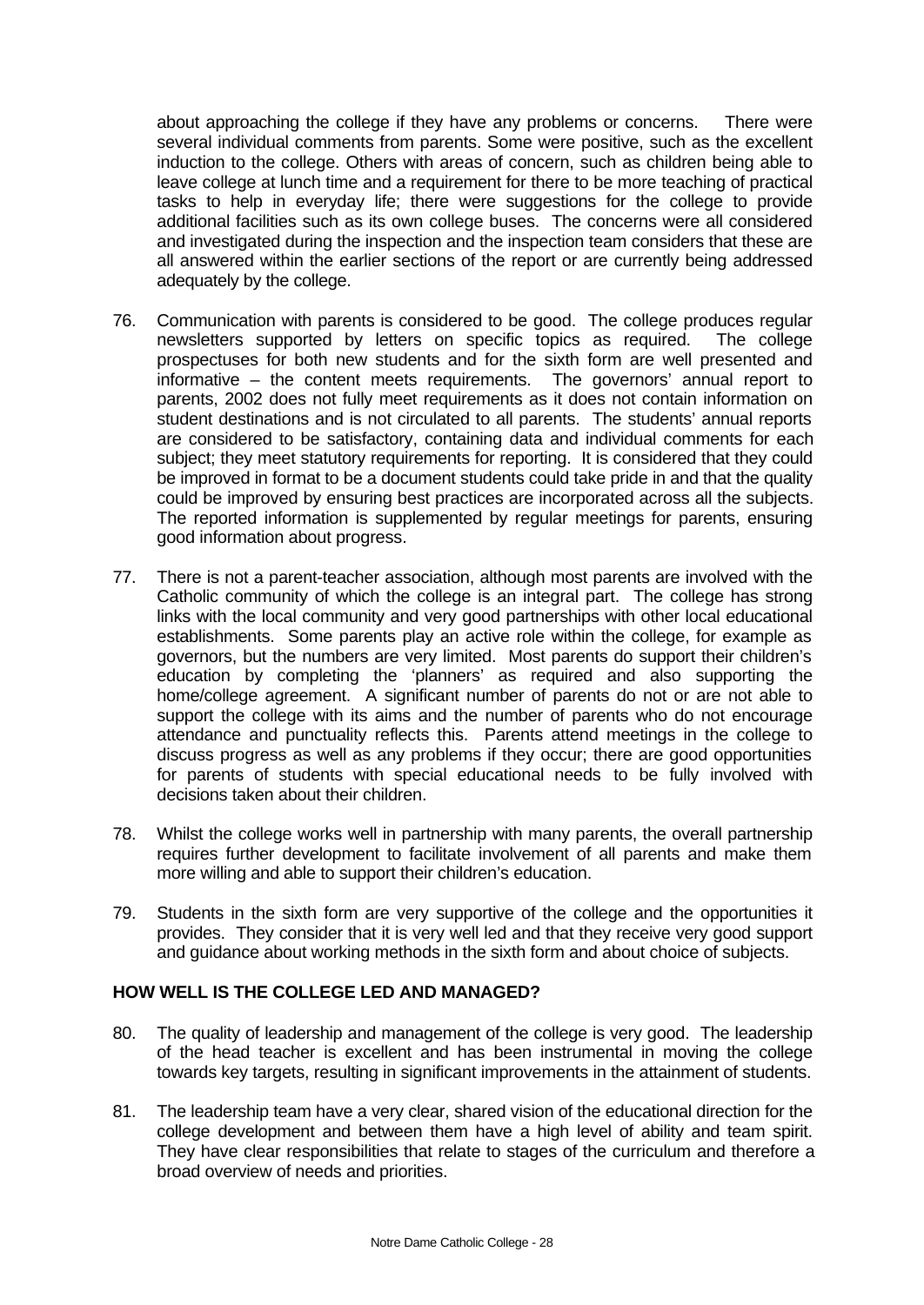- 82. Middle managers, heads of departments and those with significant responsibility are providing good leadership and are all totally committed to raising achievement. The management of high focus aspects such as special educational needs is very good. The development of the college performing arts specialist status is good but is hindered by the difficulty in the recruitment of high calibre staff to take specific responsibility within the faculty.
- 83. The college has a very clear purpose, which is expressed through its aims and reflects the Christian foundation. The aims and values expressed in the college prospectus totally underpin the work of the college. It is as a result of this, that students have such high personal qualities and, for example, there is a total commitment to the provision of equality of opportunity and experience. A very clear sense of respect for others builds the climate of mutual care and support.
- 84. The governing body is very supportive and ensures that the educational direction is in line with the fundamental aims of the college. Governors give time and energy, despite having other commitments. A few key members are very involved and are able to provide the essential critical friendship that enables strategic planning and reflects appropriate priorities for development. Governors are beginning to understand their roles in shaping the direction for the college and are increasingly willing to take a lead in the process.
- 85. The college has a good policy for monitoring and developing teaching. Teaching styles have markedly changed since the last inspection and good practice is shared as a result of clear identification. Performance management is in place and contributes well to the development of teaching and other management objectives.
- 86. The college has established very clear priorities for development. The move towards performing arts status, conceived to generate high commitment to study in a popular area, has been significant. Increased opportunities for vocational courses, raising awareness of careers and work-related curriculum, and greater emphasis on more appropriate options in Year 10, have been well-chosen priorities for development.
- 87. The educational priorities are very well supported through the financial planning and, with the help of the high quality college management team, financial controls are securely in place. All developments are clearly budgeted and scrutinised by the finance committee of the governing body. All expenditure is monitored, balanced and controlled using new technology. Regular reports are provided for governors and departments and the principles of best value for money are carefully applied. The college has its accounts audited with very few recommendations needed and external support is given through a professional advisor.
- 88. The college benefits from several specific grants, which fund, for example, the appointment of learning mentors, support assistants, and additional staffing. All funds are used as designated and the staffing costs in different key stages match well the overall income when additional grants are taken into account. The income per student is above average, but the outcomes, including the level of improvement, indicate that the college offers good value for money.
- 89. The college has a satisfactory match of suitably qualified, experienced teachers to meet the needs of the curriculum and the age and ability of the girls. Those who are teaching outside their specialisms have sufficient expertise so that satisfactory standards of teaching are maintained. The college has experienced difficulty in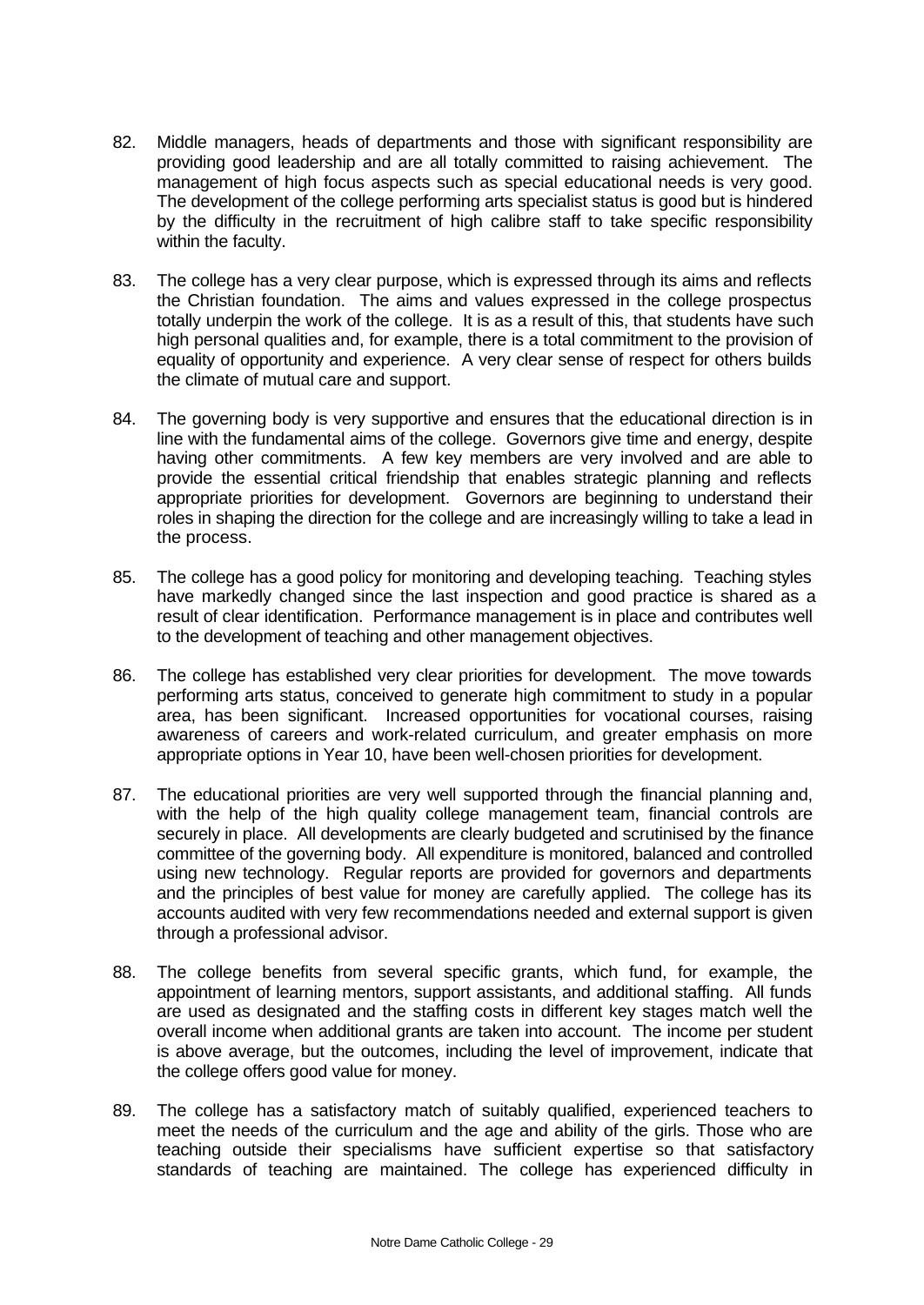recruiting managers for some areas, notably for the dance and music departments. In design and technology, information and communication technology and science some teachers are part-time and in geography many have responsibilities in other areas of the college. Their contributions are valuable and enable efficient delivery of the curriculum. There has been significant turnover of staff in recent years, with nearly half of the total having been appointed during the last two years. Many of those leaving have moved for posts of responsibility in other schools. The special educational needs department is well staffed with four teachers and six learning support assistants, all of whom have received effective training. Support staff give valuable assistance to science, technology and drama. The college values its team of effective administrative, support and technical personnel.

- 90. Good arrangements are in place for the induction and support of new and newly qualified staff. Staff development is well managed, with attendance at professional courses closely linked to the aims of the college development plan. All members of staff have agreed objectives as part of the performance management process.
- 91. The college has made a substantial commitment to strengthening learning resources since the last inspection. Computer provision has been increased to the ratio of one computer to four students, well above the national average. Some of the stock is now aging, as are some of the programs, and a rolling programme of replacement is being initiated. To strengthen and support teaching and learning throughout the college, each department has been supplied with a laptop, a smart board and a projector. These have been welcomed and put to good use by the departments. Departments are further funded, to allow them to purchase a range of resources, which include book collections, CD-ROMs, videos and digital cameras.
- 92. The sports hall and gymnasium also have their own dedicated TV and video players. The library houses a growing collection of books, which, although unsatisfactory in terms of the ratio of students to books, is supplemented by the collections held in departments. The number, quality, range and suitability of the books within each subject section vary and this, together with the method of resource allocation, is under review; a video section, for loan, has been introduced. The library also houses 45 computers, 15 with monitored Internet access, which are well used. Resources for learning are satisfactory in all subjects, are good in geography, modern foreign languages, information and communication technology, physical education, drama, the performing arts and for the sixth form; they are very good in history and music.
- 93. The college is housed in a cramped and complex inner-urban site comprising an adjoining series of buildings. Some of these are new and others date back to the 19th century. There is marked contrast in the size, quality and suitability of the accommodation that the site offers the subject teachers, pastoral staff and the students. Over the years, considerable ingenuity and some pragmatism has gone into providing satisfactory facilities for a wide and varied curriculum within the confines of the building. A continuous programme of refurbishment, extension and improvement keeps pace with the changing demands of college life. At all times the considerations of health and safety, particularly fire risk, are paramount as fresh extensions add to the labyrinth that the college site has become. Students adapt remarkably well to daily life on its many levels, narrow corridors and staircases. They mostly move quickly and efficiently between classrooms and at break times find odd corners or open areas in which to work, socialise and play. A few students dawdle and turn up late for lessons.
- 94. The college continues to add to its already attractive and extensive performing arts facilities, which reflect the extent and high quality of its specialist provision. The large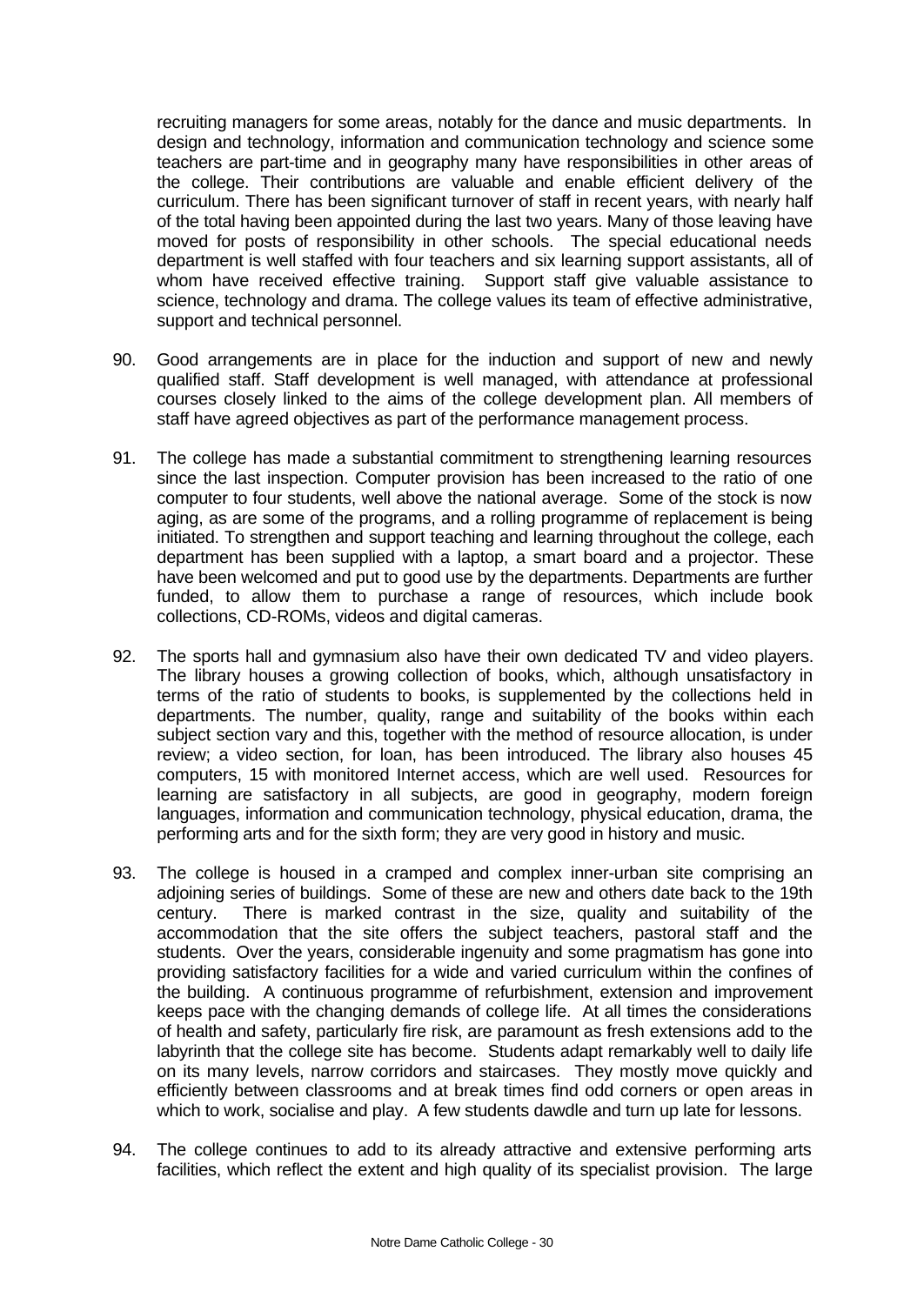music suite, drama studio, sports hall and gymnasium are purpose-built and well adapted to the curriculum offered to students. The respective demands of dance and physical education on some shared facilities are a potential source of tension, particularly in view of the lack of outdoor sports areas. The college has six large, wellequipped science laboratories and good specialist rooms for art and food technology. These latter premises, although spacious and well appointed, present problems of poor acoustics and extremes of heat and cold in summer and winter. Several specialist computer suites are of very good quality, although a scattered and diverse selection of old machines in various rooms and corridors is much less impressive. Most subjects are taught in satisfactory suites of adjacent rooms, although a few, including mathematics, lose some of their identity in more widely spread accommodation. The accommodation of the resistant materials and textile aspects of design and technology in narrow, featureless workshops is uninspiring. Some of the attractive, historic features of the building such as the Notre Dame hall and the St Julie resource centre have been very well preserved and adapted to the current needs of the college.

#### **Sixth form**

- 95. The leadership and management of the sixth form is essentially an integral part of the whole college. One member of the leadership team has responsibility and overall the management of the sixth form is good. Sixth form development planning is good and forms a significant part of whole-college issues that relate also to other areas in the college. For example, developments in the performing arts and vocational courses have been significant in relation to sixth form provision.
- 96. Assessment is being well developed at senior management level to support the work of colleagues in analysing performance in examinations. Good use is made of national performance data to generate targets and measure performance against them.
- 97. Resources are good in most subject areas and accommodation is generally shared with the remainder of the college. There are, however, specifically designated areas for private study. The sixth form is cost-effective and financial resources approximately match the expenditure.

## **WHAT SHOULD THE COLLEGE DO TO IMPROVE FURTHER?**

In order to raise standards further the governing body, head teacher and senior leadership group of the college should:

1. Raise the level of attendance and improve punctuality by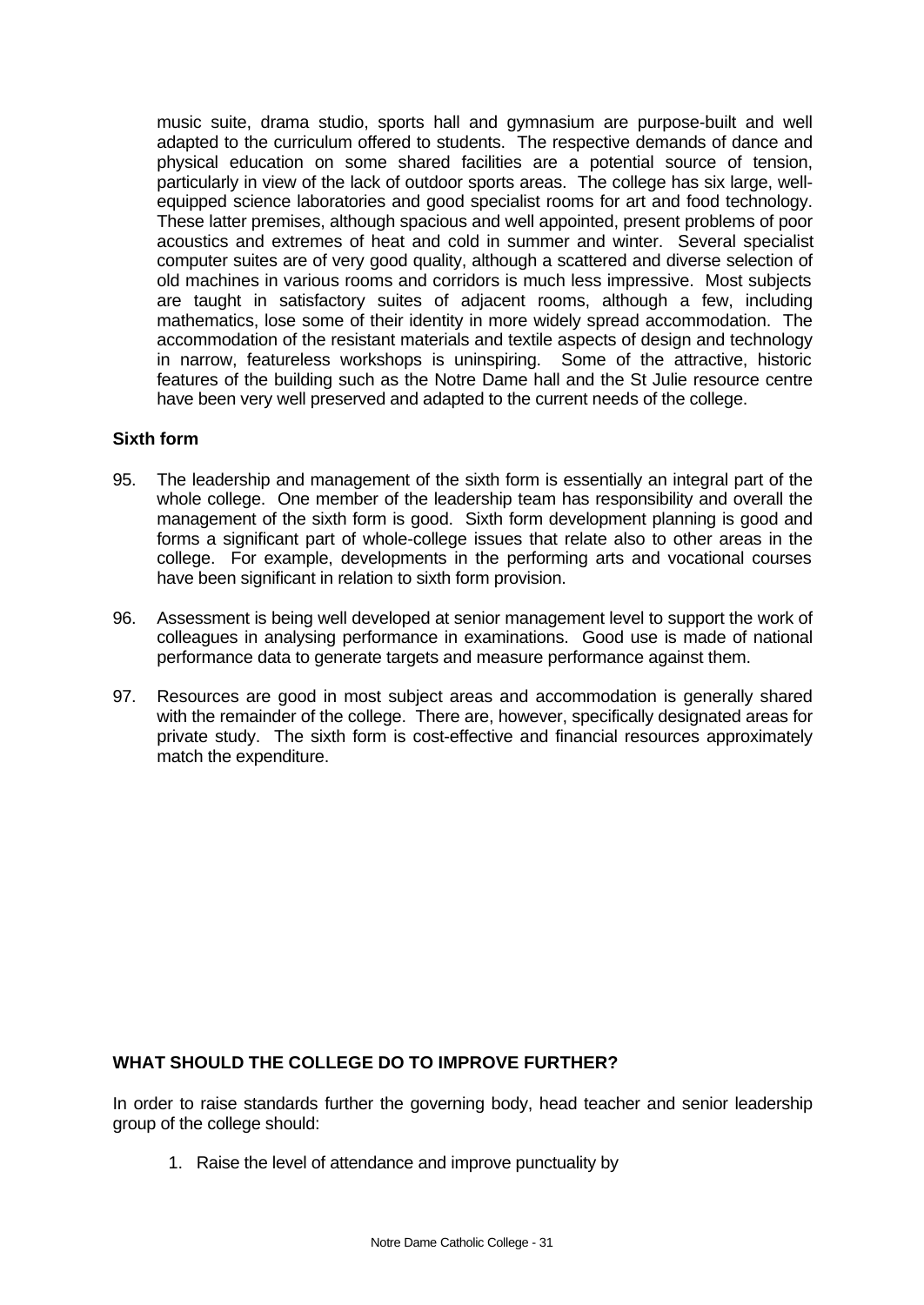- Evaluating and developing internal and external procedures for monitoring and improving attendance
- Establishing ideas and sharing good practice from collaboration with other institutions
- Implementing strategies for improving punctuality to lessons (Paragraphs 15, 30, 63, 71)
- 2. Increase the involvement and contribution of parents and guardians to the students' learning, for example by
	- Ensuring that they receive information reliably, including the governors' annual report, and are kept fully aware of events within school
	- Developing the use of the weekly student planners (Paragraphs 71, 76,77,78)
- 3. Continue to review the curriculum organisational structure, including ability banding, and review the impact on subjects such as art and music. (Paragraphs 39, 138, 183)
- 4. Develop further the use of assessment within departments by:
	- Sharing good practice and improving consistency to the level of the best
	- Promoting the skills and benefits of analysis of performance data in relation to measuring achievement and influencing curriculum planning (Paragraphs 32, 66, 67,68, 116, 152, 164, 172)
- 5. Increase the use of ICT within the teaching method in subjects including English, mathematics, science, design and technology, history and modern languages. (Paragraphs 30, 99, 105, 116, 130, 150, 174, 180)

## **Sixth form**

- 1. Provide more consistent opportunities for independent learning in all subjects but notably including sciences, business education, theatre studies, history and English. (Paragraphs 36, 216, 224, 229, 241, 252, 258 )
- 2. Endeavour to increase the numbers of students to ensure viable group sizes (Paragraphs 22, 56, 57)
- 3. Improve the punctuality of students to lessons (Paragraphs 15, 22, 63, 71)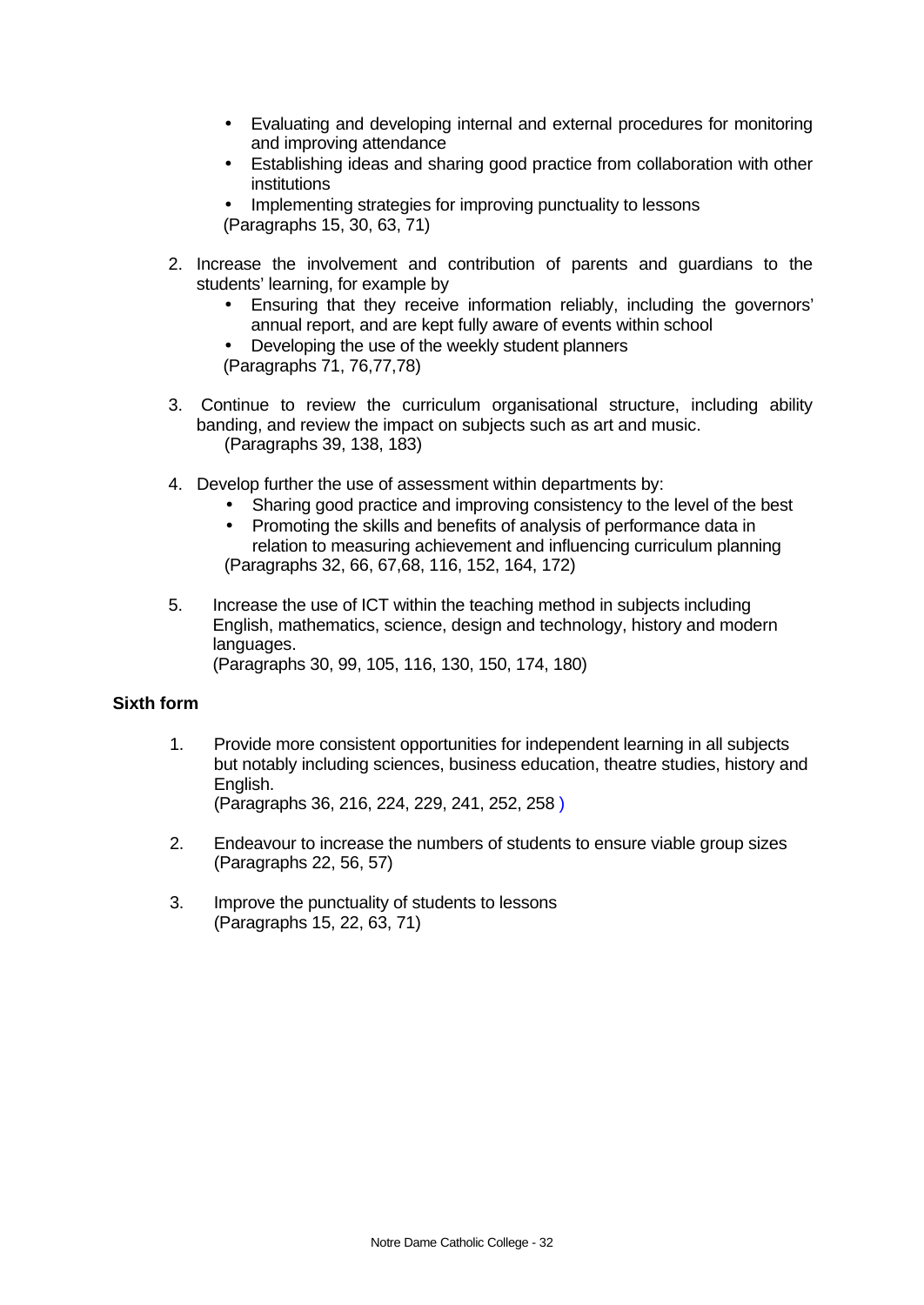# **PART C: COLLEGE DATA AND INDICATORS**

#### *Summary of the sources of evidence for the inspection*

Number of lessons observed **Years 7** – 11

Sixth form

| 132 |  |
|-----|--|
| 41  |  |
| 65  |  |

Number of discussions with staff, governors, other adults and students

## *Summary of teaching observed during the inspection*

|                | Excellent | Very good | Good | Satisfactory | Unsatisfactor | Poor     | Very Poor |
|----------------|-----------|-----------|------|--------------|---------------|----------|-----------|
| Years $7 - 11$ |           |           |      |              |               |          |           |
| Number         | 6         | 31        | 57   | 38           | $\Omega$      | 0        | 0         |
| Percentage     | 5         | 23        | 43   | 29           | $\Omega$      | $\Omega$ | 0         |
| Sixth form     |           |           |      |              |               |          |           |
| Number         | $\Omega$  | 9         | 23   | 9            | $\Omega$      | $\Omega$ | 0         |
| Percentage     |           | 22        | 56   | 22           | 0             |          | 0         |

*The table gives the number and percentage of lessons observed in each of the seven categories used to make judgements about teaching.*

## *Information about the college's students*

| Students on the college's roll                                           | $Y7 - Y11$ | Sixth form |
|--------------------------------------------------------------------------|------------|------------|
| Number of students on the college's roll                                 | 956        | 164        |
| Number of full-time students known to be eligible for free college meals | 571        | 95         |

| Special educational needs                                              | $Y7 - Y11$ | Sixth form |
|------------------------------------------------------------------------|------------|------------|
| Number of students with statements of special educational needs        |            |            |
| Number of students on the college's special educational needs register | 183        |            |

| English as an additional language                         | No of<br>students |
|-----------------------------------------------------------|-------------------|
| Number of students with English as an additional language | 23                |

| Student mobility in the last college year                                       | No of<br>students |
|---------------------------------------------------------------------------------|-------------------|
| Students who joined the college other than at the usual time of first admission | 17                |
| Students who left the college other than at the usual time of leaving           | 24                |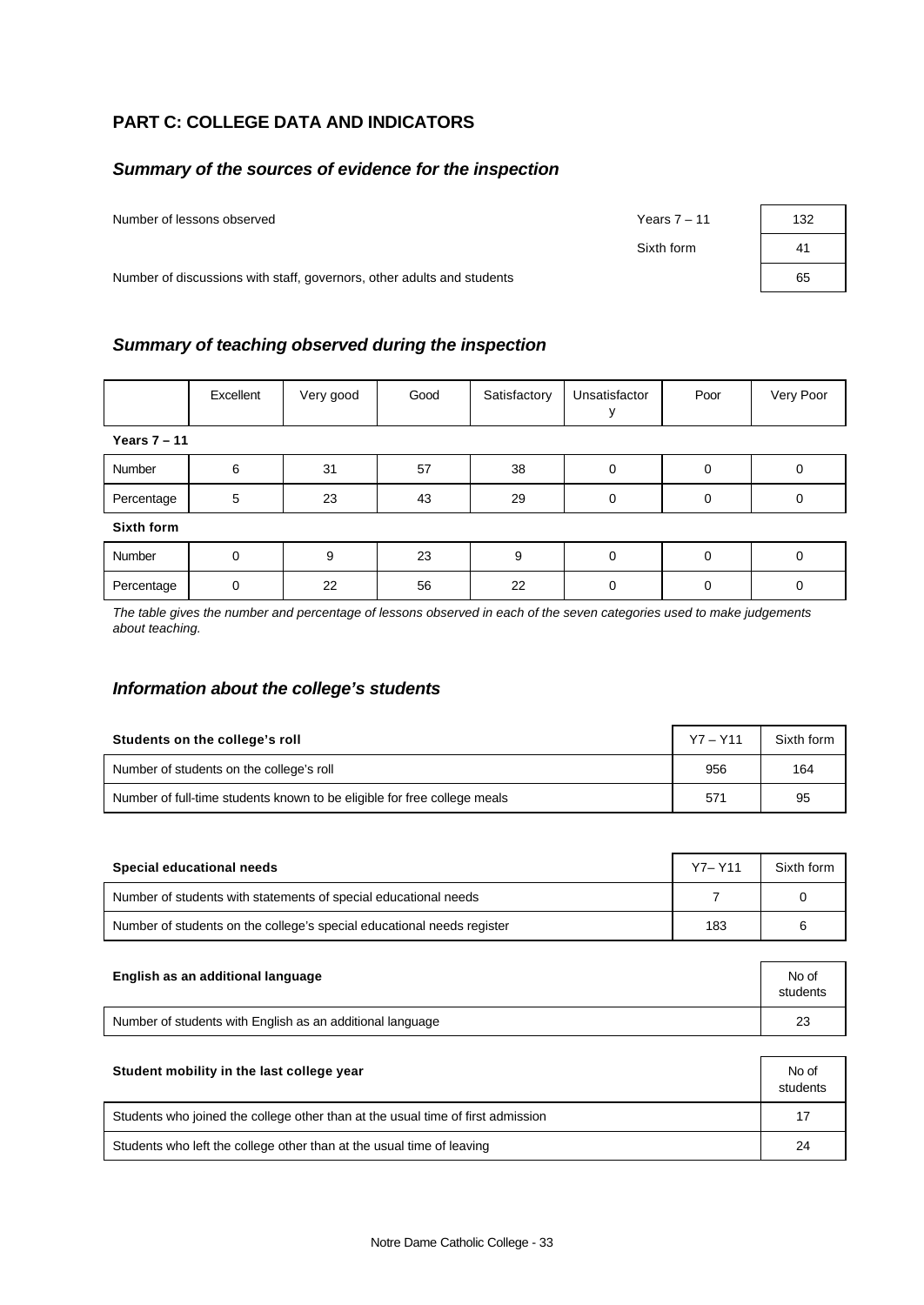# *Attendance*

#### **Authorised absence Unauthorised absence**

|                           | %    |                           | %   |
|---------------------------|------|---------------------------|-----|
| College data              | 12.1 | College data              | 2.5 |
| National comparative data | 7.8  | National comparative data | 1.2 |

*Both tables give the percentage of half days (sessions) missed through absence for the latest complete reporting year.*

# *Attainment at the end of Key Stage 3 (Year 9)*

|                                                                                             | Year | <b>Bovs</b> | Girls | $\tau$ <sub>otal</sub> |
|---------------------------------------------------------------------------------------------|------|-------------|-------|------------------------|
| Number of registered students in final year of Key Stage 3 for the latest reporting<br>vear | 2002 |             | 201   | 201                    |

| <b>National Curriculum Test/Task Results</b>     | <b>English</b> | <b>Mathematics</b> | <b>Science</b> |         |
|--------------------------------------------------|----------------|--------------------|----------------|---------|
| Numbers of students at NC level<br>5 and above   | <b>Boys</b>    | 0<br>0             |                | 0       |
|                                                  | Girls          | 152<br>82          |                | 94      |
|                                                  | Total          | 152                | 82             | 94      |
| Percentage of students                           | College        | 76 (57)            | 41 (48)        | 47 (41) |
| at NC level 5 or above                           | National       | 66 (64)            | 67 (66)        | 66 (66) |
| Percentage of students<br>at NC level 6 or above | College        | 35(19)             | 23(21)         | 15(15)  |
|                                                  | National       | 32(31)             | 45 (43)        | 33(34)  |

| <b>Teachers' Assessments</b>                   | <b>English</b> | <b>Mathematics</b> |         |         |
|------------------------------------------------|----------------|--------------------|---------|---------|
| Numbers of students at NC level<br>5 and above | <b>Boys</b>    | 0<br>0             |         | 0       |
|                                                | Girls          | 131<br>105         |         | 97      |
|                                                | Total          | 131<br>105         |         | 97      |
| Percentage of students                         | College        | 65 (50)            | 52 (58) | 48 (53) |
| at NC level 5 or above                         | National       | 67 (65)            | 70 (68) | 67 (64) |
| Percentage of students                         | College        | 29 (17)            | 24(24)  | 19 (20) |
| at NC level 6 or above                         | National       | 32(31)             | 44 (42) | 34 (33) |

*Percentages in brackets refer to the year before the latest reporting year.*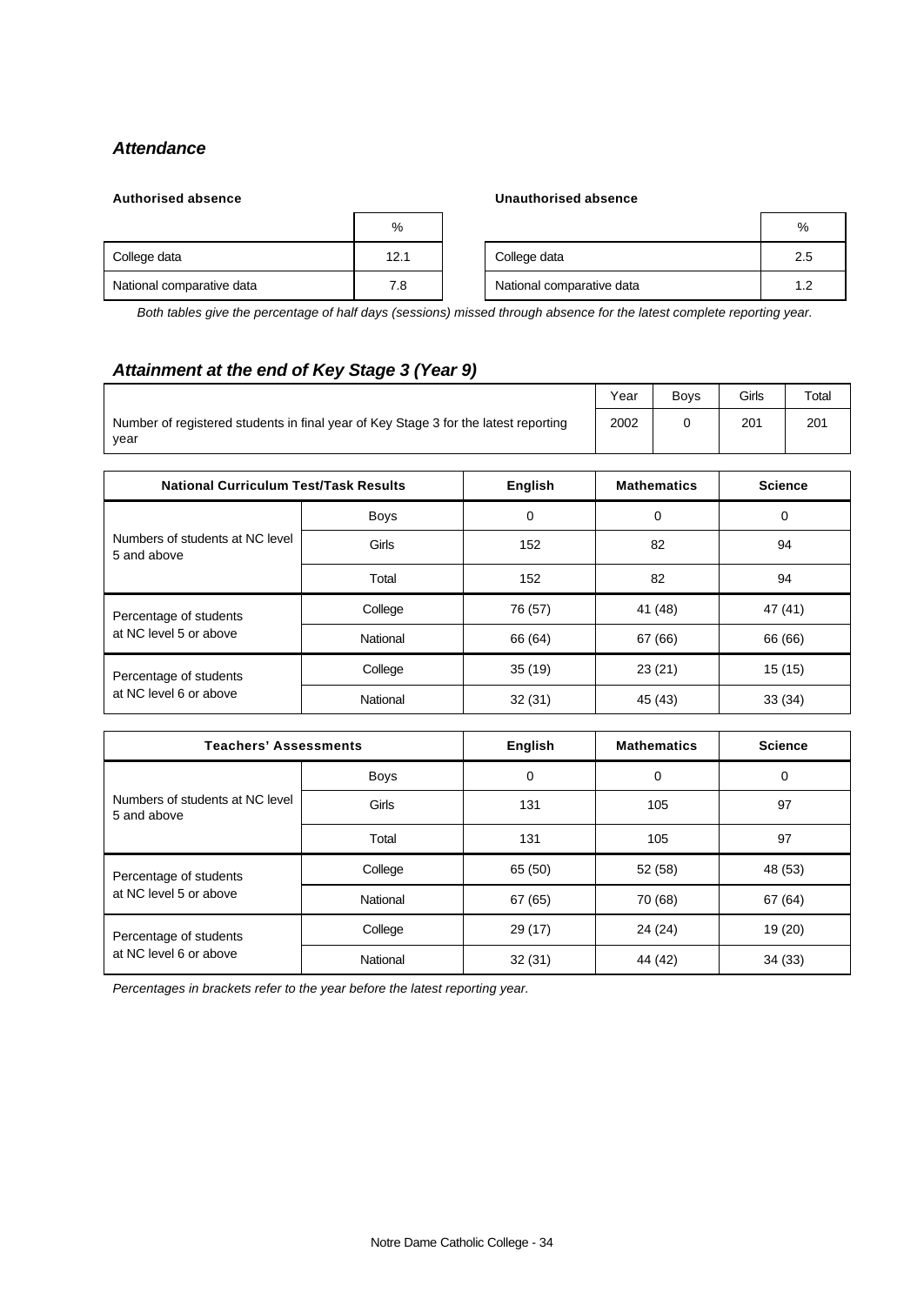# *Attainment at the end of Key Stage 4 (Year 11)*

|                                                                                             | Year                         | <b>Boys</b> | Girls                        | Total |          |     |  |
|---------------------------------------------------------------------------------------------|------------------------------|-------------|------------------------------|-------|----------|-----|--|
| Number of registered students in final year of Key Stage 4 for the latest reporting<br>year | 2002                         | 0           | 173                          | 173   |          |     |  |
| <b>GCSE results</b>                                                                         | 5 or more grades<br>$A^*$ -G |             | 1 or more grades<br>$A^*$ -G |       |          |     |  |
|                                                                                             | <b>Boys</b>                  | $\Omega$    | 0                            |       | $\Omega$ |     |  |
| Numbers of students achieving<br>the standard specified                                     | Girls                        | 84          |                              | 156   |          | 170 |  |
|                                                                                             | Total                        | 84          |                              | 156   |          | 170 |  |
| Percentage of students<br>achieving                                                         | College<br>49 (33)           |             | 90 (92)                      |       | 98 (99)  |     |  |

the standard specified National 50 (48) 91 (91) 96 (96)

*Percentages in brackets refer to the year before the latest reporting year.*

| <b>GCSE results</b>                | <b>GCSE point score</b> |             |
|------------------------------------|-------------------------|-------------|
| Average point score<br>per student | College                 | 37.9 (32.4) |
|                                    | National                | 39.8 (39.0) |

*Figures in brackets refer to the year before the latest reporting year.*

| <b>Vocational qualifications</b>                                                                                                                                                                  | <b>Number</b> | $%$ success<br>rate |     |
|---------------------------------------------------------------------------------------------------------------------------------------------------------------------------------------------------|---------------|---------------------|-----|
| Number studying for approved vocational qualifications in GNVQ<br>Business Education, ICT or Health and Social Care, and the percentage<br>of those students who achieved all those they studied. | College       | 78                  | 76  |
|                                                                                                                                                                                                   | National      |                     | n/a |

## *Attainment at the end of the sixth form 2001 (Year 13)*

*National Comparative Data for 2002 not available*

|          |                                   | For candidates entered for GCE A / AS / Advanced GNVQ / VCE<br>examinations |       |      |  |
|----------|-----------------------------------|-----------------------------------------------------------------------------|-------|------|--|
|          |                                   | <b>Boys</b>                                                                 | Girls | All  |  |
| College  | Number of candidates              | 0                                                                           | 26    | 26   |  |
|          | Average point score per candidate | 0                                                                           | 12.3  | 12.3 |  |
| National | Average point score per candidate | 16.9                                                                        | 17.7  | 17.4 |  |

|         |                      | For candidates entered for GCE A / AS<br>examinations |       |     | For candidates entered for Advanced<br>GNVQ / VCE examinations |       |     |  |
|---------|----------------------|-------------------------------------------------------|-------|-----|----------------------------------------------------------------|-------|-----|--|
|         |                      | <b>Boys</b>                                           | Girls | All | <b>Boys</b>                                                    | Girls | Αll |  |
| College | Number of candidates |                                                       | 26    | 26  |                                                                | 19    | 19  |  |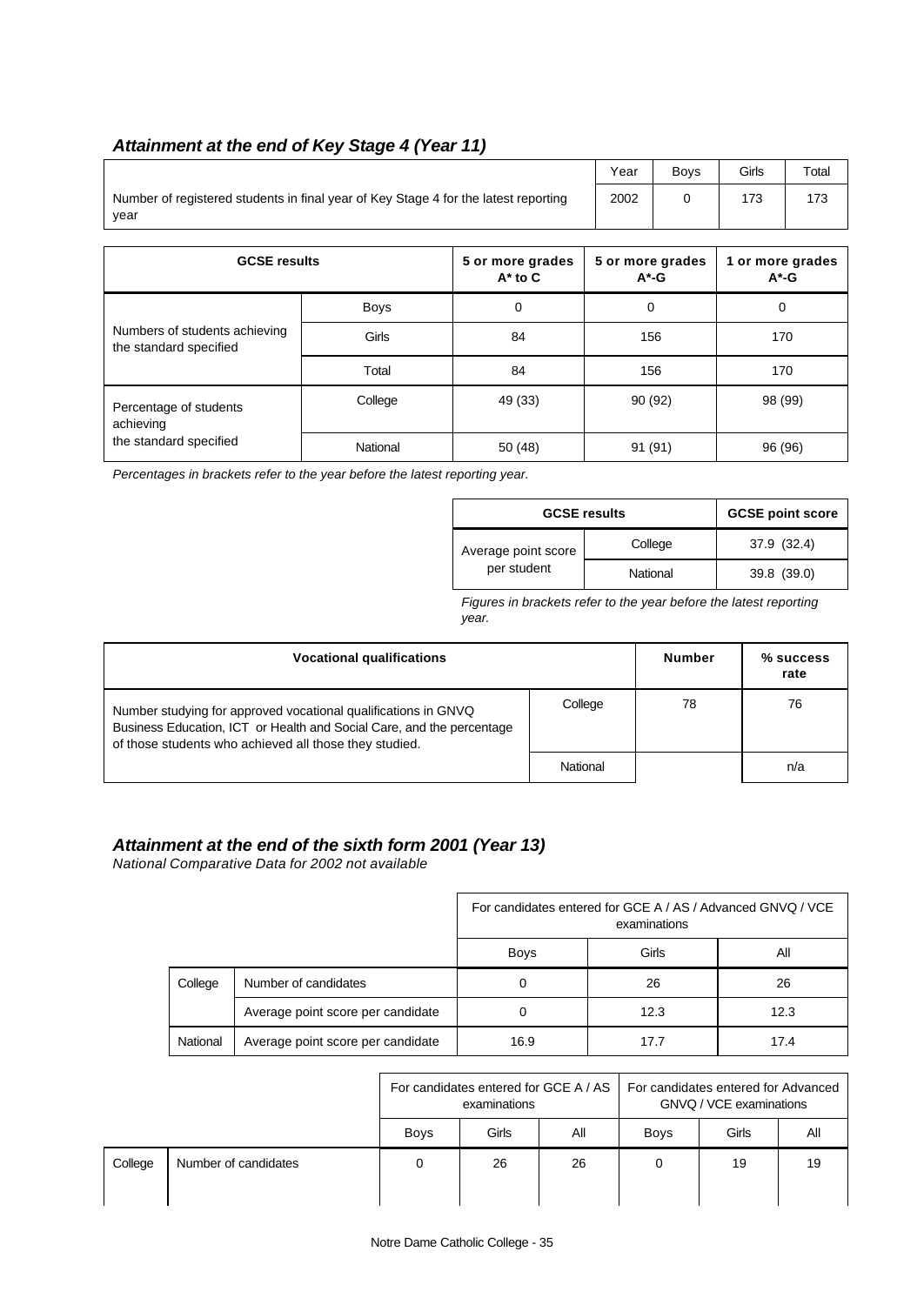|          | Average point score per candidate |      | 12.3     | 12.3 |     | 6.0  | 6.C  |
|----------|-----------------------------------|------|----------|------|-----|------|------|
| National | Average point score per candidate | 16.9 | כים<br>. | 7.4  | 9.8 | 11.4 | 10.6 |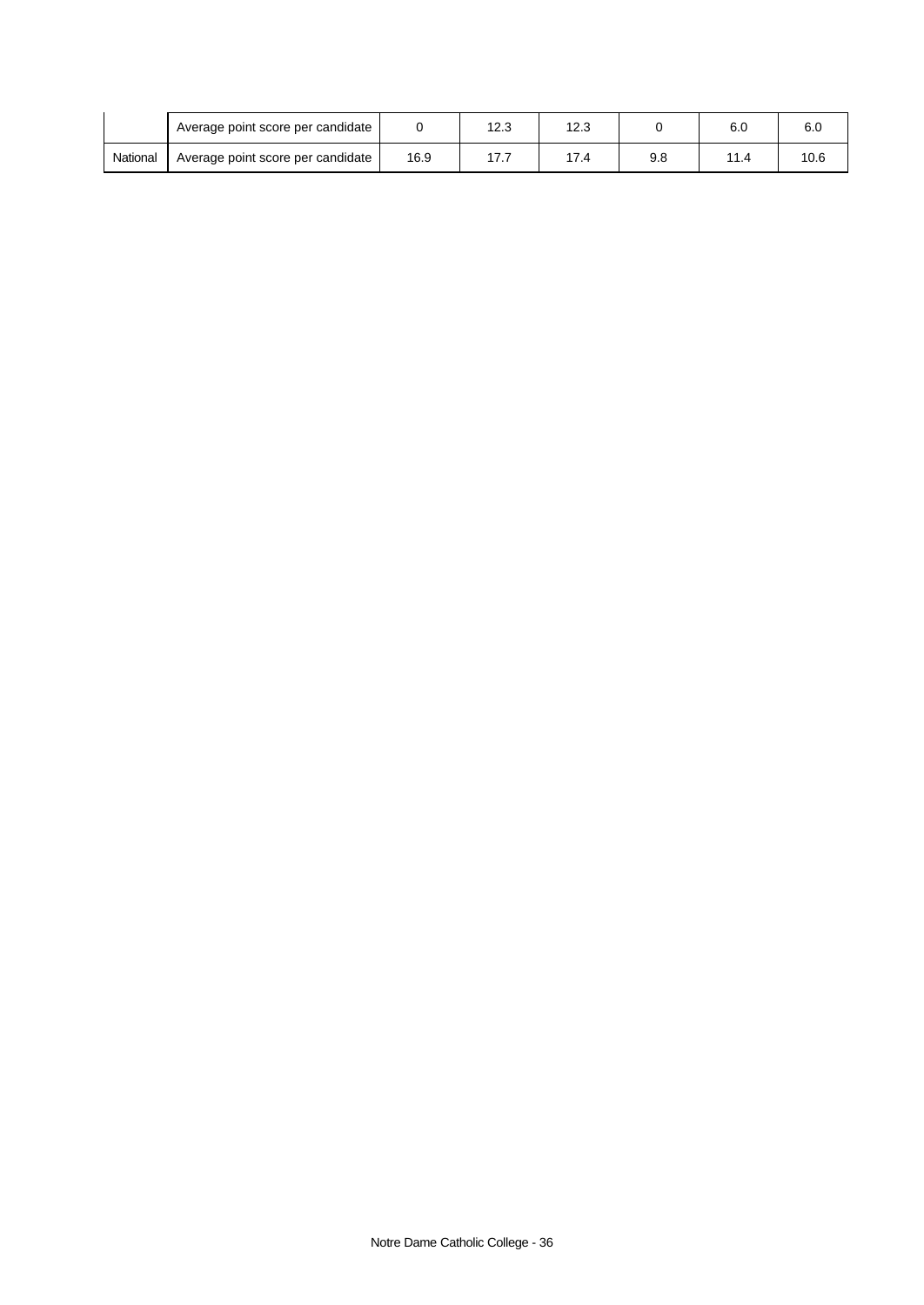# *Ethnic background of students Exclusions in the last college year*

| <b>Categories used in the Annual College Census</b> |  | No of<br>students on<br>roll |  | Number of<br>fixed period<br>exclusions | <b>Number of</b><br>permanent<br>exclusions |
|-----------------------------------------------------|--|------------------------------|--|-----------------------------------------|---------------------------------------------|
| White - British                                     |  | 1087                         |  | 78                                      | 1                                           |
| White - Irish                                       |  | $\Omega$                     |  | $\mathbf 0$                             | 0                                           |
| White - any other White background                  |  | $\Omega$                     |  | $\mathbf 0$                             | 0                                           |
| Mixed - White and Black Caribbean                   |  | $\mathbf 0$                  |  | $\mathbf 0$                             | 0                                           |
| Mixed - White and Black African                     |  | $\mathbf 0$                  |  | $\mathbf 0$                             | $\mathbf 0$                                 |
| Mixed - White and Asian                             |  | $\mathbf 0$                  |  | $\mathbf 0$                             | $\mathbf 0$                                 |
| Mixed – any other mixed background                  |  | 1                            |  | $\mathbf 0$                             | $\mathbf 0$                                 |
| Asian or Asian British - Indian                     |  | $\mathbf 0$                  |  | $\mathbf 0$                             | 0                                           |
| Asian or Asian British - Pakistani                  |  | $\overline{4}$               |  | $\Omega$                                | $\Omega$                                    |
| Asian or Asian British - Bangladeshi                |  | $\Omega$                     |  | $\Omega$                                | $\Omega$                                    |
| Asian or Asian British - any other Asian background |  | $\Omega$                     |  | $\Omega$                                | 0                                           |
| Black or Black British - Caribbean                  |  | $\Omega$                     |  | $\Omega$                                | 0                                           |
| Black or Black British - African                    |  | $\Omega$                     |  | 1                                       | $\Omega$                                    |
| Black or Black British - any other Black background |  | $\Omega$                     |  | $\Omega$                                | $\Omega$                                    |
| Chinese                                             |  | $\Omega$                     |  | 1                                       | $\mathbf 0$                                 |
| Any other ethnic group                              |  | $\Omega$                     |  | $\Omega$                                | 0                                           |
| No ethnic group recorded                            |  | $\Omega$                     |  | 0                                       | 0                                           |

*The table gives the number of exclusions, which may be different from the number of students excluded.*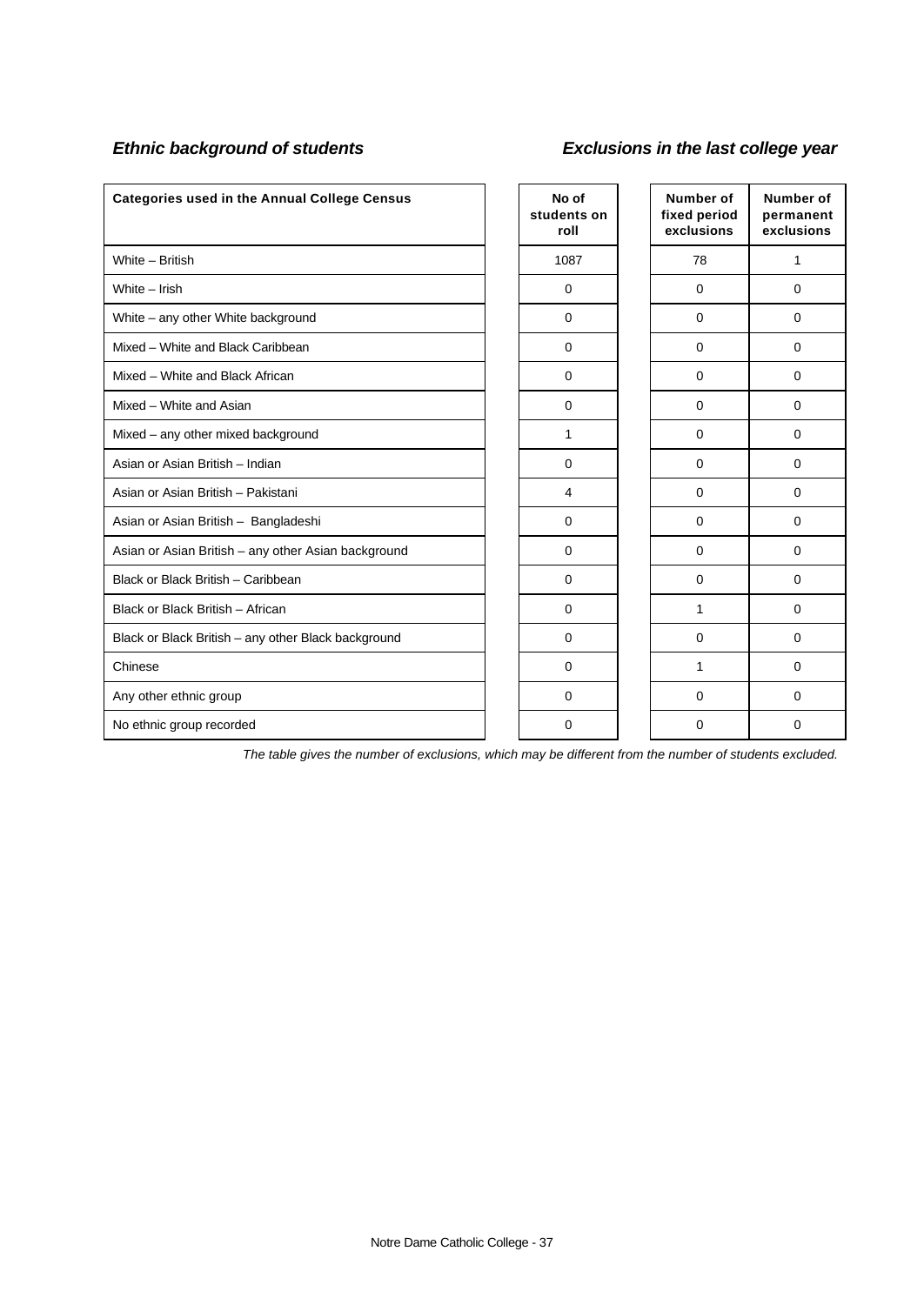## *Teachers and classes Financial information*

| Total number of qualified teachers (FTE)                     | 72.51 | Financial year                             | $2001 -$ |
|--------------------------------------------------------------|-------|--------------------------------------------|----------|
| Number of students per qualified teacher                     | 15.4  |                                            |          |
| Education support staff: Y7 - Y13                            |       |                                            | £        |
| Total number of education support staff                      | 16    | Total income                               | 3720     |
| Total aggregate hours worked per week                        | 557.5 | Total expenditure                          | 3870     |
| Deployment of teachers: Y7 - Y13                             |       | Expenditure per student                    | 356      |
| Percentage of time teachers spend in<br>contact with classes | 69.1  | Balance brought forward from previous year | 4457     |
| Average teaching group size: Y7 - Y11                        |       | Balance carried forward to next year       | 2959     |
|                                                              |       |                                            |          |
| Key Stage 3                                                  | 23    |                                            |          |

Key Stage 4 20

#### **Qualified teachers and classes: Y7 – Y13**

| Number of students per qualified teacher                     | 15.4  |                                            |         |
|--------------------------------------------------------------|-------|--------------------------------------------|---------|
| Education support staff: Y7 - Y13                            |       |                                            | £       |
| Total number of education support staff                      | 16    | Total income                               | 3720533 |
| Total aggregate hours worked per week                        | 557.5 | Total expenditure                          | 3870280 |
| Deployment of teachers: Y7 - Y13                             |       | Expenditure per student                    | 3560    |
| Percentage of time teachers spend in<br>contact with classes | 69.1  | Balance brought forward from previous year | 445717  |
| Average teaching group size: Y7 - Y11                        |       | Balance carried forward to next year       | 295970  |

Financial year 2001-2002

*FTE means full-time equivalent.*

## *Recruitment of teachers*

| Number of teachers who left the college during the last two years                                              | 27.4 |  |
|----------------------------------------------------------------------------------------------------------------|------|--|
| Number of teachers appointed to the college during the last two years                                          |      |  |
|                                                                                                                |      |  |
| Total number of vacant teaching posts (FTE)                                                                    |      |  |
| Number of vacancies filled by teachers on temporary contract of a term or more (FTE)                           |      |  |
| Number of unfilled vacancies or vacancies filled by teachers on temporary contract of less than one term (FTE) |      |  |

*FTE means full-time equivalent.*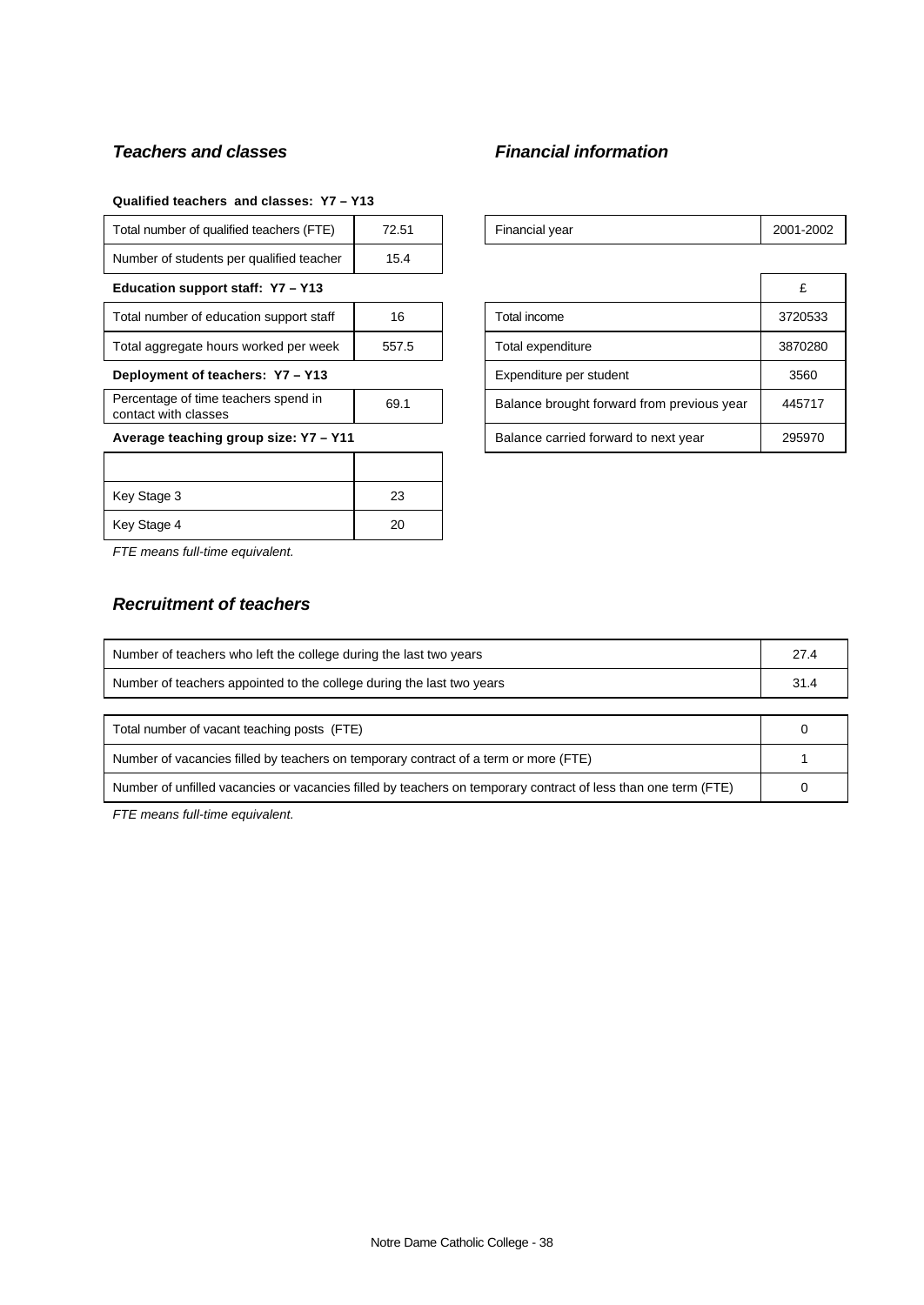### *Results of the survey of parents and carers*

**Questionnaire return rate**

Number of questionnaires sent out | 1120

Number of questionnaires returned | 45

#### **Percentage of responses in each category**

The college provides an interesting range of activities outside lessons.

|                                                                                        | Strongly<br>agree | Tend to<br>agree | Tend to<br>disagree | Strongly<br>disagree | Don't<br>know  |
|----------------------------------------------------------------------------------------|-------------------|------------------|---------------------|----------------------|----------------|
| My child likes college.                                                                | 67                | 30               | 3                   | $\Omega$             | 0              |
| My child is making good progress in college.                                           | 69                | 28               | 0                   | 0                    | 3              |
| Behaviour in the college is good.                                                      | 59                | 38               | $\mathbf 0$         | 0                    | 3              |
| My child gets the right amount of work to do at<br>home.                               | 62                | 28               | 10                  | $\Omega$             | 0              |
| The teaching is good.                                                                  | 69                | 28               | 0                   | $\Omega$             | 3              |
| I am kept well informed about how my child is<br>getting on.                           | 62                | 36               | $\mathbf 0$         | 0                    | $\mathbf{2}$   |
| I would feel comfortable about approaching the<br>college with questions or a problem. | 67                | 30               | $\mathbf 0$         | 0                    | 3              |
| The college expects my child to work hard and<br>achieve his or her best.              | 82                | 18               | $\mathbf 0$         | 0                    | 0              |
| The college works closely with parents.                                                | 64                | 33               | 0                   | 0                    | 3              |
| The college is well led and managed.                                                   | 76                | 20               | 0                   | 0                    | 4              |
| The college is helping my child become mature<br>and responsible.                      | 67                | 28               | 3                   | $\mathbf 0$          | $\overline{2}$ |
| The college provides an interesting range of<br>activities outside lessons.            | 64                | 26               | 5                   | $\mathbf 0$          | 5              |

#### **Summary of parents' and carers' responses**

Forty-five questionnaires were returned. Within this sample, parents indicate that they are pleased with virtually all aspects of the college. They are particularly pleased with the high expectations that the college has in terms of the work of students. They also feel that the college is well led and managed and that teaching is good. Parents are very pleased that their children make good progress at the college and they feel very comfortable about approaching the college if they have any problems or concerns. A few parents indicated concern about the amount of homework. The inspection team found that homework was satisfactory overall, but not always consistent in quality. A few parents felt that there was not an interesting range of activities outside lessons. However, the school endeavours to offer activities after school, especially in the arts, as well as support for improving standards in literacy, numeracy and ICT.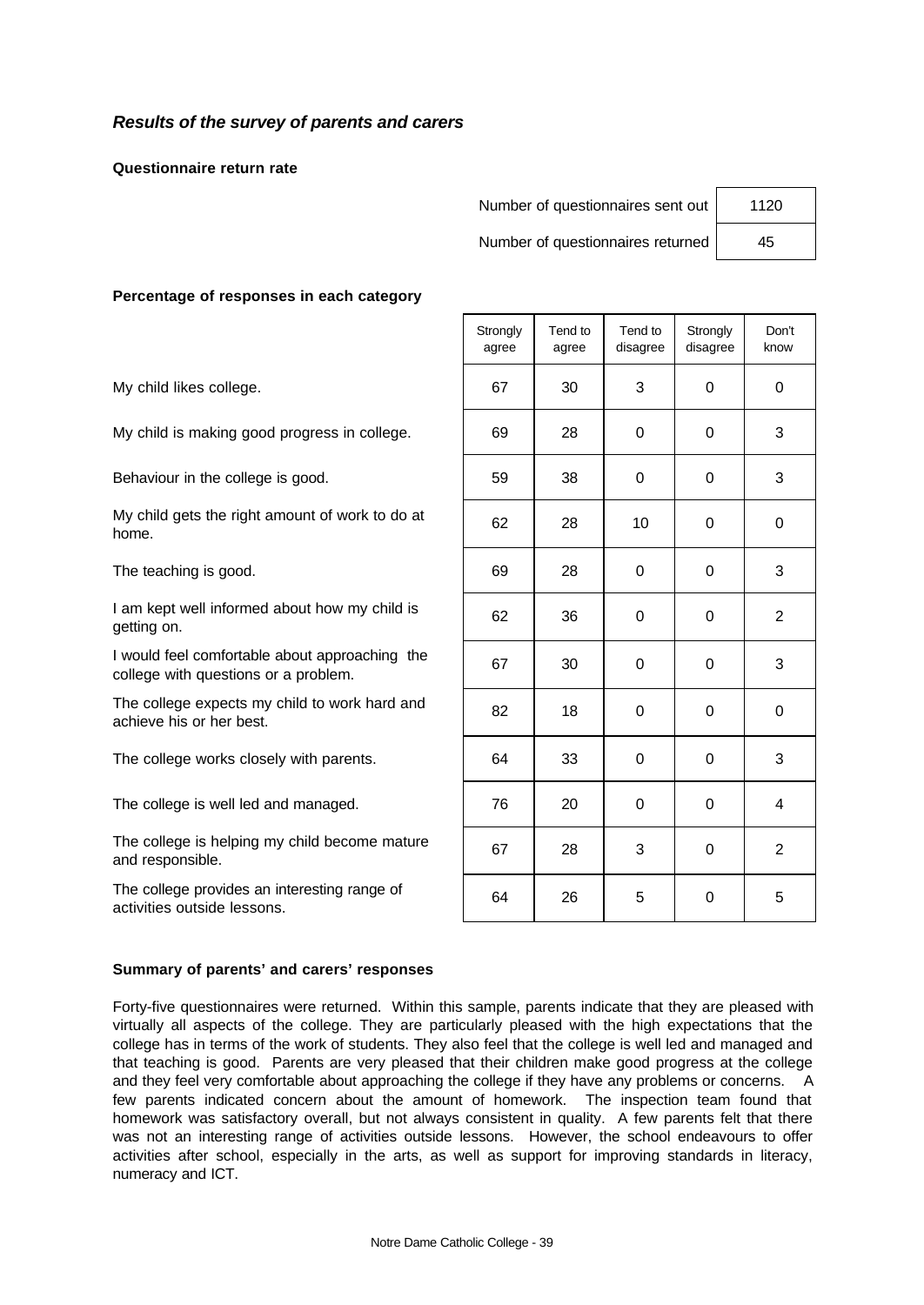## **PART D: THE STANDARDS AND QUALITY OF TEACHING IN AREAS OF THE CURRICULUM, SUBJECTS AND COURSES IN KEY STAGES 3 AND 4**

### **ENGLISH**

Overall, the quality of provision in English is **good**.

**Strengths** 

- Standards have risen, significantly so in Years 7 to 9, a little less so in Years 10 to 11
- Students achieve well from a very low attainment base
- Good and frequently very good teaching and learning are the major factors in promoting good progress
- Students' good attitudes and very good behaviour have a clear impact on standards

- Promote greater use of ICT across the ability range, both within the classroom and as part of independent learning
- More consistency in marking, especially target-setting
- 98. Results in the 2002 tests at the end of Year 9 were well above the national average and very high in comparison with similar schools. They show a significant increase on the results from the previous year. Teacher assessments were nearer to the national average and more in line with the general trend of rising standards within the department over the last three years. Since 1999, results have been consistently better than those in mathematics and science.
- 99. Standards in the lessons observed and in the work seen during the inspection were average overall, more in line with teacher assessments than with the 2002 results. This is because a different cohort of students was under observation. Achievement overall is good, reflecting considerable progress from a very low attainment base. Students are confident speakers and most listen attentively. The reading comprehension of most students is good; even those in lower sets are able to use a variety of reading strategies, including techniques such as skimming and scanning. High-attaining students are developing good analytical skills. Only a very few in the lowest sets have serious problems with reading. There is much fluent and accurate writing, including some imaginative descriptive and narrative work, although little extended writing from students in lower sets, many of whom have difficulties with spelling. Some students with special educational needs take great care over presentation, especially handwriting, and this has a positive effect on the overall quality of their work. There are few examples of ICT in English, however, mainly because of difficulties of access to computers.
- 100. In 2002, the GCSE English results were an improvement on those in 2001, although still a little below the national average. Results in English literature show a distinct improvement on those in 2001. They were well above average, but only represent the attainment of approximately half of the year group. The results overall reflect good achievement from Year 9.
- 101. Standards seen in Years 10 and 11 during the inspection are in line with these results. Students' speaking and listening skills are good; students are prepared to express their ideas at length if required. They are mostly fluent readers, developing higher order reading skills of analysis and inference. Much of their writing is well organised,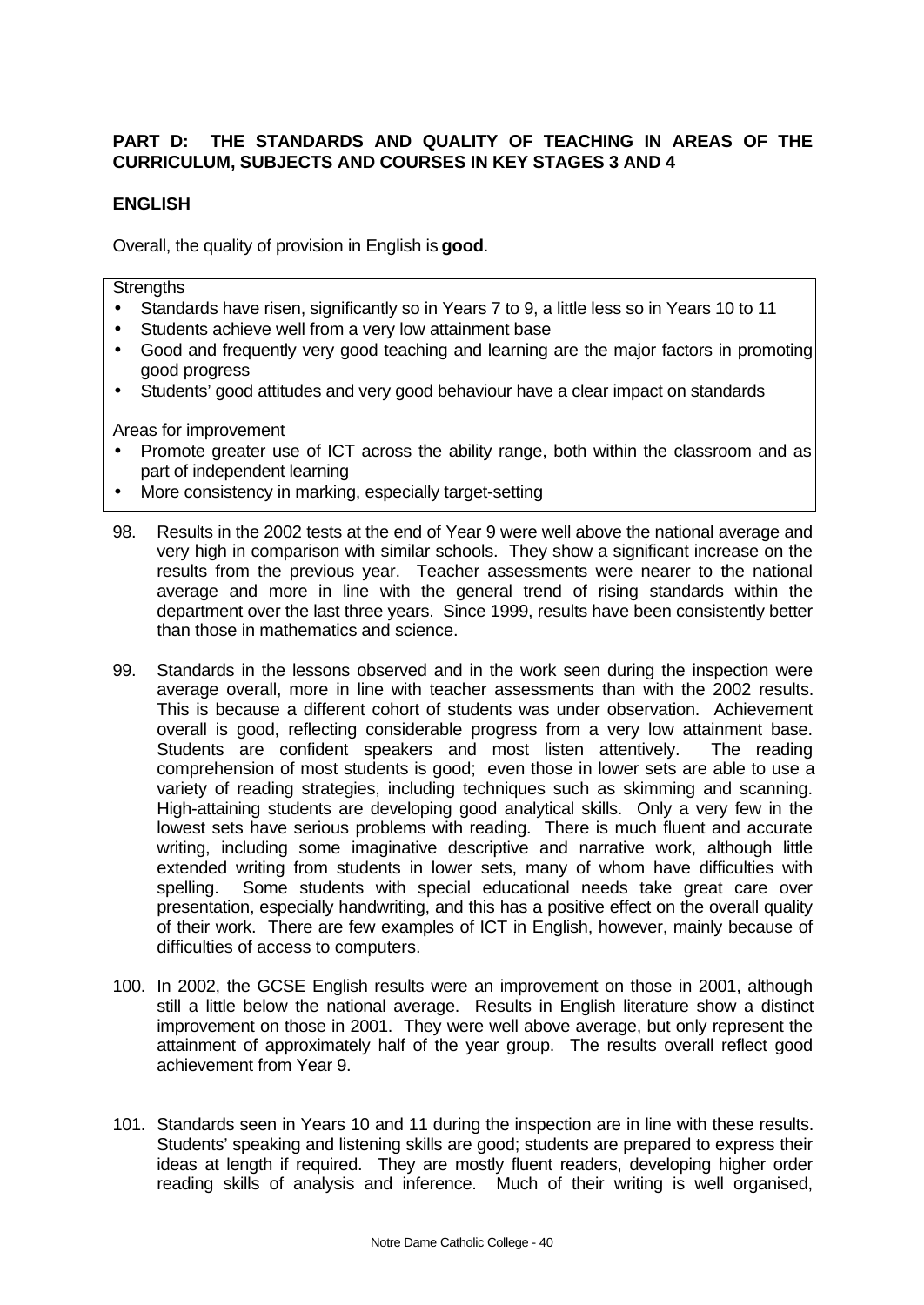although careless spelling and weak paragraphing occur in the case of some weaker students. There is some high quality narrative and reflective writing, but again not enough work produced using ICT.

- 102. Students with special educational needs make good progress overall. This is due to the good and often very good teaching they receive. Lessons are structured carefully to meet their learning needs; learning assistants provide good support in class, and the students' confidence is boosted by the warm, friendly working atmosphere created by teachers. There are few students with English as an additional language and none in the early stages of learning the language. Many have been here for several years, and have made progress in line with their fellow students. A few more recent arrivals have had extra help from teachers, and many of these have shown considerable determination to improve, achieving good standards in a short time.
- 103. Students' good attitudes are a significant factor underpinning their good progress. Students know they are valued, that teachers want to help them, and they come to classes willing to learn. They are enthusiastic, approach their work seriously and sustain concentration. In a few instances, however, they have come to rely too much on their teachers, and are unwilling to work out problems for themselves. Most behave very well; they are courteous both in classrooms and outside lessons, very cooperative with teachers and work well together. They have a warm rapport with their teachers; it is clear that most students enjoy English and want to do well.
- 104. The quality of teaching and learning is good overall, with the majority of lessons observed good or better, an improvement on the situation at the last inspection. Teachers create a sense of order and purpose in their classrooms, and students respond positively, quickly settling to work. They feel confident in articulating their views in lessons; many are willing to read out their own compositions and there is a high level of participation in question and answer sessions. The quality of teaching in all year groups has been enhanced by the consistent implementation of National Literacy Strategy practices, and this has undoubtedly helped to improve results in Year 9. Teachers' planning is thorough, activities are varied, while lessons have a clear structure and are generally conducted at a brisk pace. As a result, students remain interested and work productively. Students know what they are meant to be learning as objectives are made clear at the start of lessons. They frequently participate in the consolidation of learning that usually takes place at the end of lessons.
- 105. Teachers make effective use of a range of resources to help students to learn. They provide writing frameworks to show students how to structure their essays; they use overhead projectors to help students focus on texts and analyse the way writers use language, and they reinforce learning with summaries on whiteboards or flipcharts. Insufficient use is made of information and communication technology. Teachers have high expectations and many of the tasks set are now appropriately challenging. In Years 10 and 11, teachers' good subject knowledge and good questioning skills are further strengths; students are challenged to think more deeply about topics under discussion, and develop a sound knowledge of texts being studied. Teachers mark work regularly; some marking is very detailed, but greater consistency across the department is needed. Targets for improvement are sometimes indicated, but are not made sufficiently specific.
- 106. The department is managed efficiently and there is good leadership by example. Policies reflect the high principles across the department, principles which are very much in line with those of the college. There is a collaborative and supportive ethos. Monitoring of the work of students and of teachers in the department is informal, an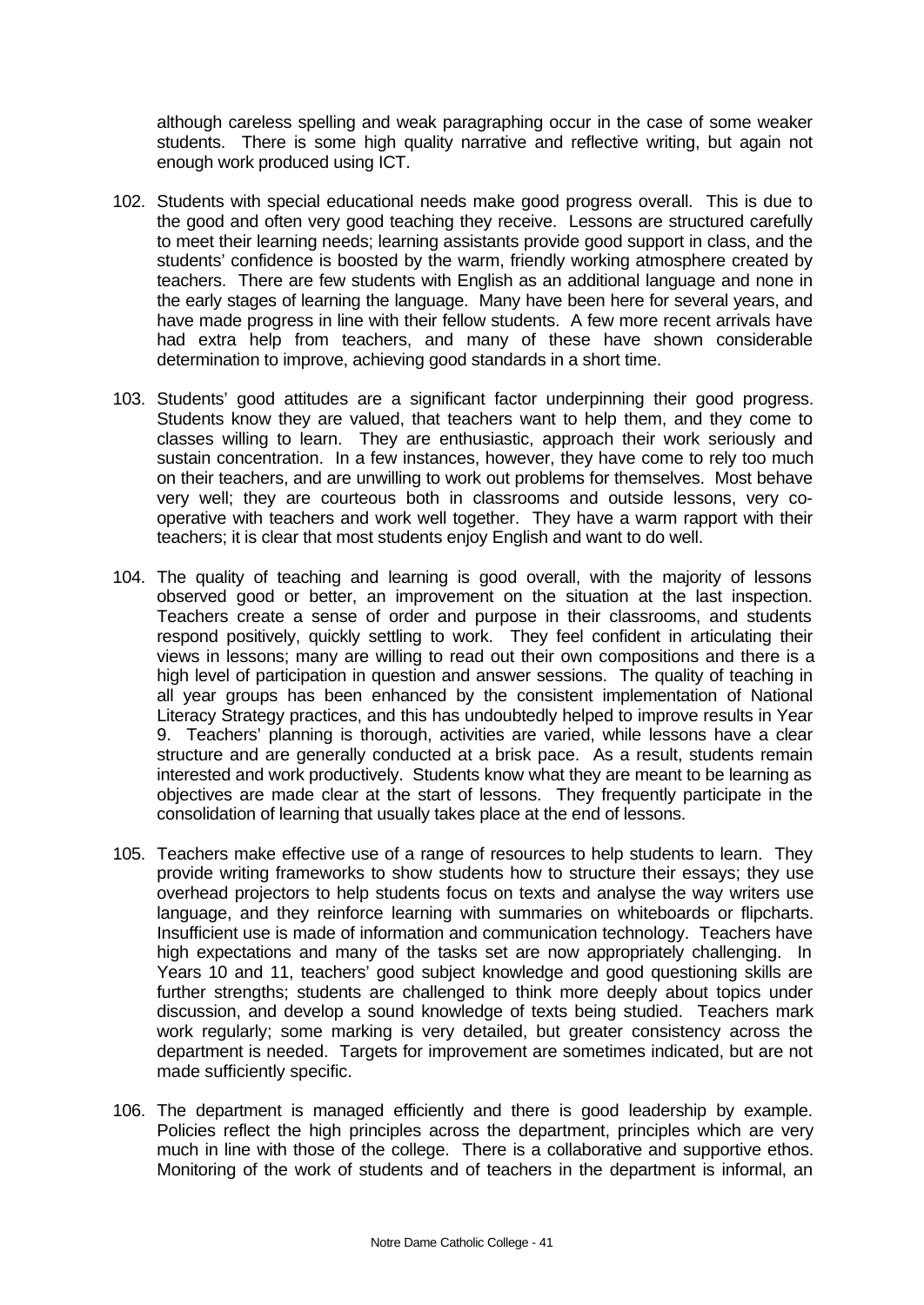approach that works satisfactorily in the current situation, with a very stable department of experienced practitioners, but more formal arrangements might in future be desirable. Assessment procedures are thorough and common assessment tasks have been introduced since the last inspection. A further improvement has been the introduction of more curriculum time for English in Years 7 to 9. This is a strong department, adapting intelligently to national changes and well placed to continue the improvements in standards that have already been achieved.

## **Literacy**

- 107. Standards of literacy across the college are satisfactory. Students have good listening skills, responding to their teachers' questions more than to each other's contributions in class. Most speak confidently, although not often at length. They are able to use each subject's specialist vocabulary well, particularly so in science, mathematics, history, physical education and modern foreign languages. The reading skills of the majority of students are sufficient to cope with the demands of the curriculum and in many but not all subjects students show they are able to use a variety of sources of information. There are, however, weaknesses in reading aloud with appropriate expression and intonation; this is a skill that is not yet being developed by all teachers. Standards of writing vary widely but are satisfactory overall. Most students write with a reasonable degree of fluency and accuracy, and most can plan, organise and express their ideas coherently, although in many subjects they are not required to do much more than give short answers. In subjects such as geography, modern foreign languages and drama, students are given writing frames to help with longer written tasks.
- 108. There are good procedures for managing the development of literacy across the school, with a management group, a working party and a comprehensive development plan. The college makes good use of available funding. So far there has been no significant involvement of the college library in developments. There is provision for monitoring the implementation of proposed developments, though none for monitoring and evaluating its impact on standards. There is evidence that most departments have responded positively to the need to take some responsibility for the development of literacy, and that changes already in place have helped to improve standards in English at the end of Year 9.

### **MATHEMATICS**

Overall, the quality of provision in mathematics is **good**.

#### **Strengths**

- Good teaching, coupled with a shared commitment to raising standards
- Very good relationships with students
- Good use of learning support assistants and overall provision for special educational needs
- Successful introduction of numeracy strategy within mathematics

- Standards of attainment at GCSE
- Consistency of marking and quality of feedback to students
- Sharing of good practice
- Use of ICT within mathematics lessons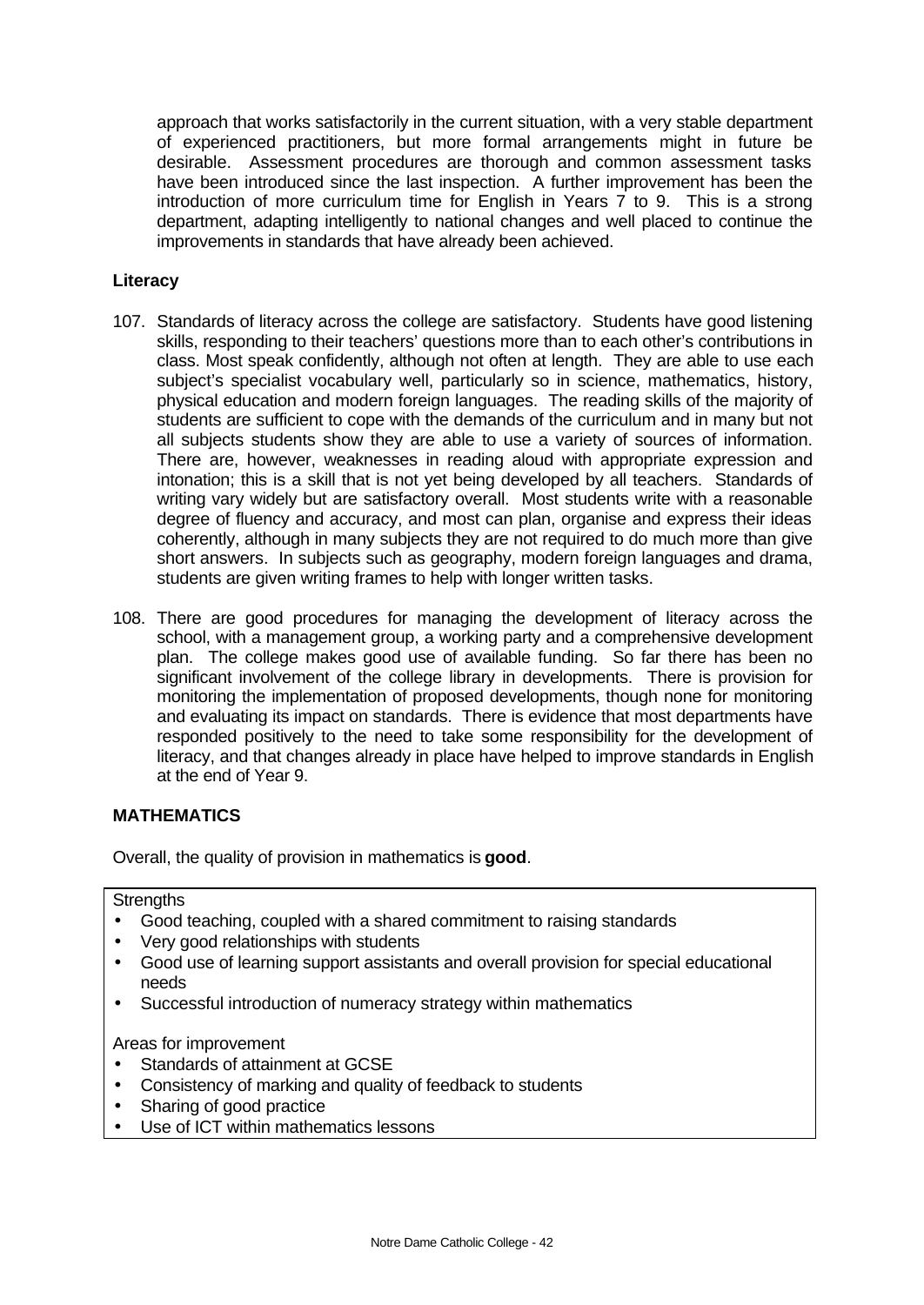- 109. Standards attained in Key Stage 3 National Curriculum tests in the year 2002 were well below the national average and broadly in line with the average when compared with similar schools. Within the college, the standards achieved in mathematics were similar to those achieved in science but below those achieved in English. The trend line, although below the national line, indicates a steady rise in standards since the previous inspection up to 2001 but with a fall in the average points score in 2002.
- 110. In work seen during the inspection, student attainment by the end of Year 9 is in line with national expectations and students make good progress, levels of attainment recorded on entry to Year 7 being well below national averages. This is a significant improvement upon attainment recorded at the time of the last inspection when students were working at a level one year behind expectations. The successful introduction of the National Numeracy Strategy is a key factor in the raising of attainment, the current Year 9 being the first group of students to benefit fully from this initiative. Basic numeracy skills are developed through regular short, focussed sessions on mental arithmetic at the start of each lesson. Students are set work that is suited to their needs. Lower-attaining students, including those with special educational needs, demonstrate understanding of number patterns, although they have difficulty in retaining information. Higher-attaining students in Year 9 were observed working at Level 6 as they demonstrated good skills in exploring simultaneous equations via the use of graphic calculators.
- 111. The percentage of students obtaining a GCSE grade A\*-C in the year 2002 was well below the national average, whereas the percentage obtaining grade  $A^* - G$  was broadly in line with the national average. The 2002 results were slightly up on those achieved in 2001.
- 112. In work seen during the inspection, student attainment by the end of Year 11 is below national expectations. Students do, however, make good progress, levels of attainment recorded on entry to Year 10 being below national averages. The introduction of a modular GCSE course plus the extension of the numeracy strategy into Year 10 has increased student motivation and raised levels of attainment. Students with special educational needs respond well to the demands of following the GCSE course at foundation level; Year 11 students, for example, show good understanding of angle theory. Higher-level students demonstrate a good understanding of trigonometry and are very comfortable in handling statistical data and interpreting results. They are less confident with the solving of algebraic equations and transforming formulae. Value added analysis indicates that in order to further raise levels of attainment attention should be given to students in the middle ability groups, in particular the lower sets in the higher-attaining band.
- 113. Teaching within the department is good. All lessons observed were judged to be at least satisfactory, the majority being at least good and a significant proportion judged to be very good or excellent. Lessons are well planned with clear objectives that are conveyed to students. Teachers recognise the differing needs of individual students. They are aware of individual education plans that are provided for students with special educational needs and good practice exists in the use of support staff. The department is committed to the college's involvement in the literacy strategy; teachers make frequent reference to key words and insist that students use the correct terminology. The marking of students' work, however, is inconsistent and generally lacks diagnostic feedback. Not all teachers keep detailed records of homework marks and therefore miss an opportunity to monitor student progress.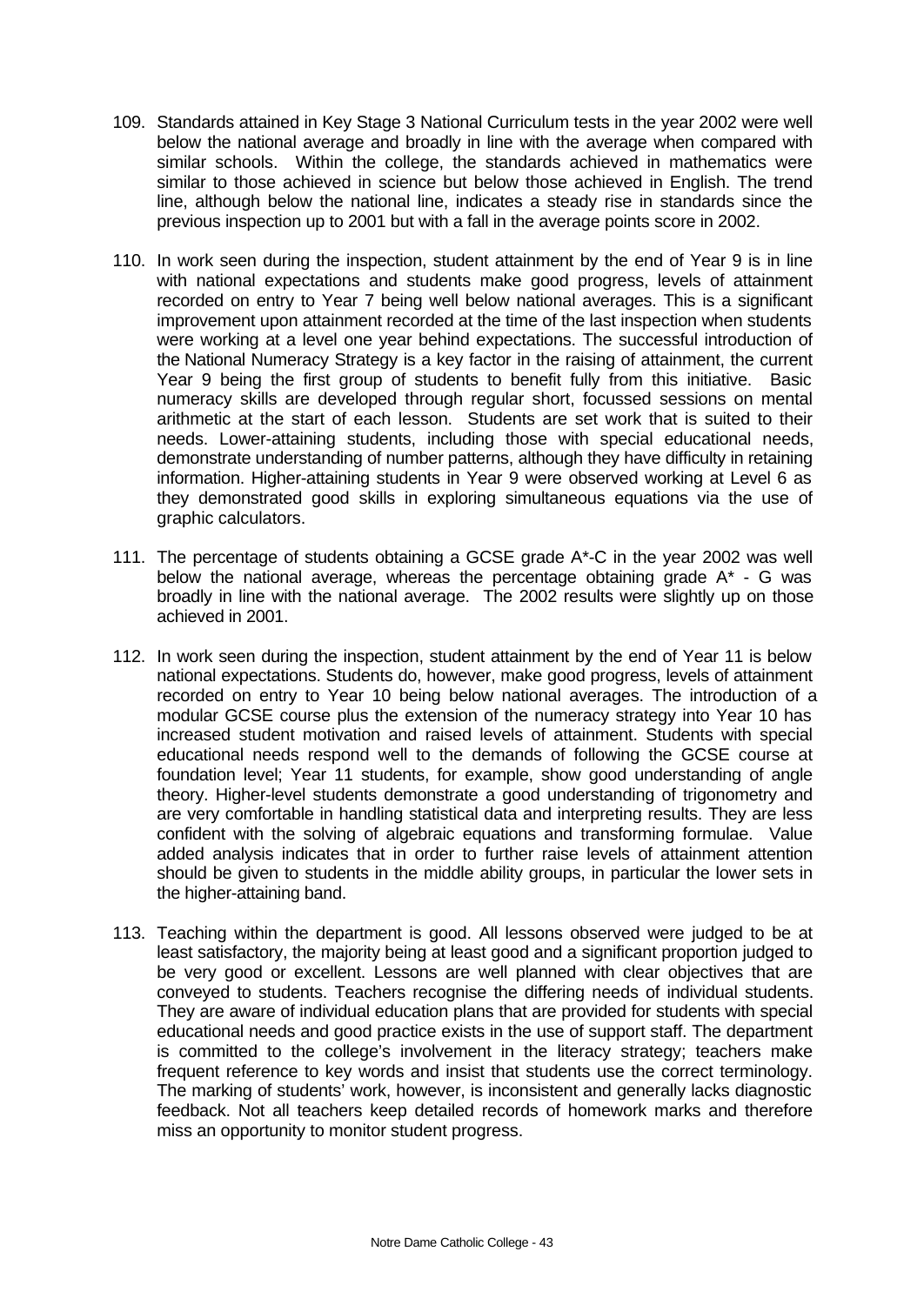- 114. In all year groups the majority of students take pride in the appearance of their work. Students at all levels are motivated by the enthusiasm of their teachers and willingly contribute to class discussion and questioning. Relationships between students and teachers are very good and are built upon trust, respect and good humour.
- 115. Leadership of the department is good. The head of department has high standards and leads a team of enthusiastic and well-qualified teachers. He has successfully extended the use of the National Numeracy Strategy and introduced a modular GCSE course as part of the drive to raise standards. The departmental handbook is helpful and contains policies and guidance for good teaching. Monitoring of teacher performance, particularly with regard to marking, has not been fully implemented. Lesson observations as part of performance management have taken place and further opportunities for the sharing of good practice should now be considered.
- 116. Detailed analysis of student performance has been established, although the use of this data to improve standards is still developing. Further areas for development are formative assessment and the extension of ICT use. Although the statutory requirements for ICT within the mathematics curriculum are being met, there is insufficient use of ICT in the classroom.
- 117. The accommodation for the teaching of mathematics is satisfactory and the department is adequately resourced with regard to books, materials and equipment.
- 118. There have been significant improvements in teaching, learning and attainment since the last inspection report. The department has a clear commitment to the raising of standards as evidenced by the enthusiastic implementation of the numeracy strategy.

#### **Numeracy**

- 119. Standards in numeracy are satisfactory overall. The department has responded with enthusiasm to the introduction of the National Numeracy Strategy, which they believe is helping to raise standards.
- 120. The scheme of work for Key Stage 3 has been rewritten to comply with the numeracy framework. Mathematics lessons in Years 7, 8 and 9 commence with short mental arithmetic sessions and finish with reviews of progress towards stated objectives. Catch-up lessons are not provided as a separate entity but the Springboard 7 materials are used extensively within the lower band classes.
- 121. Lesson observations show that students are able to apply numeracy skills in other curriculum areas. For example, in science students are able to take measurements and perform calculations with accuracy, in art students estimate and compare lengths and use geometric properties in the construction of patterns. In French students calculate accommodation and restaurant bills and in geography they use and understand grid references; they are also able to interpret graphs and statistical diagrams.
- 122. A numeracy co-ordinator has recently been appointed to lead whole-school development of the strategy. The head of mathematics and the LEA numeracy coordinator have provided preliminary training sessions for all staff. A numeracy committee consisting of representatives from each department has yet to be established.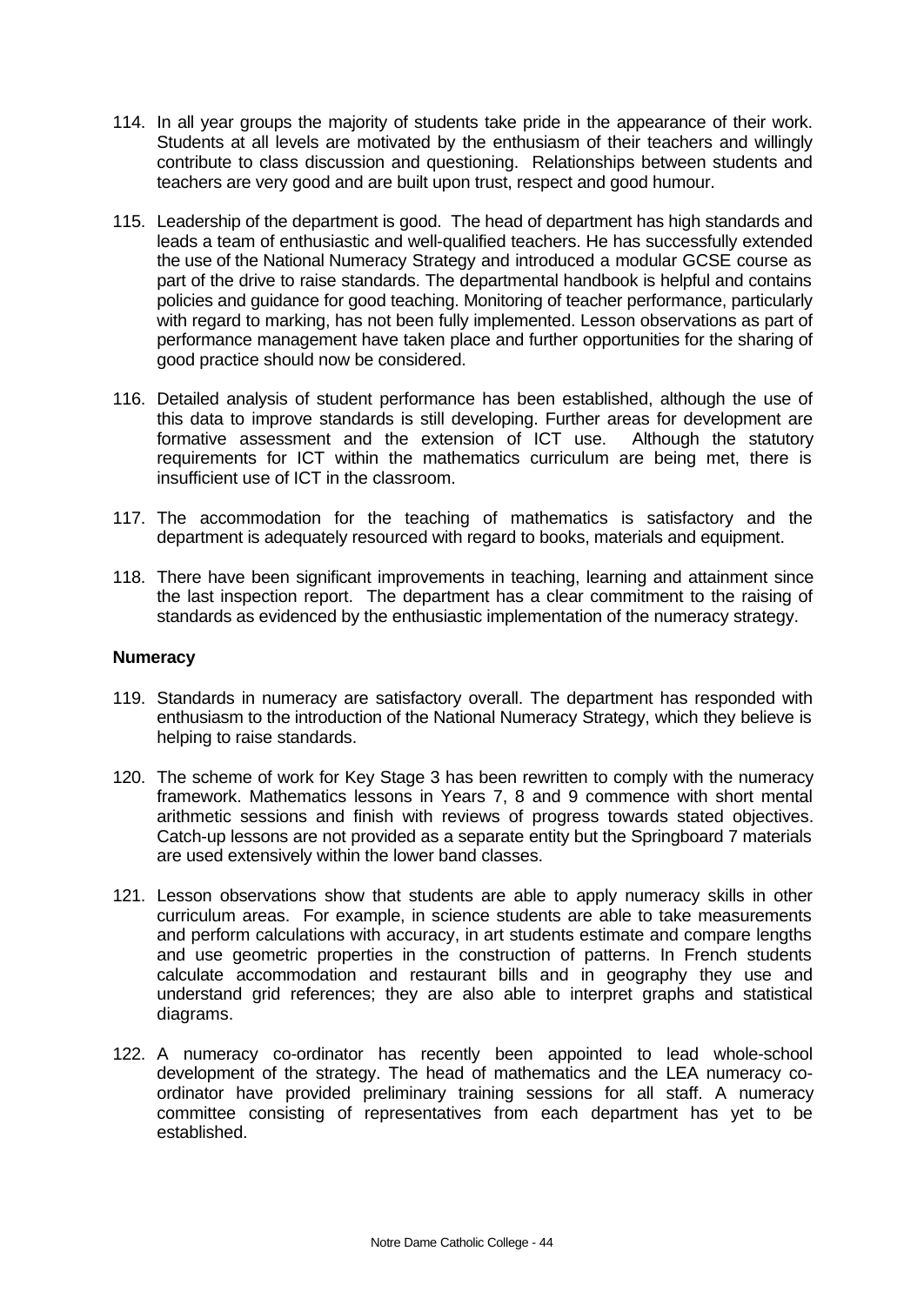## **SCIENCE**

Overall, the quality of provision in science is **good**.

#### **Strengths**

- Teaching and learning are of good quality
- Effective assessment procedures for analysing test results and monitoring the progress of students
- Achievement of students with special educational needs
- New schemes of work structure the curriculum well

- Use of ICT to assist in raising standards
- Achievement of higher-attaining students
- Consistency of marking and information given to students on how to improve
- 123. By the end of Year 9 in 2002, standards in the national tests are well below the national average and well above the average for similar schools. The performance in science was the same as in mathematics but not as good as English. The trend in overall results for the last few years is similar to the national trend. The results of the 2002 GCSE examinations in science were close to the results nationally and show a significant improvement in recent results in both double and single award science.
- 124. The standards of work seen in Year 9 are higher than expected from the recent national test results. Although they are still below the national results, they confirm the rising trend. The improved standards are as a result of more effective teaching and better use of the assessment data. However, the number of students reaching the highest level is too low. For example, although higher-attaining students in Year 9 have a sound understanding of the mechanism of photosynthesis, a large minority cannot identify the possible sources of error in an experiment to relate the volume of oxygen to light intensity.
- 125. There is less emphasis on activities involving investigation than the other areas of the science curriculum. This was also the case at the time of the last inspection. Students enter the school with attainment well below the national average and overall their achievement is good. The attainment of students with special educational needs in Years 7 - 9 is in line with other students and their progress is also good.
- 126. Standards of work seen in Years 10 and 11 are in line with the standards reached in the GCSE examination, that is close to the national average. For example, higher-attaining students in Year 11 understand the effect of a catalyst on a reaction and successfully investigate the variation in the rate of decomposition of hydrogen peroxide with the mass of manganese dioxide acting as a catalyst. Other students in Year 11 understand the electronic structure of the inert gases but the idea of activation energy is not fully grasped by a significant minority of students.
- 127. Students with special educational needs in Years 10 and 11 make very good progress. For example, they explain how a particular feature has changed as the animal has evolved and adapted to the surroundings. Attainment of students at the end of Year 11 compared with their attainment at the end of Year 9 shows very good achievement. Students are encouraged to use the Internet as a means of obtaining information but there is little evidence of wider use of ICT.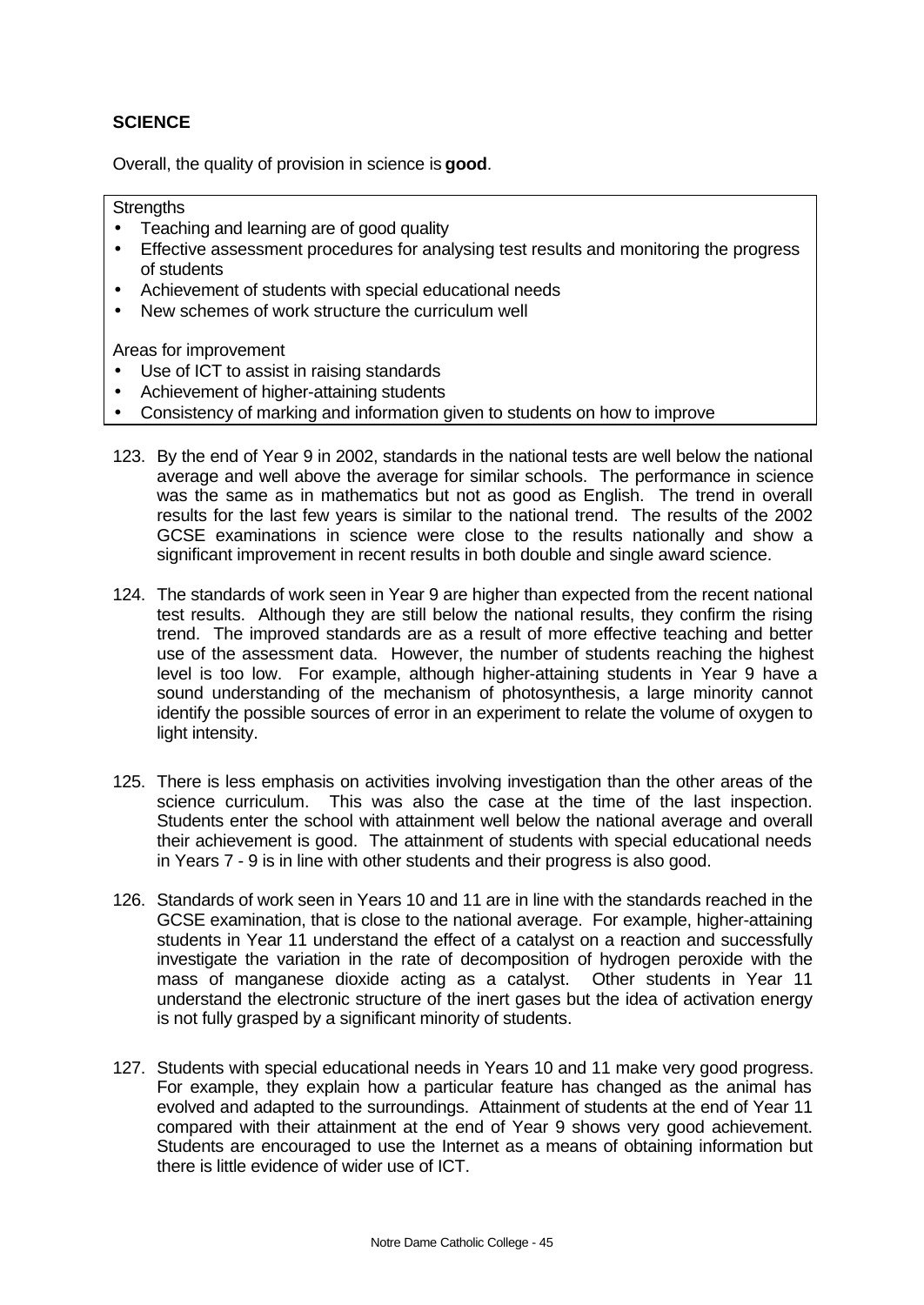- 128. Teaching and learning overall is good with no unsatisfactory teaching. This is an improvement since the last inspection. Lessons are structured well and in some lessons a move to encourage independent learning has begun. The work is more challenging than at the time of the last inspection. For example students, in Year 9 compare the effects of the different causes of weathering of rocks with some students able to predict the products of the reaction between hydrochloric acid and calcium carbonate. Their understanding of the equations involved is less secure.
- 129. There are more opportunities for the students to express their ideas than at the last inspection but this aspect needs further development. For example, lower- attaining students in Year 7 respond when asked to identify the properties of solids, liquids and gases. The effective teaching of students with special educational needs is a major factor in their very good achievement. Skilful use of a poster explaining continental drift showed students in Year 11 the importance of fossil records in describing the evolution of the earth.
- 130. There is insufficient use of ICT as an aid to teaching and learning or as a means of developing the students' skills. The teaching of skills in investigation has improved but this needs to have a greater priority. The chemical nature of drugs is raised and plays an important part in drug education, and moral issues such as genetic engineering are discussed. However, the wider impact of science is not well addressed.
- 131. Students' attitudes to science are good but they show little enthusiasm, owing to the lack of ICT and paucity of investigative work. They listen attentively and co-operate fully. This in turn allows the teachers to use the lesson time effectively. Marking is regularly carried out but it is not always consistent and does not provide the student with sufficient information on how to improve.
- 132. The management of science is good. The planned programme of study has been reviewed. It forms a sound basis for lesson plans and meets all statutory requirements. The relevance of ICT is identified but possibilities to enhance social development are lacking. Monitoring of teaching is in place by the acting head of department and members of the senior management team. There is a useful handbook and examination results are analysed in detail. This analysis identifies the achievement of individual pupils in each group. Data on the attainment of pupils is recorded throughout and the results of end of unit tests are linked to National Curriculum levels. This allows the progress of individual students to be tracked and any weakness in learning of specific groups to be identified.
- 133. The arrangements for dividing the year into sets puts higher-attaining students together, enabling gifted and talented students to be offered greater challenge. This is more effective in Years 10 and 11 than in the earlier years. Students with special educational needs are also well catered for with this arrangement.
- 134. The accommodation in a suite of six, well-serviced, large laboratories provides for effective learning. The seventh is located away from the others and has a satisfactory range of services. The laboratories are well supported by two technicians. Resources are satisfactory but there are insufficient portable computers to enable activities such as data-logging to take place as a class activity. The library has a satisfactory range of books.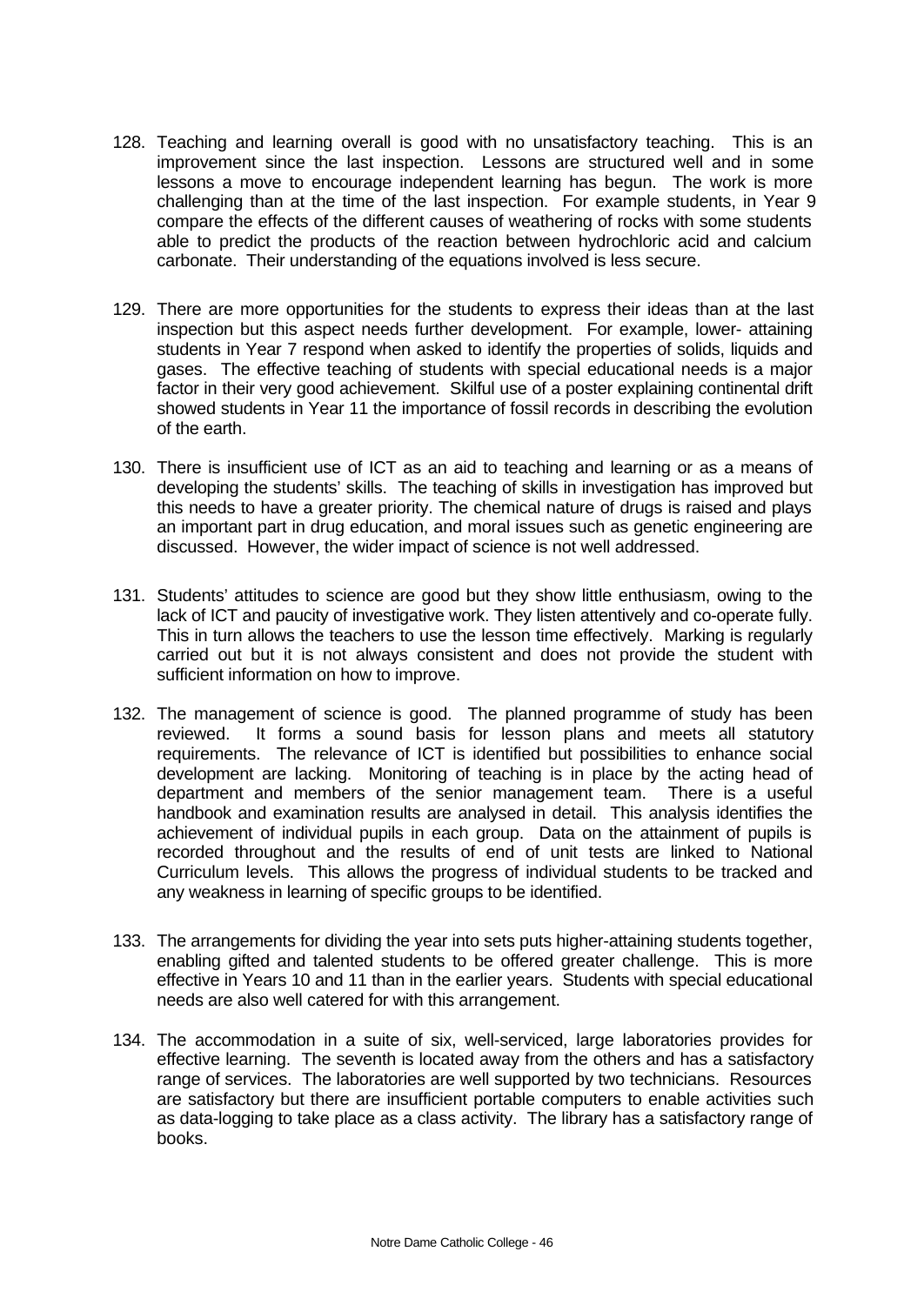## **ART AND DESIGN**

Overall, the quality of provision in art and design is **good.**

#### **Strengths**

- Teaching and learning that results in a sense of purpose in art which underwrites the long-term pursuit of excellence
- The quality of display that celebrates and inspires
- The high quality of work by students with special educational needs

- The banding and setting system that affects the access for students in larger groups to larger scale 3-D work
- Heating and light level control in the art rooms
- 135. The percentage of students in Year 9 gaining Level 5 or greater is well above the national average. GCSE results at grades A\*-C and average points score are above the national average in 2002, and this standard was similar in 2001.
- 136. Standards in work and lessons seen during the inspection up to Year 9 were at the national average. They were above the national average in Years 10 and 11. Students with special educational needs progress well, often attaining as well as their peers, and some very high quality work was seen from such students. Abler students work at appropriate levels, and show strong self-motivation in extension work. Good observed drawing was seen, showing development over time in sketchbooks, starting with some excellent drawings of crumpled crisp packets from Year 7 students. Oil, pastel and paint were well used in an impressionist project, with many students producing vibrant images. GCSE students are producing good quality and varied work for their portfolios. Extensive display in the department and around the college is used to celebrate success and inspire others. A visitor can get the impression that if a wall is available, it will be used to display good quality artwork.
- 137. Teaching and learning are very good at all levels. It is characterised by very good relationships, which give students the self-confidence to take artistic risks. Very good preparation and planning are linked to the setting of clear targets in all lessons, with clear criteria for success and effective strategies to support delivery. Efficient organisation and management leads to easy access to resources. Lesson pace is good, but above all, teacher passion and enthusiasm is communicated to students, who respond with equal enthusiasm and commitment. Spiritual, moral, social and cultural development is well supported by artwork and inspiration. Individual feedback inside lessons helps students to modify overall targets into individual ones, and thus maximise their progress. Students were seen to learn by observation and analysis, experiment and skill development, but above all, by progressive refinement. Student response is very good at all levels, and in many lessons fun and hard work go together. They both look and see in an exciting visual environment.
- 138. The curriculum is broad and balanced, fully meeting National Curriculum requirements. It is founded on direct observational drawing, and inspiration is drawn from a wide range of historical and world sources. ICT plays an appropriate part through Years 7 to 11. Two- and three-dimensional work is in place, and many styles and techniques are taught. However, the very large groups of more able students in Year 7 to 9 leads to difficulties of access to larger scale three-dimensional work because of space constraints. In the context of the good accommodation for art, ways to resolve the issues of inadequate storage, cold in winter and excessive heat in summer, and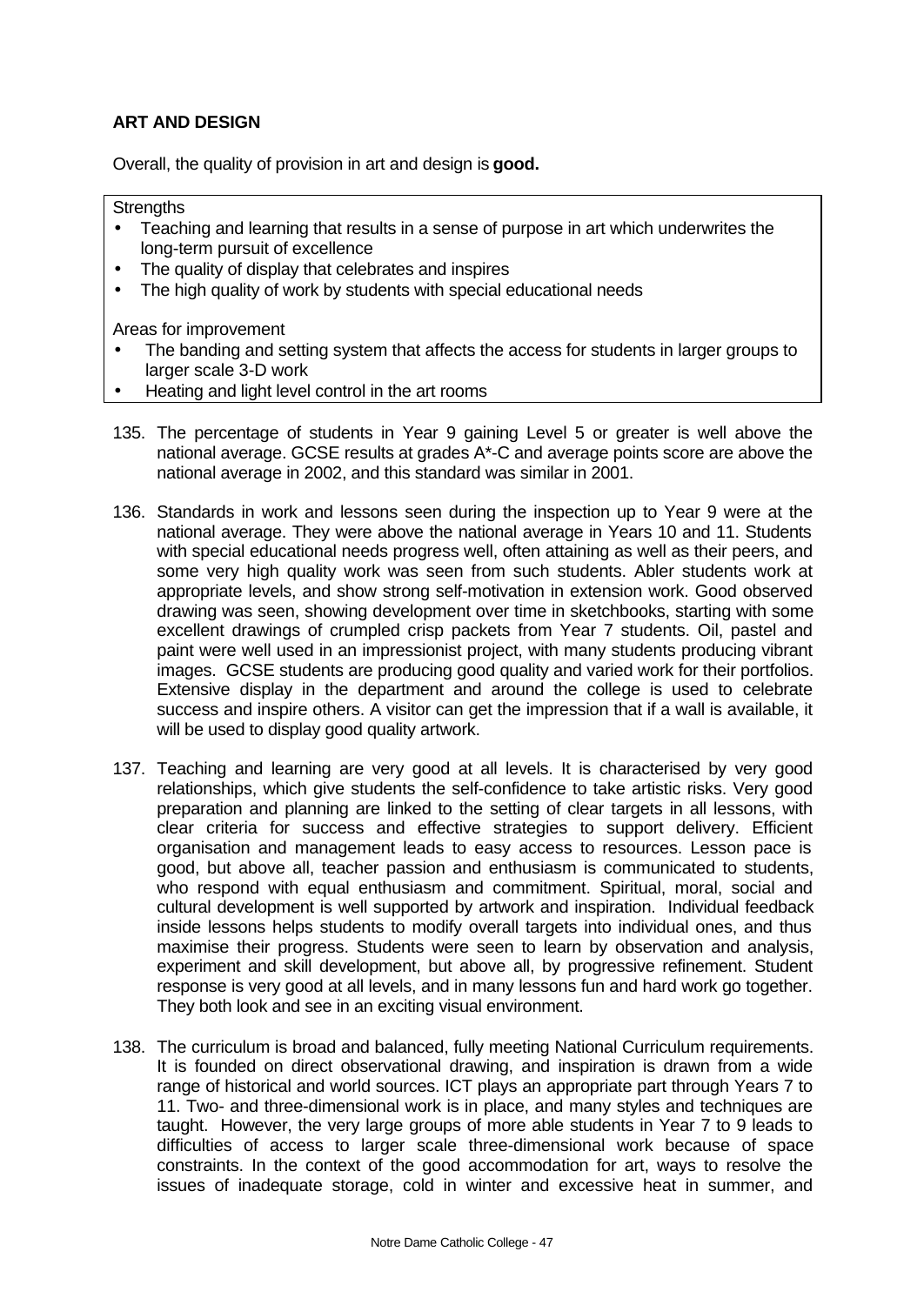difficulty in controlling the light from the sun at some times of the year should be investigated. The department is very well led. The head of department has vision and a determination to raise standards in the pursuit of excellence.

139. Progress since the last inspection has been good. There is a new head of department, and all issues raised, including assessment procedures, at the last inspection have been well addressed, laying a very good foundation for further development.

#### **CITIZENSHIP**

Overall, the quality of provision in citizenship is **good**.

#### **Strengths**

- Established clear policy for teaching and co-ordination of the subject in order to meet National Curriculum requirements
- Good teaching that builds on the existing good practice in its personal development programme
- Successful raising of awareness of all teachers to the new requirements and identified subjects that can contribute to the overall teaching of citizenship

- Assessment practice, to ensure consistency across a range of subjects and teachers
- The scheme of work, to be composite and to identify more clearly the college's provision in order to help monitor the teaching and assessment of the subject.
- 140. The school has made a good start to introducing this new subject into its curriculum. In preparation, it carried out an audit to establish which subjects were able to teach elements of citizenship as laid down in the National Curriculum requirements. Where aspects were not identified as being taught in subject areas, specific modules of work have been incorporated into the well-established personal development programme.
- 141. There were no lessons during inspection with a focus on citizenship that were being taught outside the personal development programme. However, plans for teaching aspects of the subject were seen, for example, in history, geography and English documentation. Religious education is also identified by the school as making a significant contribution to citizenship.
- 142. During the inspection Years 9 and 11 had discrete lessons on different aspects of personal finance. Students achieve at a level appropriate for their age. Nearly all gain an understanding of basic financial terms and concepts, such as budgeting, and as a result of the good teaching are able to relate this to everyday responsible living. Overall students respond well to questioning and take part in discussions in different groupings. They express their views with clarity and respect one another's opinions.
- 143. The quality of teaching ranges from satisfactory to very good and is good overall. In all lessons the planning is good and the quality of the relationships helps the teachers to achieve their objectives. In the best lessons students have opportunity to discuss issues openly through well-structured activities. The lessons judged satisfactory could have been improved by greater participation by the students and the use of better quality resources.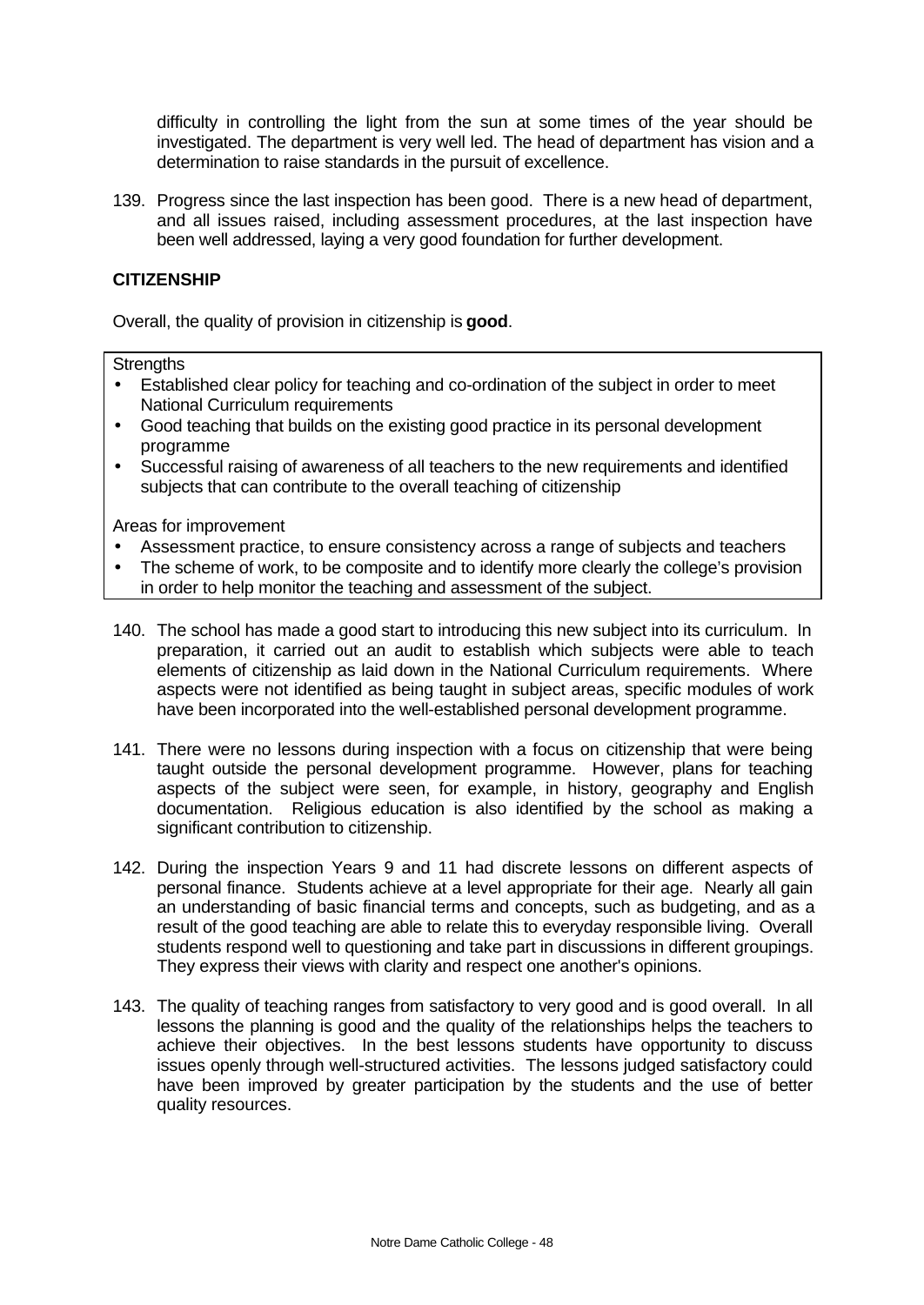- 144. The subject is supported by the inclusive ethos of the college and by the good teaching strategies already well developed in the main personal development programme. Students' views are regularly sought and taken into account in a number of areas of school life. There are many opportunities for students to develop social responsibility and in the classroom they regularly and successfully work collaboratively.
- 145. The subject is being well co-ordinated by an experienced member of staff. There is a clear policy that identifies responsibilities for implementing and monitoring the various aspects of the programme. The system for assessing students' work and ensuring consistency across a large number of teachers is still to be developed. Currently there is no one detailed scheme identifying the topics being covered and the subject responsible.

## **DESIGN AND TECHNOLOGY**

Overall, the quality of provision in design and technology is **satisfactory**.

#### **Strengths**

- Good teaching from enthusiastic, committed staff
- Students with special educational needs are well supported
- Students have positive attitudes to their learning and try hard in their work

- Use of ongoing assessment, including the quality of marking, and students' knowledge of their own learning
- Use of ICT, and introduction of CAD/CAM in students' work
- Accommodation, since the use of two rooms that are unsuitable for design and technology is affecting standards of attainment
- 146. Standards on entry to the college are very low. Many students have limited development of their technological knowledge, skills and understanding. As reflected in recent teacher assessments, standards of students' work at the end of Year 9 are below those expected nationally because design skills are not well developed. A few higher-attaining students reach the expected standards by the end of Year 9. Their work in Year 9 shows clear writing, well set out and carefully presented work with annotation. More students achieve satisfactorily because they use a range of equipment and tools safely and confidently.
- 147. Standards by the end of Year 11 are below those expected nationally. Students' results in 2002 by the end of Year 11 were well below those expected nationally, with the exception of GCSE textiles, which were at national average. Irregular broken attendance affects students' attainment. In the samples of work seen in Year 11, the highest-attaining students produce satisfactory work that shows thoughtful presentation and sequencing. The work of lower-attaining students is sometimes brief and incomplete. Standards of writing are well developed for the majority of students whatever their ability. However, research is often limited with students using only one source from which to glean information. ICT is not widely used in students' work. Students with special educational needs are reaching satisfactory standards in relation to their prior attainment, reflecting the standard of support provided by teachers. Achievement by the end of Year 11 is satisfactory overall because teachers work very hard to ensure that students progress in lessons.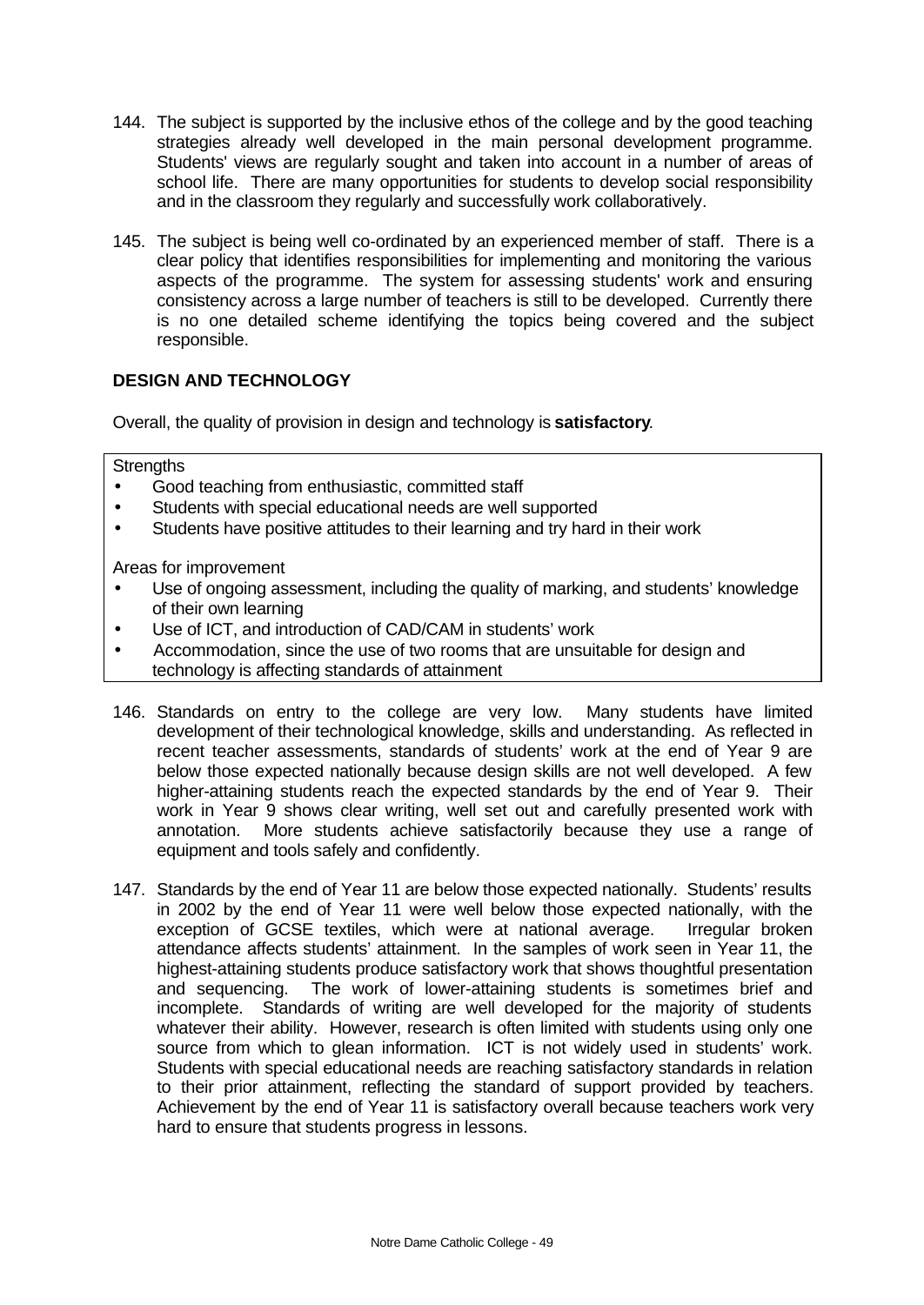- 148. The overall quality of teaching and learning is good. Teachers have good subject knowledge and plan and prepare resources for their lessons very effectively. They use their specialist knowledge to plan well-paced structured lessons with useful student activities and good questioning. As a result, students work hard, concentrate well, listen carefully and show a good level of interest in completing the tasks set. For example, in a Year 11 GCSE food lesson, these features of good teaching captured the interest of students very well as they studied product development by preparing celebration foods, assessing the quality and suitability of the finished items.
- 149. All teachers in the department use a similar range of methods so students become accustomed to the good routines. Good classroom organisation, coupled with high expectations, means that students work hard. Thus, in a Year 7 product design lesson, students increased their understanding of money box construction and modelling by working individually and co-operating on relevant practical work that captured their interest. Planning for progression is another important feature of the teaching. For example, in a Year 9 lesson on fabric characteristics and care labels, the teacher's very clear introduction was followed by a combination of questioning and different activities with relevant homework. Throughout the lesson, the teacher's interaction with students contributed significantly to learning and progress, for example through perceptive questions.
- 150. The teaching of literacy is good across the subjects, but there is not enough teaching of numeracy. The use of ICT is currently unsatisfactory. Computer- aided design and manufacture developments are not in evidence. Students learn to work in a safe environment as health and safety systems are firmly established. All students are included in design and technology lessons. Improved marking and the wider use of individual targets arising from assessment of work would help students to become more independent in their learning. Students with special educational needs are well known and supported by teachers and make good progress in lessons. Higherattaining students make satisfactory progress but are not sufficiently challenged to explore ideas in depth.
- 151. The majority of students throughout the school have positive attitudes to their work in design and technology. They listen attentively to their teachers' explanations and demonstrations and respond readily to their questions. Levels of concentration are good and they are interested in the tasks presented to them, particularly the practical aspects. Students show great respect for the design and technology environment.
- 152. Leadership and management in design and technology are good. The department's planning is clearly focussed on the issues of raising standards by the end of Years 9 and 11. There is a clear educational direction in the work of the department. Progress has been made in developing policies that will raise standards as they are implemented across the department. The best features are the strong sense of teamwork, coupled with the structured teaching and the good effect these have on student learning. Design and graphical skills, marking and assessment procedures, the use of ICT and challenge for higher attainers are all insufficiently developed, leading to depressed standards of attainment. The accommodation used for resistant materials in particular is unsatisfactory and affects students' attainment and achievement.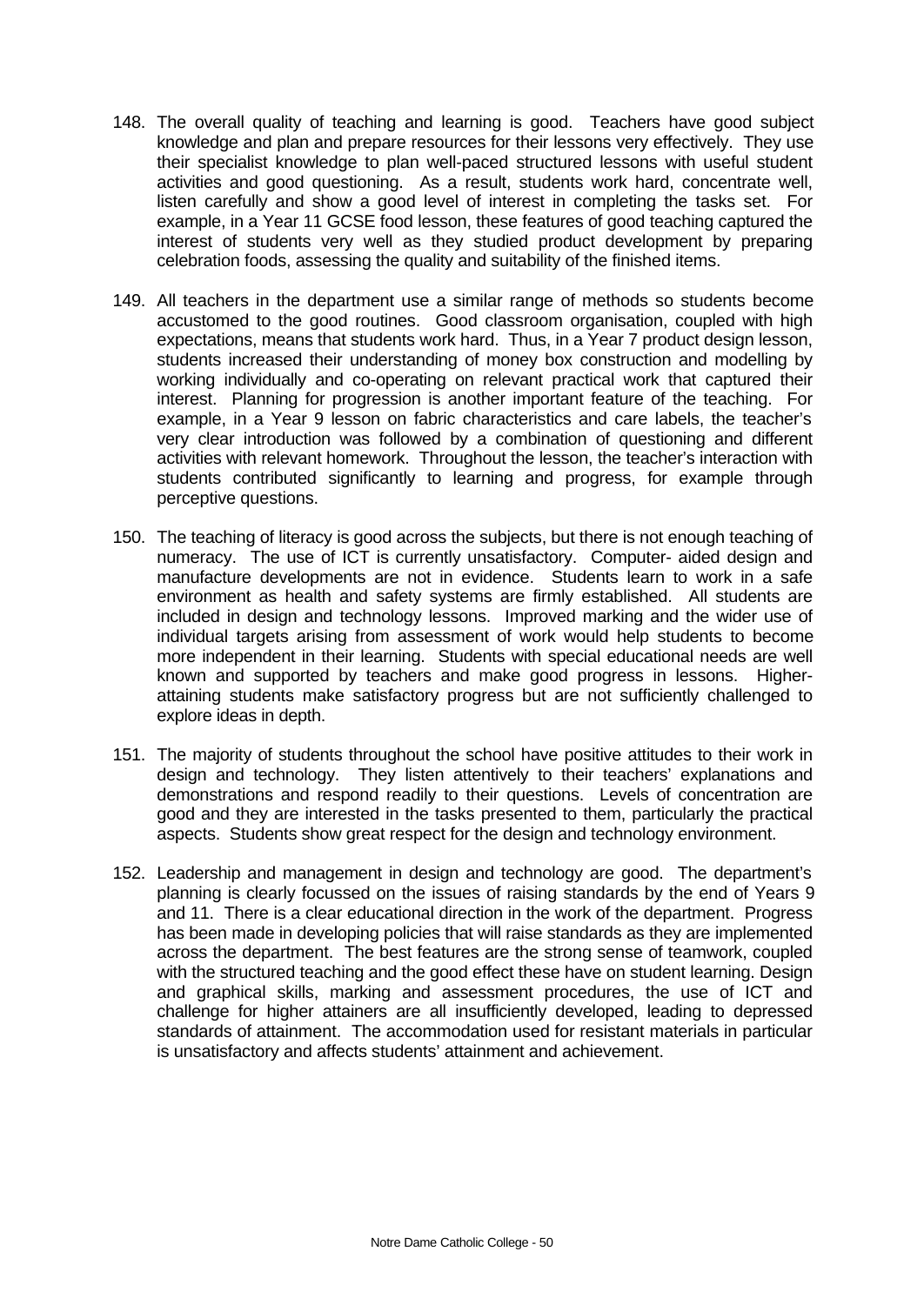## **GEOGRAPHY**

Overall, the quality of provision in geography is **good.**

**Strengths** 

- Good teaching resulting in rising achievement
- Student participation in lessons
- Good use of ICT and audio-visual technology
- Use of assessment including departmental administration

- Number of students opting to take geography in Year 10
- Proportion of higher grades in GCSE examinations
- 153. Standards of attainment are rising in this successful department. Students who enter the college in Year 7 with below average levels of attainment make satisfactory progress by the end of Year 9. Though teacher assessments at the end of the year show that they are not reaching standards equal to national averages, especially those of girls, value has been added to their geographical education and a sound platform built on which they can progress further in Years 10 and 11. For the small number of students who opt to take geography in Years 10 and 11 progress is good. Grades awarded in GCSE examinations show a rising trend overall, though results have fluctuated over the last four years. Many students raise their attainment from below average to just above average, culminating, in 2002, when nearly two-thirds of students were awarded grades A\* - C in GCSE examinations. Since 1998 results have risen overall despite a disappointing year in 2001 when only one third of students gained grades A\* - C, well below the national average.
- 154. Students make good progress in geography in all years, though rates of progress are better in Years 10 and 11 than in Years 7 to 9. This is often due not only to the good quality of teaching provided by the department but also to the students themselves who concentrate very well, are very well behaved and work co-operatively in student-led learning situations. This was seen, for example, in a Year 9 lesson on ecotourism'. These student-centred approaches create interest and motivate students well, as does the enthusiasm and patience of staff in providing individual help and support when, for example, teaching map skills to the lowest-attaining students in lessons in Year 7. As a result, these students make progress at the same rate as their peers. Higher-attaining students make good progress as a result of the stimulating teaching. Students working towards GCSE examinations at the end of Year 11 have developed good research skills that they use effectively in coursework assignments, revealing a sound command of information and communication technology as an aid to presentation.
- 155. Overall the quality of teaching is good, though very occasionally the teacher plays too big a part in the lesson. Lesson content, timing and methodology are very well planned. Teachers have a good knowledge of their subject and ensure that the aims and objectives of each lesson are clearly stated at the beginning so that students are fully aware of what is required of them. They have high expectations and encourage students' literacy skills through the use of writing frames and explanations of technical terminology. Each lesson has a variety of tasks for students to undertake, sustaining interest and helping them to concentrate well. This was particularly the case in Year 11 lessons on tropical storms and the use of the recent oil pollution disaster on the Spanish coast as an illustration of global pollution, a task in which requirements were appropriately varied according to the levels of attainment of the students. Homework is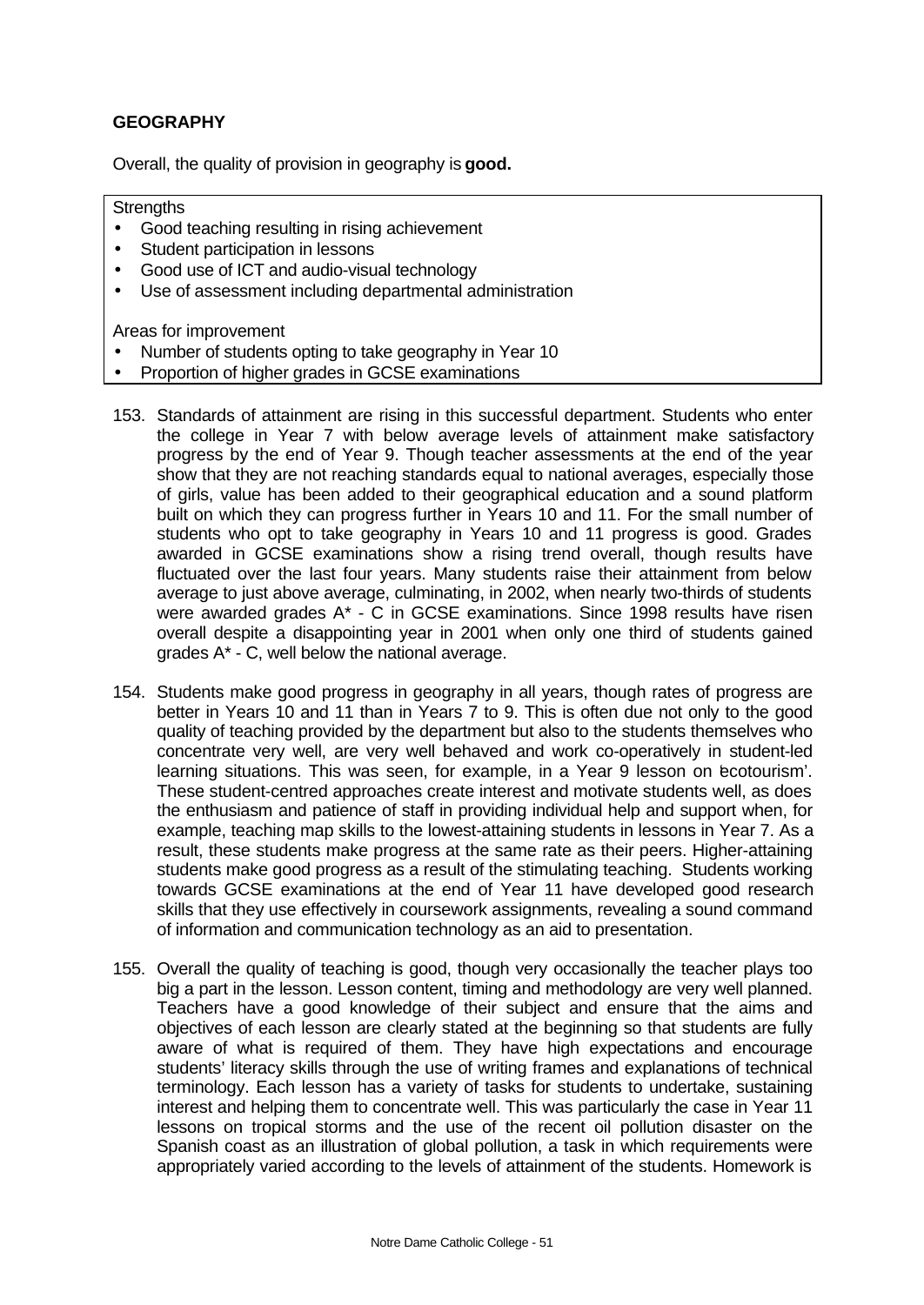used well to extend learning and both starter exercises at the beginning, and end of lesson recall exercises consolidate work learned previously.

- 156. Very good use is made of specific examples as a means of learning and as preparation for tests and examinations, for example the 'Prestige' disaster, tourism in Majorca and the Gambia and flooding in Bangladesh. Field visits enhance attainment in all years, especially when studying urbanisation, spheres of influence, tourism and physical features. Lessons are made interesting by judicial use of audio-visual presentations and by the many good resources the department has accumulated. There is an emphasis on the understanding of geographical vocabulary as well as patterns and processes in physical and human geography. In all lessons students are encouraged to ensure that their work is sufficiently detailed to illustrate and demonstrate their knowledge in end of unit tests and examinations.
- 157. The department makes effective use of good assessment procedures to encourage students to make progress and raise levels of attainment. It analyses carefully performance in external examinations and uses outcomes well to guide teaching and learning. Students are aware of the standards they are reaching and the targets set for them and most understand the standards of the different levels of the National Curriculum and GCSE and departmental marking grades. As a result, they know what to do to improve. Extra sessions are provided to help students to prepare for examinations or to seek help with work. Displays of the work of students in classrooms, together with other geographical material, create an environment that encourages learning in the subject.
- 158. The leadership and management of the department are good. Although current staffing limits opportunities, tasks are delegated to other members of the department. The development plan identifies the current needs of the department and sets appropriate objectives to continue to raise attainment and improve the quality of learning provided for students. Schemes of work are thorough and provide good guidance for teaching, including the ways in which information and communication technology, literacy, numeracy and citizenship should be incorporated into teaching. They lack, however, information regarding the contribution the department should make to the spiritual, moral, social and cultural development of students or the support to be given to students with special educational needs.
- 159. The department has made good progress since the last inspection, in raising standards of attainment, improving assessment procedures, increasing the part students play in lessons and in developing the use of information and communication technology for both teaching and learning. The number of students who have opted for geography remains small in both Years 10 and 11.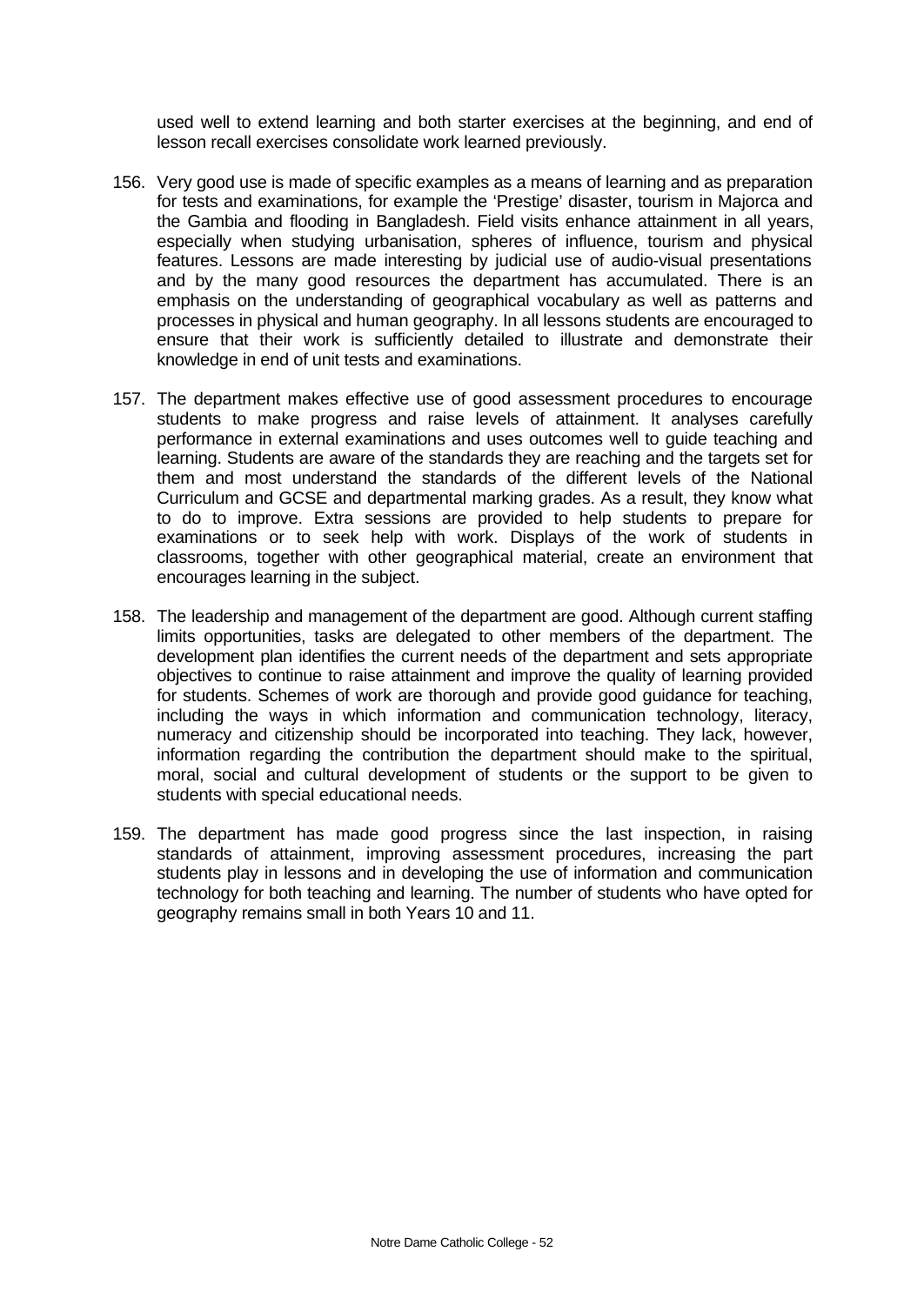## **HISTORY**

Overall, the quality of provision in history is **good**.

**Strengths** 

- Attitudes and relationships
- Quality of teaching
- Monitoring and support of students' learning
- Leadership and management

- Attainment in GCSE examinations
- Clarity and consistency of marking
- Identified whole-class ICT opportunities
- 160. The attainment of students at the end of Year 9, as reflected in teaching assessments, has fluctuated in recent years, although in 2002 it was very close to the national average. Inspection evidence supports this interpretation as representing good achievement, since the attainment on entry of a significant proportion of students was well below average. Before 2002 overall attainment in the GCSE exams was close to, although usually below, national comparators, although, as is exemplified by the paucity of A\* and A grades at GCSE level, there were relatively few higher-attaining students. In 2002 the A\*-C pass rate fell to well below the national average, partly as a result of confusion arising from a change of syllabus and of staff. This has now been rectified.
- 161. Standards of work seen during the inspection are in line with national expectations. Despite considerable and largely successful efforts made by the department to improve standards of literacy, lower-attaining students continue to make errors in spelling, punctuation and grammar, and sometimes make simplistic assumptions, as in a Year 8 lesson where 'cavaliers' were equated with Catholics, and 'roundheads' with Protestants. Students read aloud competently and quite confidently; higher-attaining students complete good quality extended writing, having undertaken individual research, sometimes making use of information and communication technology, although limitations in the college's hardware restrict the extent to which this may be effected on a whole-class basis.
- 162. Work seen during the Inspection indicates that by the end of Year 11 standards are consistent with national averages. The majority of students express themselves well in writing, although not without errors in the technical accuracy of their written English. They make full and detailed notes, although topics such as the building of canals and railways would benefit from the wider use of appropriate maps, diagrams and chronology, and a more secure understanding of the technological changes underpinning these advances. Students' work reflects developing analytical, essay and examination skills as a result of the attention paid by teachers to these areas. Students make use of ICT to research 18th century road builders and take an evident pride in the overall presentation of their findings. They make good progress over the course as a whole.
- 163. The quality of teaching is good, with some very good features. The majority of lessons are very well planned, conducted at a brisk pace and make very good use of question and answer to challenge and consolidate students' learning. In a PowerPoint presentation to Year 11 students, provocative quotes about the inadvisability of extending the franchise to women were well used to stimulate energetic discussion and perceptive comment about the motives of those opposed to such a measure. Much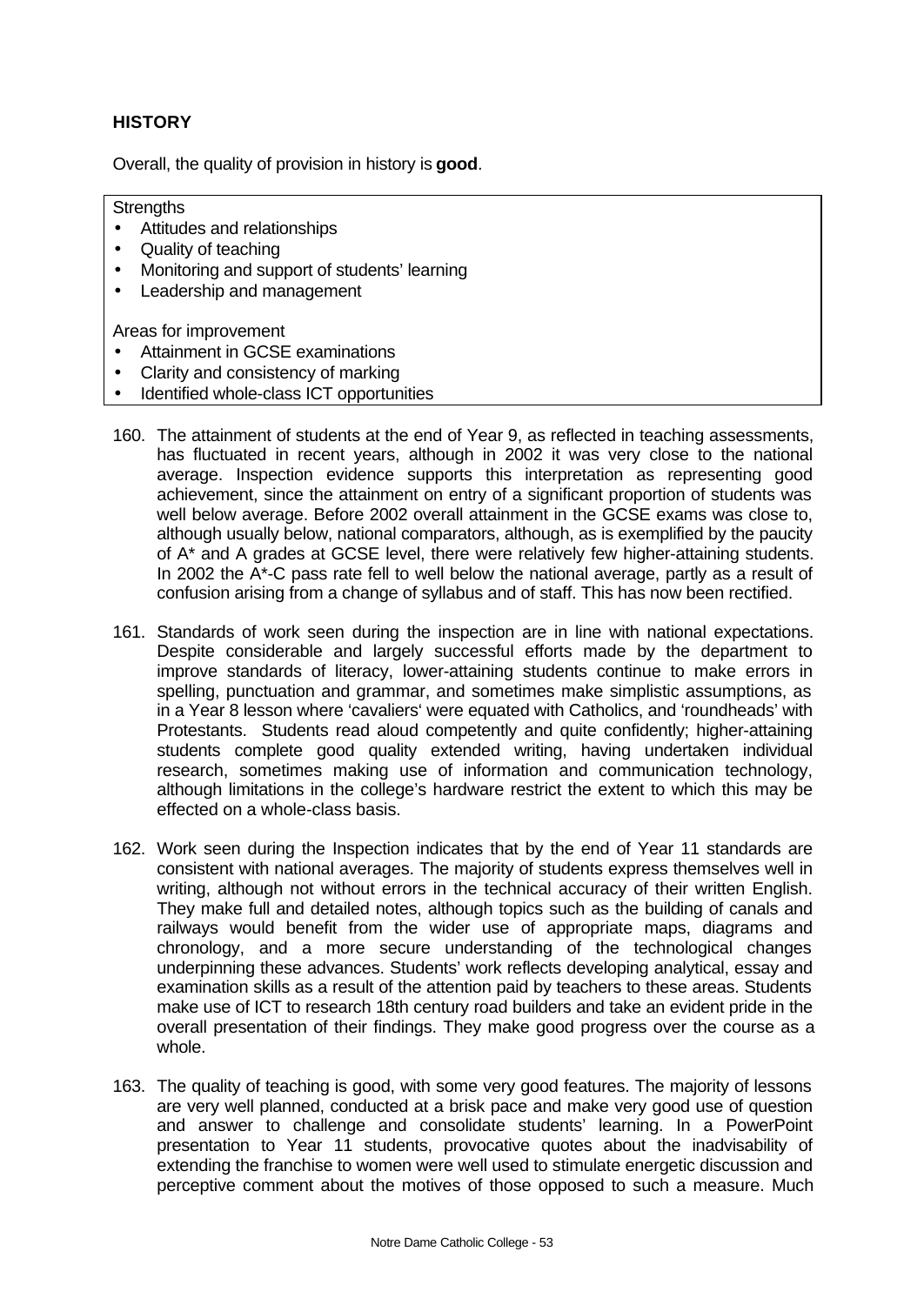thought has gone into supporting students' learning through attractive and educative display, subjective specific glossaries, assistance with extended writing and examination guidance; these all make a valuable contribution to the good progress of students with special educational needs.

- 164. Students' attitudes to the subject are very positive; a gentle humour and teachers' skilful management underpin very good classroom relationships and make a valuable contribution to the quality of learning. Teachers mark work closely and award levels according to the departmental mark scheme but the relationship between these and National Curriculum levels could be more transparent to students. Through both the nature and content of the topics taught, and the example teachers offer students, the subject makes a good contribution to the spiritual and cultural aspects of students' personal development, and a very good one to the moral and social aspects.
- 165. The subject is very well led and managed; the head of department has a clear focus on raising attainment and has paid great attention to broadening the range of teaching and learning styles. There are close and productive working relationships between the teachers involved which helps to raise standards through the sharing of good practice. Improvement since the last inspection has been good.

## **INFORMATION AND COMMUNICATION TECHNOLOGY**

Overall, the quality of provision in information and communication technology is **satisfactory**.

**Strengths** 

- Good teaching with very well-planned lessons
- Students with special educational needs are well supported
- Attitudes and behaviour of students are very good
- Timetable arrangement for discrete lessons in ICT is good
- Good quality resources

- Attainment in national tests and examinations
- Use of assessment, including the quality of marking to ensure students are clearer about the progress they are making
- Use of ICT within many curriculum subjects
- Efficiency of use and access to computers that presently exist around the college
- Availability of technician support for the ICT department
- 166. By the end of Year 9 standards in information and communication technology are well below average. In 2002, the percentage of students gaining the expected level in the end of Year 9 teacher assessments was well below the national average. However, since students enter the college with very varied levels of attainment in this subject and, overall, well below average, their achievement throughout Years 7 to 9 is satisfactory. Skills relating to the presentation of different forms of information are more highly developed for most students than other aspects of the requirements.
- 167. By the end of Year 11, overall standards in ICT have improved. In the 2002 GNVQ Intermediate qualification nearly all students entered gained a Pass result. In the 2001 GCSE examination the percentage of grades  $A^*$  - C was still well below average. Achievement of the majority of students is satisfactory throughout Years 10 and 11.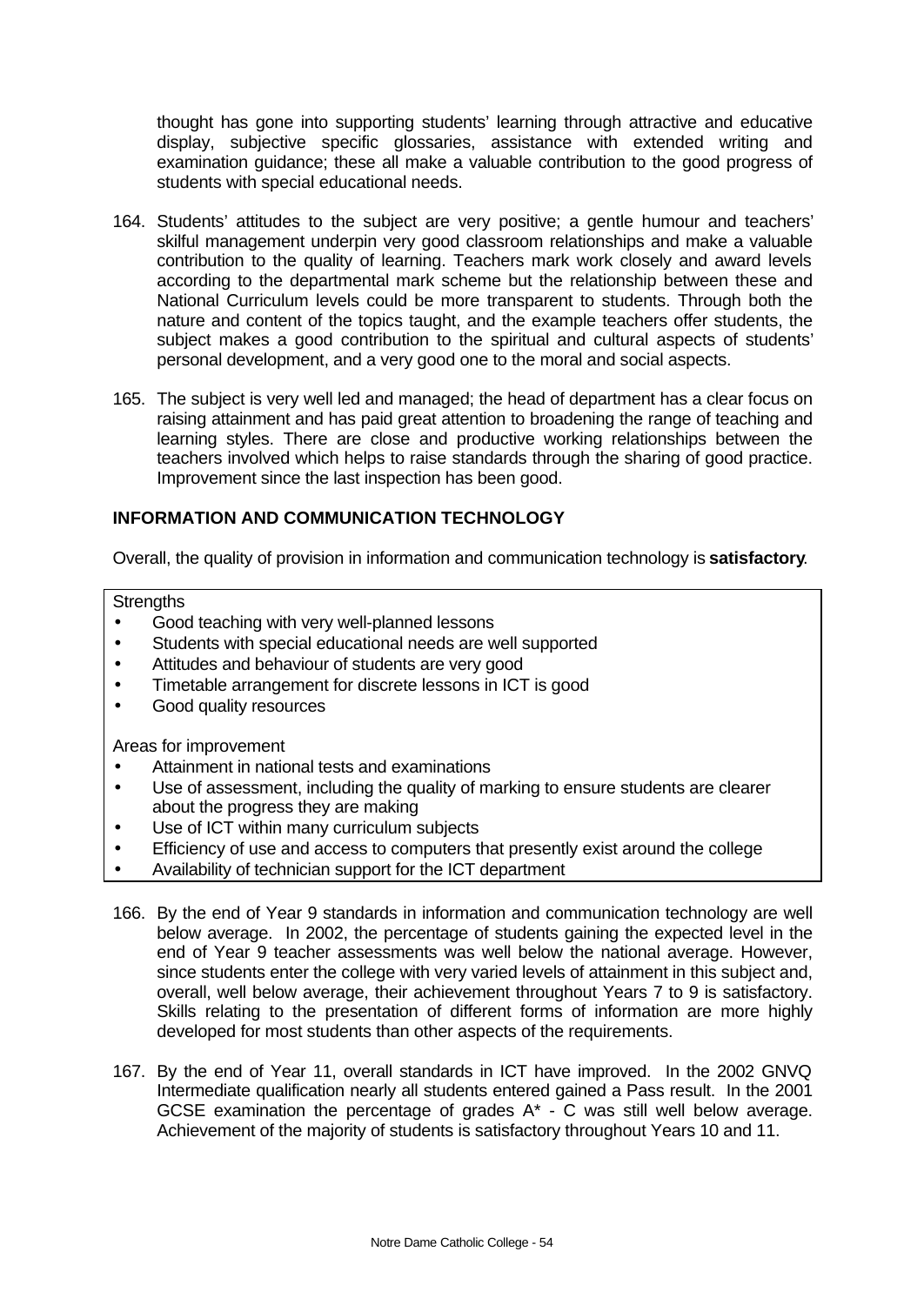- 168. Standards of work seen are below the national expectation by the end of Year 9. However, there was evidence during the inspection of many students producing higher quality work. For example, students in Year 8 were able to create a document listing the eight principles of the Data Protection Act using word processing and the drawing toolbar. They were then able to work individually, producing the draft documents using the computer. Although a few of this large group required some support from the teacher in order to make progress with the task, the majority was able to work independently. Students were able to organise, refine and present the required information in different forms and were developing into confident computer users. In some other classes, students exhibit restricted skills and confidence when proceeding with tasks on the computer.
- 169. Standards of work seen by the end of Year 11 are below the average for the majority of students, but improving compared to previous years. As with the lower school, some students, particularly those undertaking the GNVQ programme, are beginning to produce work of a higher quality. However, the majority of students have restricted information and communication technology skills. Students in a Year 11 GNVQ lesson, for example, were undertaking practical work on an individual basis concerning the structure of an invoice. Many of the class made good progress with the task and a few required support from the teacher in order to make any progress. Overall, all students, regardless of levels of prior attainment or special need make appropriate progress.
- 170. Attitudes and behaviour are very good overall. Students listen well to teachers, work with pace and concentration and show that they enjoy using computers. Relationships are very good and this is seen in the way higher-attaining students are willing to support others when they encounter difficulties in practical activities. Limited learning and slower progress for a few easily distracted students is seen in Years 9 and 11 occasionally.
- 171. The overall quality of teaching in ICT is good. All lessons are very well planned and this helps student progress. The objectives of the lessons are made clear at the start of the lessons, together with the expectations of the tasks to be completed. Lessons involve the students in a good range of different activities including working individually at computers and this maintains their interest. Teachers make good use of projectors and interactive white boards to support aspects of the work. Good subject knowledge, along with skilful use of questioning, checks the level of understanding of the students.
- 172. Teachers make regular checks on individual progress in lessons and provide students with good support and guidance. Routine reference is made to individual plans for students with special needs. This results in a sound awareness of these students' learning needs, so that they make good progress in lessons. Many of the tasks given to all students require them to write reports, create leaflets and letters and provide satisfactory opportunities to practise literacy skills. In working near each other at computers, students often have opportunities to collaborate over the work, speaking and listening to each other. Detailed marking and use of ongoing assessment is very basic.
- 173. Management of ICT is satisfactory. Detailed and effective monitoring and evaluation procedures are not at present in place. The staff meets on a regular basis and schemes of work have been developed and agreed. The department's work is characterised by enthusiasm and teamwork committed to raising standards of attainment in ICT. There is one computer to every four students, which is twice the national average. Specialist rooms are of a high quality, although rather spread out.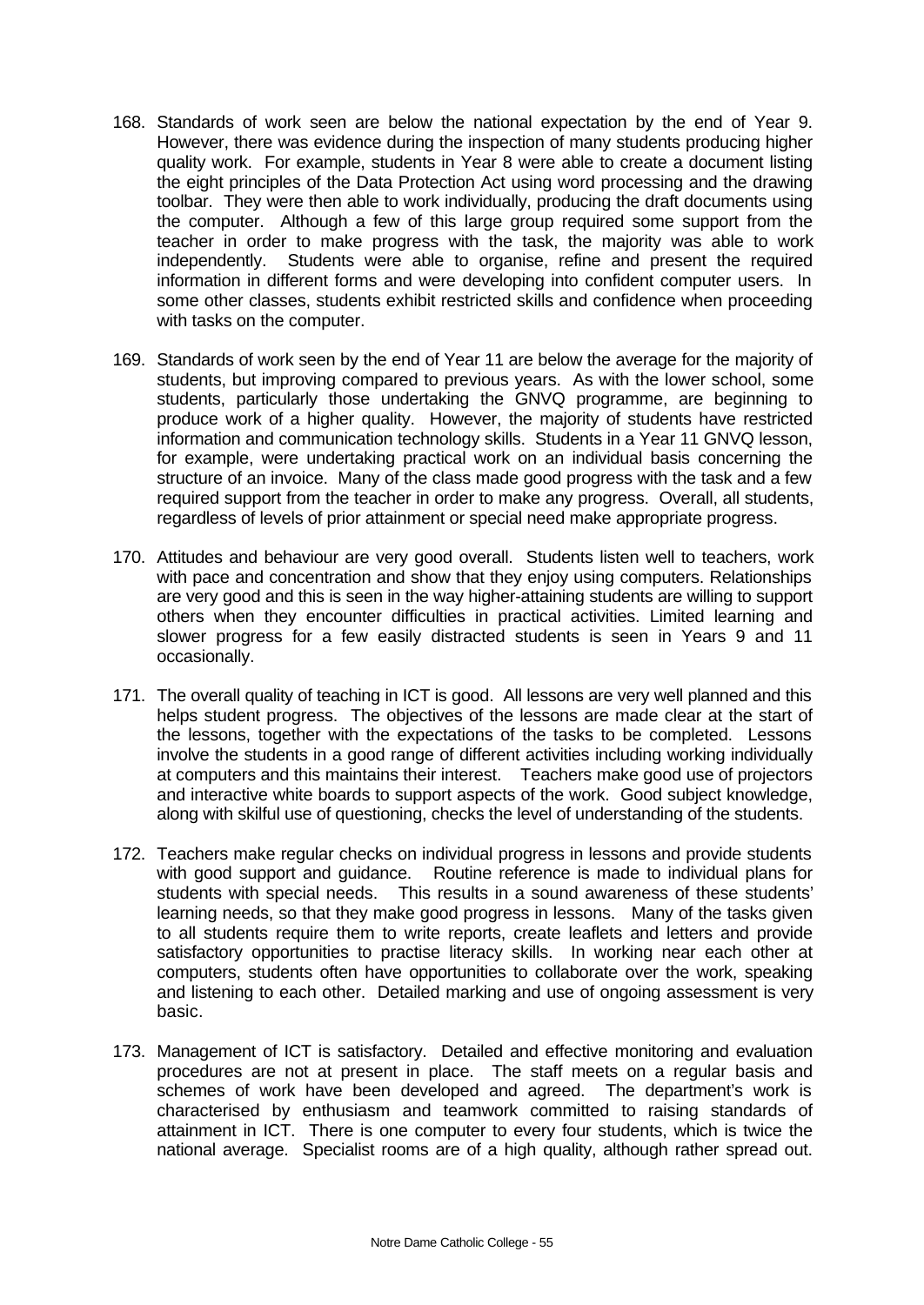Good use is made of display materials in these rooms. Full-time technical support for the ICT department is not presently available.

#### **ICT across all curriculum subjects and courses**

174. There are insufficient opportunities for students to practise and apply their ICT skills by using computers in the other subjects. A few subjects provide good opportunities. For example, in geography good use is made of ICT at all years and particularly in students' examination coursework. Music also makes very good use of ICT and students in Year 11 compose, using sequencing software. In PE good use is made of ICT. A major factor in the lack of ICT is that many subjects have difficulty in accessing the ICT resources for a full class.

#### **MODERN FOREIGN LANGUAGES**

Overall, the quality of provision in modern foreign languages is **good.**

#### **French and Spanish**

**Strengths** 

- Good teaching and learning as a result of teachers' very good subject knowledge
- Very good assessment and procedures for predicting students' success
- Very good leadership and management of the department

- The number of students that leave the college with no language qualification
- Opportunities for students to travel or work abroad
- Potential use of ICT not being realised
- 175. In 2002, GCSE results in French at A\*-C were below average and lower than the year before, when results were higher than those that those students gained in other school subjects. All students entering gained grades at A\*-G. In 2001, the lower-attaining students entering for Spanish gained slightly lower than average grades and a small minority gained grades at A\*-C. Students' attainment in teachers' assessments at the end of Year 9 was lower that the national expectation. Inspection evidence indicates that students are currently attaining at levels equal to the national expectation.
- 176. Students enter the college in Year 7 with little or no knowledge of French or Spanish, one of which they all study in Years 7-9. They soon exchange greetings, understand classroom instructions and lessons taught in French or Spanish. Students speak briefly but usually accurately with good accent and intonation. From reading captions and short statements, they progress very well in Years 8 and 9 to longer texts about home and school life or leisure. Students write simply about sport and healthy living and express their opinions about family and social life. Most recall and use idioms well for personal appearance, telling the time or predicting the weather. They use number accurately for dates, school timetables and travel details. The majority, including students from ethnic backgrounds, understand basic grammar, progressing in Year 9 to the use of tenses to describe or propose leisure pursuits. Students' writing is well adapted to producing posters, informal letters and writing scripts about visiting the doctor or travelling by public transport. Lower attainers and students with special educational needs progress very well with extra help in small classes, using simplified materials. Higher attainers progress well where there is high expectation from teachers.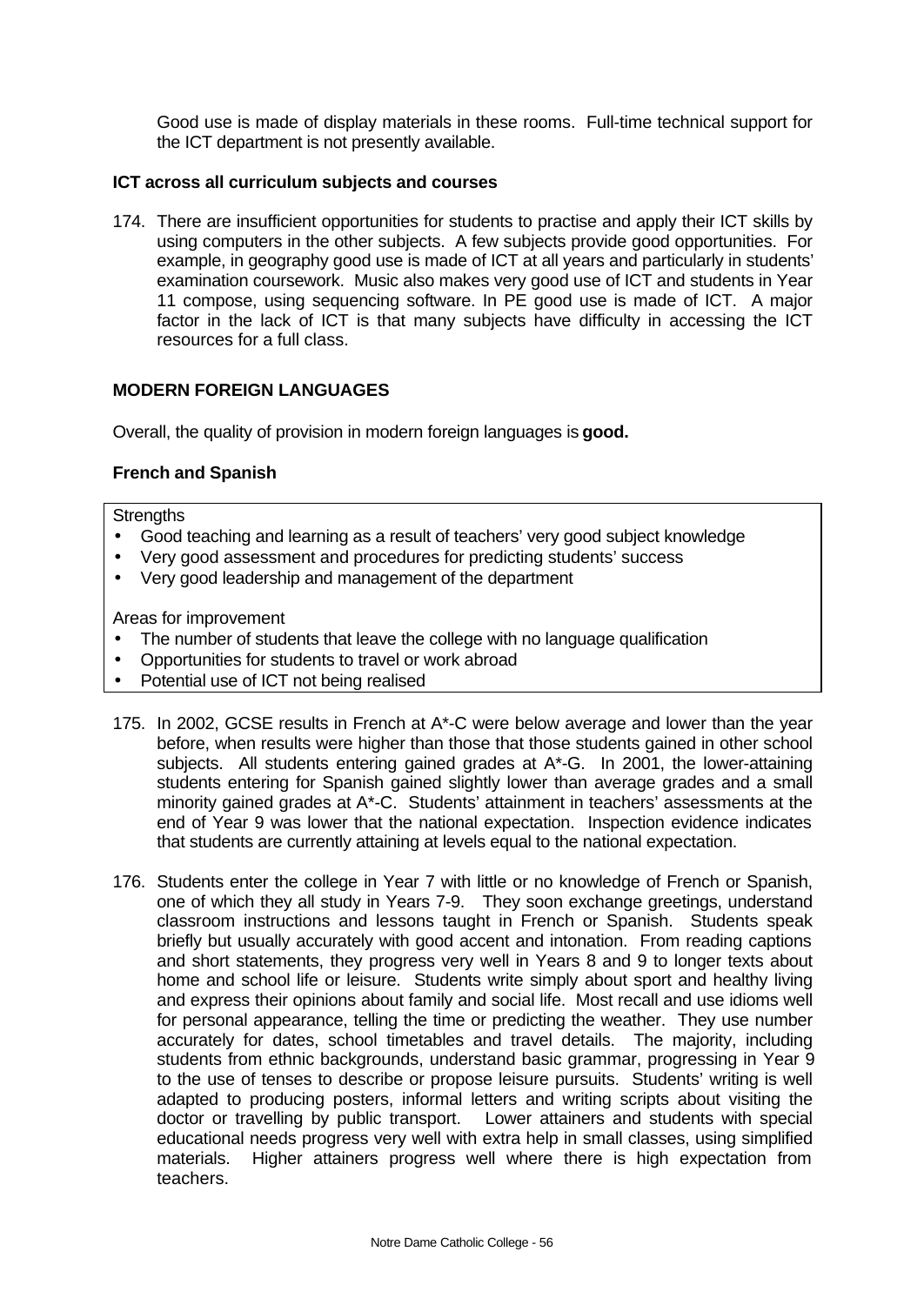- 177. A reduced number of students continue with French or Spanish in Years 10 and 11, working toward GCSE qualifications in modular examinations offering many students a good chance of success. Consequently, the standards observed in both French and Spanish are higher than those reflected in recent external examination results. Higherattaining students, including some talented linguists, speak and write confidently and at greater length. These students increase their vocabulary and grammar, extending their writing on themes such as tourist information, descriptions of daily routine, helping around the house and earning pocket money. Talented linguists express the humour and disappointments of day trips out and work experience. Many project their own personalities, describing their home life, personal interests and career aspirations. Lower attainers, including a minority with special educational needs, as well as students having English as an additional language, reinforce simple work learnt previously but sometimes imperfectly, due to poor attendance or lack of commitment.
- 178. Teaching is never less than satisfactory and overall it is good. Teachers and their assistants have very good knowledge of French and Spanish. They use effective methods that engage their students' interest and talents. Teachers relate well to their students, sustaining a fast pace and rhythm in many lessons with lively interactive presentations. They often involve keen volunteers, who amuse their classmates with demonstrations of the newly learnt language. Students appreciate the games, competitions, songs, and classroom routines that enliven many lessons. Students' exercise books and folders are neatly kept and usually complete. Bright displays provide good examples of written work for students to emulate, expressing the imagination and creativity that teachers foster. A minority of books show incomplete, untidy or inaccurate work.
- 179. Teachers' expectations of a depth of understanding are high, and they mostly take account of students' abilities. They manage potentially disruptive students skilfully, diverting the energy into productivity or making sensible use of the college's sanctions. Their planning is usually sound, although many lessons follow a predictable pattern, which involves the majority of students, but bores a few who achieve less in consequence.
- 180. Teachers' assessment is very good, achieved informally in lessons from prompt, often boisterous responses, frequent short tests, thorough marking and by monitoring students as they work. Teachers are keenly aware of their students' potential, encouraging competent linguists to attain high levels and good examination grades. They share details of mark schemes and predictions with them. They place those with special educational needs, behavioural difficulties or from ethnic backgrounds strategically in class, to provide them with additional support. Teachers work well with talented language assistants who provide a valuable extra resource. Teachers use conventional resources well, providing extra materials to support or extend students' learning, as required. Their use of information and communication technology is only partially developed and the available equipment is not fully used. Teachers use homework well to preface and follow up the work done in class.
- 181. The department is very well led and well managed, despite a recent high level of staff turnover. Staffing is currently stable, with a good blend of established good practice and fresh ideas from newcomers, who are well supported in planning and managing students. Learning support and language assistants work hard, but need clearer instructions before lessons to put their talents to better use. The curriculum is sound, basic, and narrower than that which the college offered at the time of the last inspection. The department, unusually, offers students no study visits or contacts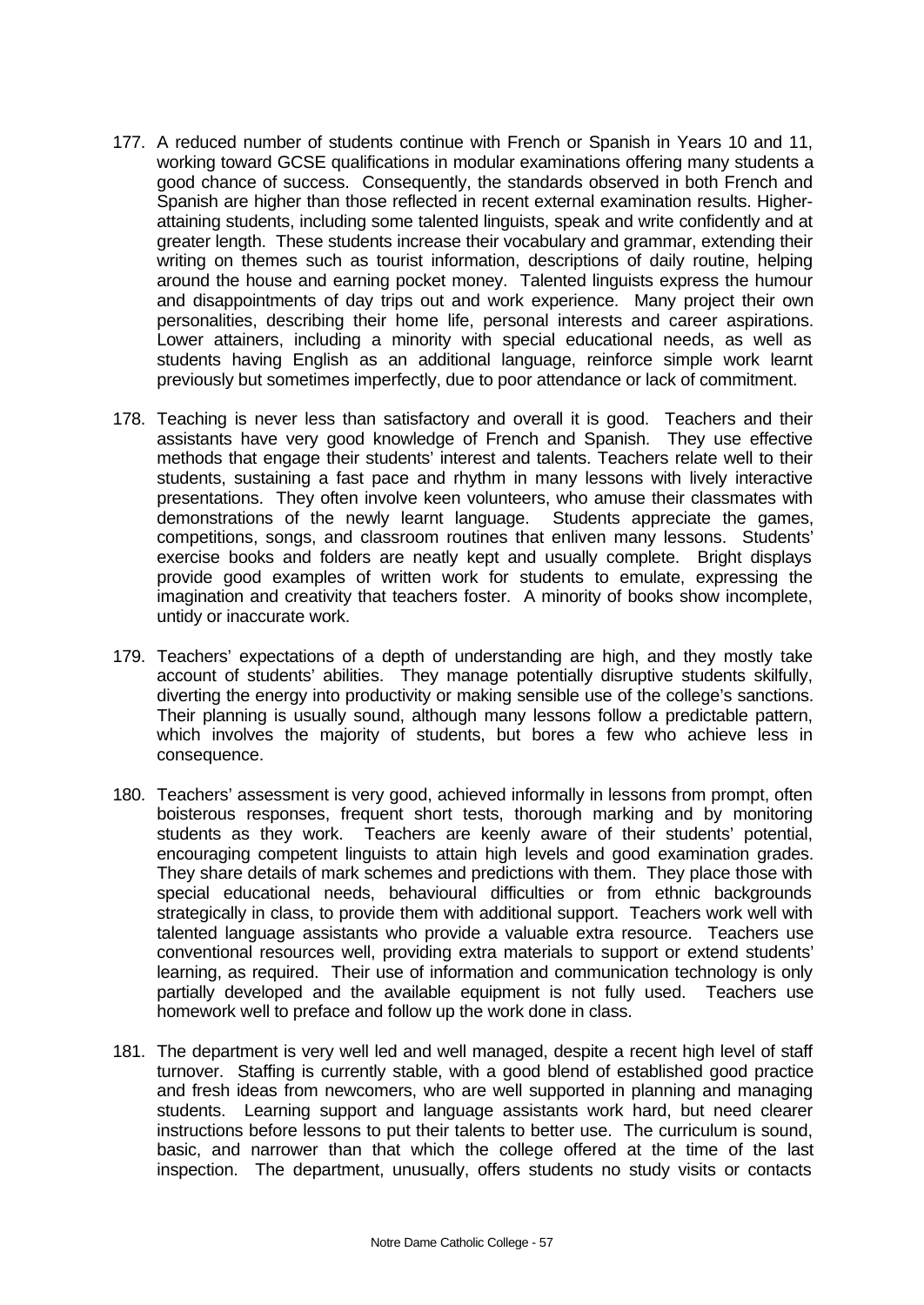abroad. Teachers benefit from professional development, including reviews by senior management, training, and frequent observation of one another's lessons. There has been some improvement on the provision noted at the last inspection, largely in terms of GCSE success in one language for a wider range of students, but the offer of a more flexible curriculum, combined with good external qualifications for all students, has yet to be achieved.

### **MUSIC**

Overall, the quality of provision in music is **good.**

#### **Strengths**

- Use of technology and ICT in music
- Expertise in recording and contemporary performance which inspires students
- Work with primary schools as part of the college's community programme
- The quality of the leadership and management in improving teaching and learning

- The banding and setting system, since musical ability often does not match the criteria used to make the groups
- Questioning skills that require narrow response
- 182. Attainment target levels beyond Level 5 are well above the national average. GCSE results at grades A\* - C were above the national average in 2001, and are below it in 2002. The average over two years is at the national norm. Attainment in work and lessons seen during the inspection are at the national average up to Year 9, and above the national average in Years 10 and 11.
- 183. The setting and banding system in Years 7 to 9 is not always appropriate for music, since musical ability often does not match the criteria used to make the groups. However, those with special educational needs generally make good progress. The most able progress well, and take advantage of the very good extra-curricular provision in music. The opening section of each lesson involving the 'music for the week' is a very effective tool for the growth of listening skills and deduction from aural evidence. One student said that the bells used in the Harry Potter film music were to 'make it magical.' A very good composition and score in a rhapsodic style was seen from a Year 11 student using sequencing software very effectively.
- 184. Teaching and learning are satisfactory in Years 7 to 9, and very good in Years 10 and 11. The head of faculty has been very supportive in helping current staff to develop their teaching skills, and the impact of her work is clear. It is better in Years 10 and 11 because the students are able to take full advantage of the unusually high levels of contemporary music expertise from the teacher concerned. In the best lessons relationships are good, making students feel secure. Preparation and planning are generally good, but there is a tendency to teach to the middle of the class. Organisation and class management are improving, and are very good in GCSE classes.
- 185. Questioning is overall good, but too many questions have only one factual answer. Learning was seen to be by listening and analysis, skill development, experiment and progressive refinement. The 'music for the week' element in all lessons provides good support for students' spiritual, moral, social and cultural development. The curriculum is broad and balanced, meeting statutory requirements, including significant world music. ICT and music technology are a significant strength of the department. A good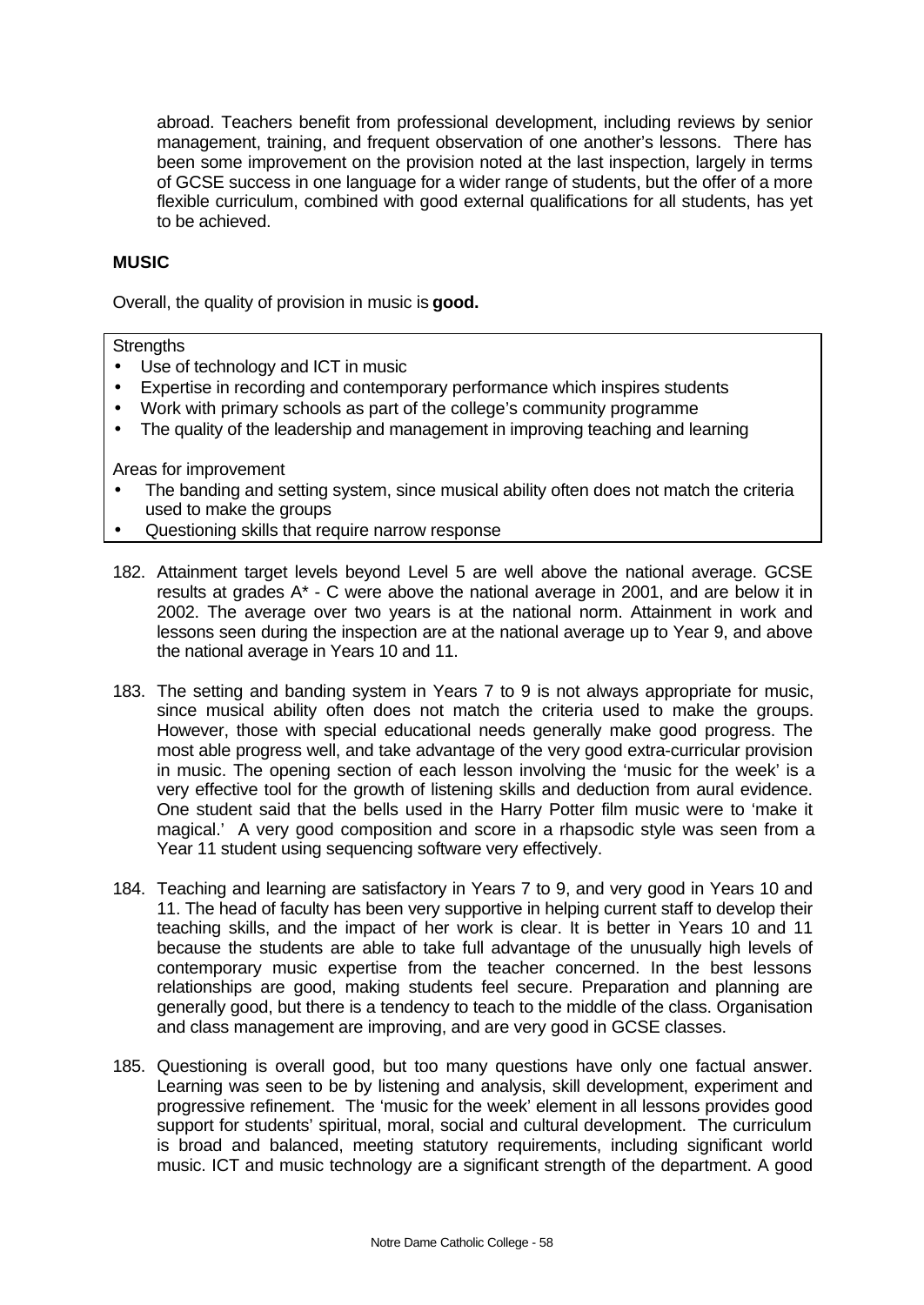number of students receive instrumental tuition, which is heavily subsidised by the college.

- 186. Extra-curricular provision is strong, and is an important extension to the curriculum for many students. Leadership is inspirational and management efficient. Music is an important part of the performing arts development, together with drama and dance. The effective policies underwrite effective monitoring of standards and their improvement. The community music teacher provides a very good service in primary schools, and many primary school pupils come to the college every week for exciting music workshops with staff and students. There is a strong commitment to the orchestra by students and teachers.
- 187. Progress since the last inspection has been good. All the issues at the last inspection have been resolved. Very close monitoring is in place to support current staff in the delivery of good quality teaching.

### **PHYSICAL EDUCATION**

Overall, the quality of provision in physical education is **satisfactory.**

#### **Strengths**

- Good teaching and learning, resulting in high participation rates
- Good assessment procedures
- Very good management

- Curriculum breadth in the activities offered
- Specialist accommodation for practical activities, which is inadequate for curriculum needs and impacts on the fulfilment of National Curriculum requirements
- Progression to post-16 programmes in physical education
- 188. The proportion of students gaining GCSE grades A\* -C was close to the national average in 2002. The results indicate a significant improvement over previous years and are consistent with the predictions made for that cohort of students. Results in assessments at the end of Year 9, for those achieving the expectations of Level 5 and above, are close to the percentage achieved nationally.
- 189. Standards of achievement by the end of Year 9 are good. Students achieve well in all aspects of knowledge, skill and understanding. Students have sound basic skills in netball. Students with special educational needs make progress in the same measure as their peers. In hockey, students showed considerable skill in controlling a fastmoving ball on the hard and fast surface of the sports hall floor. All games have to be played on the courts or in the sports hall. Students are perceptive and are able to answer questions readily and accurately. They are able to evaluate performance, although this is less easily demonstrated in games than it would be in gymnastics or dance. Where achievement is less secure, it is the result of student lack of aptitude in the activity.
- 190. Achievement in Years 10 and 11 is satisfactory. Similar characteristics are present to those found in earlier years. Students engage in discussion and speak with confidence in the subject, work enthusiastically in lessons and show knowledge and understanding of the concepts of the activities and rules of games. Throughout, skill levels reflect students' ability to work with precision in games and their work in fitness shows a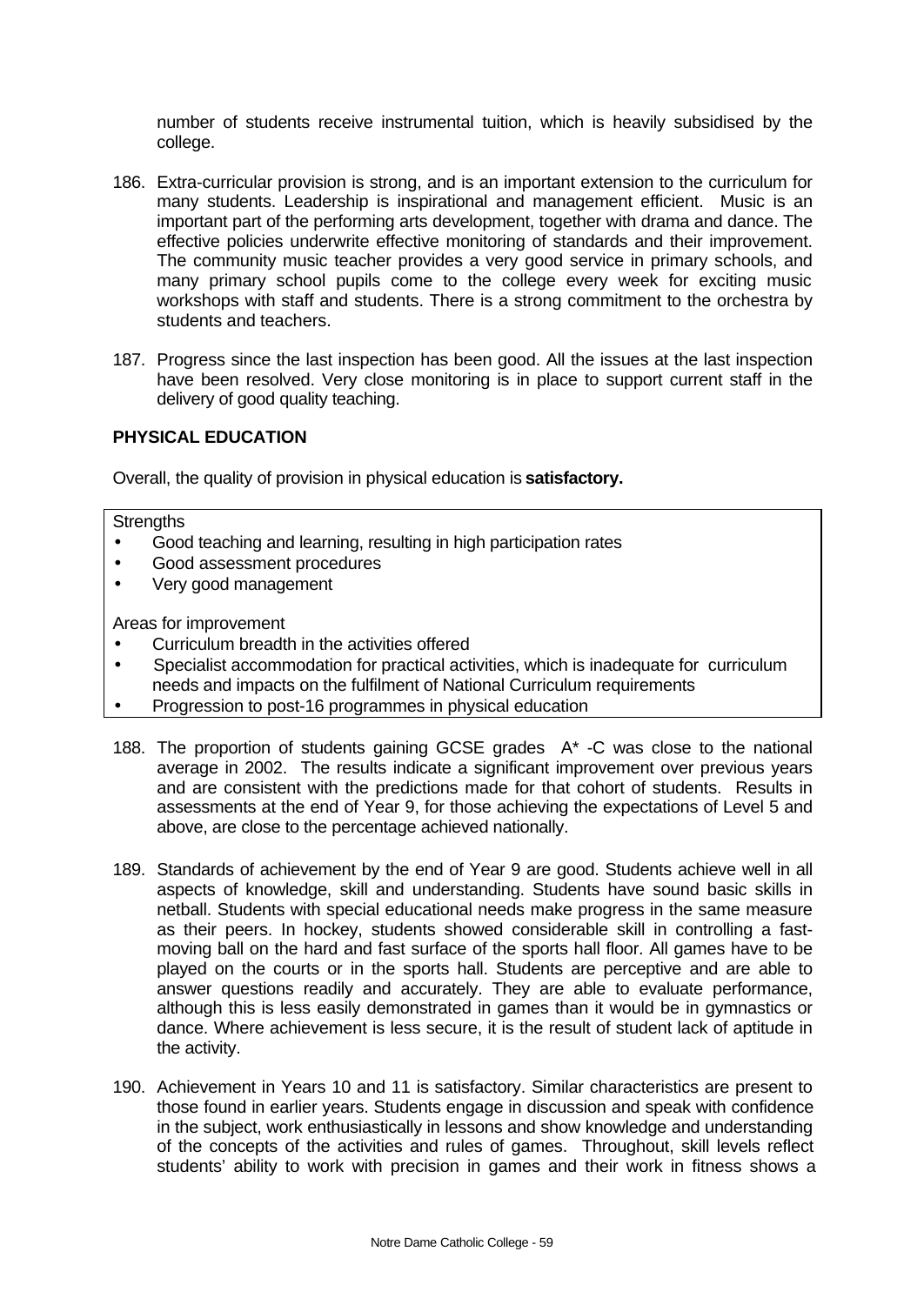fundamental understanding of concepts and principles. For example, most students are able to take their own pulse at different points on the body. Both standards of achievement and attainment, identified in the last report as generally satisfactory and sometimes good, have been maintained in the activities.

- 191. There is variation in the quality of teaching but the overall quality of teaching is good. As a result, the response and behaviour of pupils is excellent. Participation rates in lessons are high. Worksheets linked to the matter of the lesson, which also require observation and evaluation skills, are always available for use. Strengths in teaching derive from a good basis of subject knowledge supported by coherent planning. Lessons are well planned with the four strands linking to the attainment target clearly in focus and a good range of teaching and learning strategies are used.
- 192. Opportunities for literacy and numeracy are written into plans and the social and moral aspects germane to the teaching of the subject are evident, as when a student was counselled about dangerous hitting in hockey. Organisation is always good and allows for a strong supportive framework in which teaching and learning can succeed.
- 193. ICT is used effectively to enhance learning, as was seen in Year 9 netball, when a video-clip was used to illustrate directional change. Where teaching is most effective, it is interactive, makes pertinent use of observation and feedback to individuals and groups, introduces challenge, encourages self-esteem and uses assessment effectively. Elements of such teaching were seen in hockey and in fitness lessons. The instances where teaching and learning can be improved hinge upon the pace and timing of the lesson, the frequency of feedback and intervention and extending the more able students.
- 194. The subject is very well managed. Documentation and record keeping are excellent. Assessment procedures are well thought through. Monitoring and evaluation are carried through consistently and accurately, yielding a sound basis for the assessment of students. The department is well resourced in terms of equipment and ICT; however, the accommodation in which the programmes are carried out is inadequate.
- 195. The change in the dance component from the physical education curriculum in Years 7 - 9, to be part of performing arts, has resulted in neither gymnastics nor dance being taught within the area. Similarly, in Years 10 and 11 curriculum breadth and balance are affected as the only access students have to dance is through GCSE. Consequently, the curriculum has a games focus. A satisfactory programme of extracurricular activities operates but these are mainly in games.

### **DANCE**

Overall, the quality of provision in dance is **satisfactory.**

**Strengths** 

- Good teaching and learning resulting from good subject knowledge
- Well-planned lessons, resulting in excellent attitudes and behaviour

- Consistency and quality of feedback to groups and individuals
- Clarity of management structure within performing arts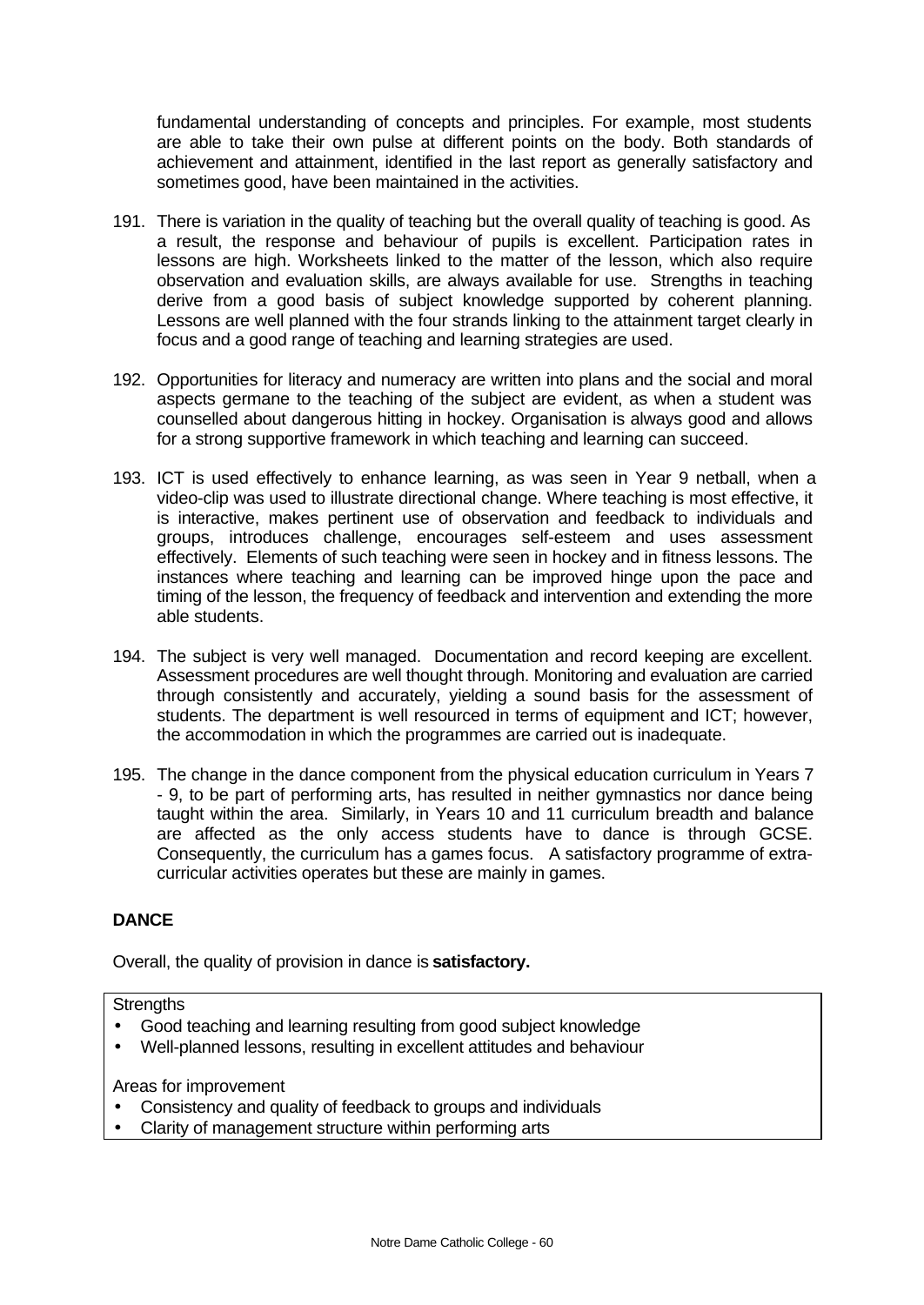- 196. Dance as an independent subject is a new subject to the curriculum and is located in the area of performing arts. No measures against national criteria are yet available.
- 197. Students in all Years 7 9 perform well within lessons and develop quickly when they experience good teaching. Quality of teaching and learning are always at least satisfactory and where teaching and learning harmonise to maximize pupil achievement and attainment, excellence occurs. In Years 10 and 11 teaching and learning are satisfactory and attainment is above expectation for the age. The response and behaviour of students is excellent. Participation rates in lessons is high and focussed work is prepared for any non-participant, which promotes their involvement in the lesson and works upon their observational skills, knowledge and understanding.
- 198. Lessons are well planned and are framed within the context of the National Curriculum for physical education in Years 7 - 9. GCSE offers the only access to dance in Years 10 and 11, and the GCSE syllabus provides both the context and the framework. The work in dance is appropriately divided according to the experience and expertise of the teachers. Lesson plans clearly identify links with literacy, numeracy and citizenship. In the best practice, these are reinforced throughout the lesson. Attention to literacy is apparent during lessons, in the plenary at the end and is further reinforced through homework notebooks. Students with special educational needs can perform with confidence and at a high level of competence within the subject.
- 199. The development of dance as a subject, outside of physical education, is currently challenging as it is through two newly qualified specialist teachers under the management of the head of the large faculty of performing arts. Extra-curricular programme work is developing and students have been taken out to the theatre for subject enrichment.
- 200. Accommodation is adequate. Lessons are taught in the gymnasium, which has a good sprung floor; mirrors and barres are to be fitted and a dedicated room for theory lessons is being built. At times, because it is the only space available, two teachers, teaching two classes, have to share the space.

## **DRAMA**

Overall, the quality of provision in drama is **good.**

### **Strengths**

- Teaching and especially planning to ensure sequential skill development
- Practical skills are well developed
- Effectiveness of students in analysing their work orally

- Revision of curriculum in Years 10 and 11 to develop a more challenging programme in readiness for post -16
- Opportunities for independent learning with a greater focus on writing skill development
- 201. Students enter school with standards well below national expectations in speaking and listening and with little experience of drama. By Year 9 attainment in drama is in line with expected standards, demonstrating good gains in understanding and skills development. In 2002 GCSE examination students achieved standards in line with the national average, which demonstrates good achievement as all students take drama one year early at the end of Year 10.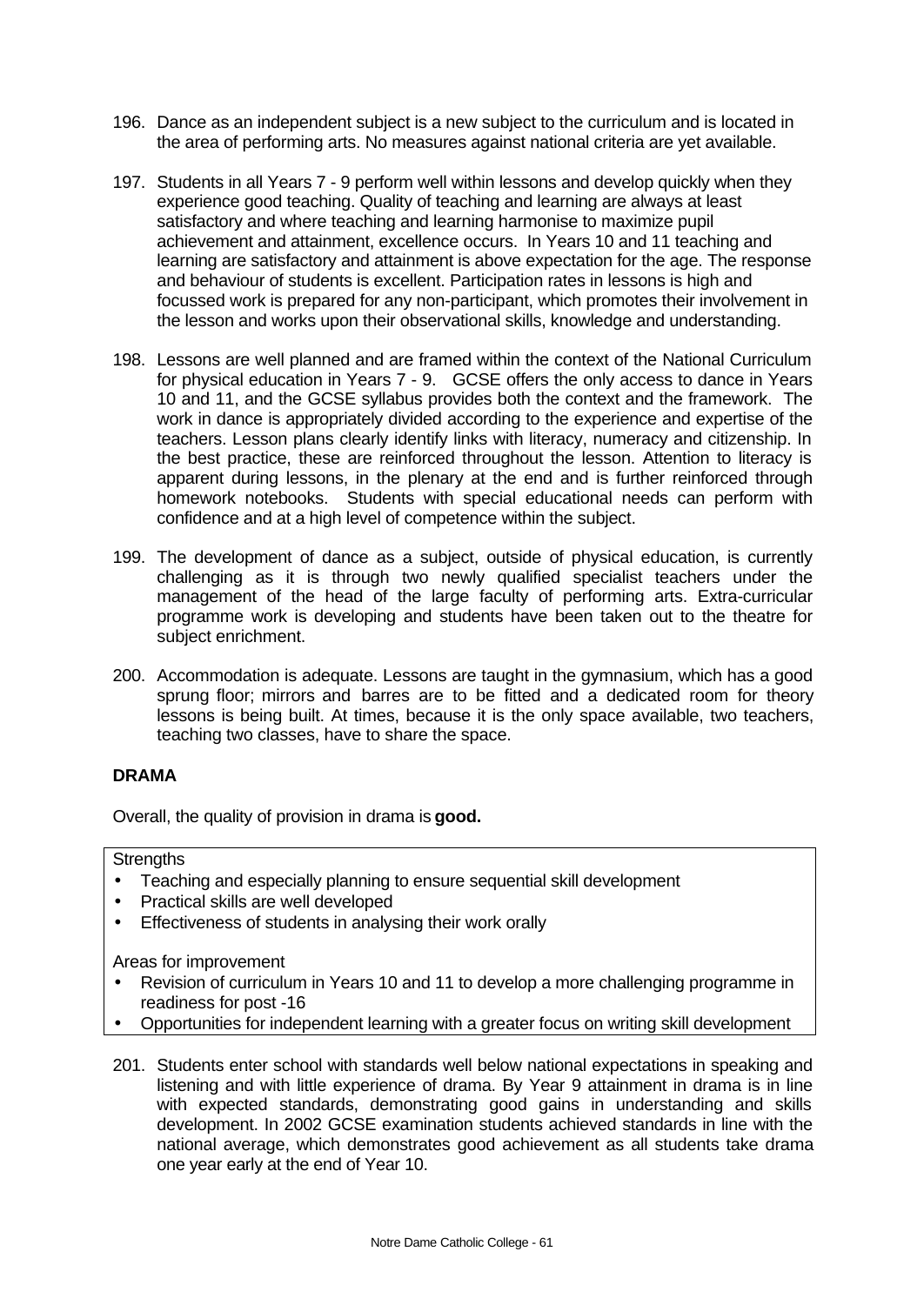- 202. Inspection evidence reflects these standards, which are similar to those found in the previous inspection. Standards in practical skills are very good; the detailed and sequential planning in the first three years ensures that students are able to use a range of dramatic devices effectively. Good examples of well-developed improvisation were observed in a lesson on 'Street Theatre'. Students have very good standards of analysis and evaluation of their own and others' work orally. Unfortunately, this is not carried through into written practice and some detailed observations are lost as a result. By Year 10 nearly all students are competent in performance but not with written coursework. In a lesson on the Bosnian/Serbian conflict, the lack of opportunity for reflective note taking prevented the considerable gains made during the practical session being fully explored.
- 203. A significant number of higher-attaining students in Year 10 does not achieve high enough standards due to insufficient challenge in either practical or written work. Students with special educational needs make good progress and achieve standards similar to their peers. Students with English as an additional language make good progress in drama and achieve well in speaking and listening activities.
- 204. Teaching is good overall, but the quality of teaching ranged from very good to barely satisfactory. Nearly all teachers demonstrated good subject knowledge but the planning at Key Stage 4 does not allow this to be shared with the students. Schemes of work are taken directly from a commercial publication and have not been geared to the needs of the students, the majority of whom already have well-developed drama skills. In very good lessons such as one on 'Medieval Mummers' the National Literacy Strategy was used very effectively to sequentially build up skills and experience. The plenary session encouraged students to evaluate their performance orally. In the lessons where teaching was weaker the introduction was too long and the pace too slow and, as a result, students became demotivated. In these lessons there was insufficient variety and group work was neither demanding nor interesting.
- 205. A major weakness in the teaching is the insufficient focus on written evaluations. The students do not have drama notebooks. The assessment system focusses on whether girls have attended the lesson with drama kit or completed homework and targets for the next lesson are given. There is insufficient emphasis on assessing what skills the girls have developed during the module.
- 206. Relationships with students are very good and the majority of students work hard and sustain concentration. Students have little opportunity for independent learning and, as a result, a significant number find writing for GCSE coursework difficult. Information and communication technology is not used sufficiently, either as a resource or as a tool for designing costume, make-up or staging.
- 207. Although the overall management of drama is very good, recent staffing difficulties have resulted in inappropriate changes to syllabus and timetable. The overall effect of classes in Year 10 being taught by more than one teacher is a lack of continuity and progression. Although some written work is marked, the effectiveness of the exercise is inconsistent across groups.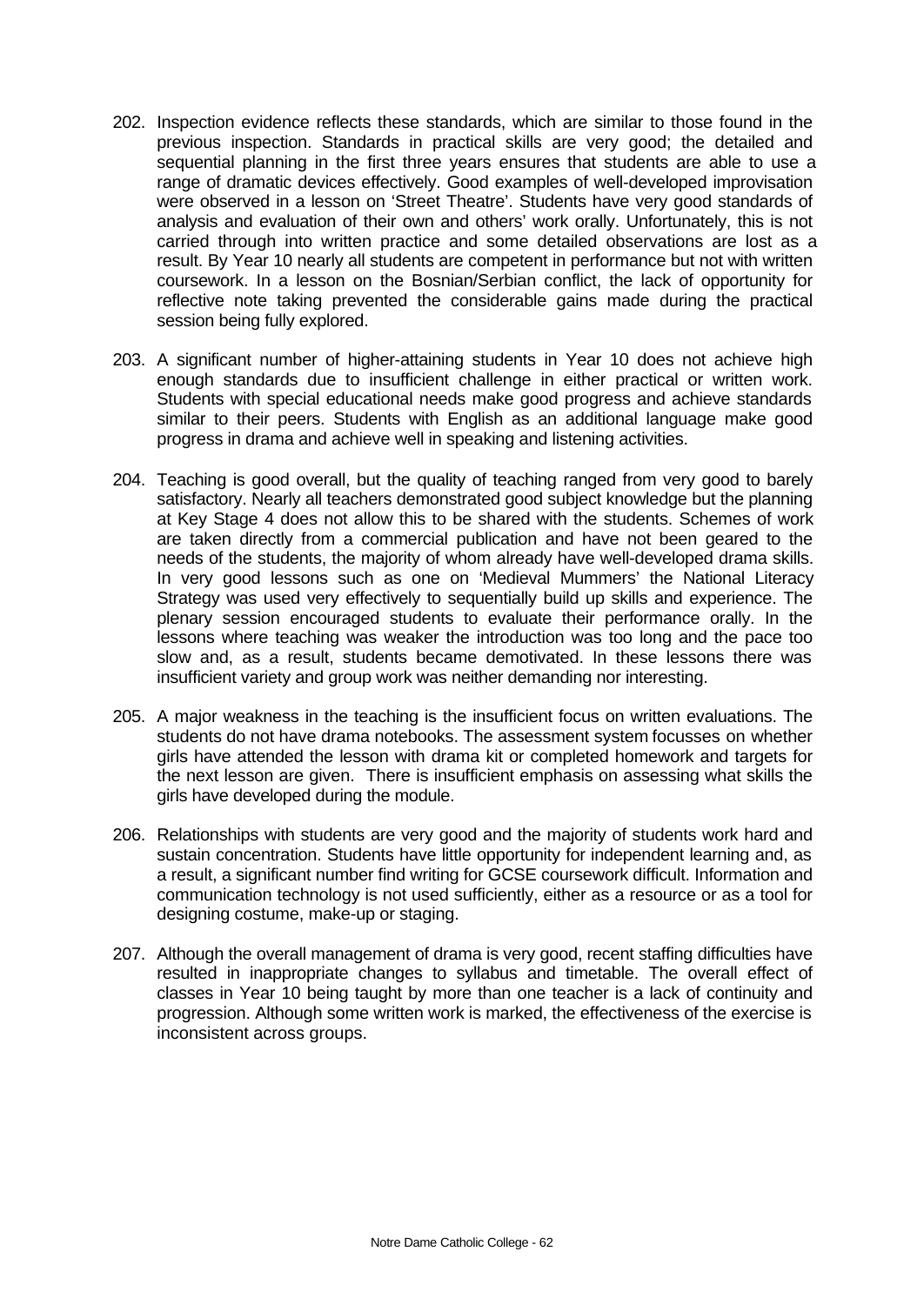## **VOCATIONAL COURSES**

Overall, the quality of provision in vocational courses is **good.**

**Strengths** 

- Good achievement in leisure and tourism and health and social care
- Range of vocational course opportunities
- Work-related curriculum available for lower-attaining students

- Progress of a number of students with special educational needs in health and social care resulting from oversize classes and insufficient learning support
- 208. The majority of students in business education, ICT, and health and social care begin their courses with below average results at the age of 14. In both years 2002 and previously in 2001, most of these students achieved at least pass grades, the equivalent of grade C in GCSE. The results in 2002 were better than 2001 overall. This represents good achievement. In work seen during the inspection in leisure and tourism at intermediate level and health and social care at intermediate and foundation level, the majority of students are making good progress set against a lower than average starting point.
- 209. Some students with special educational needs do not progress as quickly as other students. In health and social care, this is the result of oversized classes and a lack of in-class support for the larger than usual number of students on the register.
- 210. Most students work eagerly and in a positive manner. They enjoy their work, work well together and value the support given to them by their teachers. In all these subjects the overall quality of teaching is good. Teachers know the subjects well and produce wellstructured lessons with clear emphasis on improvement. The needs of all individual students are known and consequently the lesson objectives are carefully set in order to enable all to be successful. For example, in Year 11 leisure and tourism, where students were producing promotional posters, there was a good range of ideas and good progress by all students. The overall quality of the posters was variable.
- 211. The work in these subject areas is well co-ordinated. The head of department is newly appointed but has already had a positive effect on the organisation of the teaching and learning in all of them. There is still work to be done in the assessment of learning skills but the GNVQ style of working towards clear grade criteria is well established. These subjects together represent an important opportunity for students to gain accreditation through the vocational route and many can then progress to higher-level awards in the sixth form.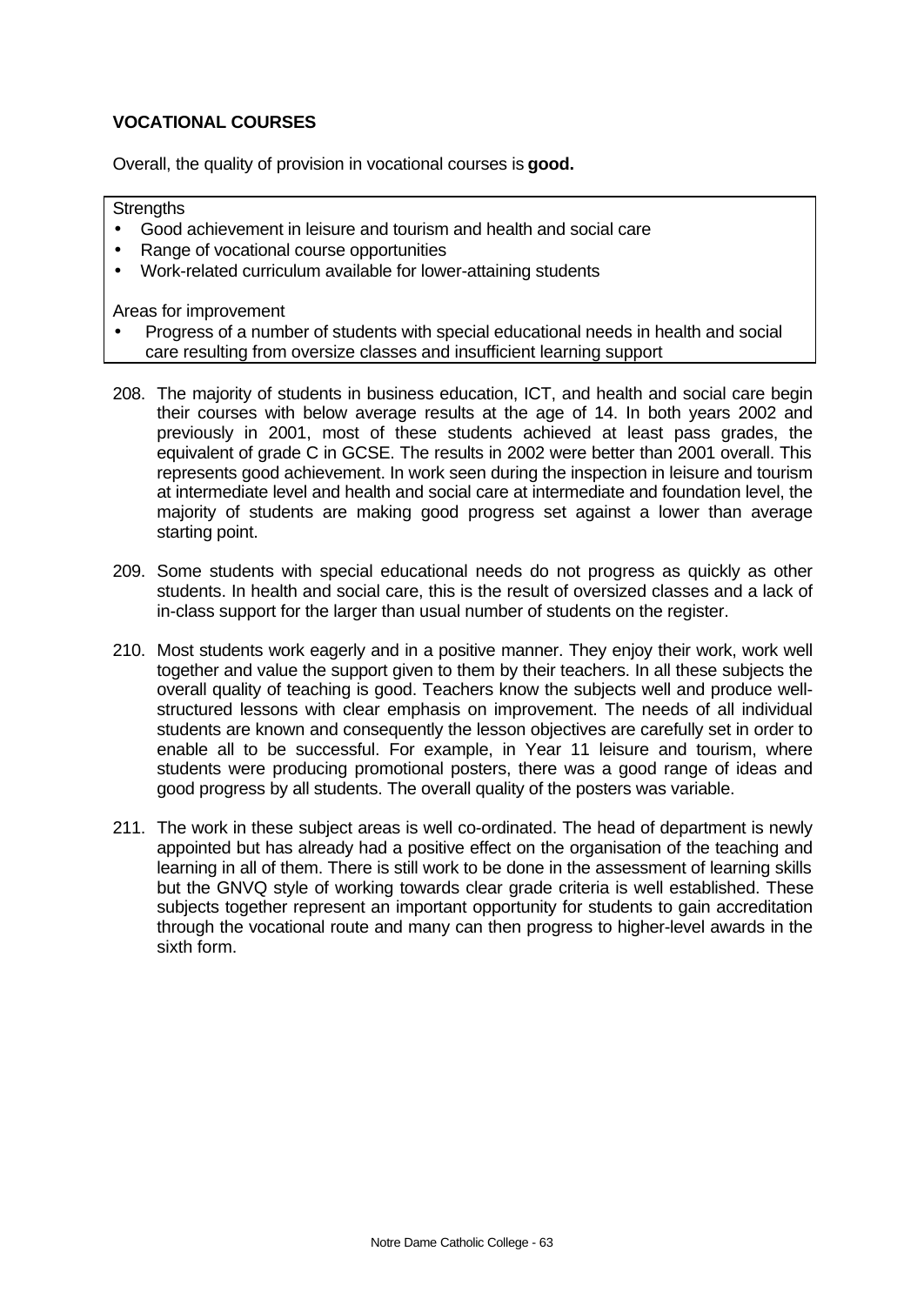## **PART E: THE STANDARDS AND QUALITY OF TEACHING IN AREAS OF THE CURRICULUM, SUBJECTS AND COURSES IN THE SIXTH FORM**

In the inspection, nine subjects and courses were inspected and are reported on in detail. Work in other subjects and courses was sampled and contributed to the overall picture of teaching and learning in the college.

The table below shows entry and performance information for courses completed in 2001. Small numbers of students in many subjects requires caution in making comparisons

#### **GCE AS level courses**

| <b>Subject</b>           | <b>Number</b><br>entered | % gaining grades A-<br>в |         |         | % gaining grades A-E | Average point<br>score |         |
|--------------------------|--------------------------|--------------------------|---------|---------|----------------------|------------------------|---------|
|                          |                          | College                  | England | College | England              | Colleg<br>e            | England |
| <b>Religious Studies</b> | 3                        | $\overline{\phantom{a}}$ | 26      | 33      | 85                   | 0.3                    | 2.4     |
| Sociology                |                          | ۰                        |         | 100     | 63                   | 2.0                    | 1.2     |

#### **GCE A level and AVCE courses**

| <b>Subject</b>                                | <b>Number</b><br>entered | % gaining grades A-<br>в |         |         | % gaining grades A-E | Average point<br>score |         |
|-----------------------------------------------|--------------------------|--------------------------|---------|---------|----------------------|------------------------|---------|
|                                               |                          | College                  | England | College | England              | Colleg<br>e            | England |
| <b>Biology</b>                                | 3                        | $\overline{\phantom{a}}$ | 34      | 67      | 88                   | 3.3                    | 5.3     |
| Chemistry                                     | 4                        | $\overline{\phantom{a}}$ | 43      | 75      | 90                   | 2.5                    | 5.9     |
| <b>Communication Studies</b>                  | 10                       | 20                       | 31      | 90      | 93                   | 5.0                    | 5.5     |
| <b>English Literature</b>                     | 17                       | 24                       | 37      | 88      | 95                   | 5.1                    | 5.5     |
| French                                        | $\overline{7}$           | $\overline{\phantom{a}}$ | 38      | 57      | 89                   | 2.6                    | 5.6     |
| Geography                                     | 8                        | 25                       | 38      | 100     | 92                   | 6.3                    | 5.7     |
| History                                       | $\overline{2}$           | $\overline{\phantom{a}}$ | 35      | 50      | 88                   | 1.0                    | 5.5     |
| <b>Mathematics</b>                            | $\overline{4}$           | $\overline{\phantom{a}}$ | 43      | 25      | 87                   | 0.5                    | 5.8     |
| Physics                                       | $\overline{4}$           | $\overline{\phantom{a}}$ | 40      | 75      | 88                   | 3.5                    | 5.7     |
| Sociology                                     | 16                       | 19                       | 35      | 75      | 86                   | 3.9                    | 5.3     |
| Business Post-16 VQ                           | 13                       | n/a                      | n/a     | n/a     | n/a                  | 5.1                    | 10.5    |
| <b>Health &amp; Social Care</b><br>Post-16 VQ | $\overline{4}$           | n/a                      | n/a     | n/a     | n/a                  | 12.0                   | 10.8    |
| Leisure & Tourism Post-<br>16 VQ              | $\overline{4}$           | n/a                      | n/a     | n/a     | n/a                  |                        | 10.0    |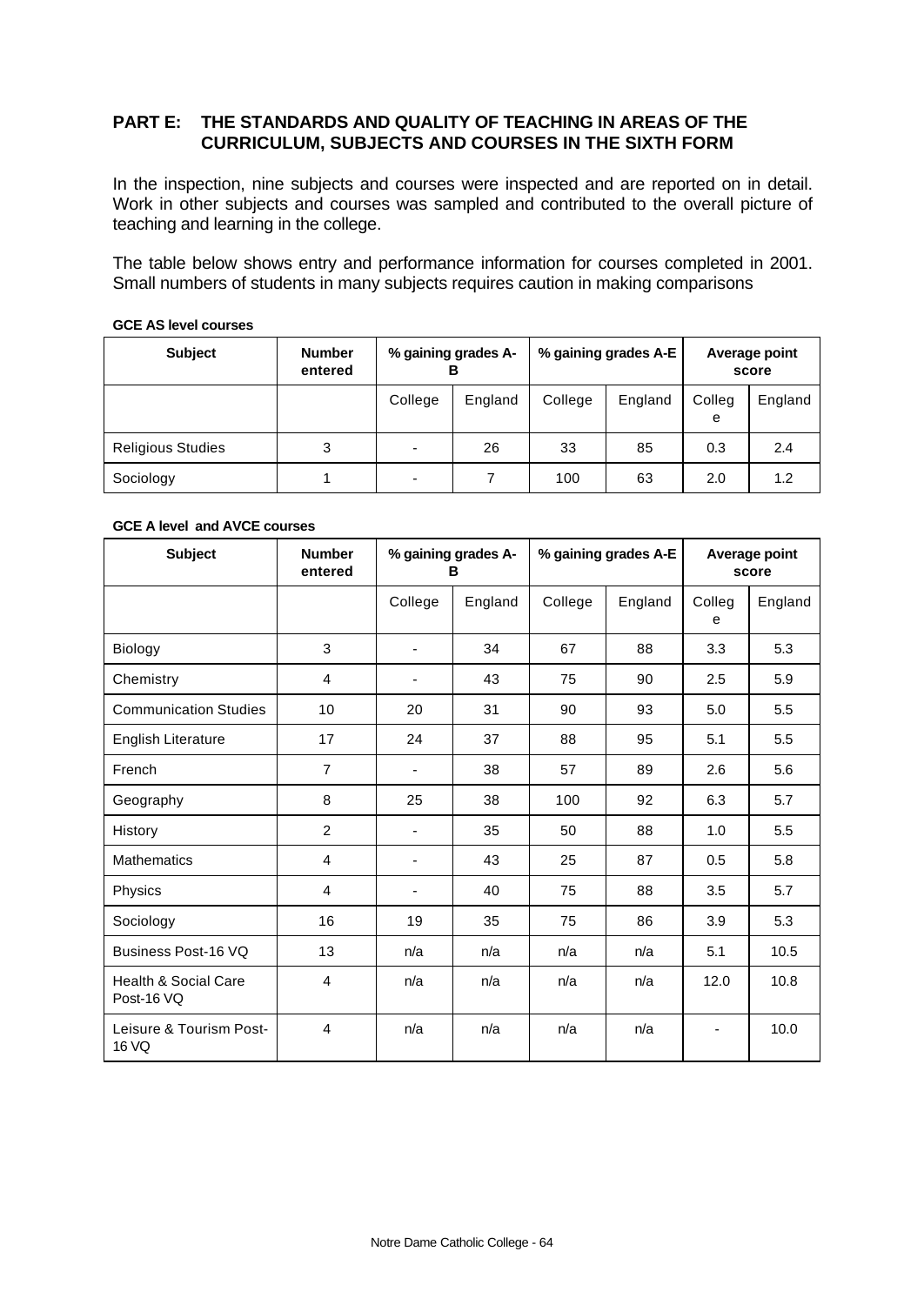## **SUBJECTS AND COURSES GROUPED IN CURRICULUM AREAS**

#### **MATHEMATICS AND SCIENCES**

- 212. In mathematics the focus incorporated both the AS and A level courses. Many students resit their GCSE mathematics to improve their grade as part of the college's key skills provision. The one lesson observed was very well taught but was poorly attended.
- 213. In science the focus was on chemistry. Biology and physics were also sampled but the small number of students taking the examinations makes comparison with national or college data invalid. Achievement, comparing students' advanced level performance with their GCSE results, is below the national average. One lesson in each subject was observed. In each lesson there were very good relationships with the teachers supporting the students well. Pace was satisfactory in physics and good in biology but both lessons missed the opportunity to develop independent learning.

#### **Mathematics**

Overall, the quality of provision in mathematics is **satisfactory**.

#### **Strengths**

- Strong subject knowledge base provided by subject specialists
- Lessons well planned with clear objectives
- Very good relationships between students and teachers

- Standards of attainment in AS level examinations are very low
- There are few opportunities for independent learning or investigative work
- 214. Standards attained in AS level examinations in 2002 were well below national expectations and resulted in a significant drop in the number of students expected to study mathematics in Year 13. Standards attained by the two Advanced level students sitting examinations in 2002, one grade A and one grade E, were an improvement upon results in 2001. In work seen during the inspection student attainment at AS level is broadly in line with national expectations; this is a reflection of the commitment of the students, appropriate prior attainment at GCSE and increased teacher awareness of course demands.
- 215. Year 13 students have commenced A2 studies having struggled at AS level. Work observed in lessons is variable but generally below national expectations; students lack confidence when tackling problems that are not straightforward. Year 12 students show more confidence and have prior attainment levels that give cause for optimism. In mechanics they are able to draw accurate force diagrams, apply Newton's Laws and show good understanding of the principle of taking moments for forces in equilibrium.
- 216. Teaching is satisfactory overall. Lessons are well planned with clear objectives that are conveyed to students. Good practical illustrations are used to demonstrate aspects of mechanics, for example moments of forces. Lessons are, however, very much teacher-led and there are limited opportunities for independent learning, as a result of which there is often passive learning and a lack of student confidence when tackling problems.
- 217. Very good relationships exist between students and teachers, based on mutual respect and good humour. The marking of students' work is regular and they receive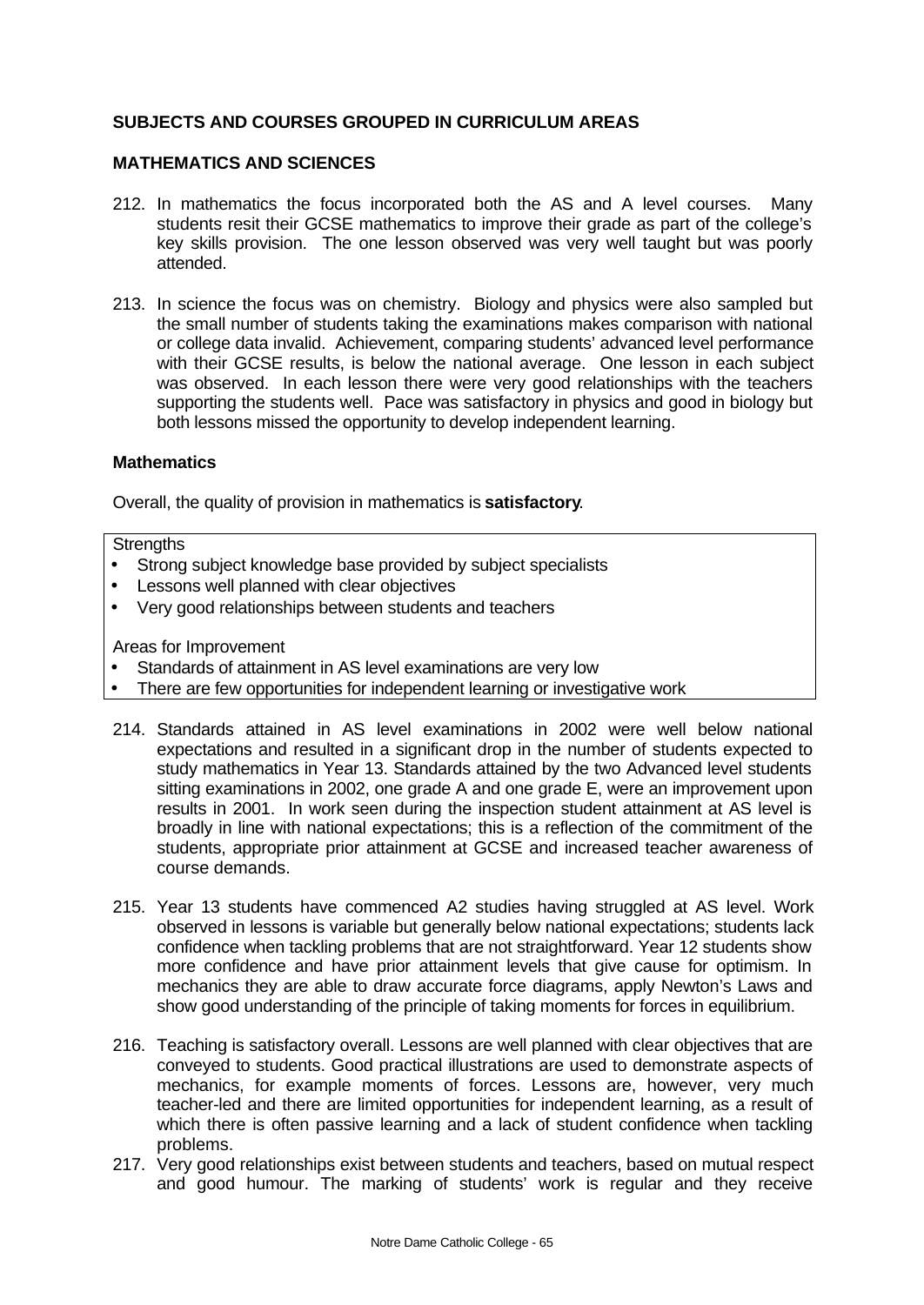constructive feedback. Not all teachers are fully aware of students' prior attainment levels and associated targets.

218. The head of department provides satisfactory leadership at sixth form level and is committed to the raising of standards. The departmental handbook is helpful and contains policies and guidance for good teaching. Analysis of student performance has been established but more use could be made of subject-specific value added measures to measure progress and set appropriate targets.

#### **Chemistry**

The overall quality of provision for chemistry is **good**

**Strengths** 

- Teaching is good and is the main reason why students make good progress
- Students have a very good attitude to learning, fostered by the effective teaching, which in turn assists in motivating students
- Teachers care for their students bringing about mutual respect and a shared commitment for all to succeed
- The subject is well managed

- The use of ICT is underdeveloped as a teaching and learning aid, to help encourage more independent learning
- Independent learning needs to be developed further
- 219. The GCE examination results in 2001 are not as good as the national average; however, direct comparison is not valid due to the small number of students in the college who took the examination. The small number of students in 2002 also suggests caution when making comparison between years. Results are in line with recent years and show good achievement considering the students' grades at GCSE level. There were no unclassified grades in 2001 or 2002. The standard of work seen is as expected from the examination results. The accuracy of the answers to advanced level questions involving organic chemistry shows that the attainment of Year 13 students is above that expected from the recent examination results. The achievement of students in Year 13 has been maintained. For example, they are able to compare the properties of two compounds given three-dimensional structural models. The level of attainment of students in Year 12 is not as high. Basic chemistry ideas such as the mole as a measure of mass are understood but application to solving problems is less secure. For example, they were unsure how to find the mass of copper carbonate required to investigate the correct formula of copper oxide. They also found difficulties in scaling down the quantities involved. There is little evidence of the use of ICT techniques.
- 220. Teaching is good overall and, as a result, students learn well. Teachers display a thorough knowledge of their subject. Lessons are delivered at a brisk pace, are well planned and structured to involve the students fully all the time. There is a clear relationship between the quality of teaching, learning and students' attitudes. For example, students in Year 13 respond well to undertake revision questions following focussed revision material presented before each question. Students are expected to assess their own work using the mark scheme provided, thus involving the students in self-evaluation of their learning. Scrutiny of work shows that students are beginning to work independently but independent learning needs further development. The planned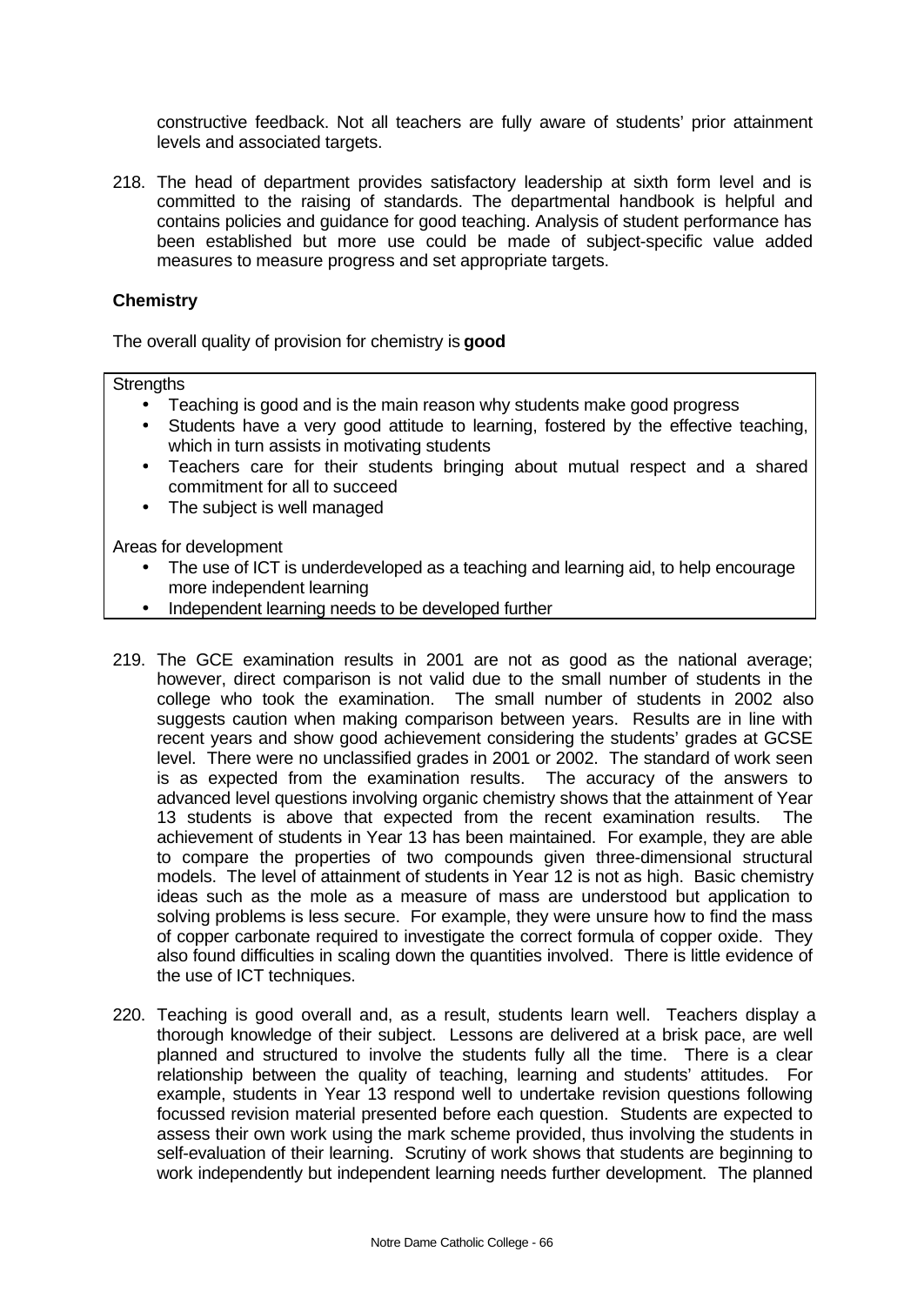programme of study outlines the course in sufficient detail and provides a sound framework for effective lesson plans. However, the application of ICT needs to be more fully incorporated. The students' attitude to chemistry is good. They have very good relationships with the teachers and with each other.

221. Chemistry is very well organised with the teaching shared effectively between two teachers. The planned programme of work is delivered in detail, presenting every student with an appropriate level of challenge, and provides a sound basis for lesson plans, but opportunities for ICT are missed. Assessment of students' progress provides a detailed track of progress and identifies any areas of weakness in the delivery of the schemes of work. Laboratory accommodation is good, with effective help from two technicians. Provision of basic resources is good. The number of students studying chemistry has risen significantly in the last two years, reflecting the subject's increasing popularity. Students and teachers show mutual respect with a shared commitment to succeed, with chemistry assisting in students' personal development. The students find the work challenging and appreciate the support given by members of the science department. Year 13 students have enjoyed the sixth form course and consider that they are prepared well for their advanced level examinations. Since the last inspection, attainment has improved as a result of more effective teaching.

### **ENGINEERING, DESIGN AND MANUFACTURING**

No subjects available

#### **BUSINESS**

The focus subject was business education. No other subjects are available.

#### **BUSINESS EDUCATION**

Overall, the quality of provision in business education is **good.**

#### **Strengths**

- Standards of attainment are rising
- The department has a good assessment record
- There are good links with business in the community
- It makes a significant contribution to the teaching of key skills
- A variety of courses provide students with increasing opportunities for independent learning

- The number of students opting to take business education in the sixth form
- The number of higher grades obtained in external examinations
- The suitability of accommodation provided for the subject
- The preparation of schemes of work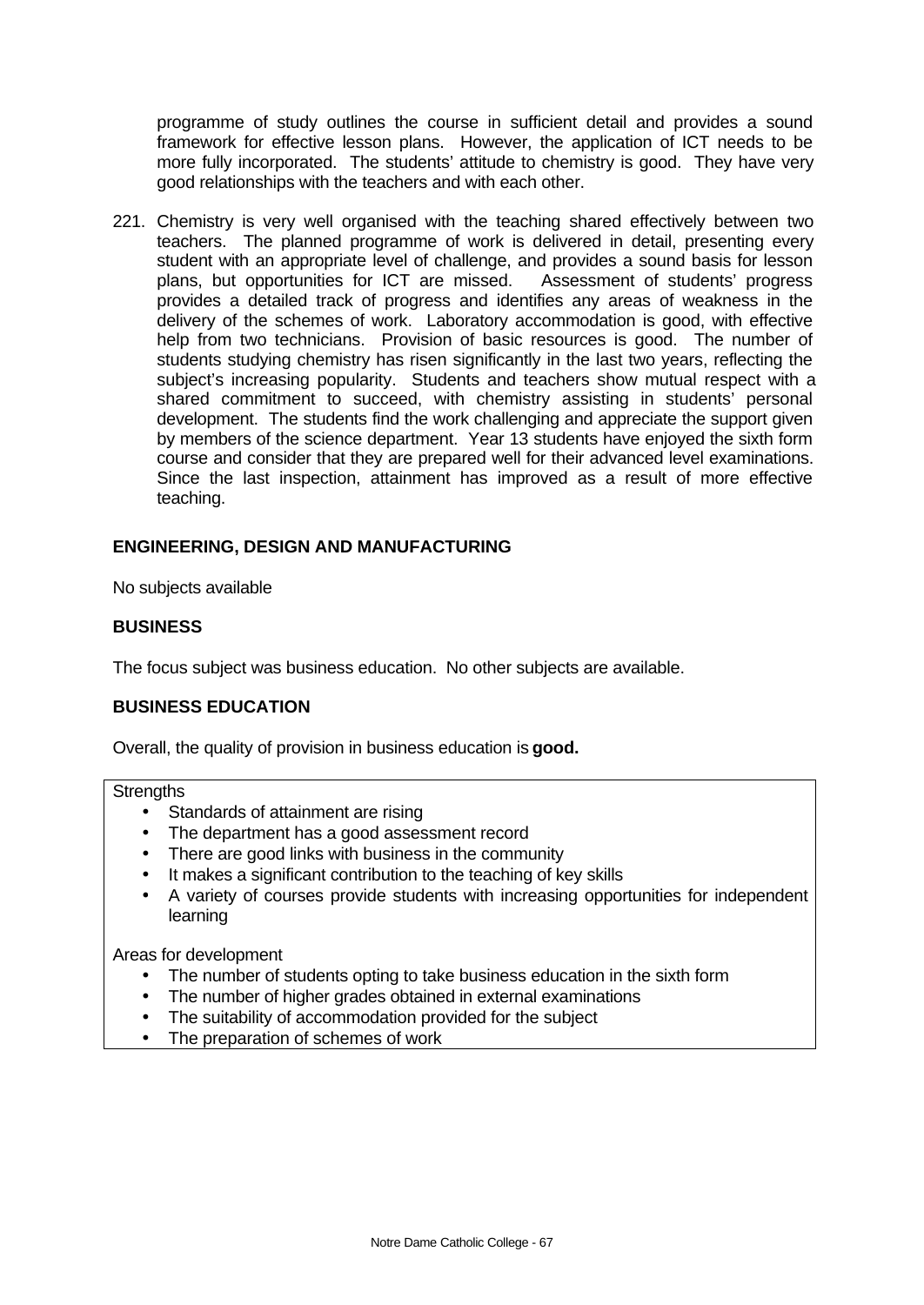- 222. The department offers a variety of courses to students wishing to take business education in the sixth form. This variety allows students with varying degrees of prior attainment to follow a course commensurate with their previous achievements and to be successful. For most, good value is added to previous performance. Results in external examinations in recent years show a rising trend and some students achieve awards above those previously targeted. In examinations for the Advanced Vocational Certificate in Education (AVCE) in 2002 all students were awarded grades higher than those predicted, including four students who achieved grades A or B in the final examination. In courses leading to General National Vocational Qualifications (GNVQ) at intermediate level, trends have risen over the past four years with a significant number of students achieving merit grades and almost all a pass grade, though there were no distinctions over the same period. Likewise, at Advanced Vocational Certificate level all students were successful in the 2001 examinations, with over one-third of candidates receiving merit awards.
- 223. Students have a good understanding of the topics studied during and prior to the inspection. They recognise the main concerns for health and safety at work and the need to make risk assessments; they have a good grasp of the principles of cashflow and how businesses cope with the problems of ensuring that lack of finance does not adversely affect their operation. They appreciate the need to motivate the workforce and are conversant with the theories of Maslow and Taylor and they know the ways by which businesses measure their success. Assignment work reveals that students have good research skills and they use the data collected well to describe situations and reach conclusions but the latter are not always well supported by reasoned explanations. These independent studies, which make good use of information and communication technology to present information numerically, graphically and with the help of word processing, illustrate the effective contribution the department makes to the development of key skills.
- 224. A feature of the teaching, which is always at least satisfactory, is the very thorough preparation of lessons by staff. This ensures that the aims of each lesson are clear and there are a variety of tasks for students to undertake so that they are actively involved in the learning process. This was particularly the case in lessons where students checked the college buildings for health and safety hazards and when good use was made of students' prior experiences on a visit to local industry. As a result, students are given many opportunities to learn for themselves and to draw on their own experiences. Effective use of videotape and PowerPoint presentations reinforces learning, especially when they relate to real-life situations. Examination preparation is thorough and often features as part of lessons. Teaching, however, suffers when the teacher plays too large a part in the lesson and students, who are otherwise very attentive and well motivated, become passive learners and allow the teacher to do much of the work for them. Schemes of assessment are good and external moderators recognise the accuracy of assessment information provided by teachers to encourage and support students in their work.
- 225. Attainment and teaching in business education are considerably enhanced by the links established between the department and local businesses, including a successful professional football club, an international motor manufacturer and a local printing concern. These links form the basis for teaching and assignment work and assist learning as students draw upon these first-hand experiences of the business world. The department makes effective use of its resources to create interest and consolidate learning. Staff teaching business education have a background of working in business and commerce and bring to teaching valuable experience of business practice.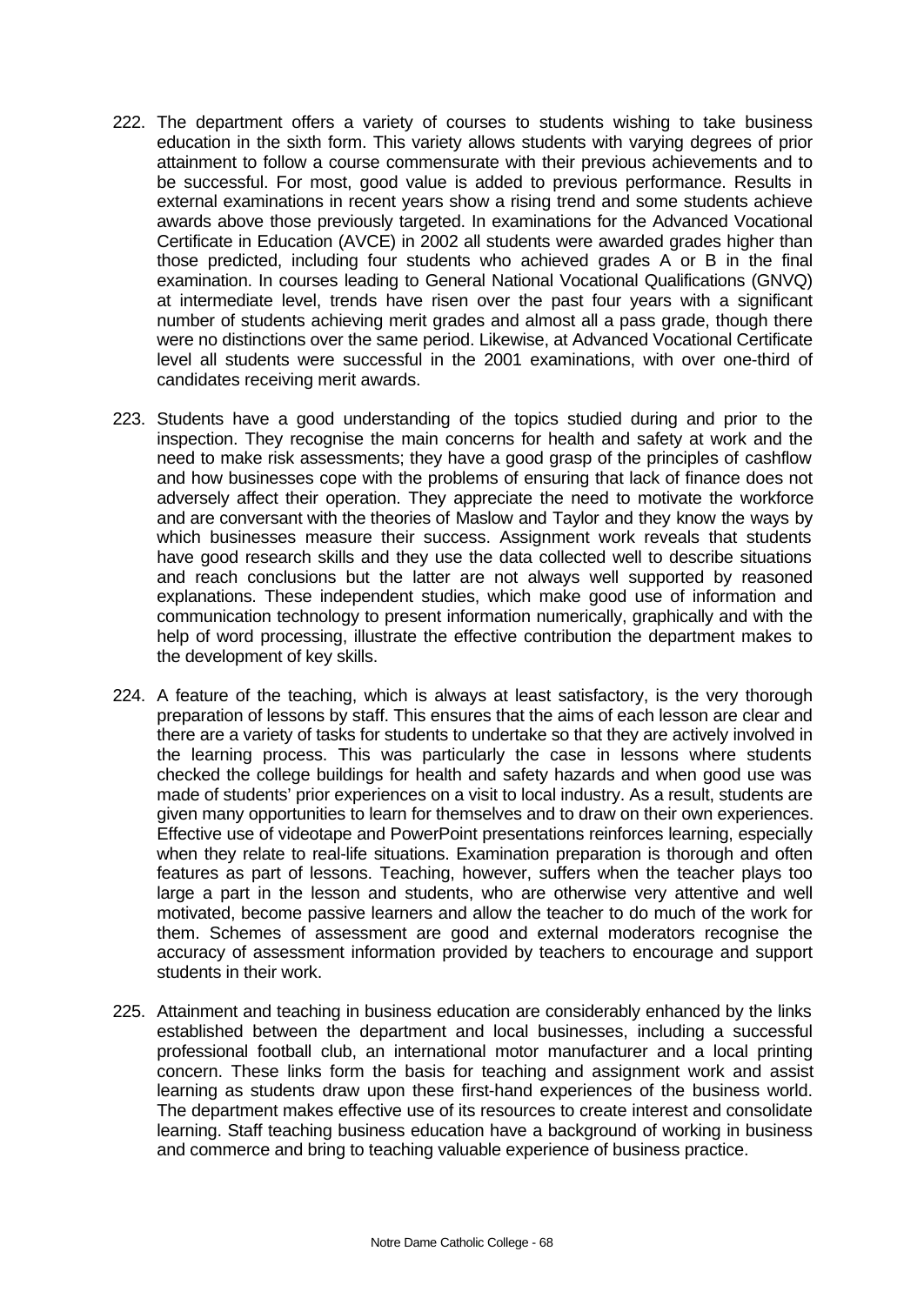- 226. Recent changes to the management of the department are proving successful. The developing leadership and management qualities of the new head of department are beginning to take effect and augur well for the future. The department development plan, though only of one year's duration, provides a sense of direction and clearly recognises the current needs of the department. Schemes of work are being rewritten to guide the new courses provided by the department but are not yet complete and lack the contributions to be made to the development of key skills and the teaching of citizenship. Sharing accommodation with other departments, the lack of a suitable base for business education in the college is a concern and places some limits on the quality of learning provided by the department.
- 227. Since the previous inspection new courses have been established, business links have been forged, standards are rising and assessment is more effective. This satisfactory improvement has provided a firm foundation for the department to build on in the future.

### **INFORMATION AND COMMUNICATION TECHNOLOGY**

There was no focus subject in this area but ICT was sampled as part of the key skills provision and both teaching and learning were good in this lesson.

### **HOSPITALITY, SPORTS, LEISURE AND TRAVEL**

The focus subject was leisure and tourism.

#### **AVCE Leisure and tourism.**

Overall the provision for leisure and tourism is **good.**

## **Strengths**

- Teaching is good with some very good features
- Leadership and management in the subject are good
- Most students have a positive attitude
- Students achieve well, many from below average starting points

- Provide more opportunities for collaborative learning in college and investigative work outside
- Extend the assessment arrangements to include individual skills and provide students with information about progress in these areas
- 228. At the start of their course in the sixth form students in leisure and tourism have a broad range of attainment as indicated by their 'average points score' in GCSE examinations. Overall this is below average, though a few students begin the course from above this level. In the 2001 examinations, in GNVQ leisure and tourism, results were near the national average and this reflects good achievement and clear added value. In 2002 results were better and this reflects very good progress from a similarly low starting point. Almost all the work seen during the inspection was drawn from the Year 12 students and most are making good progress. The work seen in their folders is well presented, showing good ICT skills, both in word processing and in publishing. The narrative is sound overall though some students do not yet possess the required skills in analysing their results. In assignments that have already been assessed some students have achieved grade "E" criteria. This shows good achievement over the short time since the commencement of the course.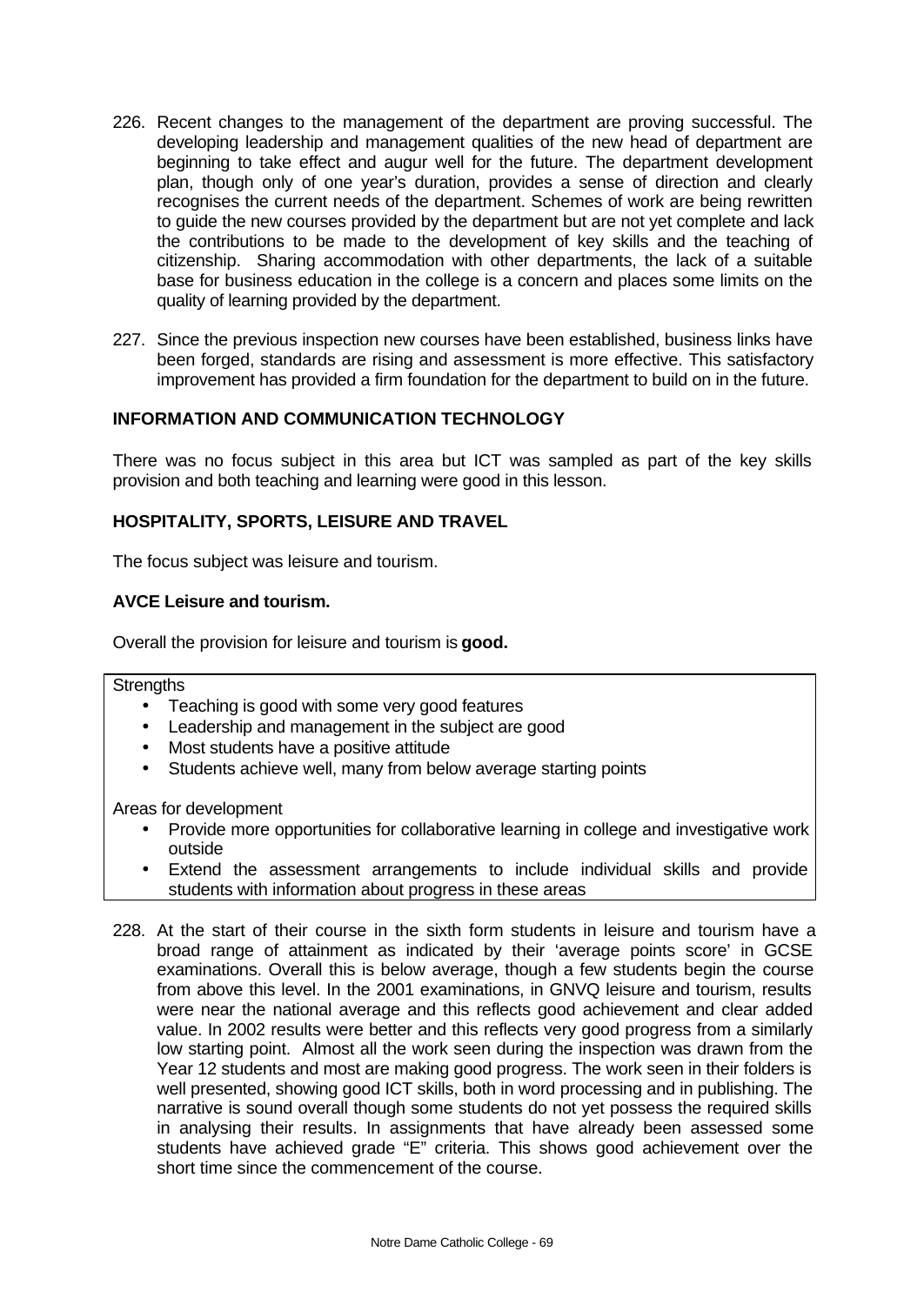- 229. The quality of teaching overall is good and in some lessons there are very good features. All teachers have very well-developed subject knowledge and ensure that the students have themselves a strong knowledge base. The planning of lessons is very thorough and detailed and the examples chosen to illustrate key features are, wherever possible, local and therefore within the experience of most students. Much use is made of the Internet to provide the students with information and this enables them to use and further develop their ICT skills. Most work eagerly and are quite confident in working independently as they visit sites that will provide them with the most up-to-date facts, for example on the conflict between various agencies in Chester over how best to develop land in the city. The students' understanding and their ability to develop and hold their own strong views on such issues comes from the sharing of "live" examples and more use could be made from the students' own examples and experience in collaborative group work. More time could be given to investigative work outside college of the type that would put less reliance on the media generally. Most students respond positively to their teachers. They concentrate well and value the support given to them. There is, however, in a few cases, a pattern of broken attendance and this affects overall progress in that the teachers' time devoted to assisting students in catching up is lost to the whole group.
- 230. The work of the department is well organised. The newly appointed head of leisure and tourism brings experience from another curriculum area, together with good vision of the potential of both the students and the subject for the future. Assessment arrangements are good and the students' work is very thoroughly evaluated in the required GNVQ manner. The students have a good understanding, both from the grade criteria and from teachers' supportive comments, of what they need to do in order to achieve the next higher grade.
- 231. The department has a strong commitment to improvement. There is, though, insufficient information given to students relating to their personal learning skills, for example in using their knowledge to provide analysis of graphs or maps. When these areas are assessed in more detail for individuals, clear targets for improvement can be set and checks made on progress. The subject provides an important vocational route to accreditation, linking well with geography in the main college and an alternative to the traditional advanced level.
- 232. Since the last inspection improvement has been good. Most students now achieve well and teaching is more consistently good. Both students and their teachers share a commitment to improvement.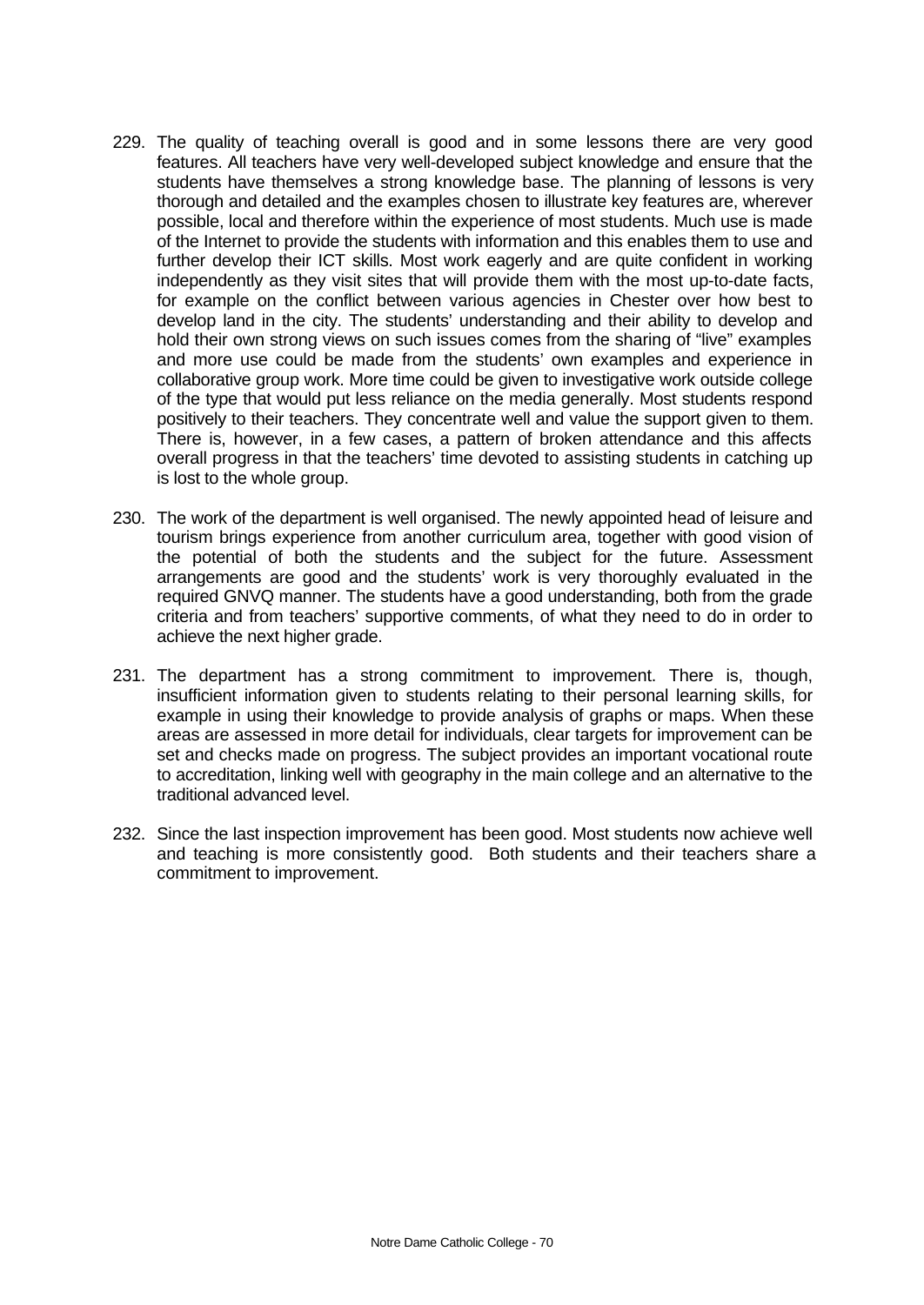## **HEALTH AND SOCIAL CARE**

The focus subject was the advanced vocational certificate course in health and social care.

#### **AVCE Health and Social Care**

Overall the provision for health and social care is **good.**

#### **Strengths**

- Teaching is good
- Most students show a positive attitude towards the subject.
- The department is well led and managed
- Many students achieve well from a modest starting point

- Provide more opportunities for collaborative learning
- Increase the use of information gathered in the assessment processes to track the progress made in individual students' learning skills
- 233. Attainment on entry to the sixth form is generally below average. Students in the AVCE course begin their studies from a modest level of attainment based on their GCSE average points scores. The standards reached in the nearest comparable subject (AVCE) health and social care, in the 2001 examinations, were close to the national average. This represents good achievement and clear value added. In the AVCE examination in 2002 higher standards were reached and achievement was very good. In the current Year 13 most students are making good progress from a modest starting point. For example in preparation for a written assignment on "play", where they clearly knew and understood the key elements of "play" and were then able to apply their understanding by citing examples of play situations where particular characteristics of child development might be found. Work already completed and assessed in the current group's folders is well presented and shows good word processing skills. Standards overall are average and many students are already achieving 'E' grade criteria, some higher. This confirms the good progress made since the beginning of the course. Year 12 students are also making good progress. Completed work has already been assessed and there are some students already reaching the 'E' grade level. This is very good progress within the short period of time since the beginning of the course.
- 234. Overall the quality of teaching is good. Teachers have very good subject knowledge and a good variety of previous experience outside the subject. The planning and preparation of lessons is a strong feature of their work and this ensures that the varying needs of the individual students will be met. During the inspection, teachers made very good use of the college's ICT resources and encouraged students to research information, for example on asthma, diabetes, and skin disorders. This leads to their using their ICT skills in order to work independently in gathering the most up-to-date information for inclusion in case studies.
- 235. Most teachers use well-chosen examples from their own experience to illustrate key points for learning; however, more use could be made of students' examples of the type that arise more readily from collaborative group work. All these examples ensure that the subject remains fresh and the casework element is a clear reflection of everyday life. Most students respond well to their teachers and value the good quality of the relationships they enjoy. They work hard and eagerly and clearly enjoy the successful progress they are making.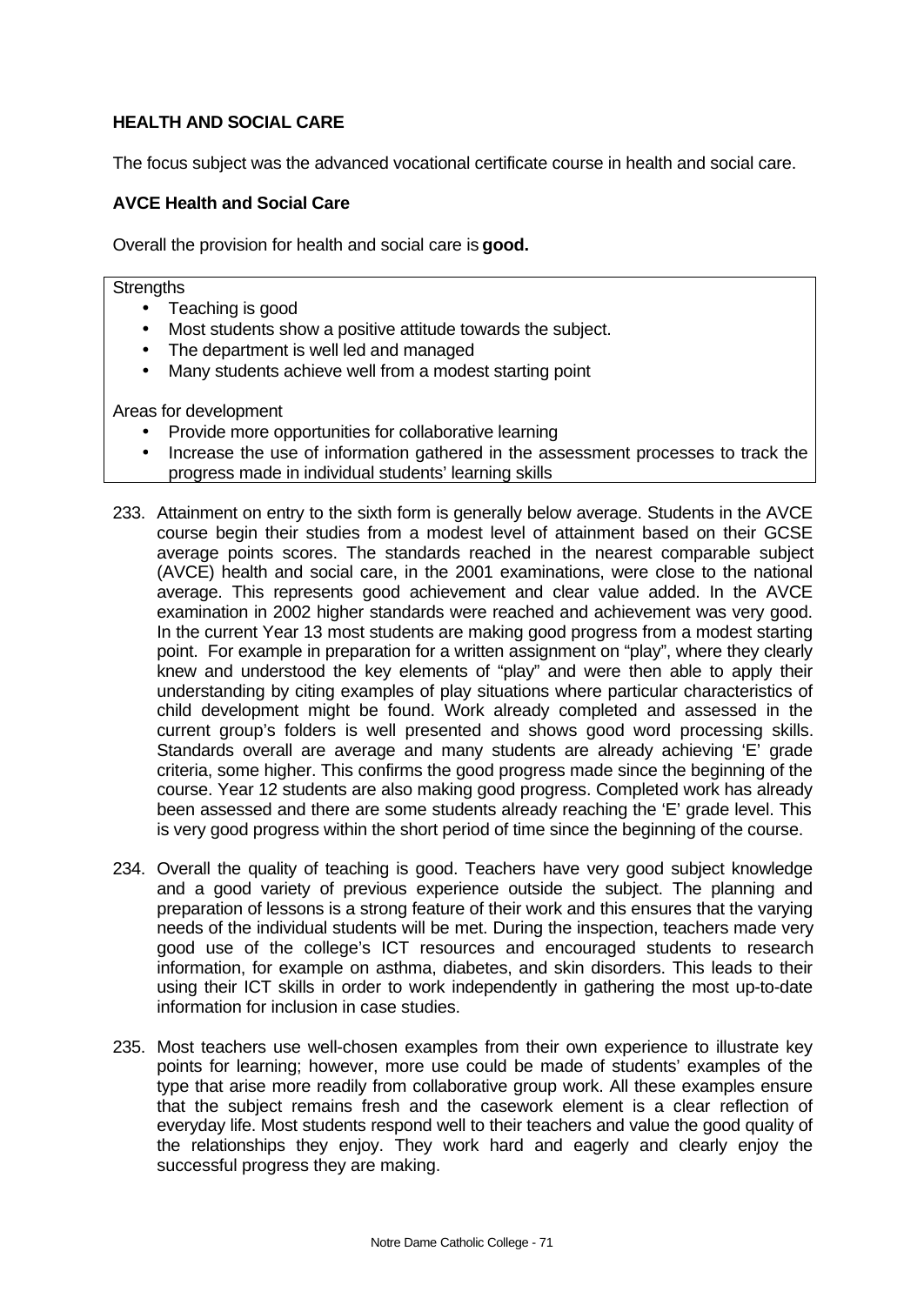- 236. The assessment of students' work is regular and thorough. The GNVQ approach used is most helpful to them in that the clearly staged grade criteria, together with supportive teacher comments, ensure that all know what they need to do in order to improve and then make the further progress towards the next level. Where there are weaknesses in, for example, analytical skills, there is scope for a more detailed assessment of how those weaknesses might be improved at an individual level. This shared information would then enable more specific targets for improvement to be offered to individual students.
- 237. The work of the department is well organised by a hard-working, committed and capable head of department. The subject provides a most valuable opportunity of a vocational nature for those students whose needs might not be best met by their studying at the traditional advanced level.
- 238. Since the last inspection there has been clear improvement. Standards have been raised and the range of learning opportunities extended to meet needs in the 14 –19 age range. Many students now achieve well and this comes as a direct consequence of an improvement in the quality of teaching. The subject is now well placed to move forward.

### **VISUAL AND PERFORMING ARTS AND MEDIA**

The focus was on theatre studies, but art and music lessons were sampled.

Numbers studying A2 level art are too small to allow comparison with national standards but A/B grades and average points scores are good. Music is only studied in Year 12 and the two lessons seen were very well taught and there were excellent relationships within the small group.

#### **Theatre Studies**

Overall provision for theatre studies is **good.**

Strengths:

- The course is well led and managed
- Students' performance skills are very good
- Effective use is made of the purpose-built drama studio

- The standards of students' written work is unsatisfactory
- Students need to develop independent learning skills
- Promotion of attendance at the course
- 239. Overall standards are average. In 2001 all students achieved a pass at advanced level, with two students achieving a pass at the higher grades A - B. In 2002 only three students were entered for the examination, all of whom passed. One student with English as an additional language has made very good progress over the two years and has recently performed as Theseus in a college production of 'A Midsummer Night's Dream'.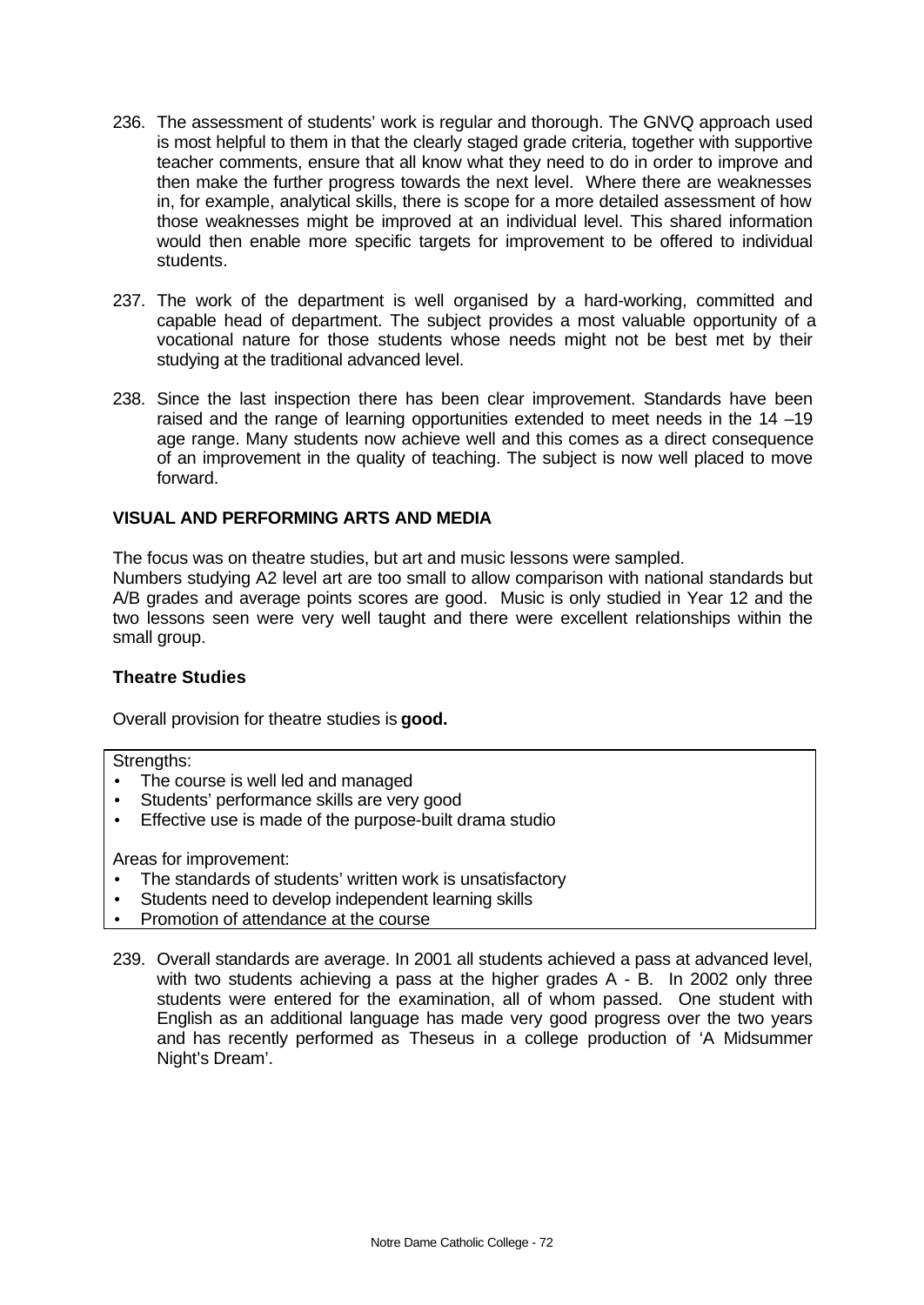- 240. Standards seen during the inspection reflected the examination results. Standards in both Year 12 and Year 13 are higher in practical work, in particular the interpretation of plays from a performance perspective. In one such very good lesson students confidently explored the mechanicals in 'A Midsummer Night's Dream'. Students are proficient in their application and knowledge of dramatic forms, as demonstrated in a Year 12 lesson where their understanding of practitioner Stanislavski helped them to produce new and interesting images.
- 241. However, standards in written work are below average at both AS and A level. Students do not keep effective drama logs. As a result, sensitive and empathetic responses frequently observed in practical work are not recorded. Students' portfolios reflect teacher produced notes with little evidence of independent research around the subject.
- 242. Standards are also affected by the spasmodic attendance of some students, which results in time being wasted in reallocating roles at each lesson. As a result, there is a lack of continuity in practical work, which affects all students. Almost one third of students attending at AS level do not continue to the A level course.
- 243. Teaching is good overall with some very good features. Relationships between staff and students are very good, resulting in a positive learning ethos. Teachers' subject knowledge is good; as a result students make rapid gains in practical skills and are confident orally in evaluating their work. Teaching methods are effective; good use is made of the drama studio and students gain from the range of theatrical opportunities, which are carefully planned into the lessons.
- 244. Oral assessment is good but assessment of written work needs to be more focussed towards the assessment objectives of the course and these objectives need sharing with students at each lesson. The rigour and academic quality of the practical sessions is not reflected in the students' portfolios. This has had a considerable impact on depressing standards. Teachers do use information and communication technology to produce teaching materials but the use of information and communication technology needs further development to embrace wider theatrical experiences.
- 245. Leadership is very good. Students are well supported and every effort is made to accommodate teaching beyond the normal timetabled day. Although there is some monitoring of student progress, this needs to be much more uniform between teaching groups to avoid the underachievement of some students. The present head of the performing arts faculty is also responsible for music and dance and this has presented many challenges. There have been staffing difficulties, which have impacted upon her time; as a result, the departmental development plan is not fully implemented. The performing arts faculty is undergoing many changes including a building programme which is temporarily impeding staff development. This leaves key personnel unable to fully develop their roles.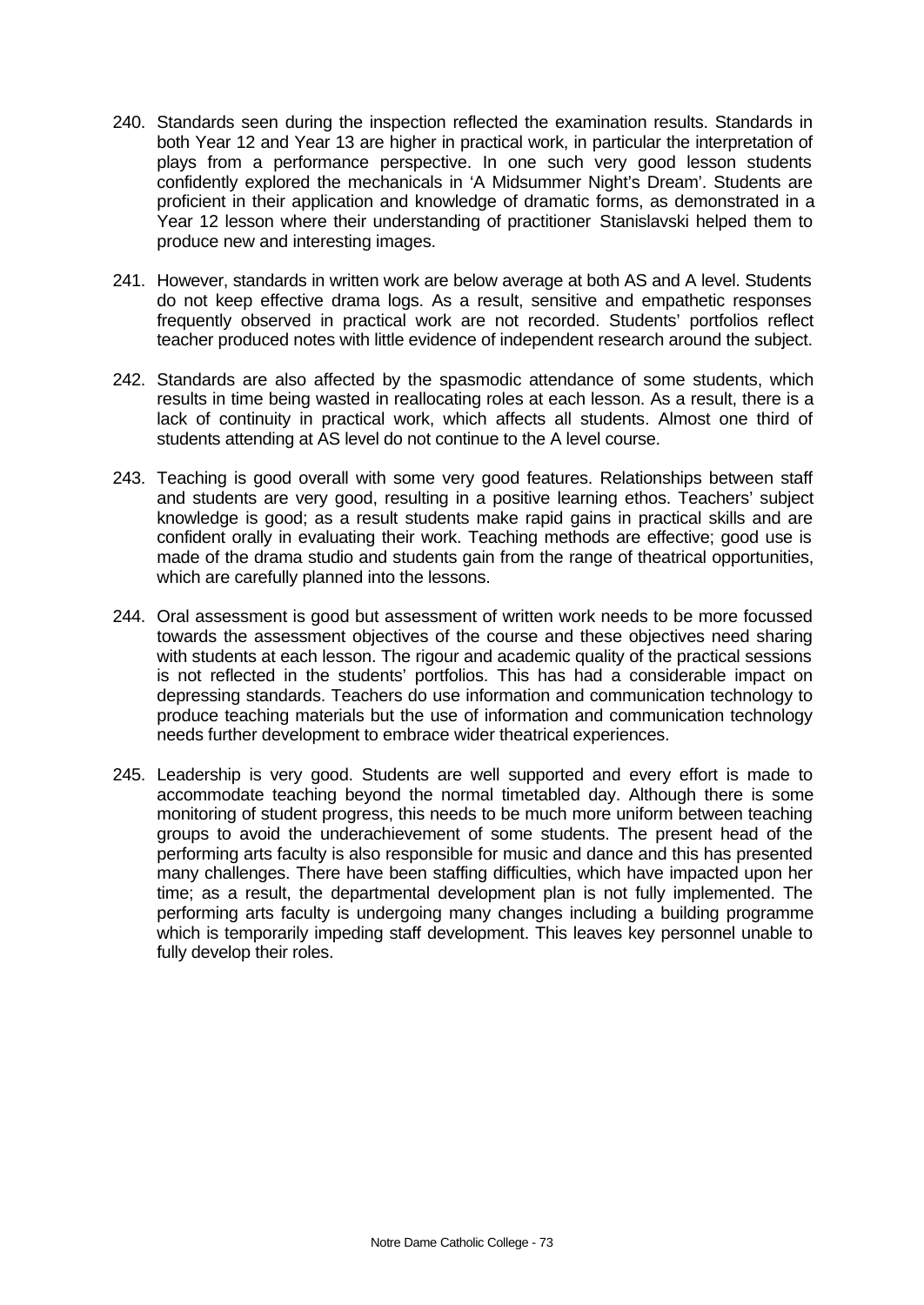## **HUMANITIES**

The focus subject was history. Lessons in geography and sociology were sampled.

- 246. The provision for geography in the sixth form is good. Standards of attainment, though fluctuating, show an upward trend with almost all students in recent years gaining pass grades in GCE advanced level examinations in geography. In some years the performance of students in geography has been better than that of students in several other subjects in the college. The number of students opting for geography in the sixth form is small and those who do so bring only average levels of prior attainment to their studies. Consequently, few students achieve the higher grades in advanced level examinations and their points scores are below average. Nevertheless, their performance represents good value added to their achievements.
- 247. Rising standards owe much to good quality teaching, which successfully incorporates much independent learning by students. As a result, students have research skills that assist them to produce good quality coursework for external examinations. Appropriate schemes of work, good relationships, careful assessment and effective preparation for examinations all contribute significantly to rising standards.
- 248. In sociology one lesson was observed. Results in sociology have fluctuated from very high to below national averages over recent years without any clear trend. In the lesson seen the teacher's enthusiasm for the subject outweighed the lesson's organisational shortcomings, resulting in good learning and progress.

## **History**

Overall, the quality of provision in history is **good**.

#### **Strengths**

- Attitudes and relationships
- The quality of teaching
- Monitoring and support of students
- Leadership and management

Areas for development

- Students' independence and self-confidence in their learning
- Raise attainment at the higher grades at A2 level
- 249. Overall results were about average in recent years, although in 2001 only two candidates sat the examination, one being successful. In 2002 all eight candidates obtained pass grades, although the proportion obtaining the higher A - B grades was lower than in most recent years and below equivalent national figures.
- 250. Standards in work seen during the inspection are in line with national averages. Students complete a large volume of appropriate work including detailed notes, spider graphs, mind maps, annotated diagrams and ICT/overhead projector slides. They make good progress in the acquisition of analytical and evaluative skills in coming to logical and reasoned conclusions in drafted and redrafted essay work. There are weaknesses in the spelling, punctuation and grammar of lower-attaining students who often do not write in sufficient detail, resulting in the oversimplification of complex issues. The current reliance on photocopied resources in one of their units undermines students' independence and self-confidence in their learning. They make good use of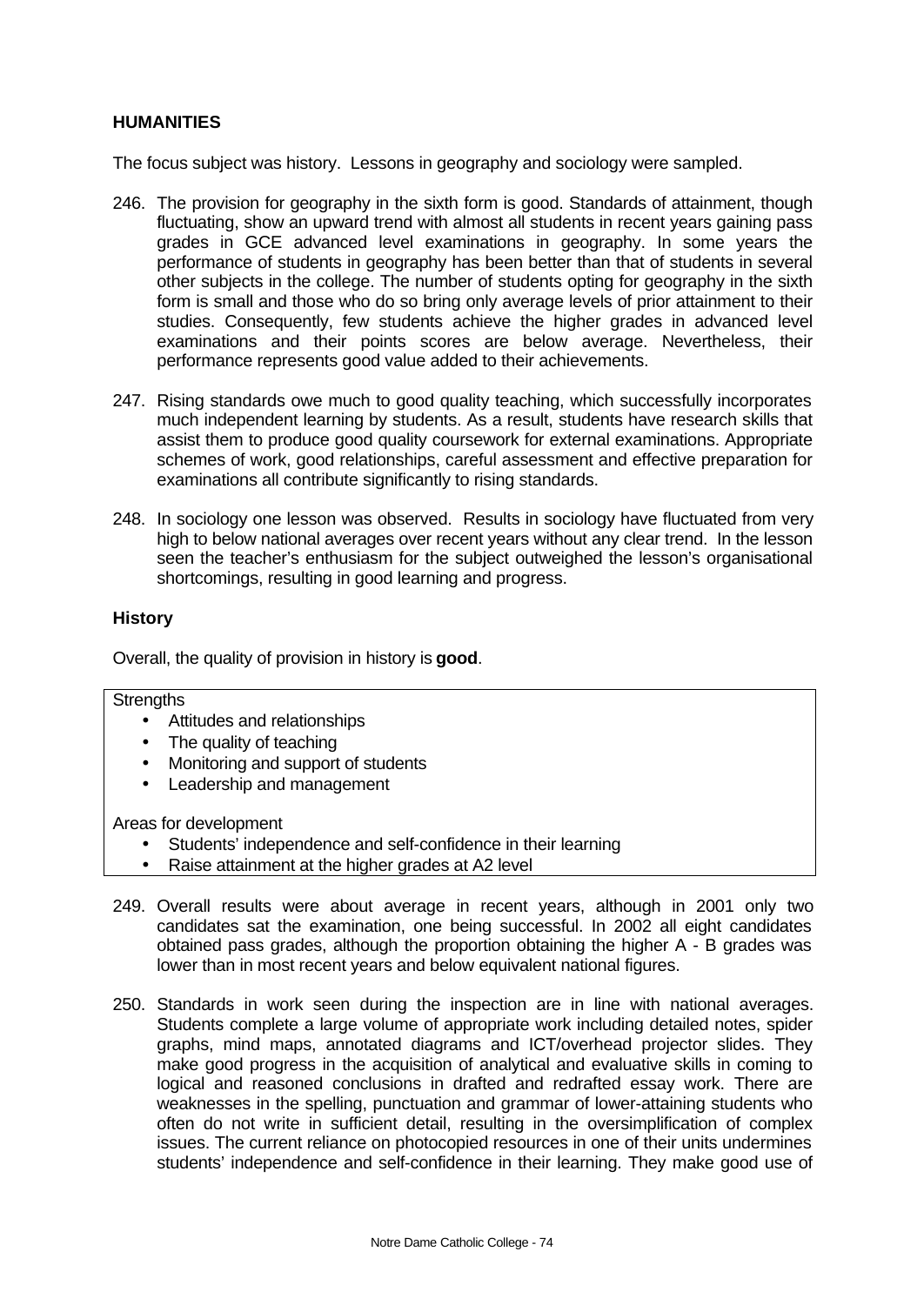ICT in the research and presentation of material, which develops their communication and personal learning skills well.

- 251. The quality of teaching is consistently good in the sixth form. Students undertake individual and group research to investigate allocated tasks and present their findings in a variety of ways including the use of electronic media. Teachers use question and answer very effectively to challenge and refine students' learning, and use their very good subject knowledge to strengthen students' understanding of the different interpretations of historical events and developments. Assignments are very closely marked and the sharing of mark schemes with students, combined with the quantity of diagnostic comment, affords them a clear understanding of examination requirements and how to secure further improvement. In a Year 12 lesson on the Liberal reforms of 1906-14 students demonstrated a good understanding of the stigma associated with the workhouse, although their appreciation of the relative nature of the concept of poverty was less secure.
- 252. One area that currently restricts students' attainment, and their otherwise good progress, is their reluctance to read around the subject as widely as they might. The small size of groups in both Years 12 and 13, and the reticence of lower-attaining students to take part in protracted discussion, limits the scope for more discursive lessons. Absence and a lack of punctuality affects the progress of a minority of students but the very positive attitudes of the majority play an important part in their good achievement. Students' learning is well supported by high quality duplicated notes, although lower-attaining students do not show as much initiative as they might in processing and supplementing them.
- 253. The subject is very well managed and led. Examination results are carefully analysed and reflect good added value. Progress is closely monitored and assisted by frequent practice of examination style questions. Schemes of work are detailed and learning objectives are effectively shared with students. Progress since the last inspection has been good.

# **ENGLISH, LANGUAGES AND COMMUNICATION**

The main focus in this inspection was on English literature at AS and A level.

The focus on modern foreign languages was French.

## **English**

Overall, the quality of provision in English literature is **good**.

#### **Strengths**

- Results in 2002 were a clear improvement on the previous year and show good achievement
- Teaching is good overall; teachers' good subject knowledge and thorough structured approach are key strengths
- Students have positive attitudes to the course

Areas for improvement

- Students need more encouragement to develop greater independence of thought and greater confidence in debate
- Students need a programme of wider reading and greater cultural enrichment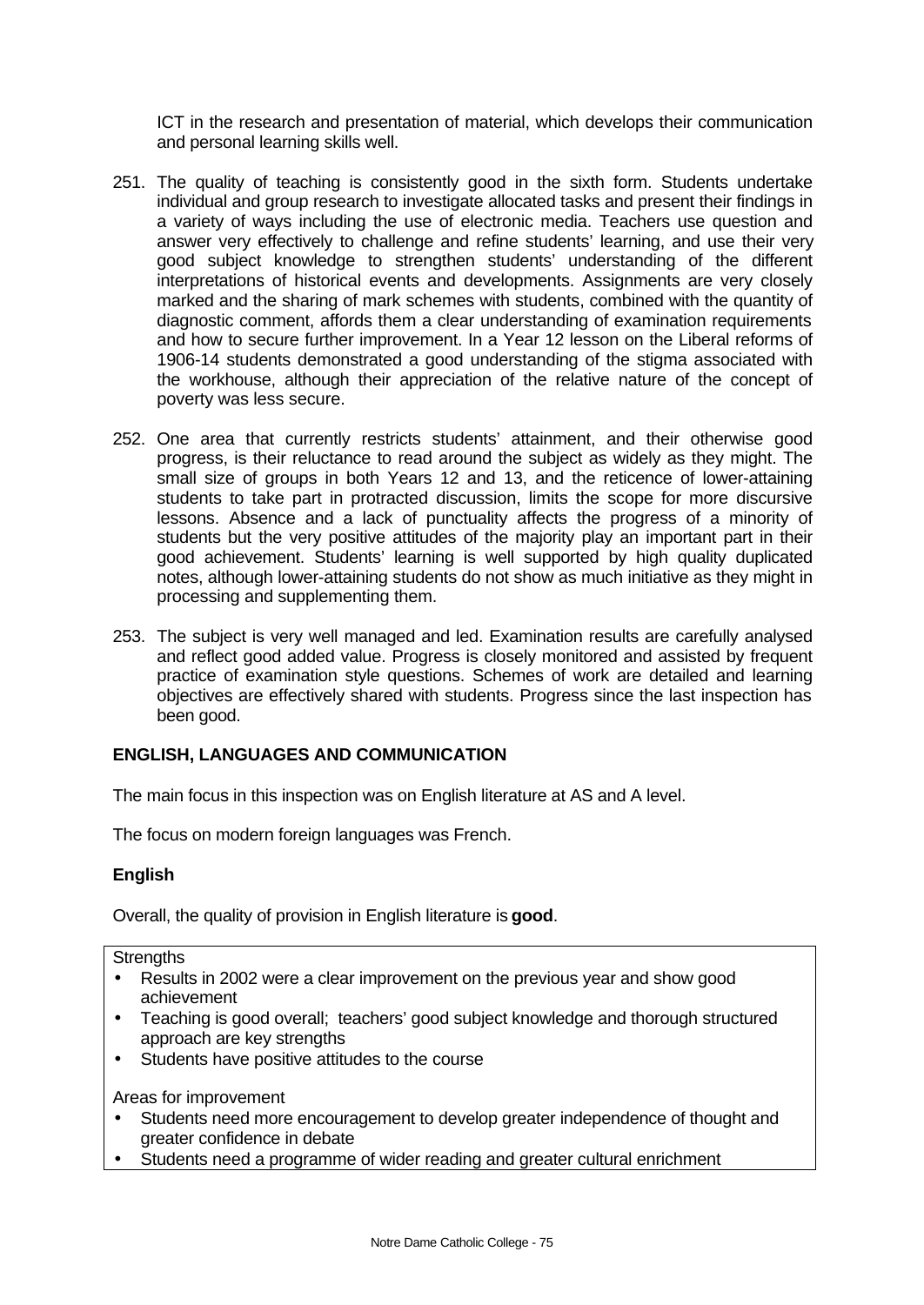- 254.Results at A level in GCE English literature have been variable over time. In 2001 they were below the national average and lower than in previous years. In 2002, the proportion gaining A-B grades represented a considerable improvement on the previous year, more in line with the national average, although this statistic has not yet been formally validated. Most students started the course with a modest GCSE base and the results show good achievement.
- 255. Standards in Year 13 seen during the inspection are average. Higher-attaining students are confident in expressing complex ideas. They have a good command of written English and show considerable insight into the way a writer uses language. Most have a good understanding of the texts studied, and many can show a strong personal response, although their expression often lacks sophistication. Weaker students write essays of a more uneven quality, with insufficient analysis, ideas not developed in detail and a style that is sometimes inappropriate.
- 256. Standards in Year 12 are also average. Students frequently make very discerning comments in lessons; they show developing confidence in articulating their ideas and growing insight into writers' techniques. Essays are of an appropriate standard for this stage of the course and show significant improvement in the way they approach texts compared to GCSE. Most students are starting to use structured argument supported by evidence and example. Many need to develop a more formal written style and make more assured use of literary terminology in their writing.
- 257. Teaching is good overall, sometimes very good, an improvement on the previous inspection. One of the main strengths is teachers' thorough knowledge of the subject, so that explanations are very clear, points made are illuminating, and teachers are able to use skilful questioning techniques to direct the development of students' thinking. Teachers plan carefully so that students are introduced gradually to more and more demanding tasks. Time is well managed so that lessons are well concluded and there is an opportunity for the consolidation of learning. Teachers give a great deal of time to providing individual support. This is recognised by the students as one of the main factors promoting progress. Another factor is the detailed marking they receive.
- 258. Students feel their personal learning skills have improved as a result of A-level study. They are more organised and are better able to manage their time. They were initially daunted by the gap between work in Year 11 and that at AS level, and though they use the college library and the Internet for background research, do not call upon a wide range of sources for independent study. They have enjoyed the opportunity to read texts in considerable depth, but many have not extended their personal reading beyond the set texts of the course. Teachers should do more to help students to widen their cultural perspectives.
- 259. Leadership and management are good, as in the main college. Staff teaching AS and A2 level are well qualified and very experienced. Assessment procedures are effective. Teachers are secure in their judgements and use assessment well to guide learners and to modify their planning. The main improvement has been in the quality of teaching, as teachers have effectively incorporated the best planning techniques of the National Literacy Strategy into their own practices. This is a successful course with good levels of recruitment, run by a successful department.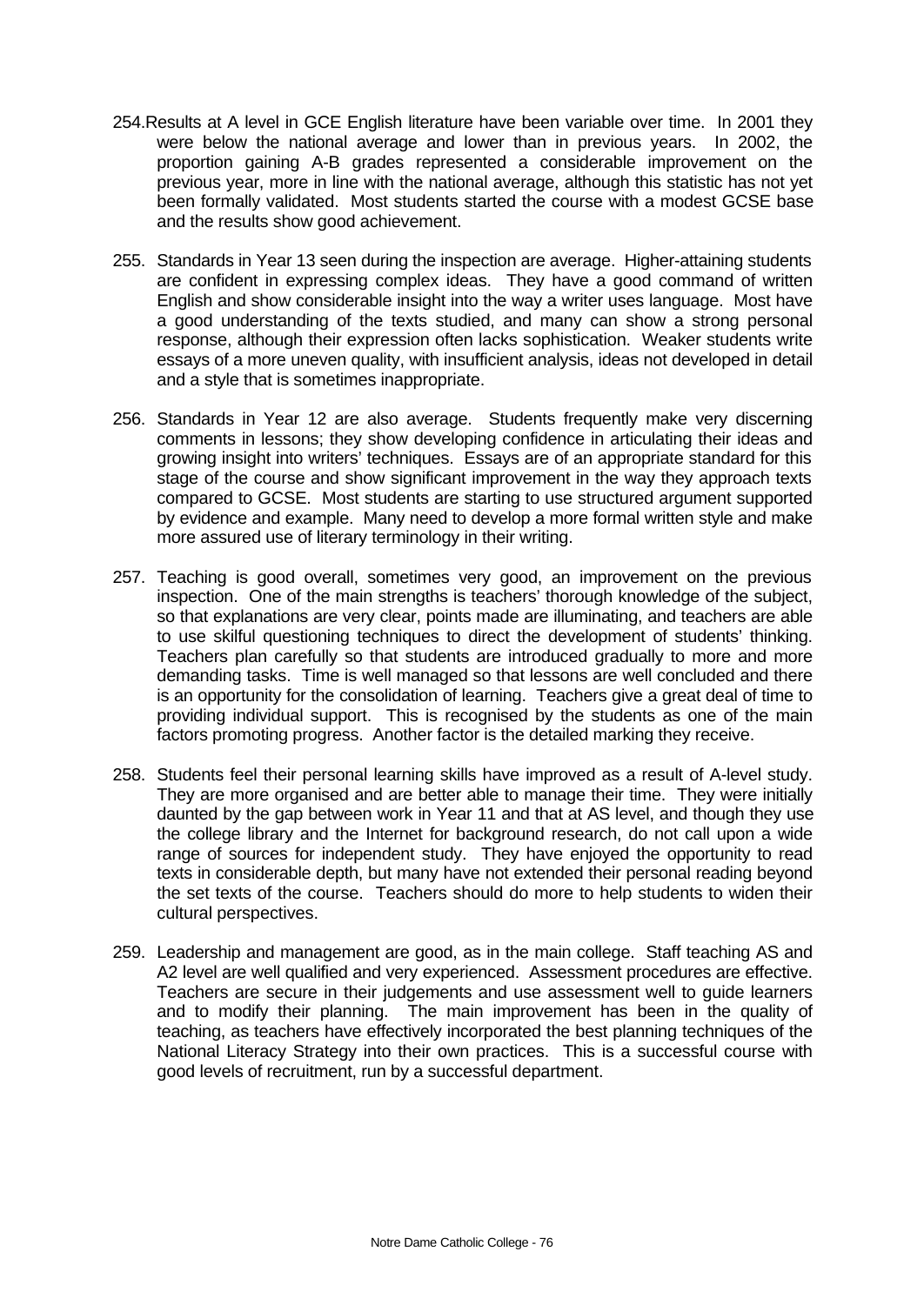# **French**

Overall, the quality of provision in French is **good.**

#### **Strengths**

- Teaching is good with very good subject knowledge, so students learn well
- The subject is well managed through a joint co-operative effort
- Students use information and communication technology well
- Teachers assess students' work thoroughly, with advice on how to improve

Areas for improvement

- The curriculum offered could be richer and more varied
- The uptake of the subject post-16 needs to be put on a regular footing
- The sixth form base is bleak and could be made more stimulating
- 260. Since the last inspection very few students have entered for advanced level French. In 2001 a small number of students entering gained grades well below the national average. Only one student gained the higher grade B.
- 261. The evidence observed in lessons and in students' written work shows that standards are now higher in Year 12, where a substantial class of six students is studying to AS level. Students are mostly achieving their potential in progressing through a wellplanned course, chiefly based on a good, relevant textbook and some ancillary materials. Students have made good progress from GCSE standards in the small group situation. They build firmly and accurately on the basic language needed to discuss topics ranging from the familiar and domestic to wider social and international issues. The most competent students are doing very well, speaking French confidently and conveying views and opinions about matters of personal and wider interest. Some are more hesitant in speaking but join in conversations led by their teachers and partners. Most students' knowledge of tenses and other points of grammar is good. They perform well in tests and exercises designed to bolster their accuracy in writing.
- 262. Students benefit from authentic tape recordings and the excellent model presented by their teachers and the French assistant. A minority form complex sentences, which convey their ideas clearly. The amount of writing they do is slight. Their exercise books revealed only a couple of pieces of discursive writing of any length or depth but many short comprehension and grammar exercises. Teachers supply a limited provision of materials, including Internet websites and periodicals, although many available resources are untapped. Students have good research skills and regularly access the Internet to exploit French websites containing additional useful study material.
- 263. The sixth form teaching is good overall, and some lessons are very good. In all of these students achieve well. Close contact with subject specialists and especially native French speakers encourages students to give of their best, with a strong emphasis on the analysis of language and widening exposure to vocabulary and idioms. Lessons have clear aims and are well planned to include teacher-directed learning, group work and individual learning with the teacher or the language assistant.
- 264. Teachers provide students with good strategies for success in reading and aural comprehension. Much of the work is closely related to the requirements of the AS level examination. Teachers give students practice in examination technique, based on training and information they themselves have received. The range of tasks is